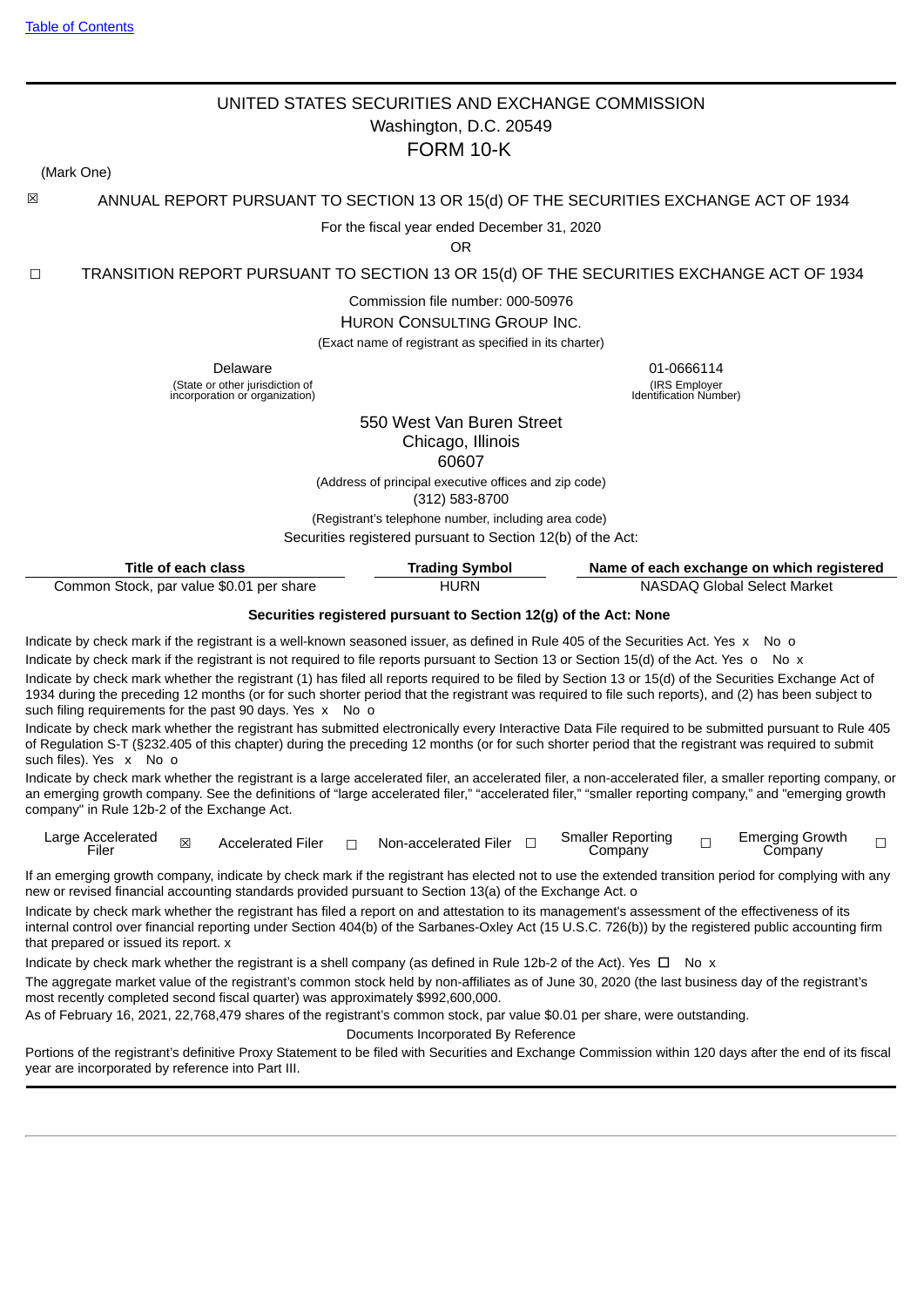# HURON CONSULTING GROUP INC.

# ANNUAL REPORT ON FORM 10-K FOR FISCAL YEAR ENDED DECEMBER 31, 2020

# TABLE OF CONTENTS

|                   |                                                                                                              | Page |
|-------------------|--------------------------------------------------------------------------------------------------------------|------|
| <b>PART I</b>     |                                                                                                              |      |
| Item $1$ .        | <b>Business</b>                                                                                              | 1    |
| Item 1A.          | <b>Risk Factors</b>                                                                                          | 5    |
| Item 1B.          | <b>Unresolved Staff Comments</b>                                                                             | 15   |
| Item 2.           | <b>Properties</b>                                                                                            | 15   |
| Item 3.           | <b>Legal Proceedings</b>                                                                                     | 15   |
| Item 4.           | <b>Mine Safety Disclosures</b>                                                                               | 15   |
| <b>PART II</b>    |                                                                                                              |      |
| Item 5.           | Market for Registrant's Common Equity, Related Stockholder Matters and Issuer Purchases of Equity Securities | 15   |
| Item 6.           | <b>Selected Financial Data</b>                                                                               | 17   |
| Item 7.           | <b>Management's Discussion and Analysis of Financial Condition and Results of Operations</b>                 | 19   |
| Item 7A.          | <b>Quantitative and Qualitative Disclosures About Market Risk</b>                                            | 41   |
| Item 8.           | <b>Financial Statements and Supplementary Data</b>                                                           | 42   |
| Item 9.           | <b>Changes in and Disagreements with Accountants on Accounting and Financial Disclosure</b>                  | 42   |
| Item 9A.          | <b>Controls and Procedures</b>                                                                               | 42   |
| Item 9B.          | <b>Other Information</b>                                                                                     | 43   |
| <b>PART III</b>   |                                                                                                              |      |
| Item $10$ .       | Directors, Executive Officers and Corporate Governance                                                       | 43   |
| Item $11.$        | <b>Executive Compensation</b>                                                                                | 43   |
| Item $12.$        | Security Ownership of Certain Beneficial Owners and Management and Related Stockholder Matters               | 43   |
| Item $13.$        | Certain Relationships and Related Transactions, and Director Independence                                    | 44   |
| Item $14.$        | <b>Principal Accounting Fees and Services</b>                                                                | 44   |
| <b>PART IV</b>    |                                                                                                              |      |
| Item $15.$        | <b>Exhibits and Financial Statement Schedules</b>                                                            | 45   |
| Item 16.          | Form 10-K Summary                                                                                            | 48   |
| <b>SIGNATURES</b> |                                                                                                              | 49   |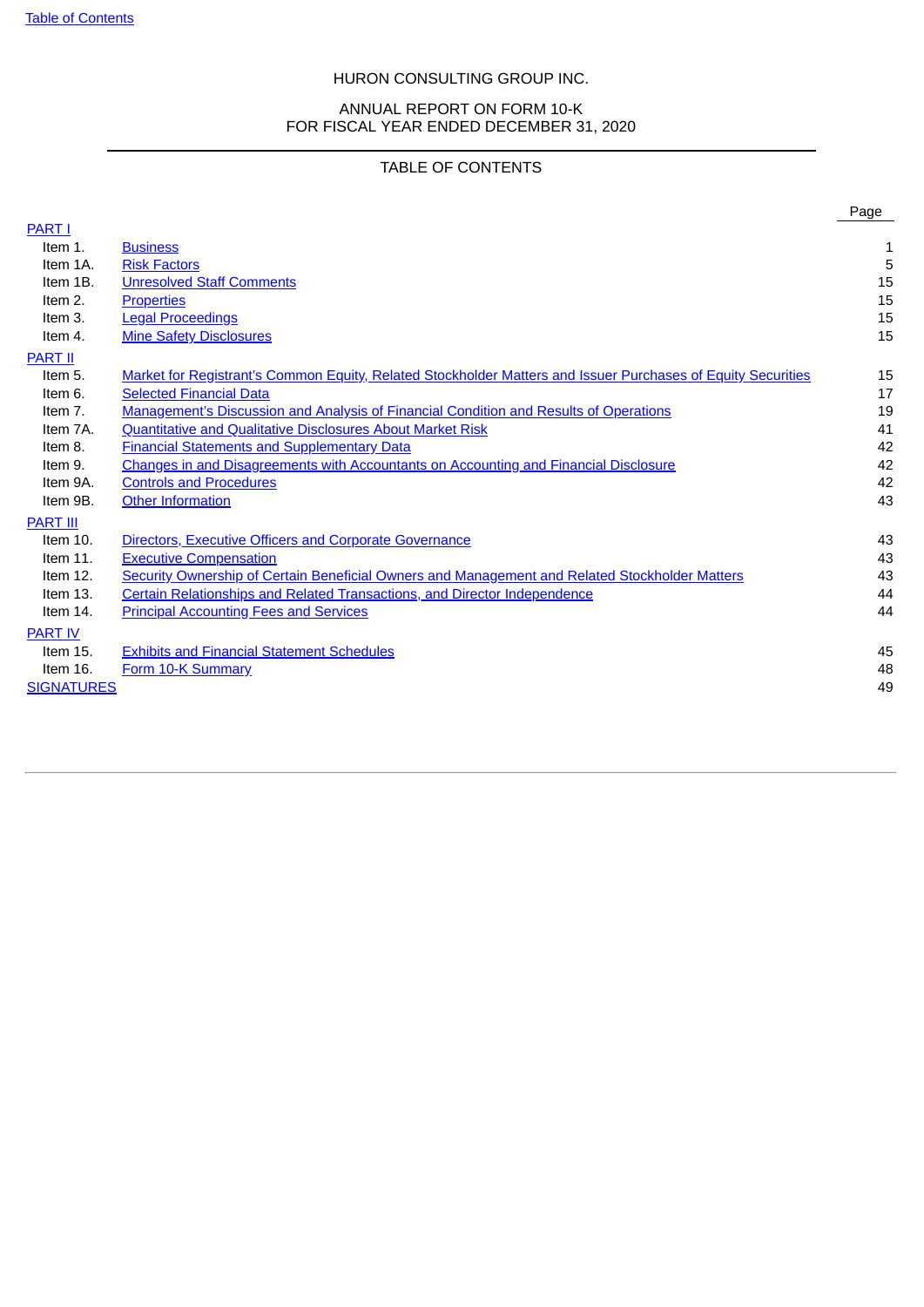### **FORWARD-LOOKING STATEMENTS**

In this Annual Report on Form 10-K, unless the context otherwise requires, the terms "Huron," "Company," "we," "us" and "our" refer to Huron Consulting Group Inc. and its subsidiaries.

Statements in this Annual Report on Form 10-K that are not historical in nature, including those concerning the Company's current expectations about its future results, are "forward-looking" statements as defined in Section 21E of the Securities Exchange Act of 1934, as amended (the "Exchange Act") and the Private Securities Litigation Reform Act of 1995. Forward-looking statements are identified by words such as "may," "should," "expects," "provides," "anticipates," "assumes," "can," "will," "meets," "could," "likely," "intends," "might," "predicts," "seeks," "would," "believes," "estimates," "plans," "continues," "guidance," or "outlook," or similar expressions. These forward-looking statements reflect our current expectations about our future requirements and needs, results, levels of activity, performance, or achievements. Some of the factors that could cause actual results to differ materially from the forward-looking statements contained herein include, without limitation: the impact of the COVID-19 pandemic on the economy, our clients and client demand for our services, and our ability to sell and provide services, including the measures taken by governmental authorities and businesses in response to the pandemic, which may cause or contribute to other risks and uncertainties that we face; failure to achieve expected utilization rates, billing rates, and the number of revenue-generating professionals; inability to expand or adjust our service offerings in response to market demands; our dependence on renewal of client-based services; dependence on new business and retention of current clients and qualified personnel; failure to maintain third-party provider relationships and strategic alliances; inability to license technology to and from third parties; the impairment of goodwill; various factors related to income and other taxes; difficulties in successfully integrating the businesses we acquire and achieving expected benefits from such acquisitions; risks relating to privacy, information security, and related laws and standards; and a general downturn in market conditions. These forward-looking statements involve known and unknown risks, uncertainties, and other factors, including, among others, those described under Item 1A. "Risk Factors," that may cause actual results, levels of activity, performance or achievements to be materially different from any anticipated results, levels of activity, performance, or achievements expressed or implied by these forward-looking statements. We disclaim any obligation to update or revise any forward-looking statements as a result of new information or future events, or for any other reason.

#### **PART I**

### <span id="page-2-1"></span><span id="page-2-0"></span>**ITEM 1. BUSINESS.**

#### **OVERVIEW**

Huron is a global consultancy that collaborates with clients to drive strategic growth, ignite innovation and navigate constant change. Through a combination of strategy, expertise and creativity, we help clients accelerate operational, digital and cultural transformation, enabling the change they need to own their future. By embracing diverse perspectives, encouraging new ideas and challenging the status quo, Huron creates sustainable results for the organizations it serves.

We are headquartered in Chicago, Illinois, with additional locations in the United States and abroad in Canada, India, Singapore, Switzerland, and the United Kingdom.

#### **OUR SERVICES**

We provide professional services through three operating segments: Healthcare, Business Advisory, and Education, which for the year ended December 31, 2020, we derived 42%, 32%, and 26% of our consolidated revenues from these operating segments, respectively.

### • **Healthcare**

Our Healthcare segment serves national and regional hospitals, integrated health systems, academic medical centers, community hospitals, and medical groups. Our Healthcare professionals have a depth of expertise in business operations, including financial and operational improvement, care transformation, and revenue cycle managed services; organizational transformation; and digital, technology and analytic solutions. Most healthcare organizations are focused on changing the way care is delivered; establishing a sustainable business model centered around optimal cost structures, reimbursement models and financial strategies; and evolving their digital, technology and analytic capabilities. Our solutions help clients adapt to this rapidly changing healthcare environment to become a more agile, efficient and consumer-centric organization. We use our deep industry expertise to help clients solve a diverse set of business issues, including, but not limited to, optimizing financial and operational performance, improving care delivery and clinical outcomes, increasing physician, patient and employee satisfaction, evolving organizational culture, and maximizing return on technology investments.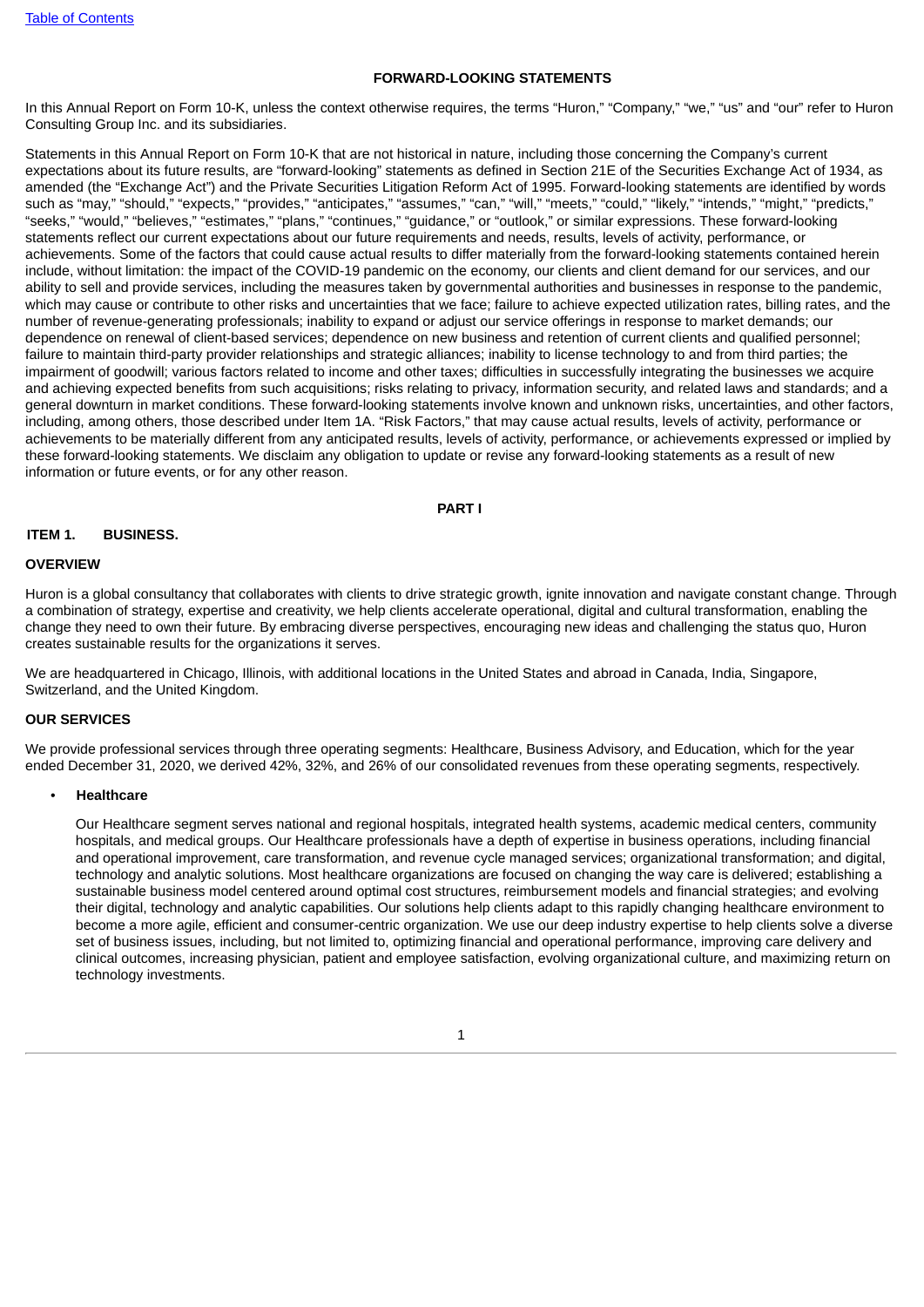# **• Business Advisory**

Our Business Advisory segment works with C-suite executives, boards, and business unit and functional leadership across a diverse set of organizations, including healthy, well-capitalized companies to organizations in transition, and across a broad range of industries, including life sciences, financial services, healthcare, education, energy and utilities, industrials and manufacturing, and the public sector. Our Business Advisory professionals have deep industry, functional and technical expertise that they put forward when delivering our digital, technology and analytics, strategy and innovation and corporate finance and restructuring services. In today's disruptive environment, organizations must reimagine their historical strategies and financial and operating models to sustain and advance their competitive advantage. Organizations also recognize the need to adopt technologies, automation and analytics to improve their operations and compete in a rapidly changing environment. Our experts help organizations across industries with a variety of business challenges, including, but not limited to, embedding technology and analytics throughout their internal and customer-facing operations, developing insights into the needs of tomorrow's customers in order to evolve their enterprise and business unit strategies, bringing new products to market, and managing through stressed and distressed situations to create a viable path forward for stakeholders.

# • **Education**

Our Education segment serves public and private colleges and universities, academic medical centers, research institutes and other not-for-profit organizations. Our Education professionals have a depth of expertise in strategy and innovation; business operations, including the research enterprise and student lifecycle; digital, technology and analytic solutions; and organizational transformation. Our Education segment clients are increasingly faced with financial and/or demographic challenges as well as increased competition. To remain competitive, organizations must challenge traditional operating and financial models and reimagine strategic, operational and research-centered opportunities that advance their mission while strengthening their business models. We collaborate with clients to address these challenges and ensure they have a sustainable future. We combine our deep industry, functional and technical expertise to help clients solve their most pressing challenges, including, but not limited to, transforming business operations with technology; strengthening research strategies and support services; evolving their organizational strategy; optimizing financial and operational performance; and enhancing the student lifecycle.

Huron is an Oracle partner, a Gold-level consulting partner with Salesforce.com and a Premium Partner with Salesforce.org, a Workday Services and Software Partner, an Amazon Web Services consulting partner, a Silver-level system integrator with Informatica and an SAP Concur implementation partner.

# **OUR CLIENTS AND INDUSTRIES**

We provide services to both financially sound organizations and organizations in transition across industries, including healthcare, education, life sciences, financial services, energy and utilities, industrials and manufacturing, public sector and other commercial industries. Our clients span hospitals, health systems and academic medical centers; colleges, universities and research institutes; banks, asset managers, insurance companies and private equity firms; pharmaceuticals, biotechnology and medical device companies, oil and gas and utilities companies, manufacturing organizations and the federal government. In 2020, we served over 1,700 clients.

# **HUMAN CAPITAL RESOURCES AND MANAGEMENT**

Our success depends on our ability to attract, engage, develop and retain highly talented professionals. Our growth strategy depends on creating a work environment where employees can shape their future and where individuals are rewarded for their own contributions and the success of our organization. We are focused on advancing every facet of the employee experience, beginning with the recruiting process through post-employment or retirement. We create a personalized experience for our people and empower them to make a meaningful impact on our clients, our communities, and one another. We have developed comprehensive programs incorporating learning opportunities, beginning with the onboarding process and continuing throughout one's career journey to enable the professional development of our team. We provide a competitive total rewards package including robust benefits that are tailored to the diverse needs of our employees and are refreshed regularly to maintain competitiveness. Our total rewards program has continuously helped Huron be recognized as a Best Firm to Work For by Consulting magazine, including in 2020. In addition to external recognitions, we monitor our human capital resources through internal metrics. Our leading measure is our quarterly employee engagement score, which was consistently in the low 80s throughout 2020 compared to the Glint Employee Engagement global benchmark of 72. In addition, we review voluntary turnover across a number of key variables including practice area, performance, geography, and demographics in order to assess the effectiveness of our employee development and total rewards programs.

Our employee population is divided into two groups: client-serving and support professionals. As of December 31, 2020, we had 3,807 fulltime employees, including 169 client-serving managing directors. Our client-serving employees act as critical business advisors, collaborating with clients to help solve their most complex business problems. Our managing directors are the key drivers of growth in our business, generating revenue streams from existing and new clients. Our managing directors also enhance our market reputation by partnering with clients as advisors and engagement team leaders. Internally, they create our intellectual capital, develop our people, and are stewards of our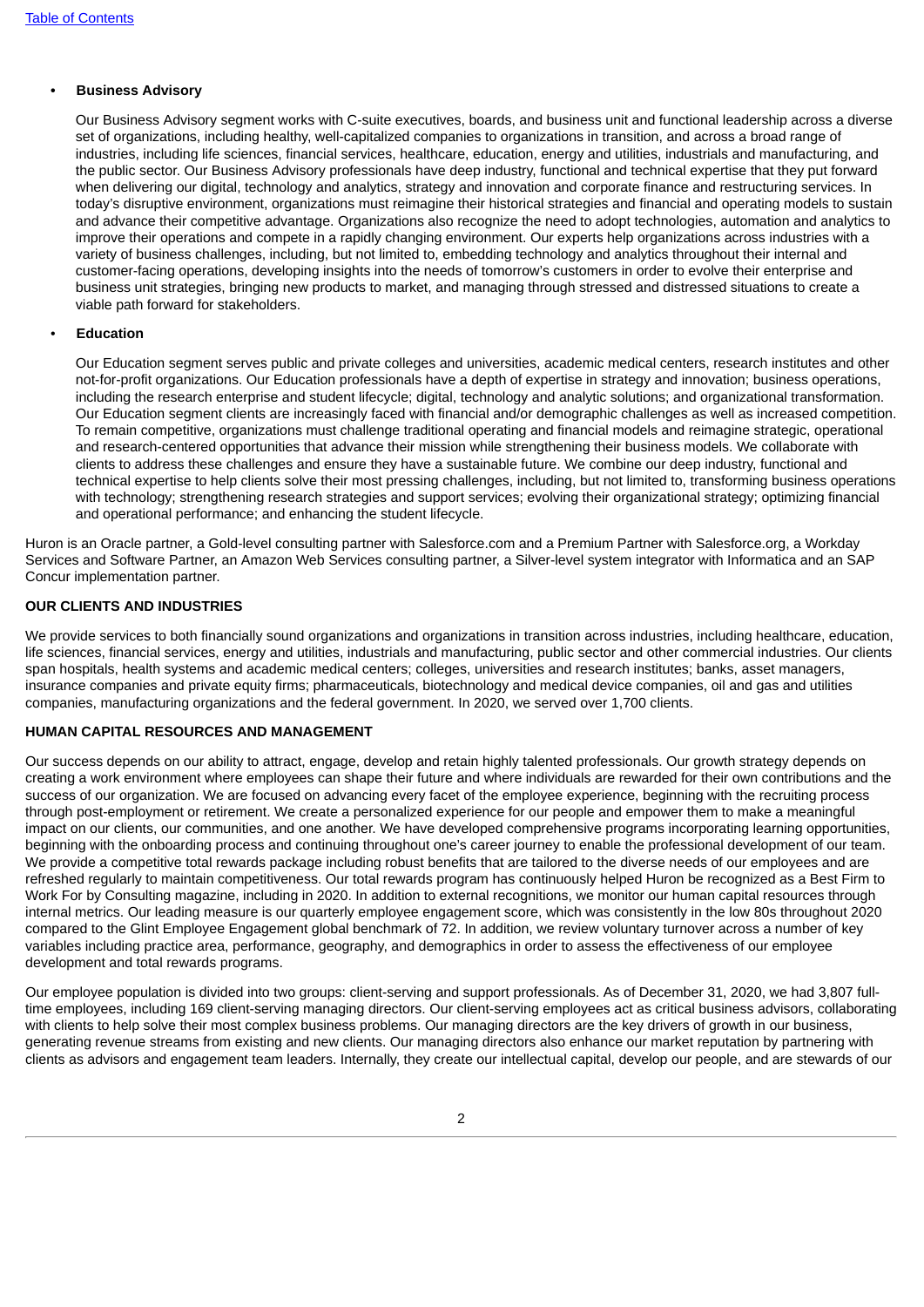culture. Our principals, senior directors, directors, and managers manage day-to-day client relationships, develop our people, nurture our culture, and oversee the delivery and quality of our work product. Our associates and analysts gather and organize data, conduct detailed analyses, and prepare presentations that synthesize and distill information to support recommendations we deliver to clients.

Our support professionals include our senior management team as well as those who provide sales support, methodology creation, software development, and corporate functions consisting of our corporate development, facilities, finance and accounting, human resources, information technology, legal, and marketing teams. These employees provide strategic direction for the enterprise and support that enables the success of our businesses and client-serving employees. At December 31, 2020, our support professionals team was led by 30 managing directors, executives and corporate vice presidents.

In addition to our full-time client-serving employees, we engage temporary employees on an as-needed basis. We primarily use this contingent workforce to engage talent with specialized skills and/or experience or to expand our capacity to be able to deliver on client engagements or internal initiatives. We will continue to use temporary employees going forward as a key part of achieving our growth strategy.

The ability to advance one's career is critical to our employee retention and engagement. As part of our onboarding process, our employee experience team facilitates a robust and structured curriculum for newly hired employees to develop and onboard into the company. We strive to develop world class leaders and are committed to providing programs and opportunities that achieve this goal by focusing on key leadership attributes at all levels. We also provide a variety of learning opportunities, through online and virtual classroom environments, to further develop employees' capabilities, including technical knowledge, people skills, team dynamics, and coaching and developing others. We encourage our employees to enhance their professional skills through external learning opportunities that certify their technical skills and to pursue certain advanced degrees. Employees are matched with internal onboarding stewards, performance coaches, and mentors to facilitate their growth and network of support.

Our total rewards philosophy focuses on rewarding and retaining our high performing employees. To accomplish this, we offer employees a competitive base salary, performance incentives, and robust, market-competitive benefits.

Our incentive compensation plan is designed to recognize and reward performance of both the organization and individuals and to ensure we retain our top performers. We take both practice and company financial performance into consideration in the determination of bonus pool funding. At the practice level, the annual bonus pool is funded based on achievement of its annual financial goals. Our board of directors reviews and approves the total incentive compensation pool for all practices in the context of the Company's overall financial performance. Individual bonus awards are based on the practice's financial performance, individual bonus targets, and the individual's performance as evaluated through our performance management process. The intent of the incentive compensation plan is to differentiate rewards based on individual performance, ensuring that our top performers for the year receive incentives that are commensurate with their contributions, which enables Huron to retain them and continue to provide our clients with exceptional service. The incentive compensation plan for our named executive officers is funded based on a blend of achievement of company-wide financial goals and strategic initiatives.

Managing directors' individual compensation levels, including base salary and target incentive awards, are set to align with the value of their expected contributions to the organization, including collaboration across practices. As the key drivers of the organization's success, their compensation is designed to include equity awards as a core component. The use of equity is intended to encourage retention, align the interests of our managing directors with shareholders, and help build wealth over a managing director's career at Huron through annual grants as well as stock price appreciation.

Our benefit programs are designed to be comprehensive, competitive and personalized to the needs of our employees. We provide opportunities that allow employees to focus and care for their personal well-being which are aimed at providing tools and resources to focus on their physical, financial, social, and emotional health given the demanding nature of their work. In addition, our health and welfare plans, retirement benefits, and stock purchase plan provide a core foundation of security to our employees and their families.

# *DIVERSITY, EQUITY AND INCLUSION*

Huron's value of inclusion has been embedded across our organization since our founding and is fostered in our work environment every day. In 2020, we renewed our commitment to holding ourselves accountable by defining a diversity and inclusion action plan to help build a more equitable society. Through our action plan we will continue to foster an inclusive culture, advance diverse representation across all levels of the organization, expand our community outreach and support, perform pay equity studies, and strengthen our vendor processes.

# **CORPORATE RESPONSIBILITY AND SUSTAINABILITY**

We are fully committed to our expanded societal role in making a lasting, positive impact on our people, our clients, our communities and the environment. In 2020, we refocused our corporate social responsibility efforts to align with five of the United Nation's Sustainable Development Goals (SDGs): promoting good health and well-being, quality education, gender equality, decent work and economic growth and climate action. We have and will continue to support these goals through our Huron Helping Hands program, employee resource groups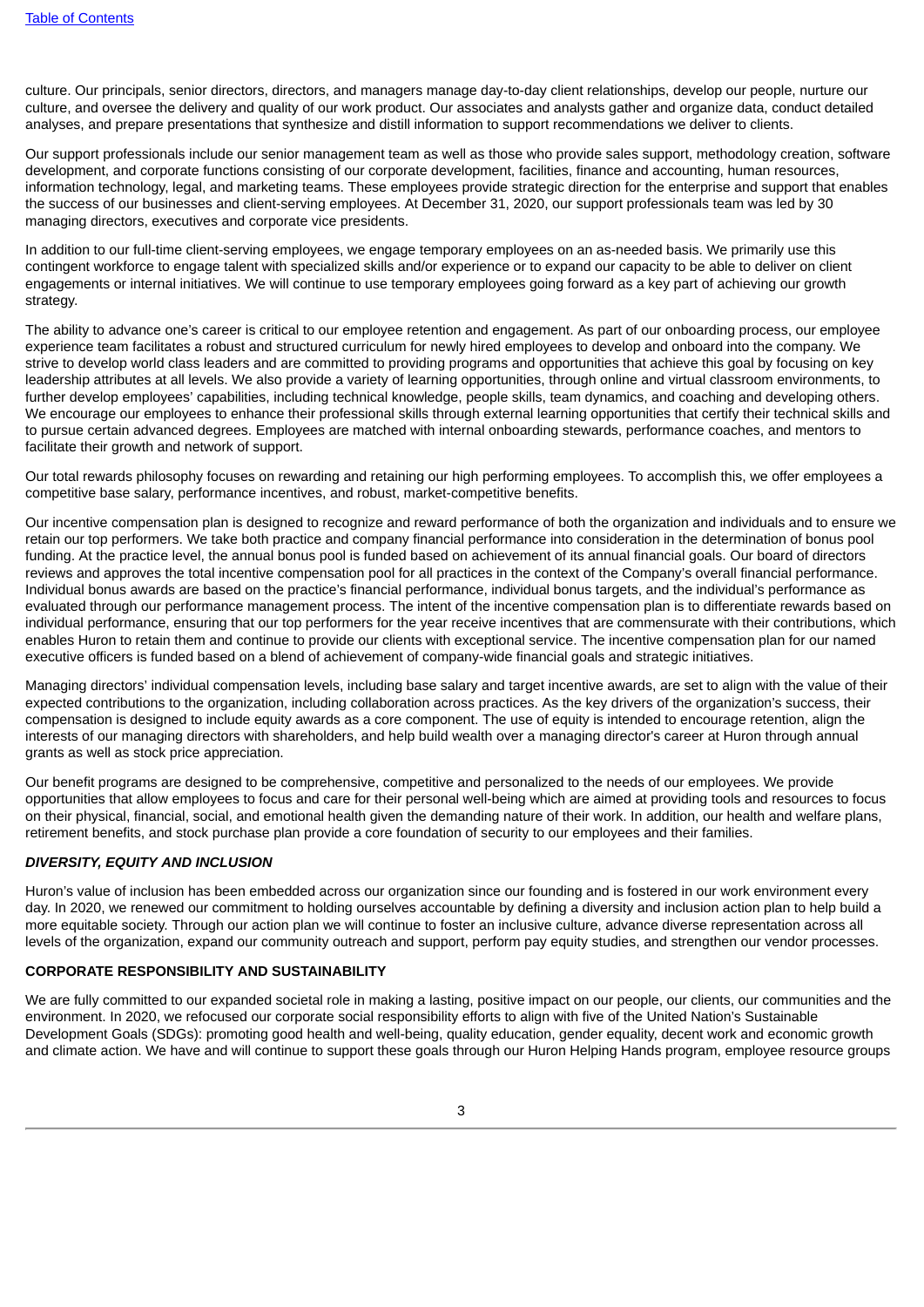and corporate partnerships. In addition, our focus on these goals carries through in the work we do each day. From healthcare and life sciences to education and other not-for-profit institutions, we serve clients in industries that have a significant impact on the health, wellbeing, and development of our communities.

For additional information on Huron's commitment to a more sustainable future, refer to our 2020 Corporate Social Responsibility report, which includes our Sustainability Accounting Standards Board (SASB) index, and is available on the investor relations website which is located at ir.huronconsultinggroup.com.

### **BUSINESS DEVELOPMENT AND MARKETING**

Our business development and marketing activities are aimed at cultivating relationships, generating leads, and building a strong brand reputation with health systems, hospitals, and university administrators; offices of the C-suite; and senior level influencers and decision makers of middle market and large corporate organizations. We believe excellent service delivery to clients is critical to building and maintaining relationships and sustaining and strengthening our brand reputation, and we emphasize the importance of high-quality client service to all of our employees.

Currently, we generate new business opportunities through the combination of relationships our managing directors have with individuals working at our prospective clients and marketing lead generation activities. We also view market-based collaboration between our managing directors as a key component in building our business. Often, the client relationship of a managing director in one area of our business leads to opportunities in another area. All of our managing directors understand their roles in ongoing relationship and business development, which is reinforced through our compensation and incentive programs. We actively seek to identify new business opportunities and frequently receive referrals and repeat business from past and current clients. In addition, to complement the business development efforts of our managing directors, we have dedicated business development professionals who are focused exclusively on developing client relationships and generating new business.

#### **COMPETITION**

The professional services industry is extremely competitive, highly fragmented, and constantly evolving. The industry includes a large number of participants with a variety of skills and industry expertise, including other strategy, business operations, technology, and financial advisory consulting firms; general management consulting firms; the consulting practices of major accounting firms; technical and economic advisory firms; regional and specialty consulting firms; consulting divisions of our technology partners; and the internal professional resources of organizations. We compete with a large number of service and technology providers in all of our segments. Our competitors vary, depending on the particular practice area, and we expect to continue to face competition from new market entrants.

We believe the principal competitive factors in our market include reputation, the ability to attract and retain top talent, the capacity to manage engagements effectively to drive high value to clients, and the ability to deliver measurable and sustainable results. There is also competition on price, although to a lesser extent due to the criticality of the issues that many of our services address. Some competitors have a greater geographic footprint, broader international presence, and more resources than we do, but we believe our reputation and ability to deliver high-value, quality service and measurable results to our clients across a balanced portfolio of services and attract and retain employees with broad capabilities and deep industry expertise enable us to compete favorably in the professional services marketplace.

# **AVAILABLE INFORMATION**

We file annual, quarterly and current reports, proxy statements, and other information with the Securities and Exchange Commission (the "SEC"). These filings are available on the SEC's website at http://www.sec.gov.

Our website is located at www.huronconsultinggroup.com, and our investor relations website is located at ir.huronconsultinggroup.com. We make our annual reports on Form 10-K, quarterly reports on Form 10-Q, current reports on Form 8-K, and any amendments to those reports filed or furnished pursuant to Section 13(a) or 15(d) of the Securities Exchange Act of 1934 available through our website, free of charge, as soon as reasonably practicable after we electronically file such material with, or furnish it to, the SEC.

<span id="page-5-0"></span>We provide information about our business and financial performance, including our corporate profile, on the Investor Relations page of our website. Additionally, we webcast our earnings calls and certain events we participate in with members of the investment community on the Investor Relations page of our website. Further corporate governance information, including our code of ethics, code of business conduct, corporate governance guidelines, and board committee charters, is also available on the Investor Relations page of our website. The content of our websites is not incorporated by reference into this Annual Report on Form 10-K or in any other report or document we file with the SEC, and any references to our websites are intended to be inactive textual references only.

4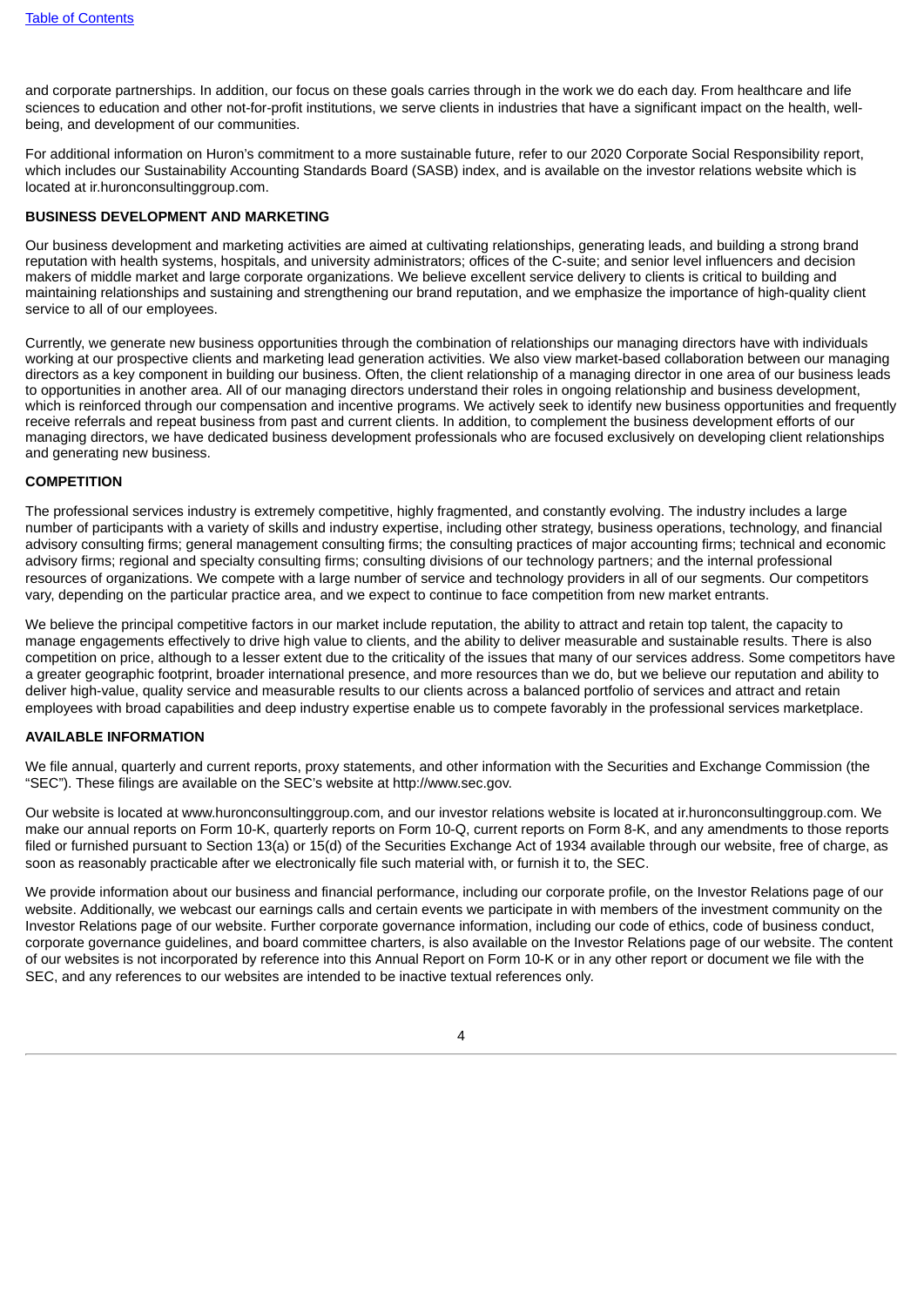# **ITEM 1A. RISK FACTORS.**

The following discussion of risk factors may be important to understanding the statements in this Annual Report on Form 10-K or elsewhere. The following information should be read in conjunction with Part II—Item 7. "Management's Discussion and Analysis of Financial Condition and Results of Operations" and the Consolidated Financial Statements and related notes in this Annual Report on Form 10-K. Discussions about the important operational risks that our business encounters can be found in Part II—Item 7. "Management's Discussion and Analysis of Financial Condition and Results of Operations."

# **Risks Related to COVID-19**

# Our results of operations have been adversely affected and, in the future, could be materially adversely impacted by the **coronavirus (COVID-19) pandemic.**

The worldwide spread of the COVID-19 pandemic has created significant volatility, uncertainty and disruption to the global economy. The pandemic is adversely impacting and, in the future, could materially adversely impact our business, operations and financial results. The extent to which the COVID-19 pandemic impacts our business, operations and financial results will depend on numerous evolving factors that we may not be able to accurately predict, including:

- the duration of the pandemic;
- the effective distribution of vaccines or treatments for COVID-19 and the willingness of the population to take the vaccines;
- governmental, business and individuals' actions that have been and continue to be taken in response to the pandemic, including quarantines, social distancing and other risk mitigating measures taken to prevent the spread of COVID-19;
- the effect on our clients and client demand for our services and solutions, including the impact on the healthcare and higher education industries which are areas of significant focus for our business;
- the health and welfare of our employees, including our senior management team, practice leaders and managing directors, and their ongoing ability to serve clients and manage operations if they contract COVID-19;
- the impact on our key third-party vendors;
- the effect on the businesses in which we have invested;
- our ability to sell and provide our services and solutions and maintain adequate utilization levels, including as a result of travel restrictions, shelter-in-place and quarantine orders and people working from home;
- the ability of our clients to pay for our services and solutions;
- any disruption to the internet and related systems, which may impact our ability to provide our services and solutions remotely, and increased vulnerability to hackers or third parties seeking to disrupt operations; and
- any closures of our clients' offices and facilities.

Additionally, in some instances, clients have slowed down decision making, delayed planned work or are seeking to reduce the scope of current engagements or terminate existing agreements, which may continue. Any of these events could cause or contribute to the risks and uncertainties discussed below and could materially adversely affect our business, financial condition, results of operations and/or stock price.

# **Risks Related to Human Capital Resources**

# An inability to retain our senior management team and other managing directors would be detrimental to the success of our **business.**

We rely heavily on our senior management team, our practice leaders, and other managing directors; our ability to retain them is particularly important to our future success. Given the highly specialized nature of our services, the senior management team must have a thorough understanding of our service offerings as well as the skills and experience necessary to manage an organization consisting of a diverse group of professionals. In addition, we rely on our senior management team and other managing directors to generate and market our business. Further, our senior management's and other managing directors' personal reputations and relationships with our clients are a critical element in obtaining and maintaining client engagements. Members of our senior management team and our other managing directors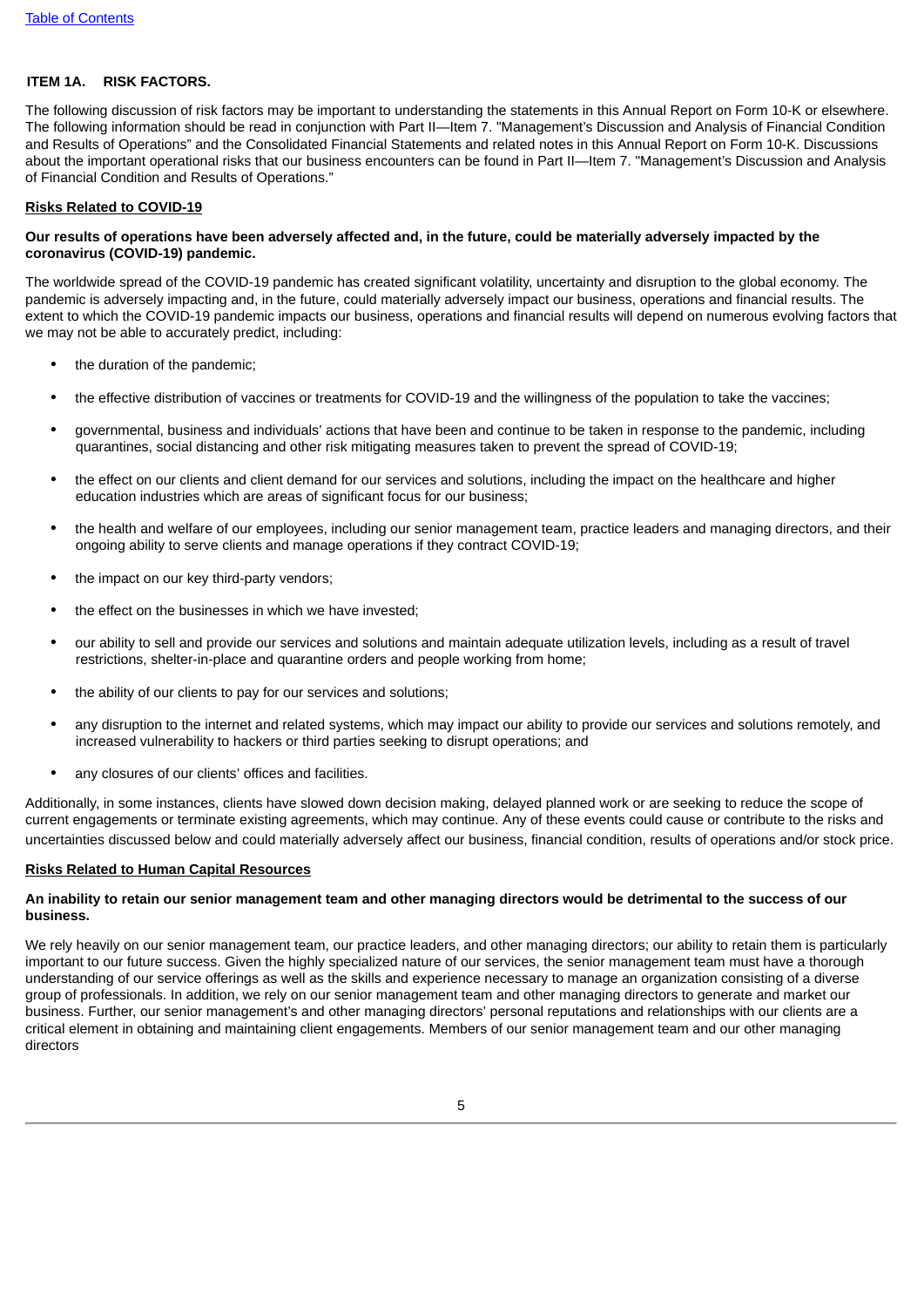could choose to leave or join one of our competitors and some of our clients could choose to use the services of that competitor instead of our services. If one or more members of our senior management team or our other managing directors leave and we cannot replace them with a suitable candidate quickly, we could experience difficulty in securing and successfully completing engagements and managing our business properly, which could harm our business prospects and results of operations.

### Our inability to hire and retain talented people in an industry where there is great competition for talent could have a serious **negative effect on our prospects and results of operations.**

Our business involves the delivery of professional services and is highly labor-intensive. Our success depends largely on our general ability to attract, develop, motivate, and retain highly skilled professionals. Further, we must successfully maintain the right mix of professionals with relevant experience and skill sets as we continue to grow, as we expand into new service offerings, and as the market evolves. The loss of a significant number of our professionals, the inability to attract, hire, develop, train, and retain additional skilled personnel, or failure to maintain the right mix of professionals could have a serious negative effect on us, including our ability to manage, staff, and successfully complete our existing engagements and obtain new engagements. Qualified professionals are in great demand, and we face significant competition for both senior and junior professionals with the requisite credentials and experience. Our principal competition for talent comes from other consulting firms and accounting firms, as well as from organizations seeking to staff their internal professional positions. Many of these competitors may be able to offer greater compensation and benefits or more attractive lifestyle choices, career paths, or geographic locations than we do. Therefore, we may not be successful in attracting and retaining the skilled consultants we require to conduct and expand our operations successfully. Increasing competition for these revenue-generating professionals may also significantly increase our labor costs, which could negatively affect our margins and results of operations.

# **Risks Related to Business Growth and Development**

### We may incur costs to support our business and the inability to effectively build a support structure for the business could have **an adverse impact on our growth and profitability.**

We have grown significantly since we commenced operations and have increased the number of our full-time professionals from 249 in 2002 to 3,807 as of December 31, 2020. Additionally, our considerable growth has placed demands on our management and our internal systems, procedures, and controls and will continue to do so in the near future. To successfully manage growth, we must periodically adjust and strengthen our operating, financial, accounting, and other systems, procedures, and controls, which may increase our total costs and may adversely affect our gross profits and our ability to sustain profitability if we do not generate increased revenues to offset the costs. As a public company, our information and control systems must enable us to prepare accurate and timely financial information and other required disclosures. If we discover deficiencies in our existing information and control systems that impede our ability to satisfy our reporting requirements, we must successfully implement improvements to those systems in an efficient and timely manner.

In the fourth quarter of 2019, we began the implementation of a new enterprise resource planning ("ERP") system designed to improve the efficiency of our internal operational, financial and administrative activities. In January 2021, we went live with the new ERP system, and we continue to progress with additional functionality and integrations. The full implementation of a new ERP system in its entirety, which will take place over several years, subjects us to inherent costs and risks including substantial capital expenditures, additional administration and operating expenses, potential disruption of our internal control structure, retention of sufficiently skilled personnel to implement and operate the new system, demand on management time, and other risks and costs of delays or difficulties in transition. Our system implementation may not result in productivity improvements at a level that outweighs the costs of implementation, or at all. In addition, the difficulties with implementing a new ERP system may cause disruptions or have an adverse effect on our business operations, if not anticipated and appropriately mitigated.

#### **Our international expansion could result in additional risks.**

We operate both domestically and internationally, including in Canada, Europe, Asia, and the Middle East. Although historically our international operations have been limited, we intend to continue to expand internationally. Such expansion may result in additional risks that are not present domestically and which could adversely affect our business or our results of operations, including:

- compliance with additional U.S. regulations and those of other nations applicable to international operations;
- cultural and language differences;
- employment laws, including immigration laws affecting the mobility of employees, and rules and related social and cultural factors;
- losses related to start-up costs, lack of revenue, higher costs due to low utilization, and delays in purchase decisions by prospective clients;
- currency fluctuations between the U.S. dollar and foreign currencies;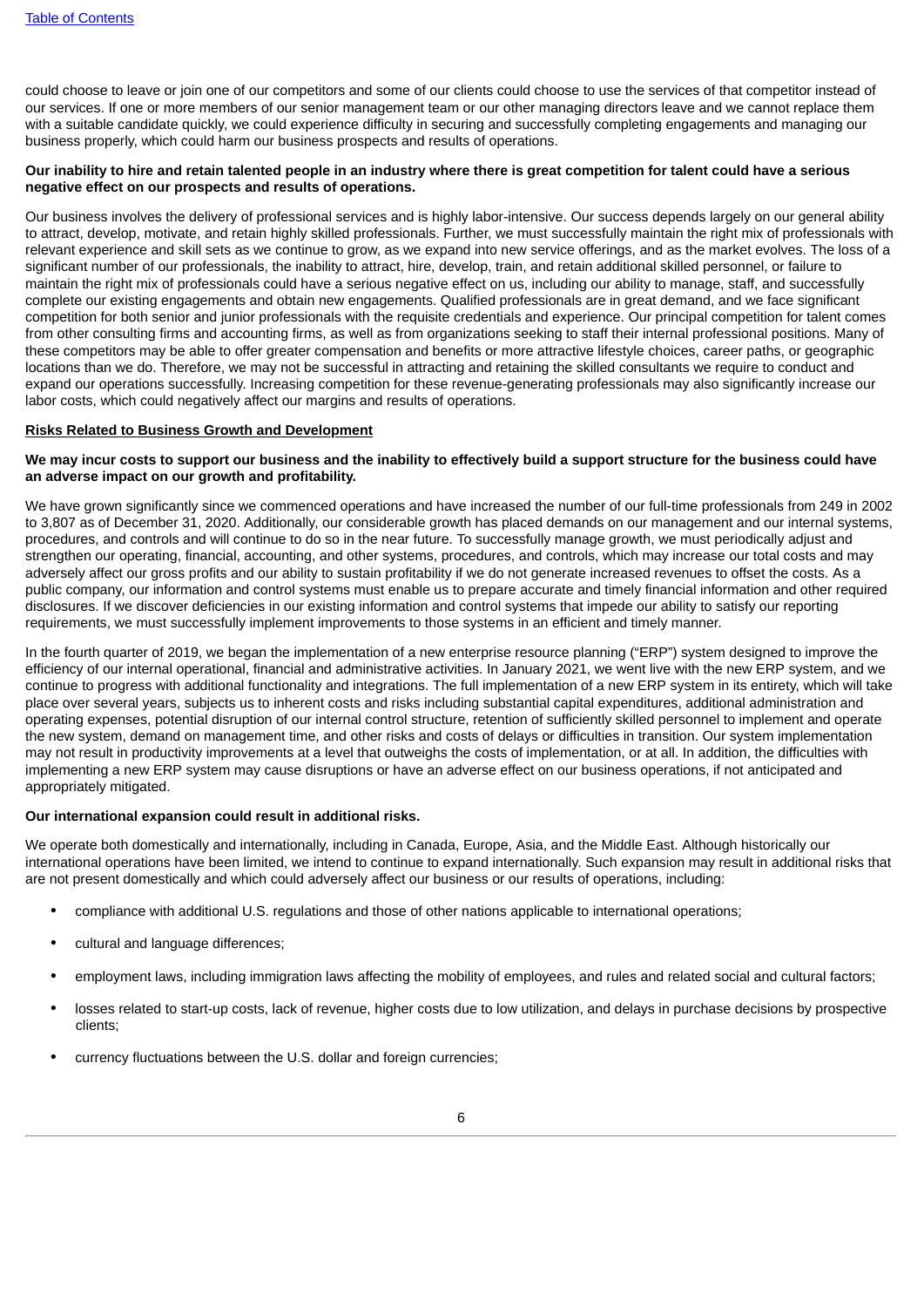- restrictions on the repatriation of earnings;
- potentially adverse tax consequences and limitations on our ability to utilize losses generated in our foreign operations;
- different regulatory requirements and other barriers to conducting business;
- different or less stable political and economic environments;
- greater personal security risks for employees traveling to or located in unstable locations; and
- civil disturbances or other catastrophic events.

Further, conducting business abroad subjects us to increased regulatory compliance and oversight. For example, we are subject to laws prohibiting certain payments to governmental officials, such as the Foreign Corrupt Practices Act, which increases the risk from our international operations relative to our competitors who do not operate outside the United States. A failure to comply with applicable regulations could result in regulatory enforcement actions as well as substantial civil and criminal penalties assessed against us and our employees.

In addition, expanding into new geographic areas and expanding current service offerings is challenging and may require integrating new employees into our culture as well as assessing the demand in the applicable market. If we cannot manage the risks associated with new service offerings or new locations effectively, we are unlikely to be successful in these efforts, which could harm our ability to sustain profitability and our business prospects.

# Additional hiring, departures, business acquisitions and dispositions could disrupt our operations, increase our costs or otherwise **harm our business.**

Our business strategy is dependent in part upon our ability to grow by hiring individuals or groups of individuals and by acquiring complementary businesses. However, we may be unable to identify, hire, acquire, or successfully integrate new employees and acquired businesses without substantial expense, delay, or other operational or financial obstacles. From time to time, we will evaluate the total mix of services we provide and we may conclude that businesses may not achieve the results we previously expected. Competition for future hiring and acquisition opportunities in our markets could increase the compensation we offer to potential employees or the prices we pay for businesses we wish to acquire. In addition, we may be unable to achieve the financial, operational, and other benefits we anticipate from any hiring or acquisition, as well as any disposition, including those we have completed so far. New acquisitions could also negatively impact existing practices and cause current employees to depart. Hiring additional employees or acquiring businesses could also involve a number of additional risks, including the diversion of management's time, attention, and resources from managing and marketing our Company; the potential assumption of liabilities of an acquired business; the inability to attain the expected synergies with an acquired business; and the perception of inequalities if different groups of employees are eligible for different benefits and incentives or are subject to different policies and programs.

Selling practices and shutting down operations present similar challenges in a service business. Dispositions not only require management's time, but they can impair existing relationships with clients or otherwise affect client satisfaction, particularly in situations where the divestiture eliminates only part of the complement of consulting services provided to a client. Dispositions may also involve continued financial involvement, as we may be required to retain responsibility for, or agree to indemnify buyers against, liabilities related to a business sold.

# Our ability to maintain and attract new business depends upon our reputation, the professional reputation of our revenue**generating employees, and the quality of our services.**

As a professional services firm, our ability to secure new engagements depends heavily upon our reputation and the individual reputations of our professionals. Any factor that diminishes our reputation or that of our employees, including not meeting client expectations or misconduct by our employees, could make it substantially more difficult for us to attract new engagements and clients. Similarly, because we obtain many of our new engagements from former or current clients or from referrals by those clients or by law firms that we have worked with in the past, any client that questions the quality of our work or that of our consultants could impair our ability to secure additional new engagements and clients.

# **The consulting services industry is highly competitive and we may not be able to compete effectively.**

The consulting services industry in which we operate includes a large number of participants and is intensely competitive. We face competition from other business operations and financial consulting firms, general management consulting firms, the consulting practices of major accounting firms, technical and economic advisory firms, regional and specialty consulting firms, consulting divisions of our technology partners, and the internal professional resources of organizations. In addition, because there are relatively low barriers to entry, we expect to continue to face additional competition from new entrants into the business operations and financial consulting industries. Competition in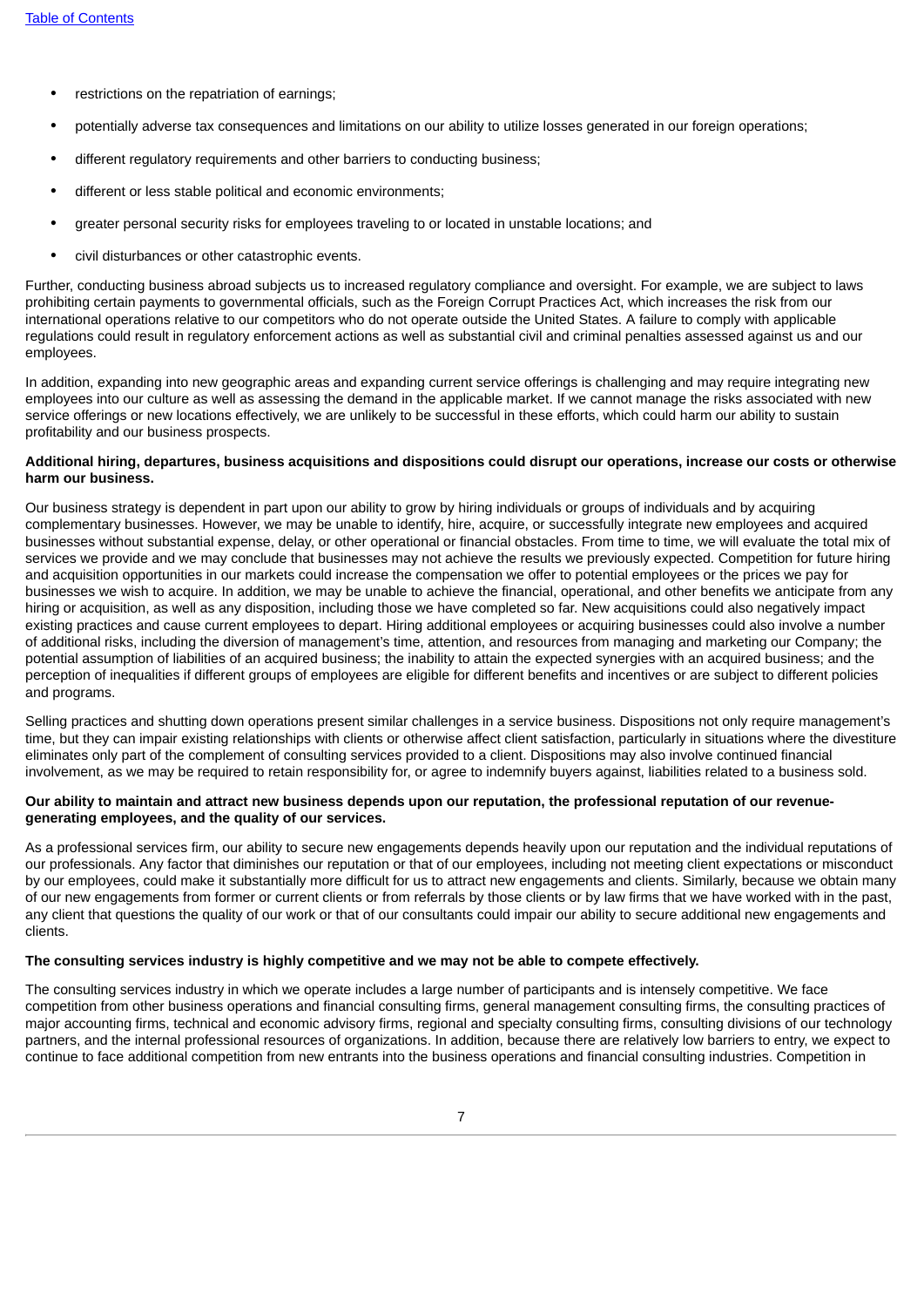several of the sectors in which we operate is particularly intense as many of our competitors are seeking to expand their market share in these sectors. Many of our competitors have a greater national and international presence, as well as have a significantly greater number of personnel, financial, technical, and marketing resources. In addition, these competitors may generate greater revenues and have greater name recognition than we do. Some of our competitors may also have lower overhead and other costs and, therefore, may be able to more effectively compete through lower cost service offerings. Our ability to compete also depends in part on the ability of our competitors to hire, retain, and motivate skilled professionals, the price at which others offer comparable services, the ability of our competitors to offer new and valuable products and services to clients, and our competitors' responsiveness to their clients. If we are unable to compete successfully with our existing competitors or with any new competitors, our financial results will be adversely affected.

### **Risks Related to Industry and Customer Concentration**

# The healthcare and education industries are areas of significant focus for our business, and factors that adversely affect the **financial condition of these industries could consequently affect our business.**

We derive a significant portion of our revenue from clients in the healthcare and education industries. As a result, our financial condition and results of operations could be adversely affected by conditions affecting these industries, both generally and those specific to the types of clients we serve in these industries, including hospitals and health systems, academic medical centers, and higher education institutions. The healthcare and education industries are highly regulated and are subject to changing political, legislative, regulatory, and other influences. Uncertainty in any of these areas could cause our clients to delay or postpone decisions to use our services. Existing and new federal and state laws and regulations affecting the healthcare and education industries could create unexpected liabilities for us, could cause us or our clients to incur additional costs, and could restrict our or our clients' operations.

Our healthcare and education clients operate in highly regulated industries. Regulatory and legislative changes in these industries could reduce the demand for our services, decreasing our competitive position or potentially rendering certain of our service offerings obsolete, change client buying patterns or decision making or require us to make unplanned modifications to our service offerings, which could require additional time and investment. If we fail to accurately anticipate the application of the laws and regulations affecting our clients and the industries they serve, if anticipated changes in regulation or regulatory uncertainty impact client buying patterns, or if such laws and regulations decrease our competitive position or limit the applicability of our service offerings, our results of operations and financial condition could be adversely impacted. Similarly, certain of our healthcare and education clients may experience or anticipate experiencing financial distress or face complex challenges as a result of general economic conditions or operations-specific reasons. Such clients may not have the financial resources or stakeholder support to start new projects or to continue existing projects.

Specifically with respect to healthcare, many healthcare laws are complex and their application to us, our clients, or the specific services and relationships we have with our clients are not always clear. In addition, federal and state legislatures have periodically introduced programs to reform or amend the U.S. healthcare system at both the federal and state level, such as the Patient Protection and Affordable Care Act and the Health Care and Education Reconciliation Act of 2010, and continue to consider further significant reforms. Due to the significant implementation issues arising under these laws and potential new legislation, it is unclear what long-term effects they will have on the healthcare industry and in turn on our business, financial condition, and results of operations. Our failure to accurately anticipate the application of new laws and regulations, or our failure to comply with such laws and regulations, could create liability for us, result in adverse publicity and negatively affect our business.

There are many factors that could affect the purchasing practices, operations, and, ultimately, the operating funds of healthcare and education organizations, such as reimbursement policies for healthcare expenses, student loan policies or regulations, federal and state budgetary considerations, consolidation in either industry, and regulation, litigation, and general economic conditions. In particular, we could be required to make unplanned modifications of our products and services (which would require additional time and investment) or we could suffer reductions in demand for our products and services as a result of changes in regulations affecting either industry, such as changes in the way that healthcare organizations are paid for their services (e.g., based on patient outcomes instead of services provided).

In addition, state tax authorities have challenged the tax-exempt status of some hospitals and other healthcare facilities claiming such status on the basis that they are operating as charitable and/or religious organizations. If the tax-exempt status of any of our clients is revoked or compromised by new legislation or interpretation of existing legislation, that client's financial health could be adversely affected, which could adversely impact demand for our services, our sales, revenue, financial condition, and results of operations.

## A significant portion of our revenues is derived from a limited number of clients, and our engagement agreements, including those related to our largest clients, can be terminated by our clients with little or no notice and without penalty, which may cause our **operating results to be unpredictable and may result in unexpected declines in our utilization and revenues.**

As a consulting firm, we have derived, and expect to continue to derive, a significant portion of our revenues from a limited number of clients. Our clients typically retain us on an engagement-by-engagement basis, rather than under fixed-term contracts. The volume of work performed for any particular client is likely to vary from year to year, and a major client in one fiscal period may not require or may decide not to use our services in any subsequent fiscal period. Moreover, a large portion of our new engagements comes from existing clients.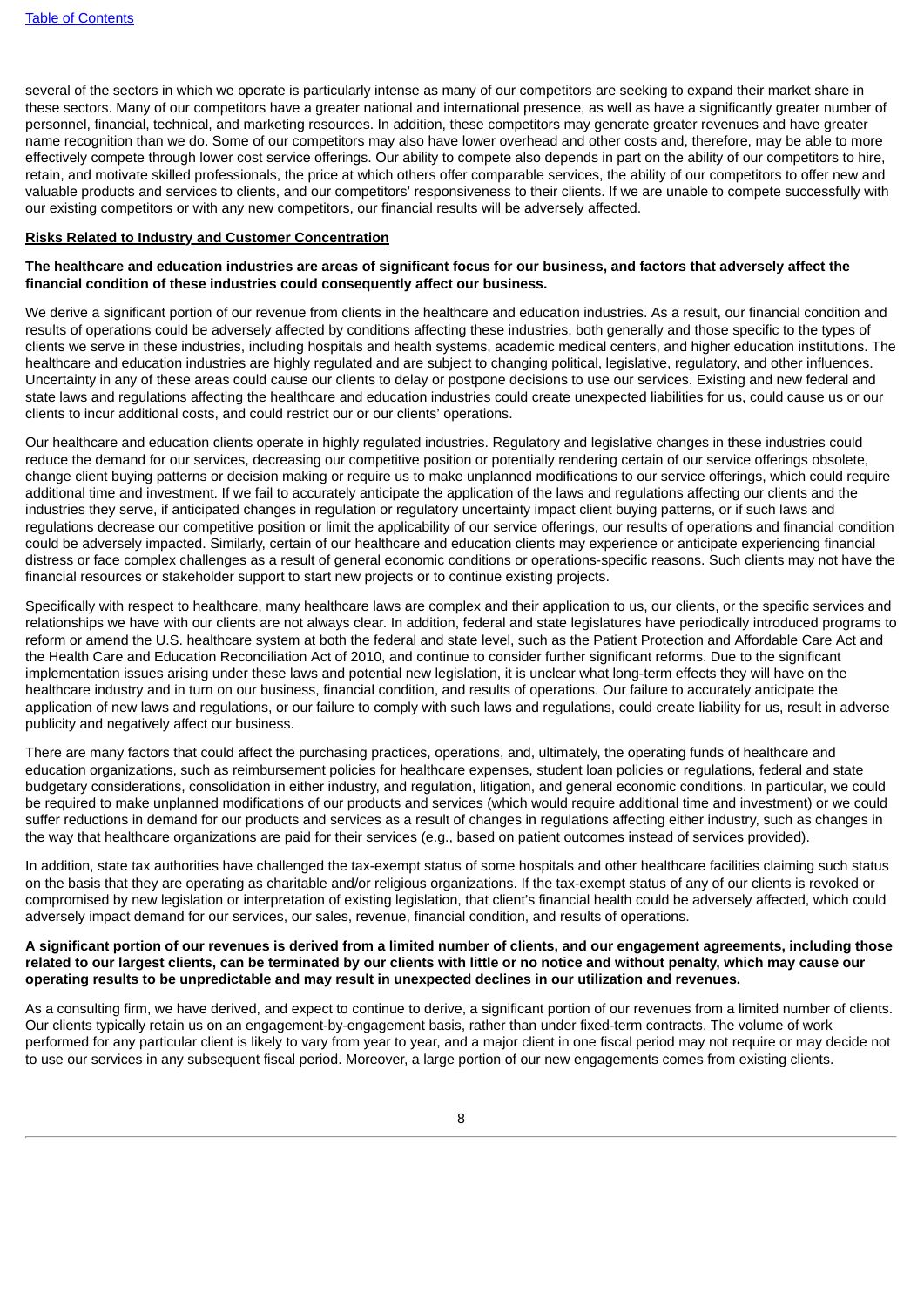Accordingly, the failure to obtain new large engagements or multiple engagements from existing or new clients could have a material adverse effect on the amount of revenues we generate.

In addition, almost all of our engagement agreements can be terminated by our clients with little or no notice and without penalty. In client engagements that involve multiple engagements or stages, there is a risk that a client may choose not to retain us for additional stages of an engagement or that a client will cancel or delay additional planned engagements. For clients in bankruptcy, a bankruptcy court could elect not to retain our interim management consultants, terminate our retention, require us to reduce our fees for the duration of an engagement, elect not to approve claims against fees earned by us prior to or after the bankruptcy filing, or subject previously paid amounts to be returned to the bankruptcy estate as preferential payments under the bankruptcy code.

Terminations of engagements, cancellations of portions of the project plan, delays in the work schedule, or reductions in fees could result from factors unrelated to our services. When engagements are terminated or reduced, we lose the associated future revenues, and we may not be able to recover associated costs or redeploy the affected employees in a timely manner to minimize the negative impact. In addition, our clients' ability to terminate engagements with little or no notice and without penalty makes it difficult to predict our operating results in any particular fiscal period.

# **Risks Related to Information Technology**

# Our business is becoming increasingly dependent on information technology and will require additional investments in order to **grow and meet the demands of our clients.**

We depend on the use of sophisticated technologies and systems. Some of our practices provide services that are increasingly dependent on the use of software applications and systems that we do not own and could become unavailable. Moreover, our technology platforms will require continuing investments by us in order to expand existing service offerings and develop complementary services. For example, we have subscription-based offerings that require us to incur costs associated with upgrades and maintenance that could impact profit margins associated with those offerings and related services. Our future success depends on our ability to adapt our services and infrastructure while continuing to improve the performance, features, and reliability of our services in response to the evolving demands of the marketplace.

# Adverse changes to our relationships with key third-party vendors, or in the business of our key third-party vendors, could **unfavorably impact our business.**

A portion of our services and solutions depend on technology or software provided by third-party vendors. Some of these third-party vendors refer potential clients to us, and others require that we obtain their permission prior to accessing their software while performing services for our clients. These third-party vendors could terminate their relationship with us without cause and with little or no notice, which could limit our service offerings and harm our financial condition and operating results. In addition, if a third-party vendor's business changes, is reduced or fails to adapt to changing market demands, that could adversely affect our business. Moreover, if third-party technology or software that is important to our business does not continue to be available or utilized within the marketplace, or if the services that we provide to clients is no longer relevant in the marketplace, our business may be unfavorably impacted.

# We could experience system failures, service interruptions, or security breaches that could negatively impact our business.

Our organization is comprised of employees who work on matters throughout the United States and overseas. Our technology platform is a "virtual office" from which we all operate. We may be subject to disruption to our operating systems from technology events that are beyond our control, including the possibility of failures at third-party data centers, disruptions to the internet, natural disasters, power losses, and malicious attacks. In addition, despite the implementation of security measures, our infrastructure and operating systems, including the internet and related systems, may be vulnerable to physical break-ins, hackers, improper employee or contractor access, computer viruses, programming errors, denial-of-service attacks, or other attacks by third parties seeking to disrupt operations or misappropriate information or similar physical or electronic breaches of security. While we have taken and are taking reasonable steps to prevent and mitigate the damage of such events, including implementation of system security measures, information backup, and disaster recovery processes, those steps may not be effective and there can be no assurance that any such steps can be effective against all possible risks. We will need to continue to invest in technology in order to achieve redundancies necessary to prevent service interruptions. Access to our systems as a result of a security breach, the failure of our systems, or the loss of data could result in legal claims or proceedings, liability, or regulatory penalties and disrupt operations, which could adversely affect our business and financial results.

# **Risks Related to Legal Matters**

# Our reputation could be damaged and we could incur additional liabilities if we fail to protect client and employee data through our **own accord or if our information systems are breached.**

We rely on information technology systems to process, transmit, and store electronic information and to communicate among our locations around the world and with our clients, partners, and employees. These locations include Canada, the United Kingdom, Switzerland, Singapore, and India, all of which have their own either recently updated or potential new data protection laws. The breadth and complexity of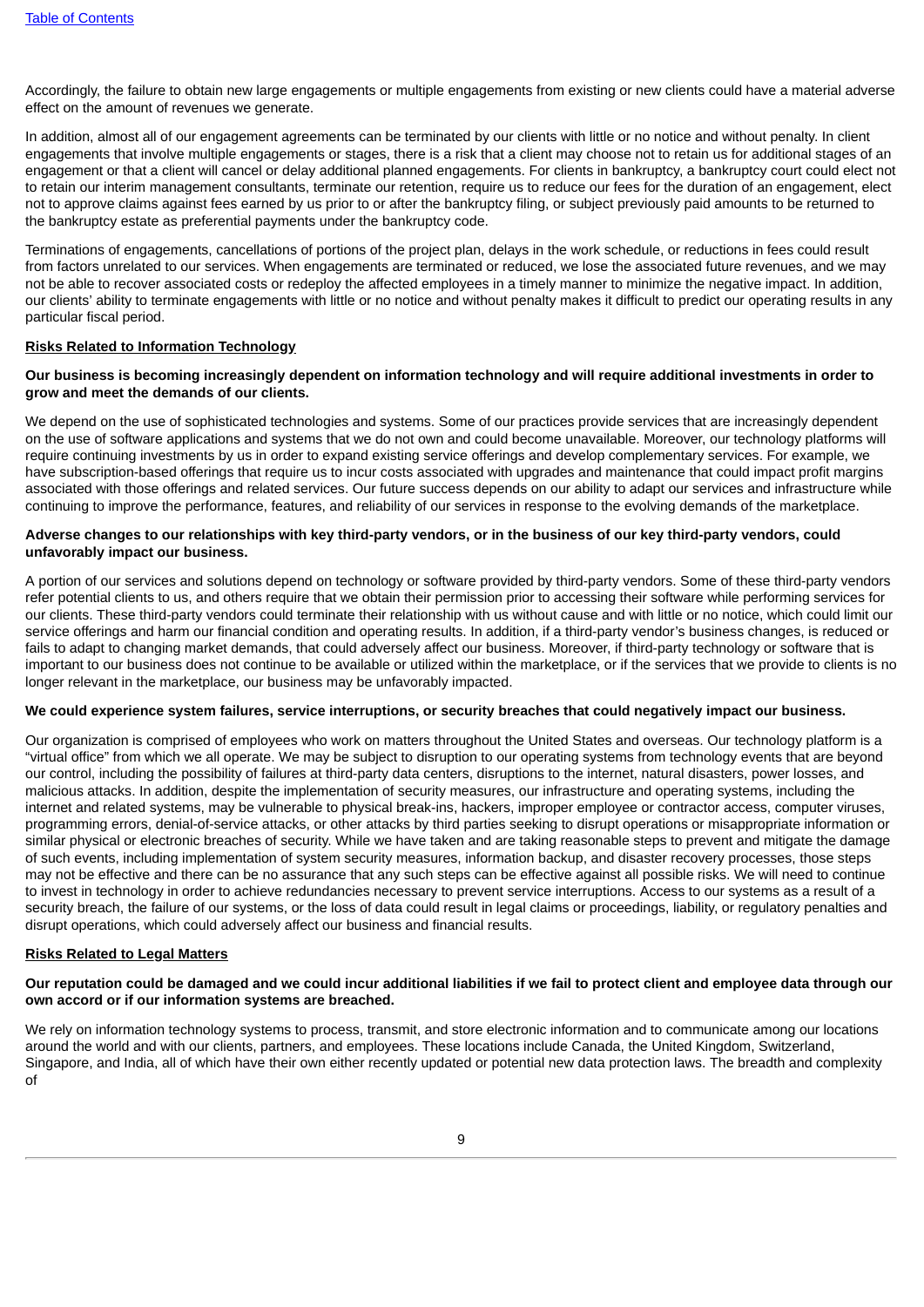this infrastructure increases the potential risk of security breaches which could lead to potential unauthorized disclosure of confidential information.

In providing services to clients, we may manage, utilize, and store sensitive or confidential client or employee data, including personal data and protected health information. As a result, we are subject to numerous laws and regulations designed to protect this information, such as the U.S. federal and state laws governing the protection of health or other personally identifiable information, including the Health Insurance Portability and Accountability Act (HIPAA), and international laws such as the European Union's General Data Protection Regulation (GDPR), which went into effect in 2018. In addition, many states, U.S. federal governmental authorities and non-U.S. jurisdictions have adopted, proposed or are considering adopting or proposing, additional data security and/or data privacy statutes or regulations. Continued governmental focus on data security and privacy may lead to additional legislative and regulatory action, which could increase the complexity of doing business. The increased emphasis on information security and the requirements to comply with applicable U.S. and foreign data security and privacy laws and regulations may increase our costs of doing business and negatively impact our results of operations.

These laws and regulations are increasing in complexity and number. If any person, including any of our employees or third-party vendors, negligently disregards or intentionally breaches our established controls or contractual obligations with respect to client or employee data, or otherwise mismanages or misappropriates that data, we could be subject to significant monetary damages, regulatory enforcement actions, fines, and/or criminal prosecution. We maintain certain insurance coverages for cybersecurity incidents through our directors and officers insurance policy, in amounts we believe to be reasonable and at a cost that is included in our general insurance premiums.

In addition, unauthorized disclosure of sensitive or confidential client or employee data, whether through systems failure, employee negligence, fraud, or misappropriation, could damage our reputation and cause us to lose clients and their related revenue in the future.

### **Our engagements could result in professional liability, which could be very costly and hurt our reputation.**

Our engagements typically involve complex analyses and the exercise of professional judgment. As a result, we are subject to the risk of professional liability. From time to time, lawsuits with respect to our work are pending. Litigation alleging that we performed negligently or breached any other obligations could expose us to significant legal liabilities and, regardless of outcome, is often very costly, could distract our management, could damage our reputation, and could harm our financial condition and operating results. We also face increased litigation risk as a result of an expanded workforce. In addition, certain of our engagements, including interim management engagements and corporate restructurings, involve greater risks than other consulting engagements. We are not always able to include provisions in our engagement agreements that are designed to limit our exposure to legal claims relating to our services. While we attempt to identify and mitigate our exposure with respect to liability arising out of our consulting engagements, these efforts may be ineffective and an actual or alleged error or omission on our part or the part of our client or other third parties in one or more of our engagements could have an adverse impact on our financial condition and results of operations. In addition, we carry professional liability insurance to cover many of these types of claims, but the policy limits and the breadth of coverage may be inadequate to cover any particular claim or all claims plus the cost of legal defense. For example, we provide services on engagements in which the impact on a client may substantially exceed the limits of our errors and omissions insurance coverage. If we are found to have professional liability with respect to work performed on such an engagement, we may not have sufficient insurance to cover the entire liability.

# Our business could be materially adversely affected if we incur liability in connection with service offering innovation, including **new or expanded service offerings.**

We may grow our business through service offering innovation, including by entering into new or expanded lines of business beyond our core services. To the extent we enter into new or expanded lines of business, we may face new risks and uncertainties, including the possibility these new or expanded lines of business involve greater risks than our core services, that we have insufficient expertise to engage in such activities profitably or without incurring inappropriate amounts of risk, that the required investment of capital and other resources is greater than anticipated, and that we lose existing clients due to the perception that we are no longer focusing on our core business. Entry into new or expanded lines of business may also subject us to new laws and regulations with which we are not familiar and may lead to increased litigation and regulatory risk. For example, our recently launched Huron Managed Services business provides revenue cycle managed services to hospitals and health systems. These services include the coding, preparation, submission and collection of claims for medical service to payers for reimbursement. Such claims are governed by U.S. federal and state laws. U.S. federal law provides civil liability to any persons that knowingly submit, or cause to be submitted, a claim to a payer, including Medicare, Medicaid and private health plans, seeking payment for any services or items that overbills or bills for services or items that have not been provided to the patient. U.S. federal law may also impose criminal penalties for intentionally submitting such false claims. In addition, federal and state law regulates the collection of debt and may impose monetary penalties for violating those regulations. In connection with these laws, we may be subjected to U.S. federal or state government investigations and possible penalties may be imposed upon us, false claims actions may have to be defended and private payers may file claims against us. Any investigation or proceeding related to these laws, even if unwarranted or without merit, may have a material adverse effect on our business, results of operations and financial condition.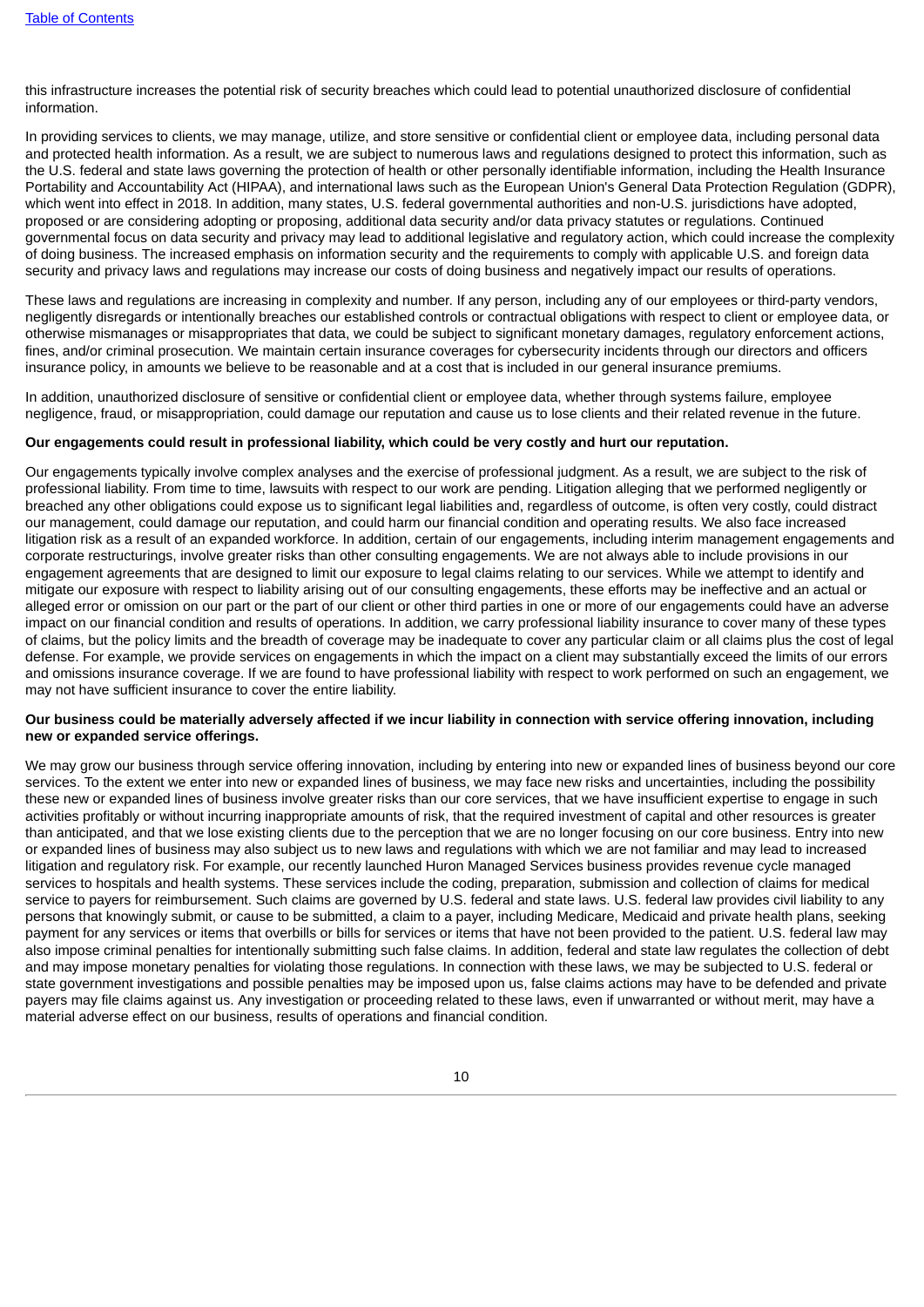# Our intellectual property rights in our "Huron Consulting Group" name are important, and any inability to use that name could **negatively impact our ability to build brand identity.**

We believe that establishing, maintaining, and enhancing the "Huron Consulting Group" name and "Huron" brand is important to our business. We are, however, aware of a number of other companies that use names containing "Huron." There could be potential trade name or service mark infringement claims brought against us by the users of these similar names and marks and those users may have trade name or service mark rights that are senior to ours. If another company were to successfully challenge our right to use our name, or if we were unable to prevent a competitor from using a name that is similar to our name, our ability to build brand identity could be negatively impacted.

# **Conflicts of interest could preclude us from accepting engagements thereby causing decreased utilization and revenues.**

We provide services in connection with bankruptcy and other proceedings that usually involve sensitive client information and frequently are adversarial. In connection with bankruptcy proceedings, we are required by law to be "disinterested" and may not be able to provide multiple services to a particular client. In addition, our engagement agreement with a client or other business reasons may preclude us from accepting engagements from time to time with the client's competitors or adversaries. Moreover, in many industries in which we provide services, there has been a continuing trend toward business consolidations and strategic alliances. These consolidations and alliances reduce the number of companies that may seek our services and increase the chances that we will be unable to accept new engagements as a result of conflicts of interest. If we are unable to accept new engagements for any reason, our consultants may become underutilized, which would adversely affect our revenues and results of operations in future periods.

# **Risks Related to Financial Management and Performance**

# Our financial results could suffer if we are unable to achieve or maintain adequate utilization and suitable billing rates for our consultants, or if we are unable to deliver our services due to factors that disrupt travel to our client sites.

Our profitability depends to a large extent on the utilization and billing rates of our professionals. Utilization of our professionals is affected by a number of factors, including:

- the number and size of client engagements;
- the timing of the commencement, completion and termination of engagements, which in many cases is unpredictable;
- our ability to transition our consultants efficiently from completed engagements to new engagements;
- the hiring of additional consultants because there is generally a transition period for new consultants that results in a temporary drop in our utilization rate;
- unanticipated changes in the scope of client engagements;
- our ability to forecast demand for our services and thereby maintain an appropriate level of consultants; and
- conditions affecting the industries in which we practice as well as general economic conditions.

The billing rates of our consultants that we are able to charge are also affected by a number of factors, including:

- our clients' perception of our ability to add value through our services;
- the market demand for the services we provide;
- an increase in the number of engagements in the government sector, which are subject to federal contracting regulations;
- introduction of new services by us or our competitors;
- our competition and the pricing policies of our competitors; and
- current economic conditions.

If we are unable to achieve and maintain adequate overall utilization as well as maintain or increase the billing rates for our consultants, our financial results could materially suffer. Traditionally, most of our consultants have performed services at the physical locations of our clients. Starting in 2020 and in response to the proliferation of the coronavirus, substantially all of our services were delivered remotely. If our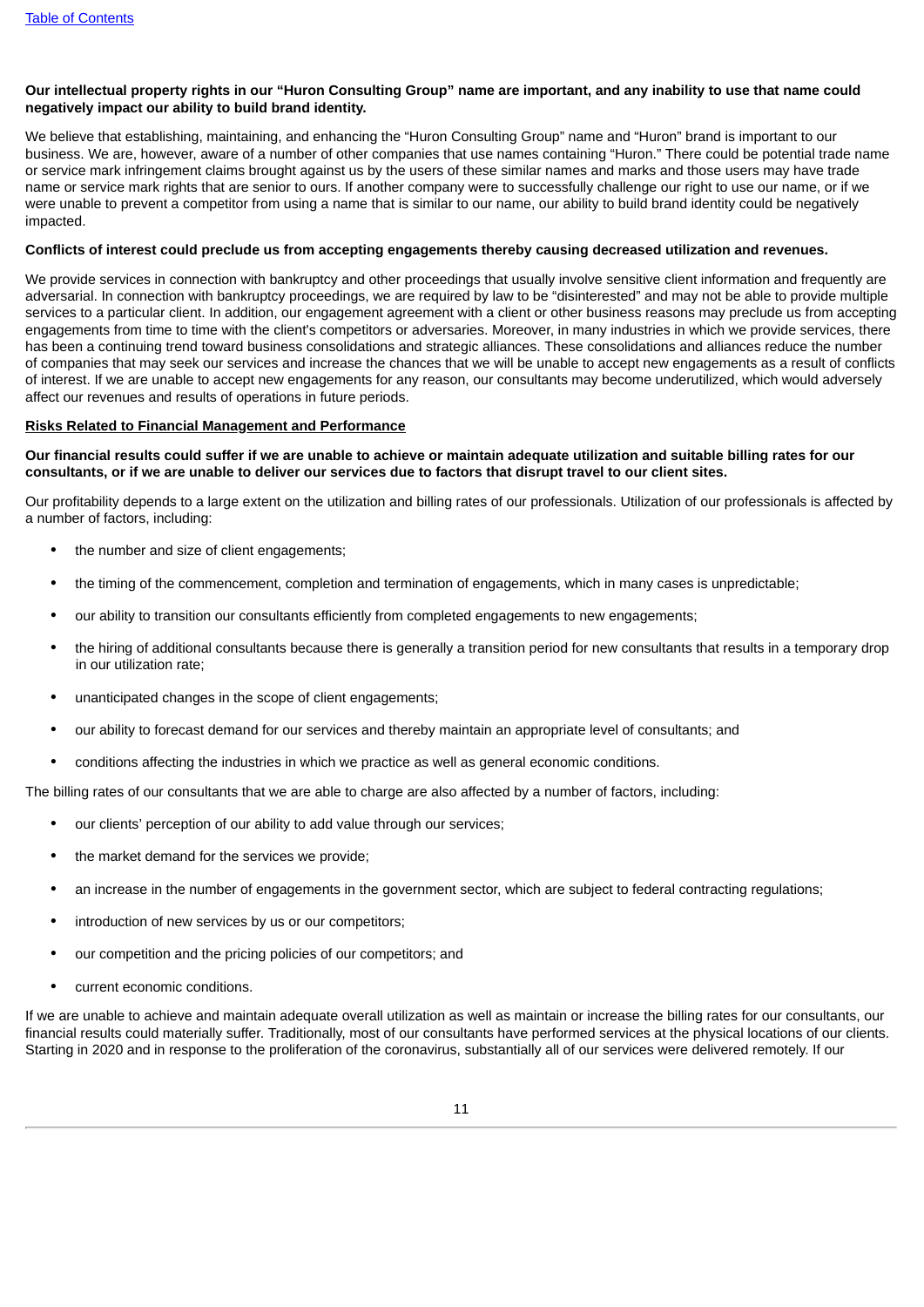consultants are unable to continue delivering services remotely or if we are out of step with a general market return to in person service delivery, our business could be materially adversely affected.

# Our quarterly results of operations have fluctuated in the past and may continue to fluctuate in the future as a result of certain **factors, some of which may be outside of our control.**

A key element of our strategy is to market our products and services directly to certain large organizations, such as health systems and acute care hospitals, and to increase the number of our products and services utilized by existing clients. The sales cycle for some of our products and services is often lengthy and may involve significant commitment of client personnel. As a consequence, the commencement date of a client engagement often cannot be accurately forecasted. As discussed below, certain of our client contracts contain terms that result in revenue that is deferred and cannot be recognized until the occurrence of certain events. As a result, the period of time between contract signing and recognition of associated revenue may be lengthy, and we are not able to predict with certainty the period in which revenue will be recognized.

Fee discounts, pressure to not increase or even decrease our rates, and less advantageous contract terms could result in the loss of clients, lower revenues and operating income, higher costs, and less profitable engagements. More discounts or write-offs than we expect in any period would have a negative impact on our results of operations.

Other fluctuations in our quarterly results of operations may be due to a number of other factors, some of which are not within our control, including:

- the timing and volume of client invoices processed and payments received, which may affect the fees payable to us under certain of our engagements;
- client decisions regarding renewal or termination of their contracts;
- the amount and timing of costs related to the development or acquisition of technologies or businesses; and
- unforeseen legal expenses, including litigation and other settlement gains or losses.

We base our annual employee bonus expense upon our expected annual adjusted earnings before interest, taxes, depreciation and amortization ("EBITDA") for that year. If we experience lower adjusted EBITDA in a quarter without a corresponding change to our full-year adjusted EBITDA expectation, our estimated bonus expense will not be reduced, which will have a negative impact on our quarterly results of operations for that quarter. Our quarterly results of operations may vary significantly and period-to-period comparisons of our results of operations may not be meaningful. The results of one quarter should not be relied upon as an indication of future performance. If our quarterly results of operations fall below the expectations of securities analysts or investors, the price of our common stock could decline substantially.

# Revenues from our performance-based engagements are difficult to predict, and the timing and extent of recovery of our costs is **uncertain.**

We have engagement agreements under which our fees include a significant performance-based component. Performance-based fees are contingent on the achievement of specific measures, such as our clients meeting cost-saving or other contractually-defined goals. The achievement of these contractually-defined goals may be subject to acknowledgment by the client and is often impacted by factors outside of our control, such as the actions of the client or other third parties. To the extent that any revenue is contingent upon the achievement of a performance target, we recognize such revenue using a process that requires us to make significant management judgments, estimates, and assumptions. While we believe that the estimates and assumptions we have used for revenue recognition are reasonable, subsequent changes could have a material impact to our future financial results. The percentage of our revenues derived from performance-based fees for the years ended December 31, 2020, 2019, and 2018, was 9.2%, 8.9%, and 6.1%, respectively. A greater number of performance-based fee arrangements may result in increased volatility in our working capital requirements and greater variations in our quarter-to-quarter results, which could affect the price of our common stock. In addition, an increase in the proportion of performance-based fee arrangements may temporarily offset the positive effect on our operating results from an increase in our utilization rate until the related revenues are recognized.

# The profitability of our fixed-fee engagements with clients may not meet our expectations if we underestimate the cost of these **engagements.**

When making proposals for fixed-fee engagements, we estimate the costs and timing for completing the engagements. These estimates reflect our best judgment regarding the efficiencies of our methodologies and consultants as we plan to deploy them on engagements. Any increased or unexpected costs or unanticipated delays in connection with the performance of fixed-fee engagements, including delays caused by factors outside our control, could make these contracts less profitable or unprofitable, which would have an adverse effect on our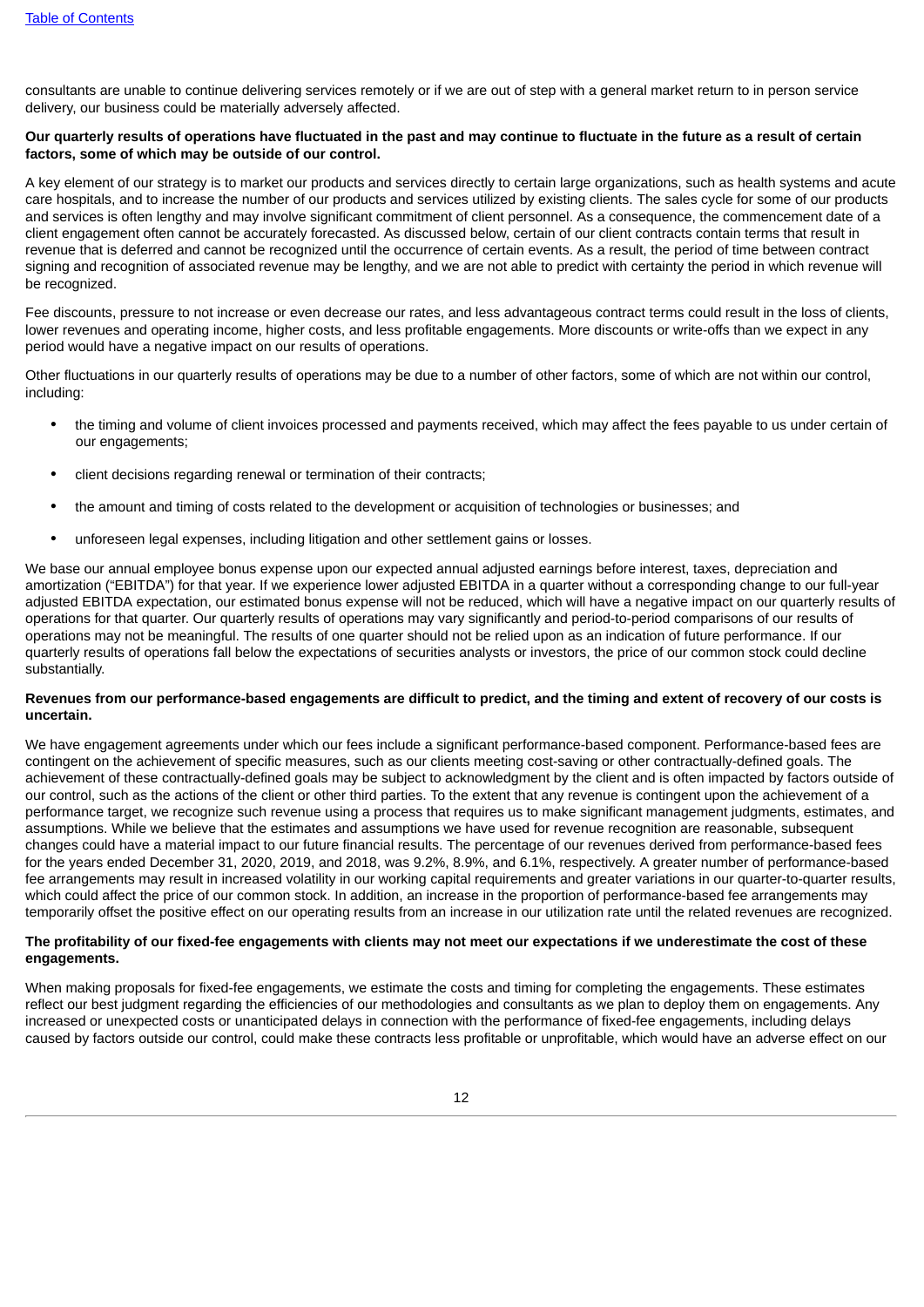profit margin. For the years ended December 31, 2020, 2019, and 2018, fixed-fee engagements represented 41.4%, 45.8%, and 47.4%, of our revenues, respectively.

# Our business performance might not be sufficient for us to meet the full-year financial quidance that we provide publicly.

We provide full-year financial guidance to the public based upon our expectations regarding our financial performance. While we believe that our annual financial guidance provides investors and analysts with insight to our view of the Company's future performance, such financial guidance is based on assumptions that may not always prove to be accurate and may vary from actual results. If we fail to meet the full-year financial guidance that we provide, or if we find it necessary to revise or suspend such guidance during the year, the market value of our common stock could be adversely affected.

# **Risks Related to Capital Resources**

# Our obligations under the Amended Credit Agreement are secured by a pledge of certain of the equity interests in our subsidiaries and a lien on substantially all of our assets and those of our subsidiary grantors. If we default on these obligations, our lenders **may foreclose on our assets, including our pledged equity interest in our subsidiaries.**

We entered into a second amended and restated security agreement with Bank of America (the "Security Agreement") and a second amended and restated pledge agreement (the "Pledge Agreement") in connection with our entry into the Second Amended and Restated Credit Agreement, dated as of March 31, 2015 (as amended and restated, the "Amended Credit Agreement"). Pursuant to the Security Agreement and to secure our obligations under the Amended Credit Agreement, we granted our lenders a first-priority lien, subject to permitted liens, on substantially all of the personal property assets that we and the subsidiary grantors own. Pursuant to the Pledge Agreement, we granted our lenders a security interest in 100% of the voting stock or other equity interests in our domestic subsidiaries and 65% of the voting stock or other equity interests in certain of our foreign subsidiaries. If we default on our obligations under the Amended Credit Agreement, our lenders could accelerate our indebtedness and may be able to exercise their liens on the equity interests subject to the Pledge Agreement and their liens on substantially all of our assets and the assets of our subsidiary grantors, which would have a material adverse effect on our business, operations, financial condition, and liquidity. In addition, the covenants contained in the Amended Credit Agreement impose restrictions on our ability to engage in certain activities, such as the incurrence of additional indebtedness, certain investments, certain acquisitions and dispositions, and the payment of dividends.

# Our indebtedness could adversely affect our ability to raise additional capital to fund our operations and obligations, expose us to **interest rate risk to the extent of our variable-rate debt, and adversely affect our financial results.**

At December 31, 2020, we had outstanding indebtedness of \$200.0 million on our revolving line of credit that becomes due and payable in full upon maturity on September 27, 2024, and \$3.3 million principal amount of our promissory note due March 1, 2024. Our ability to make scheduled payments of the principal, to pay interest, or to refinance our indebtedness, depends on our future performance. If we are unable to generate cash flow from operations sufficient to satisfy our obligations under our current indebtedness and any future indebtedness, we may be required to adopt one or more alternatives, such as reducing or delaying investments or capital expenditures, selling assets, refinancing, or obtaining additional equity capital on terms that may be onerous or dilutive. Our ability to refinance our current indebtedness or future indebtedness will depend on the capital markets and our financial condition at such time. We may not be able to engage in any of these activities or engage in these activities on desirable terms, which could result in a default on the current indebtedness or future indebtedness.

The interest rates on our revolving line of credit and promissory note are linked to LIBOR. In 2017, the Financial Conduct Authority (FCA) in the U.K. announced that it would phase out LIBOR as a benchmark rate by the end of 2021. It is unclear whether new methods of calculating LIBOR will be established such that it continues to exist after 2021, or whether different benchmark rates will develop. If LIBOR ceases to exist, the method and rates used to calculate our interest rates and/or payments on our debt may result in interest rates and/or payments that are higher than, or that do not otherwise correlate over time with, the interest rates and/or payments that would have been applicable to our obligations if LIBOR was available in its current form, which could have a material adverse effect on our financial condition and results of operations. While we continue to take steps to mitigate the impact of the phase-out or replacement of LIBOR, such efforts may not prove successful. Furthermore, the U.S. or global financial markets may be disrupted as a result of the phase-out or replacement of LIBOR, which could also have a material adverse effect on our business, financial condition and results of operations.

In addition, our indebtedness, combined with our other financial obligations and contractual commitments, could have other important consequences such as exposing us to the risk of increased interest rates because some of our borrowings are at variable interest rates; making us more vulnerable to adverse changes in general U.S. and worldwide economic, industry, and competitive conditions and adverse changes in government regulation; or reducing our capacity to obtain additional financing and flexibility in planning for, or reacting to, changes in our business and our industry. Any of these factors could materially and adversely affect our business, financial condition, and results of operations.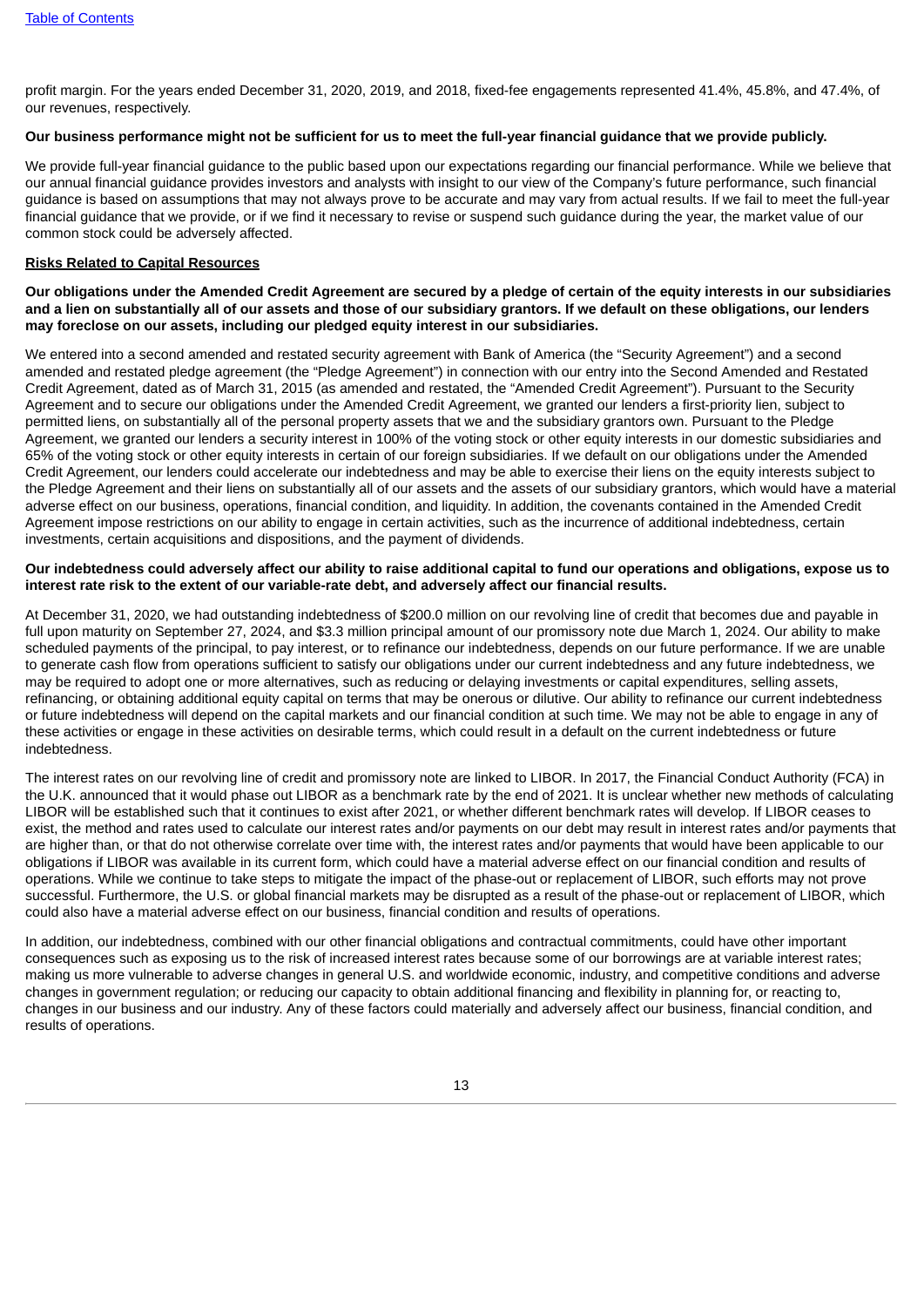# **Risks Related to Asset Impairment**

### Our goodwill and other intangible assets represent a substantial amount of our total assets, and we may be required to recognize a non-cash impairment charge for these assets if the performance of one or more of our reporting units falls below our expectations.

Our total assets reflect a substantial amount of goodwill and other intangible assets. At December 31, 2020, goodwill and other intangible assets totaled \$614.7 million, or 58%, of our total assets. Goodwill results from our acquisitions, representing the excess of the fair value of consideration transferred over the fair value of the net assets acquired. We test goodwill for impairment at the reporting unit level, annually and whenever events or circumstances make it more likely than not that an impairment may have occurred. Intangible assets other than goodwill represent purchased assets that lack physical substance but can be distinguished from goodwill. Our intangible assets primarily consist of customer relationships, trade names, customer contracts, technology and software, and non-competition agreements, all of which were acquired through business combinations. We evaluate our intangible assets for impairment whenever events or changes in circumstances indicate that the carrying amount of the assets may not be recoverable. During the year ended December 31, 2020, we recorded non-cash goodwill impairment charges totaling \$59.8 million related to the Company's Business Advisory segment. During 2019 and 2018, we did not record any non-cash goodwill impairment charges. No material impairment charges for intangible assets were recorded in 2020, 2019, or 2018.

Determining the fair value of a reporting unit requires us to make significant judgments, estimates, and assumptions. While we believe that the estimates and assumptions underlying our valuation methodology are reasonable, these estimates and assumptions could have a significant impact on whether or not a non-cash goodwill impairment charge is recognized and also the magnitude of any such charge. The results of an impairment analysis are as of a point in time. There is no assurance that the actual future earnings or cash flows of our reporting units will be consistent with our projections. We will monitor any changes to our assumptions and will evaluate goodwill as deemed warranted during future periods. Any significant decline in our operations could result in additional non-cash goodwill impairment charges.

Refer to "Critical Accounting Policies" within Part I - Item 7. "Management's Discussion and Analysis of Financial Condition and Results of Operations" and Note 4 "Goodwill and Intangible Assets" within the notes to our consolidated financial statements for further discussion of our business combinations, goodwill, intangible assets, and impairment tests performed.

### **We may incur impairment charges with respect to our convertible debt investment in Shorelight.**

In 2014 and 2015, we invested \$27.9 million, in the form of zero coupon convertible debt, in Shorelight Holdings, LLC ("Shorelight"), the parent company of Shorelight Education. In the first quarter of 2020, we invested an additional \$13.0 million, in the form of 1.69% convertible debt with a senior liquidation preference. Our investment is carried at its fair value of \$64.4 million as of December 31, 2020, with unrealized holding gains and losses reported in other comprehensive income. As of December 31, 2020, our investment in Shorelight is in an unrealized gain position. If the investment were to be in an unrealized loss position due to significant credit deterioration of Shorelight, we would recognize an allowance to decrease the carrying value of the investment to the fair value, which may be reversed in the event that the credit of Shorelight improves. As of December 31, 2020, we have not recognized any credit allowance on our investment. In the future, if there are adverse developments in Shorelight's business that may be the result of events within or outside of Shorelight's control, we may incur impairment charges with respect to our convertible debt investment, which could materially impact our results of operations.

# **General Risk Factors**

#### **Expanding our service offerings may involve additional risks and may not be profitable.**

We may choose to develop new service offerings or eliminate service offerings because of market opportunities or client demands. Developing new service offerings involves inherent risks, including:

- our inability to estimate demand for the new service offerings;
- competition from more established market participants;
- exposure to new legal and operational risks;
- a lack of market understanding;
- unanticipated expenses to recruit and hire qualified consultants and to market our new service offerings; and
- unanticipated challenges with service delivery.

Changes in capital markets, legal or regulatory reguirements, and general economic or other factors beyond our control could **reduce demand for our services, in which case our revenues and profitability could decline.**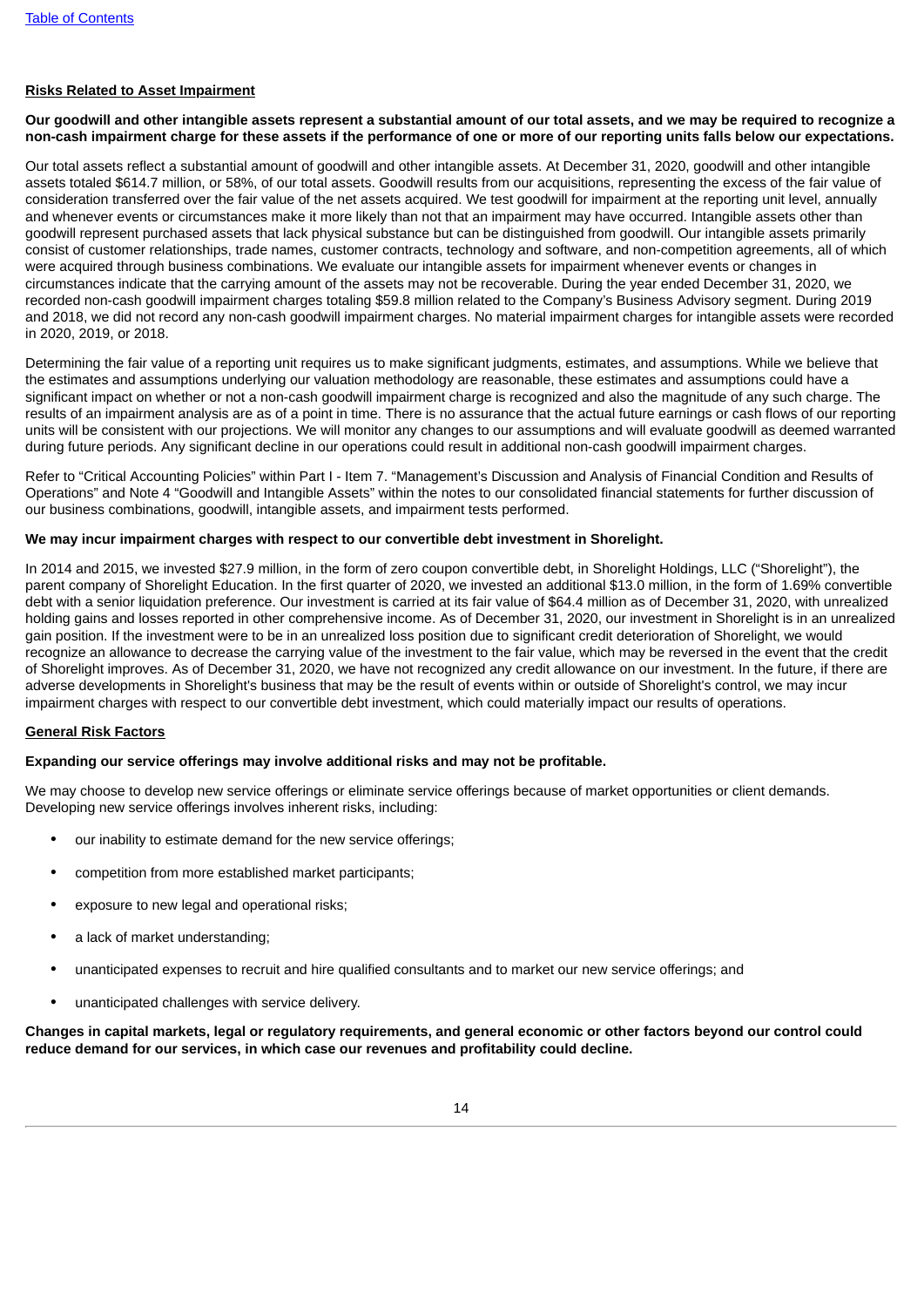A number of factors outside of our control affect demand for our services. These include:

- fluctuations in U.S. and global economies;
- the U.S. or global financial markets and the availability, costs, and terms of credit;
- changes in laws and regulations; and
- other economic factors and general business conditions.

For example, some portion of the services we provide may be considered by our clients to be more discretionary in nature, as the demand for the services may be impacted by economic slowdowns. We are not able to predict the positive or negative effects that future events or changes to the U.S. or global economy, financial markets, or regulatory and business environment could have on our operations.

# Changes in U.S. tax laws could have a material adverse effect on our business, cash flow, results of operations and financial **condition.**

We are subject to income and other taxes in the U.S. at the state and federal level and also in foreign jurisdictions. Changes in applicable U.S. state, federal or foreign tax laws and regulations, or their interpretation and application, could materially affect our tax expense and profitability.

Future changes in tax laws, treaties or regulations, and their interpretation or enforcement, may be unpredictable, particularly as taxing jurisdictions face an increasing number of political, budgetary and other fiscal challenges. Tax rates in the jurisdictions in which we operate may change as a result of macroeconomic and other factors outside of our control, making it increasingly difficult for multinational corporations like ourselves to operate with certainty about taxation in many jurisdictions. As a result, we could be materially adversely affected by future changes in tax law or policy (or in their interpretation or enforcement) in the jurisdictions where we operate, including the United States, which could have a material adverse effect on our business, cash flow, results of operations, financial condition, as well as our effective income tax rate.

# <span id="page-16-0"></span>**ITEM 1B. UNRESOLVED STAFF COMMENTS.**

None.

# <span id="page-16-1"></span>**ITEM 2. PROPERTIES.**

We do not own any real estate or other physical properties. Our administrative and principal executive offices are located at 550 W. Van Buren Street, Chicago, Illinois 60607. We believe that our office facilities are suitable and adequate for our business as it is presently conducted. See Note 5 "Leases" within the notes to our consolidated financial statements for additional information on our office facilities.

# <span id="page-16-2"></span>**ITEM 3. LEGAL PROCEEDINGS.**

From time to time, we are involved in legal proceedings and litigation arising in the ordinary course of business. As of the date of this Annual Report on Form 10-K, we are not a party to any litigation or legal proceeding that, in the current opinion of management, could have a material adverse effect on our financial position or results of operations. However, due to the risks and uncertainties inherent in legal proceedings, actual results could differ from current expected results.

# <span id="page-16-3"></span>**ITEM 4. MINE SAFETY DISCLOSURES.**

<span id="page-16-4"></span>Not applicable.

# **PART II**

# <span id="page-16-5"></span>**ITEM 5. MARKET FOR REGISTRANT'S COMMON EQUITY, RELATED STOCKHOLDER MATTERS AND ISSUER PURCHASES OF EQUITY SECURITIES.**

# **Market Information**

Our common stock is traded on the NASDAQ Global Select Market under the symbol "HURN." As of February 16, 2021, there were 325 registered holders of record of Huron's common stock. A number of Huron's stockholders hold their shares in street name; therefore, the Company believes that there are substantially more beneficial owners of its common stock.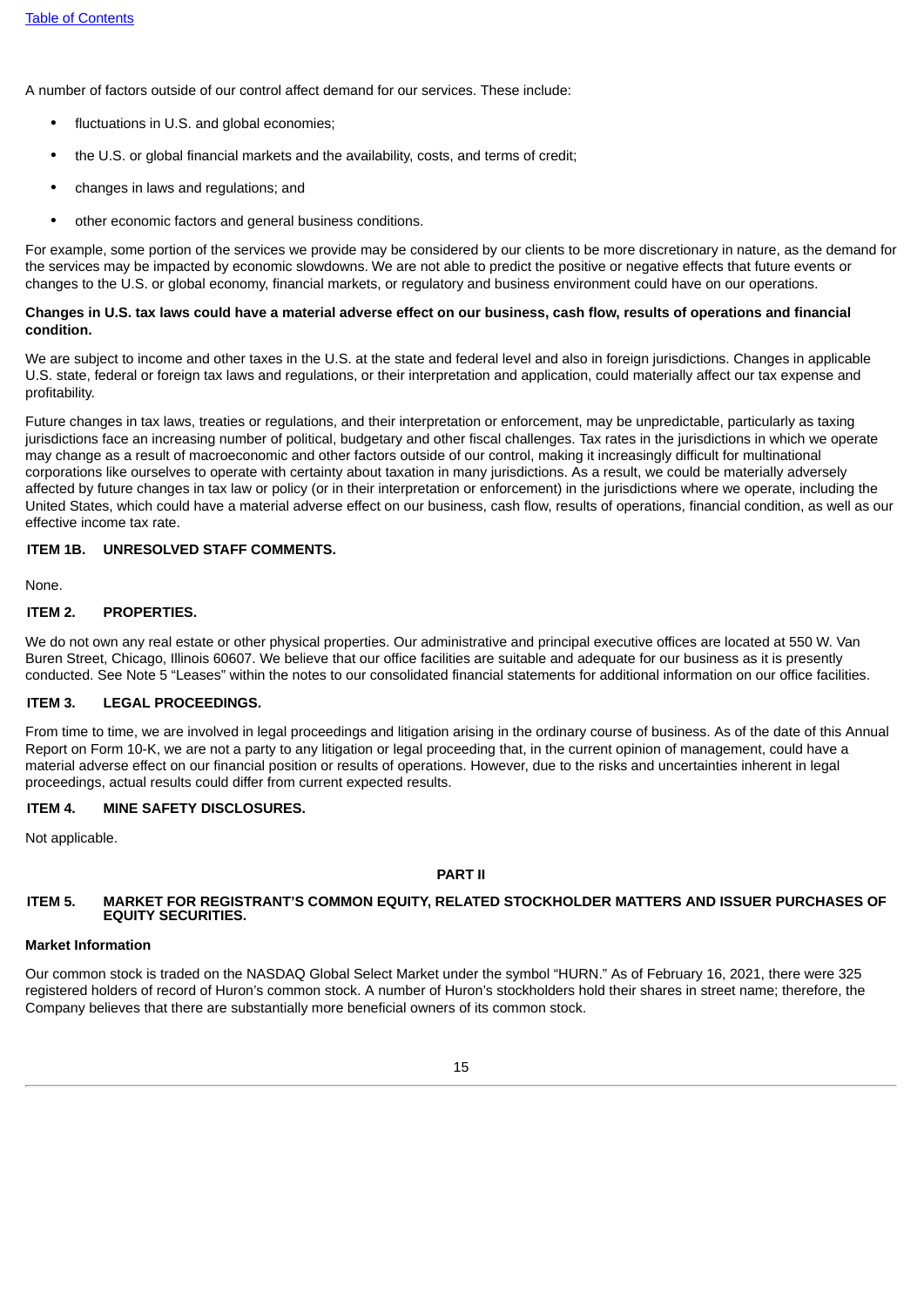### **Dividends**

We have not declared or paid dividends on our common stock since we became a public company. Our board of directors re-evaluates this policy periodically. Any determination to pay cash dividends will be at the discretion of the board of directors and will be dependent upon our results of operations, financial condition, capital requirements, terms of our financing arrangements, and such other factors as the board of directors deems relevant. In addition, the amount of dividends we may pay is subject to the restricted payment provisions of our senior secured credit facility. See the Liquidity and Capital Resources section under Part II—Item 7. "Management's Discussion and Analysis of Financial Condition and Results of Operations" for further information on the restricted payment provisions of our senior secured credit facility.

# **Securities Authorized for Issuance Under Equity Compensation Plans**

The information required by this item appears under Part III—Item 12. "Security Ownership of Certain Beneficial Owners and Management and Related Stockholders Matters."

### **Purchases of Equity Securities by the Issuer and Affiliated Purchasers**

Our Stock Ownership Participation Program, 2012 Omnibus Incentive Plan, and 2004 Omnibus Stock Plan, which was replaced by the 2012 Omnibus Incentive Plan, permit the netting of common stock upon vesting of restricted stock awards to satisfy individual tax withholding requirements. During the quarter ended December 31, 2020, we reacquired 2,475 shares of common stock with a weighted average fair market value of \$42.97 as a result of such tax withholdings.

In November 2020, our board of directors authorized a share repurchase program (the "2020 Share Repurchase Program") permitting us to repurchase up to \$50 million of our common stock through December 31, 2021. The 2020 Share Repurchase Program was authorized subsequent to the expiration of our prior share repurchase program (the "2015 Share Repurchase Program") on October 31, 2020. The 2015 Share Repurchase Program permitted us to repurchase up to \$125 million of our common stock through October 31, 2020. The amount and timing of repurchases under both share repurchase programs were determined by management and depended on a variety of factors, including the trading price of our common stock, capacity under our credit facility, general market and business conditions, and applicable legal requirements.

The following table provides information with respect to purchases we made of our common stock during the quarter ended December 31, 2020.

| <b>Period</b>                        | <b>Total Number</b><br><b>Average Price</b><br>of Shares<br>Purchased <sup>(1)</sup><br><b>Paid Per Share</b> |      |       | <b>Total Number of</b><br><b>Shares Purchased as</b><br><b>Part of Publicly</b><br><b>Announced Plans or</b><br><b>Programs</b> |      | <b>Dollar Value of</b><br><b>Shares that May Yet</b><br><b>Be Purchased</b><br>under the Plans or<br>Programs <sup>(2)</sup> |  |  |
|--------------------------------------|---------------------------------------------------------------------------------------------------------------|------|-------|---------------------------------------------------------------------------------------------------------------------------------|------|------------------------------------------------------------------------------------------------------------------------------|--|--|
| October 1, 2020 – October 31, 2020   | 1,496                                                                                                         | - \$ | 40.06 | $\equiv$                                                                                                                        | \$   |                                                                                                                              |  |  |
| November 1, 2020 - November 30, 2020 | 52.402                                                                                                        | - \$ | 45.18 | 52,402                                                                                                                          | - \$ | 47,630,710                                                                                                                   |  |  |
| December 1, 2020 - December 31, 2020 | 59,743                                                                                                        | - \$ | 45.21 | 58,764                                                                                                                          | - \$ | 44,974,137                                                                                                                   |  |  |
| Total                                | 113,641                                                                                                       | \$.  | 45.13 | 111,166                                                                                                                         |      |                                                                                                                              |  |  |

(1) The number of shares repurchased included 1,496 shares in October 2020 and 979 shares in December 2020 to satisfy employee tax withholding requirements. No shares were repurchased in November 2020 to satisfy employee tax withholding requirements. These shares do not reduce the repurchase authority under the Share Repurchase Program.

<span id="page-17-0"></span>(2) As of the end of the period.

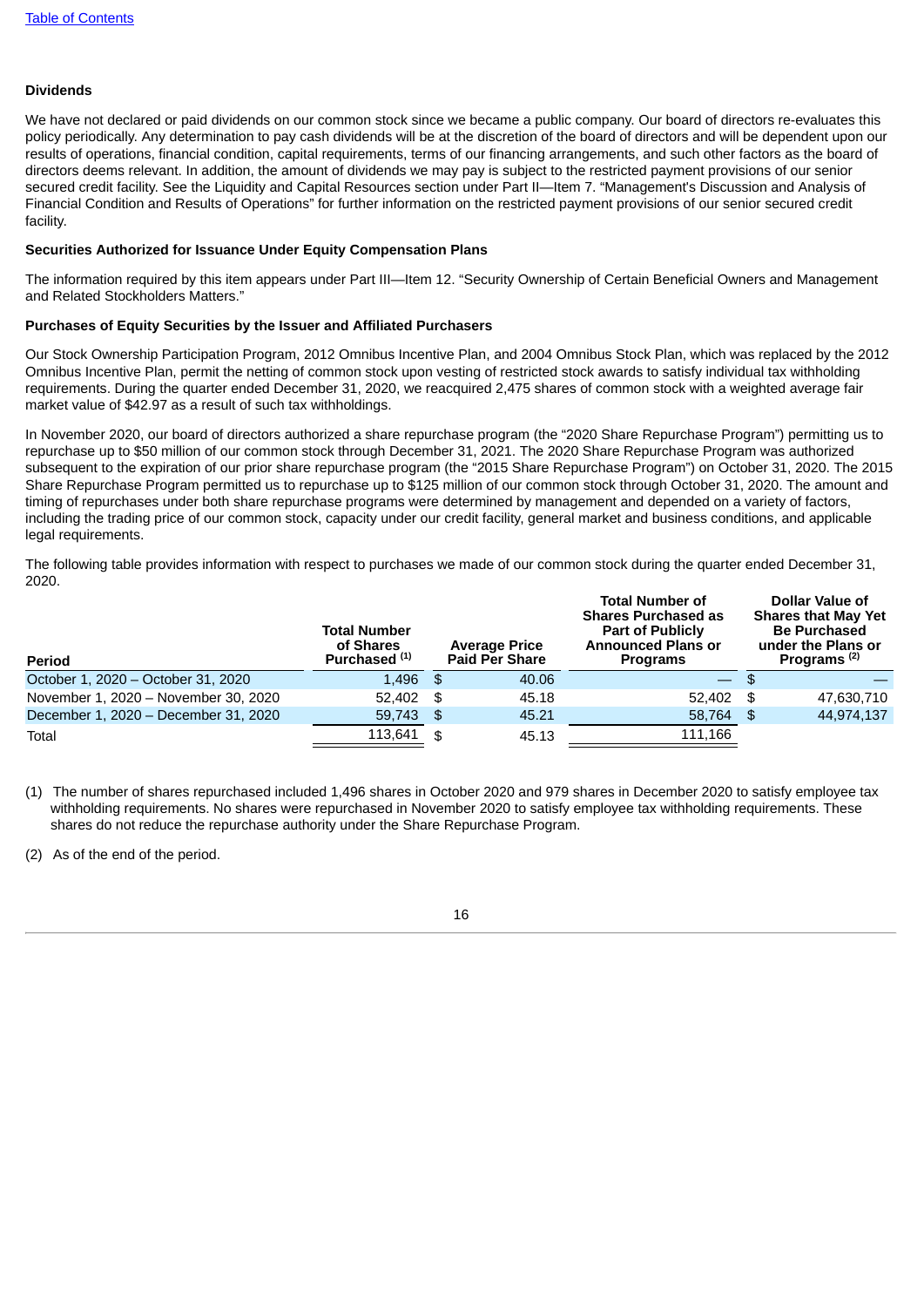# **ITEM 6. SELECTED FINANCIAL DATA.**

We have derived the following selected consolidated financial data as of and for the years ended December 31, 2016 through 2020 from our consolidated financial statements. The following data reflects the business acquisitions that we have completed through December 31, 2020. The results of operations for acquired businesses have been included in our results of operations since the date of their acquisitions. See Note 3 "Acquisitions" within the notes to our consolidated financial statements for additional information regarding our acquisitions. The following data also reflects the classification of discontinued operations.

The information set forth below is not necessarily indicative of the results of future operations and should be read in conjunction with Item 7. "Management's Discussion and Analysis of Financial Condition and Results of Operations" and the Consolidated Financial Statements and related notes included elsewhere in this Annual Report on Form 10-K.

| <b>Consolidated Statements of Operations</b>                                                                            | <b>Year Ended December 31.</b> |           |                |           |    |           |    |              |    |           |
|-------------------------------------------------------------------------------------------------------------------------|--------------------------------|-----------|----------------|-----------|----|-----------|----|--------------|----|-----------|
| (in thousands, except per share data):                                                                                  |                                | 2020      |                | 2019      |    | 2018      |    | 2017         |    | 2016      |
| Revenues and reimbursable expenses:                                                                                     |                                |           |                |           |    |           |    |              |    |           |
| <b>Revenues</b>                                                                                                         |                                | \$844.127 | $\mathfrak{L}$ | 876.757   | \$ | 795,125   | \$ | 732,570      | \$ | 726,272   |
| Reimbursable expenses                                                                                                   |                                | 26,887    |                | 88,717    |    | 82,874    |    | 75,175       |    | 71,712    |
| Total revenues and reimbursable expenses                                                                                |                                | 871.014   |                | 965,474   |    | 877.999   |    | 807.745      |    | 797,984   |
| Direct costs and reimbursable expenses (exclusive of depreciation<br>and amortization shown in operating expenses) (1): |                                |           |                |           |    |           |    |              |    |           |
| Direct costs                                                                                                            |                                | 592,428   |                | 575,602   |    | 521,537   |    | 454,806      |    | 437,556   |
| Amortization of intangible assets and software development costs                                                        |                                | 5,366     |                | 5,375     |    | 4,247     |    | 10,932       |    | 15,140    |
| Reimbursable expenses                                                                                                   |                                | 26,918    |                | 88,696    |    | 82,923    |    | 75,436       |    | 71,749    |
| Total direct costs and reimbursable expenses                                                                            |                                | 624,712   |                | 669,673   |    | 608,707   |    | 541,174      |    | 524,445   |
| Operating expenses and other losses (gains), net:                                                                       |                                |           |                |           |    |           |    |              |    |           |
| Selling, general and administrative expenses                                                                            |                                | 170,686   |                | 203,071   |    | 180,983   |    | 175,364      |    | 160,204   |
| Restructuring charges                                                                                                   |                                | 20,525    |                | 1,855     |    | 3,657     |    | 6,246        |    | 9,592     |
| Litigation and other losses (gains), net                                                                                |                                | (150)     |                | (1, 196)  |    | (2,019)   |    | 1,111        |    | (1,990)   |
| Depreciation and amortization (1)                                                                                       |                                | 24,277    |                | 28,365    |    | 34,575    |    | 38,213       |    | 31,499    |
| Goodwill impairment charges                                                                                             |                                | 59,816    |                |           |    |           |    | 253,093      |    |           |
| Total operating expenses and other losses (gains), net                                                                  |                                | 275,154   |                | 232,095   |    | 217,196   |    | 474,027      |    | 199,305   |
| Operating income (loss)                                                                                                 |                                | (28, 852) |                | 63,706    |    | 52,096    |    | (207, 456)   |    | 74,234    |
| Other income (expense), net:                                                                                            |                                |           |                |           |    |           |    |              |    |           |
| Interest expense, net of interest income                                                                                |                                | (9,292)   |                | (15, 648) |    | (19,013)  |    | (18,613)     |    | (16, 274) |
| Other income (expense), net                                                                                             |                                | 4,271     |                | 4,433     |    | (7, 862)  |    | 3,565        |    | 1,197     |
| Total other expense, net                                                                                                |                                | (5,021)   |                | (11, 215) |    | (26, 875) |    | (15,048)     |    | (15,077)  |
| Income (loss) from continuing operations before taxes                                                                   |                                | (33, 873) |                | 52,491    |    | 25,221    |    | (222, 504)   |    | 59,157    |
| Income tax expense (benefit)                                                                                            |                                | (10,155)  |                | 10,512    |    | 11,277    |    | (51,999)     |    | 19,677    |
| Net income (loss) from continuing operations                                                                            |                                | (23, 718) |                | 41,979    |    | 13,944    |    | (170, 505)   |    | 39,480    |
| Income (loss) from discontinued operations, net of tax                                                                  |                                | (122)     |                | (236)     |    | (298)     |    | 388          |    | (1,863)   |
| Net income (loss)                                                                                                       | \$                             | (23, 840) | \$             | 41,743    | \$ | 13,646    |    | \$(170, 117) | \$ | 37,617    |

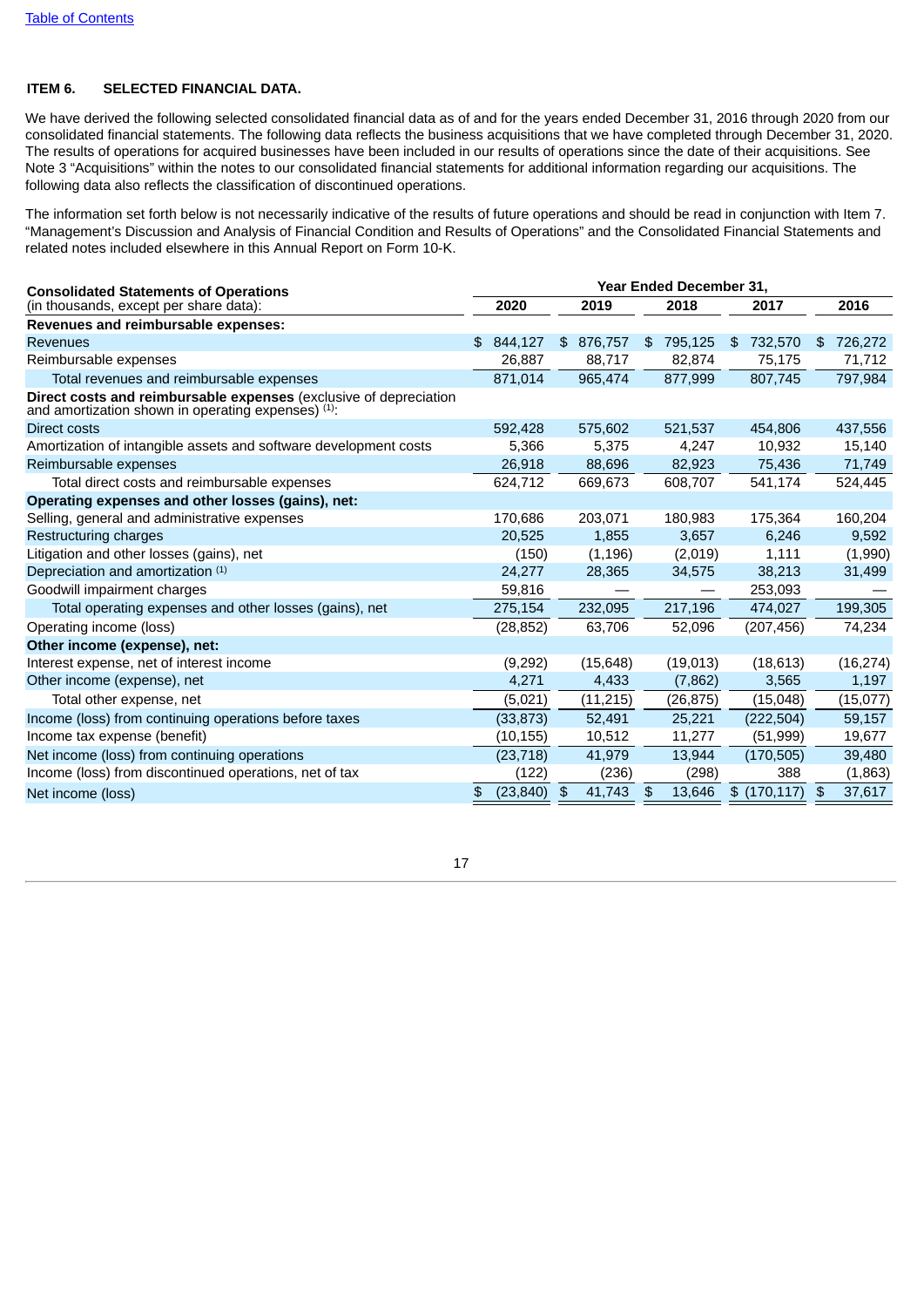| <b>Consolidated Statements of Operations</b>                                  | <b>Year Ended December 31.</b> |             |      |        |      |        |      |             |        |
|-------------------------------------------------------------------------------|--------------------------------|-------------|------|--------|------|--------|------|-------------|--------|
| (in thousands, except per share data):                                        |                                | 2020        | 2019 |        | 2018 |        | 2017 |             | 2016   |
| Net earnings (loss) per basic share:                                          |                                |             |      |        |      |        |      |             |        |
| Net income (loss) from continuing operations                                  | \$                             | $(1.08)$ \$ |      | 1.91   | - \$ | 0.64   | - \$ | $(7.95)$ \$ | 1.87   |
| Income (loss) from discontinued operations, net of tax                        |                                | (0.01)      |      | (0.01) |      | (0.01) |      | 0.02        | (0.09) |
| Net income (loss)                                                             | \$                             | (1.09)      | \$   | 1.90   | \$   | 0.63   | \$   | $(7.93)$ \$ | 1.78   |
| Net earnings (loss) per diluted share:                                        |                                |             |      |        |      |        |      |             |        |
| Net income (loss) from continuing operations                                  | \$                             | $(1.08)$ \$ |      | 1.87   | -\$  | 0.63   | \$   | $(7.95)$ \$ | 1.84   |
| Income (loss) from discontinued operations, net of tax                        |                                | (0.01)      |      | (0.02) |      | (0.01) |      | 0.02        | (0.08) |
| Net income (loss)                                                             | \$                             | (1.09)      | -\$  | 1.85   | \$   | 0.62   | \$   | $(7.93)$ \$ | 1.76   |
| Weighted average shares used in calculating net earnings (loss) per<br>share: |                                |             |      |        |      |        |      |             |        |
| <b>Basic</b>                                                                  |                                | 21.882      |      | 21,993 |      | 21,706 |      | 21.439      | 21.084 |
| Diluted                                                                       |                                | 21.882      |      | 22,507 |      | 22.058 |      | 21.439      | 21.424 |

| <b>Consolidated Balance Sheet Data</b>     |    | As of December 31.                     |          |         |                |                |    |                           |              |         |  |  |  |  |  |
|--------------------------------------------|----|----------------------------------------|----------|---------|----------------|----------------|----|---------------------------|--------------|---------|--|--|--|--|--|
| (in thousands):                            |    | 2020                                   |          | 2019    |                | 2018           |    | 2017                      |              | 2016    |  |  |  |  |  |
| Cash and cash equivalents                  |    | 67.177                                 | - \$     | 11.604  | $\mathfrak{L}$ | 33.107         |    | 16.909                    | <b>S</b>     | 17.027  |  |  |  |  |  |
| Working capital (2)                        | \$ | 43.644                                 | <b>S</b> | 20.192  | \$             | $(185.374)$ \$ |    | 51.828                    | - \$         | 44.314  |  |  |  |  |  |
| <b>Total assets</b>                        |    | $$1,057,476$ $$1,104,271$ $$1,049,532$ |          |         |                |                |    | \$ 1.036.928 \$ 1.153.215 |              |         |  |  |  |  |  |
| Long-term debt, net of current portion (2) | \$ | 202.780                                | - \$     | 208.324 | - \$           | 53.853         | \$ | 342.507                   | \$           | 292.065 |  |  |  |  |  |
| Total stockholders' equity (3)             | \$ | 551.942                                | -SS      | 585,465 | \$.            | 540.624        |    | 503.316                   | $\mathbf{f}$ | 648.033 |  |  |  |  |  |

- (1) Intangible asset amortization relating to customer contracts, certain client relationships, and technology and software and amortization of certain software development costs are presented as a component of total direct costs. Depreciation and amortization not classified as direct costs are presented as a component of operating expenses.
- (2) Our Convertible Notes with a principal amount of \$250.0 million were classified as short-term debt on our consolidated balance sheet at December 31, 2018 as they had a maturity date of October 1, 2019. Upon maturity, we refinanced the outstanding notes with the borrowing capacity available under our revolving credit facility, which is classified as long-term debt on our consolidated balance sheet. Refer to the "Liquidity and Capital Resources" section under Part II—Item 7. "Management's Discussion and Analysis of Financial Condition and Results of Operations" and Note 7 "Financing Arrangements" within the notes to our consolidated financial statements for more information on our outstanding borrowings.
- <span id="page-19-0"></span>(3) We have not declared or paid dividends on our common stock in the periods presented above. See Item 5. "Market for Registrant's Common Equity, Related Stockholder Matters and Issuer Purchases of Equity Securities—Dividends."

18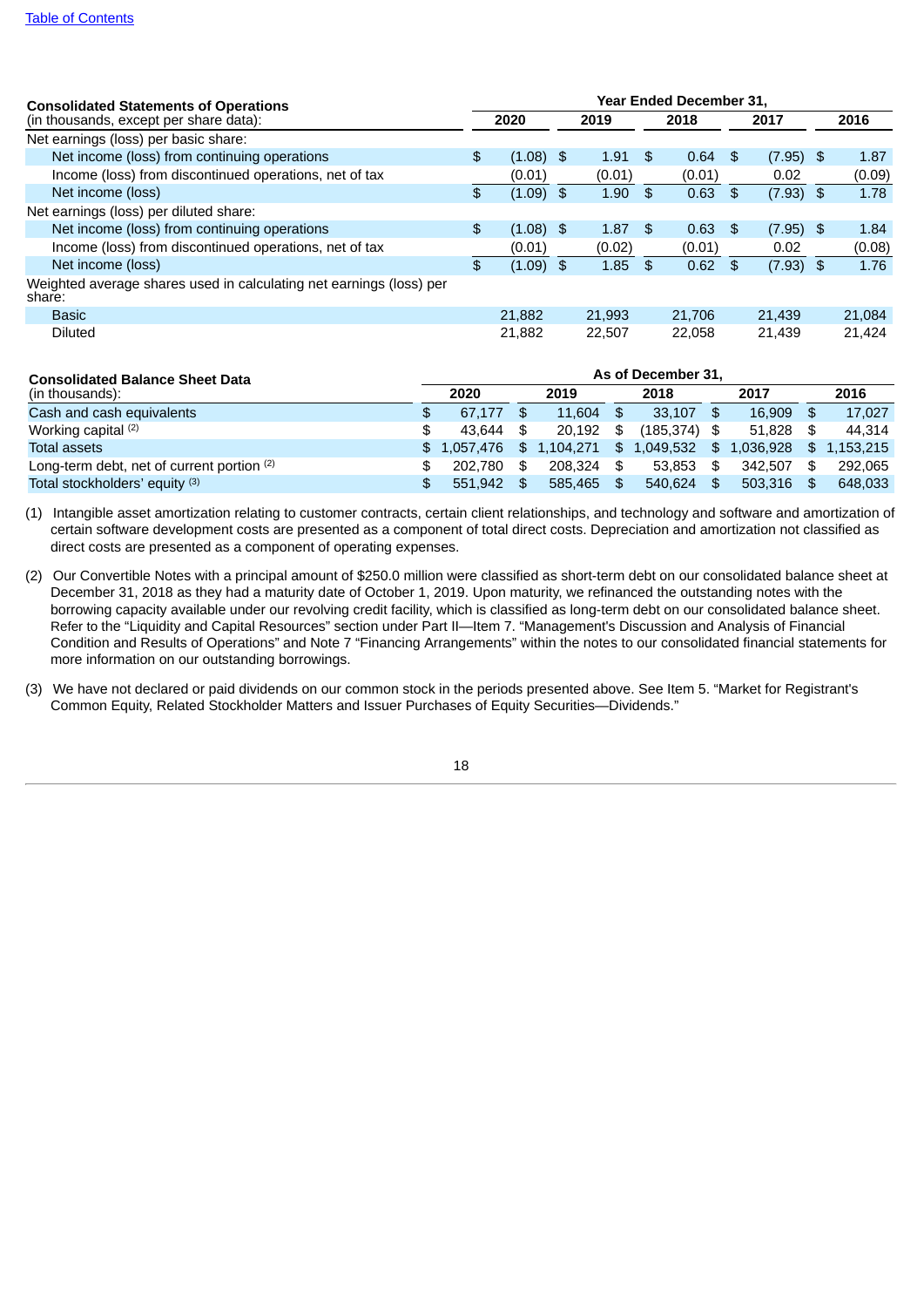# **ITEM 7. MANAGEMENT'S DISCUSSION AND ANALYSIS OF FINANCIAL CONDITION AND RESULTS OF OPERATIONS.**

Management's Discussion and Analysis of Financial Condition and Results of Operations ("MD&A") should be read in conjunction with the information under Part II—Item 6. "Selected Financial Data," and our Consolidated Financial Statements and related notes appearing under Part II—Item 8. "Financial Statements and Supplementary Data." The following MD&A contains forward-looking statements and involves numerous risks and uncertainties, including, without limitation, those described under Part I-Item 1A. "Risk Factors" and "Forward-Looking Statements" of this Annual Report on Form 10-K. Actual results may differ materially from those contained in any forward-looking statements.

The following information summarizes our results of operations for 2020, 2019, and 2018; and discusses those results of operations for 2020 compared to 2019. For a discussion of our results of operations for 2019 compared to 2018, refer to Part II-ltem 7. "Management's Discussion and Analysis of Financial Condition and Results of Operations" of the Annual Report on Form 10-K for the year ended December 31, 2019, which was filed with the United States Securities and Exchange Commission on February 26, 2020.

# **OVERVIEW**

Huron is a global consultancy that collaborates with clients to drive strategic growth, ignite innovation and navigate constant change. Through a combination of strategy, expertise and creativity, we help clients accelerate operational, digital and cultural transformation, enabling the change they need to own their future. By embracing diverse perspectives, encouraging new ideas and challenging the status quo, Huron creates sustainable results for the organizations it serves.

We provide our services and manage our business under three operating segments: Healthcare, Business Advisory, and Education. See Part I—Item 1. "Business—Overview—Our Services" and Note 19 "Segment Information" within the notes to our consolidated financial statements for a discussion of our three segments.

# *Coronavirus (COVID-19)*

The worldwide spread of the COVID-19 pandemic in 2020 has created significant volatility, uncertainty and disruption to the global economy. This pandemic has had an unfavorable impact on aspects of our business, operations, and financial results, and has caused us to significantly change the way we operate. Near the end of the first quarter of 2020, we suspended almost all business travel and our employees began working from their homes. While traditionally a majority of the work performed by our revenue-generating professionals occurred at client sites, the nature of the services we provide and enhanced available technology allows our revenue-generating professionals to effectively serve clients in a remote work environment. As state and local governments ease their restrictions, we continue to refine our comprehensive plan to return to our offices and client sites with our people's safety and the needs of our clients guiding how we implement our phased transition. As of December 31, 2020, our employees continue to primarily work from their homes.

In each of our operating segments, we are working closely with our clients to support them and their ongoing business needs and provide relevant services to address their needs caused by the COVID-19 pandemic. However, as some clients reprioritized and delayed projects as a result of the pandemic, demand for certain offerings has been negatively impacted, particularly within our Healthcare and Education segments. Revenues in the first half of 2020 increased 3.6% compared to the same prior year period, while revenues in the second half of 2020 declined 10.6% compared to the same prior year period, resulting in a full year revenue decline of 3.7% in 2020 compared to full year 2019. In addition to the impact on 2020 revenues, the COVID-19 pandemic negatively impacted sales and elongated the sales cycle for new opportunities for certain services, particularly within our Healthcare and Education segments. Given the uncertainties around the duration of the COVID-19 pandemic, we continue to remain cautious about revenue growth for the first half of 2021.

The COVID-19 pandemic has strengthened demand for other services we provide, such as our cloud-based technology and analytics solutions within our Business Advisory segment and our restructuring and capital advisory solutions provided to organizations in transition also within our Business Advisory segment.

In order to support our liquidity during the COVID-19 pandemic, we took proactive measures to increase available cash on hand including, but not limited to, borrowing under our senior secured credit facility in the first quarter of 2020 and reducing discretionary operating and capital spending. In each quarter subsequent to the first quarter of 2020, we made repayments on our borrowings to reduce our total debt outstanding due to our ability to maintain adequate cash flows from operations and improved clarity around access to capital resources. To further support our liquidity during the COVID-19 pandemic, we elected to defer the deposit of our employer portion of social security taxes beginning in April 2020 and through the end of the year, which we expect to pay in equal installments in the fourth quarters of 2021 and 2022, as provided for under the Coronavirus Aid, Relief, and Economic Security Act ("CARES") Act. See the "Liquidity and Capital Resources" section below for additional information on these items.

# *Fourth Quarter 2020 Restructuring Plan*

In the fourth quarter of 2020, we announced a restructuring plan to reduce operating costs to address the impact of the COVID-19 pandemic on our business. The restructuring plan, which was substantially complete in the fourth quarter of 2020, provided for a reduction in certain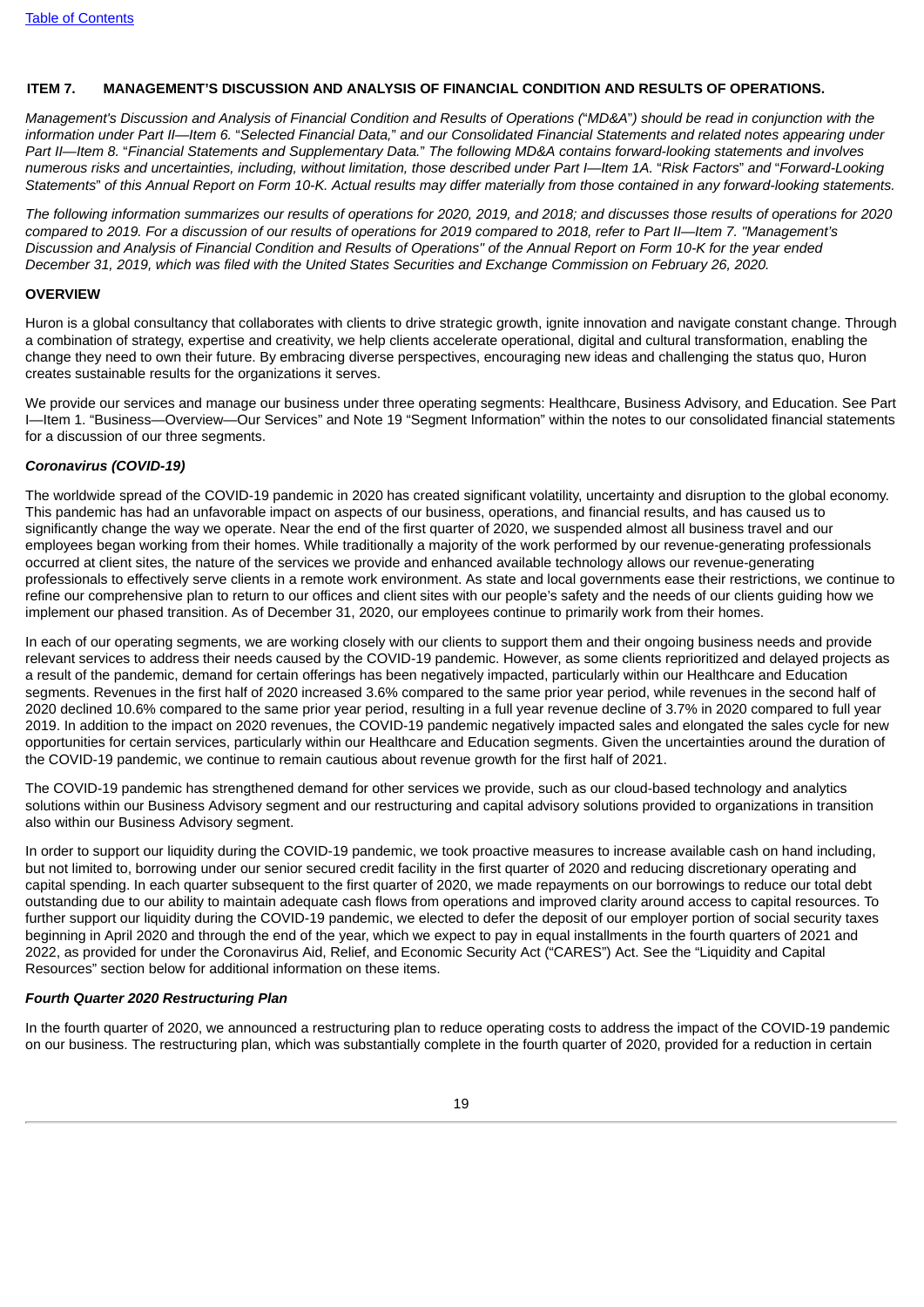leased office spaces and a reduction in workforce of approximately 125 employees; and resulted in an aggregate restructuring charge, including non-cash lease impairment charges, of \$18.7 million.

The reduction in leased office spaces includes a portion of our principal executive office in Chicago, Illinois, as well as certain other office space in the U.S. which resulted in the recognition of \$13.2 million of non-cash lease impairment charges on the related operating lease right-of-use ("ROU") assets and fixed assets that we intend to sublease, as well as \$0.7 million of accelerated amortization and depreciation on the related operating lease ROU assets and fixed assets we intend to abandon. The reduction in workforce resulted in a \$4.8 million restructuring charge related to cash employee severance costs; of which \$2.0 million related to our Education segment, \$1.2 million related to our Healthcare segment, \$1.0 million related to our Business Advisory segment, and \$0.6 million related to our corporate operations.

We do not expect to incur additional significant employee severance costs or non-cash lease impairment charges in 2021 related to the fourth quarter 2020 restructuring plan. However, any significant decline in the estimated amount or delayed timing of sublease income used in the calculation of each non-cash lease impairment charge could result in additional non-cash lease impairment charges through the end of the lease terms. We expect approximately \$2.5 million of ongoing lease-related costs to be reflected as restructuring charges in 2021. As a result of the reduction in workforce, we expect to realize annualized savings of approximately \$21.0 million related to employee salaries and related benefits. As a result of the reduction in leased office space, we expect to realize annualized savings of approximately \$1.0 million in lease-related expense.

# *First Quarter 2020 Goodwill Impairment Charges*

The services provided by our Strategy and Innovation and Life Sciences reporting units within our Business Advisory segment focus on strategic solutions for healthy, well-capitalized companies to identify new growth opportunities, which may be considered by our clients to be more discretionary in nature, and the duration of the projects within these practices are typically short-term. Therefore, at the onset of the the COVID-19 pandemic in the U.S. and due to the uncertainty caused by the pandemic, we were cautious about near-term results for these two reporting units. Based on our internal projections and the preparation of our financial statements for the quarter ended March 31, 2020, and considering the expected decrease in demand due to the COVID-19 pandemic, during the first quarter of 2020 we believed it was more likely than not that the fair value of these two reporting units no longer exceeded their carrying values and performed an interim goodwill impairment test on both reporting units. Based on the estimated fair values of the Strategy and Innovation and Life Sciences reporting units, we recorded non-cash pretax goodwill impairment charges of \$49.9 million and \$9.9 million, respectively. The non-cash goodwill impairment charge related to the Strategy and Innovation reporting unit reduced the goodwill balance of the reporting unit to \$37.5 million as of March 31, 2020. The non-cash goodwill impairment charge related to the Life Sciences reporting unit reduced the goodwill balance to zero as of March 31, 2020. During the same time, we did not identify any indicators that would lead us to believe that the fair values of our Healthcare, Education, and Business Advisory reporting units would not exceed their carrying values.

Additionally, during the second and third quarters of 2020, we did not identify any indicators that would lead us to believe that the fair values of our reporting units would not exceed their carrying values. Pursuant to our policy, we performed our annual goodwill impairment test as of November 30, 2020 on all reporting units with goodwill balances and concluded that the fair value of all reporting units exceeded their carrying values. See the "Critical Accounting Policies" section below and Note 4 "Goodwill and Intangible Assets" within the notes to our consolidated financial statements for additional information on the goodwill impairment tests performed in 2020.

### *Enterprise Resource Planning System Implementation*

In the fourth quarter of 2019, we began the implementation of a new cloud-based enterprise resource planning ("ERP") system designed to improve the efficiency of our internal finance, human resources, resource planning, and administrative operations. In January 2021, we successfully went live with the new ERP system, and we continue to progress with additional functionality and integrations as scheduled. The implementation progressed on schedule and has not been significantly impacted by the COVID-19 pandemic due to the ability of our implementation team to work and collaborate remotely and the enhanced technology and cloud-based nature of our new ERP system. We believe our investment in this new system will position our teams to drive efficiencies and provide more robust management reporting and data analytics to support future growth and the goals and vision of the company.

See Part II, Item 1A. "Risk Factors" of this Annual Report on Form 10-K for additional information on the potential impact the COVID-19 pandemic could have on our business, operations and financial results.

# **How We Generate Revenues**

A large portion of our revenues is generated by our full-time consultants who provide consulting services to our clients and are billable to our clients based on the number of hours worked. A smaller portion of our revenues is generated by our other professionals, also referred to as full-time equivalents, some of whom work variable schedules as needed by our clients. Full-time equivalent professionals consist of our coaches and their support staff from our Culture and Organizational Excellence solution, consultants who work variable schedules as needed by our clients, employees who provide managed services in our Healthcare segment, and our employees who provide software support and maintenance services to our clients. We translate the hours that these other professionals work on client engagements into a full-time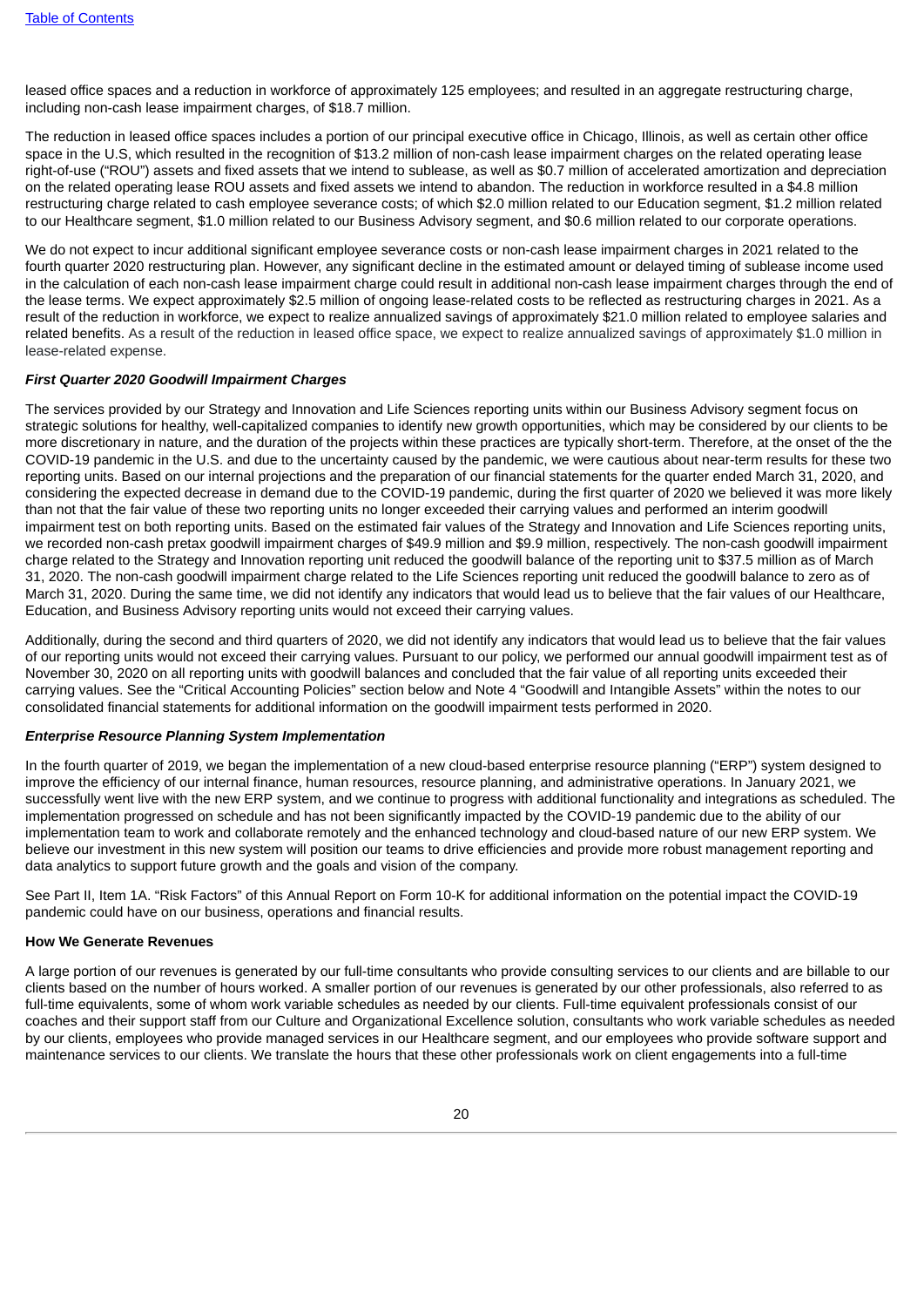equivalent measure that we use to manage our business. We refer to our full-time consultants and other professionals collectively as revenue-generating professionals.

Revenues generated by our full-time consultants are primarily driven by the number of consultants we employ and their utilization rates, as well as the billing rates we charge our clients. Revenues generated by our other professionals, or full-time equivalents, are largely dependent on the number of consultants we employ, their hours worked, and billing rates charged. Revenues generated by our coaches are largely dependent on the number of coaches we employ and the total value, scope, and terms of the consulting contracts under which they provide services, which are primarily fixed-fee contracts. Revenues generated by our Managed Services solution are dependent on the total value, scope and terms of the related contracts.

We generate our revenues from providing professional services under four types of billing arrangements: fixed-fee (including software license revenue); time-and-expense; performance-based; and software support, maintenance and subscriptions.

In fixed-fee billing arrangements, we agree to a pre-established fee in exchange for a predetermined set of professional services. We set the fees based on our estimates of the costs and timing for completing the engagements. It is the client's expectation in these engagements that the pre-established fee will not be exceeded except in mutually agreed upon circumstances. We generally recognize revenues under fixedfee billing arrangements using a proportionate performance approach, which is based on work completed to-date versus our estimates of the total services to be provided under the engagement. Contracts within our Culture and Organizational Excellence solution include fixed-fee partner contracts with multiple performance obligations, which primarily consist of coaching services, as well as speaking engagements, conferences, publications and software products ("Partner Contracts"). Revenues for coaching services and software products are generally recognized on a straight-line basis over the length of the contract. All other revenues under Partner Contracts, including speaking engagements, conferences and publications, are recognized at the time the goods or services are provided.

Fixed-fee arrangements also include software licenses for our revenue cycle management software and research administration and compliance software. Licenses for our revenue cycle management software are sold only as a component of our consulting projects, and the services we provide are essential to the functionality of the software. Therefore, revenues from these software licenses are recognized over the term of the related consulting services contract. License revenue from our research administration and compliance software is generally recognized in the month in which the software is delivered.

Fixed-fee engagements represented 41.4%, 45.8%, and 47.4% of our revenues for the years ended December 31, 2020, 2019, and 2018, respectively.

Time-and-expense billing arrangements require the client to pay based on the number of hours worked by our revenue-generating professionals at agreed upon rates. Time-and-expense arrangements also include certain speaking engagements, conferences and publications purchased by our clients outside of Partner Contracts within our Culture and Organizational Excellence solution. We recognize revenues under time-and-expense billing arrangements as the related services or publications are provided. Time-and-expense engagements represented 43.4%, 39.9%, and 41.2% of our revenues in 2020, 2019, and 2018, respectively.

In performance-based fee billing arrangements, fees are tied to the attainment of contractually defined objectives. We enter into performance-based engagements in essentially two forms. First, we generally earn fees that are directly related to the savings formally acknowledged by the client as a result of adopting our recommendations for improving operational and cost effectiveness in the areas we review. Second, we have performance-based engagements in which we earn a success fee when and if certain predefined outcomes occur. Often, performance-based fees supplement our time-and-expense or fixed-fee engagements. We recognize revenues under performancebased billing arrangements by estimating the amount of variable consideration that is probable of being earned and recognizing that estimate over the length of the contract using a proportionate performance approach. Performance-based fee revenues represented 9.2%, 8.9%, and 6.1% of our revenues in 2020, 2019, and 2018, respectively. The level of performance-based fees earned may vary based on our clients' risk sharing preferences and the mix of services we provide.

Clients that have purchased one of our software licenses can pay an annual fee for software support and maintenance. We also generate subscription revenue from our cloud-based analytic tools and solutions. Software support, maintenance and subscription revenues are recognized ratably over the support or subscription period. These fees are generally billed in advance and included in deferred revenues until recognized. Software support and maintenance and subscription-based revenues represented 6.0%, 5.4%, and 5.3% of our revenues in 2020, 2019, and 2018, respectively.

Our quarterly results are impacted principally by our full-time consultants' utilization rate, the bill rates we charge our clients, and the number of our revenue-generating professionals who are available to work. Our utilization rate can be negatively affected by increased hiring because there is generally a transition period for new professionals that results in a temporary drop in our utilization rate. Our utilization rate can also be affected by seasonal variations in the demand for our services from our clients. For example, during the third and fourth quarters of the year, vacations taken by our clients can result in the deferral of activity on existing and new engagements, which would negatively affect our utilization rate. The number of business work days is also affected by the number of vacation days taken by our consultants and holidays in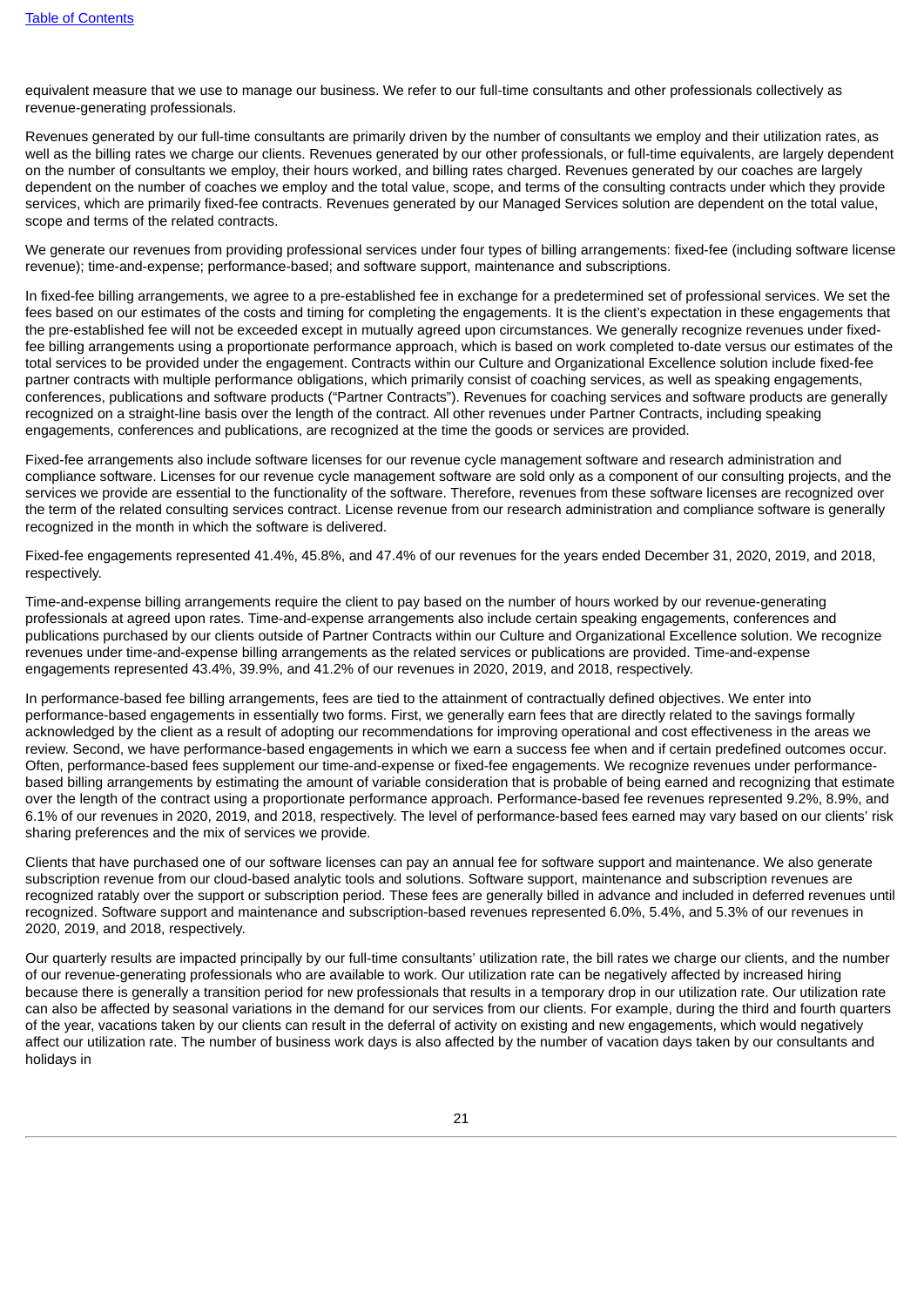each quarter. We typically have fewer business work days available in the fourth quarter of the year, which can impact revenues during that period.

Time-and-expense engagements do not provide us with a high degree of predictability as to performance in future periods. Unexpected changes in the demand for our services can result in significant variations in utilization and revenues and present a challenge to optimal hiring and staffing. Moreover, our clients typically retain us on an engagement-by-engagement basis, rather than under long-term recurring contracts. The volume of work performed for any particular client can vary widely from period to period.

### **Reimbursable Expenses**

Reimbursable expenses that are billed to clients, primarily relating to travel and out-of-pocket expenses incurred in connection with engagements, are included in total revenues and reimbursable expenses. Under fixed-fee billing arrangements, we estimate the total amount of reimbursable expenses to be incurred over the course of the engagement and recognize the estimated amount as revenue using the proportionate performance approach, which is based on work completed to-date versus our estimates of the total services to be provided under the engagement. Under time-and-expense billing arrangements, we recognize reimbursable expenses as revenue as the related services are provided, using the right to invoice practical expedient. Reimbursable expenses are recognized as expenses in the period in which the expense is incurred. Subcontractors that are billed to clients at cost are also included in reimbursable expenses. When billings do not specifically identify reimbursable expenses, we allocate the portion of the billings equivalent to these expenses to reimbursable expenses.

We manage our business on the basis of revenues before reimbursable expenses, which we believe is the most accurate reflection of our services because it eliminates the effect of reimbursable expenses that we bill to our clients at cost.

### **Total Direct Costs**

Our most significant expenses are costs classified as total direct costs. These total direct costs primarily include salaries, performance bonuses, signing and retention bonuses, payroll taxes, and benefits for revenue-generating professionals, as well as technology costs, product and event costs, commissions, and fees paid to independent contractors that we retain to supplement our revenue-generating professionals, typically on an as-needed basis for specific client engagements. Direct costs also include share-based compensation, which represents the cost of restricted stock and performance-based share awards granted to our revenue-generating professionals. Compensation expense for restricted stock awards and performance-based share awards is recognized ratably using either the straight-line attribution method or the graded vesting attribution method, as appropriate, over the requisite service period, which is generally three to four years. Total direct costs also include amortization of internally developed software costs and intangible assets primarily related to technology and software, certain customer relationships, and customer contracts acquired in business combinations.

### **Operating Expenses and Other Losses (Gains), Net**

Our operating expenses include selling, general and administrative expenses, which consist primarily of salaries, performance bonuses, payroll taxes, benefits, and share-based compensation for our support personnel. Also included in selling, general and administrative expenses is rent and other office related expenses, referred to as facilities expenses; sales and marketing related expenses; professional fees; recruiting and training expenses; and practice administration and meetings expenses. Other operating expenses include restructuring charges, other gains and losses, depreciation and certain amortization expenses not included in total direct costs.

### **Segment Results**

Segment operating income consists of the revenues generated by a segment, less the direct costs of revenue and selling, general and administrative expenses that are incurred directly by the segment. Unallocated costs include corporate costs related to administrative functions that are performed in a centralized manner that are not attributable to a particular segment. These administrative function costs include corporate office support costs, office facility costs, costs relating to accounting and finance, human resources, legal, marketing, information technology, and company-wide business development functions, as well as costs related to overall corporate management.

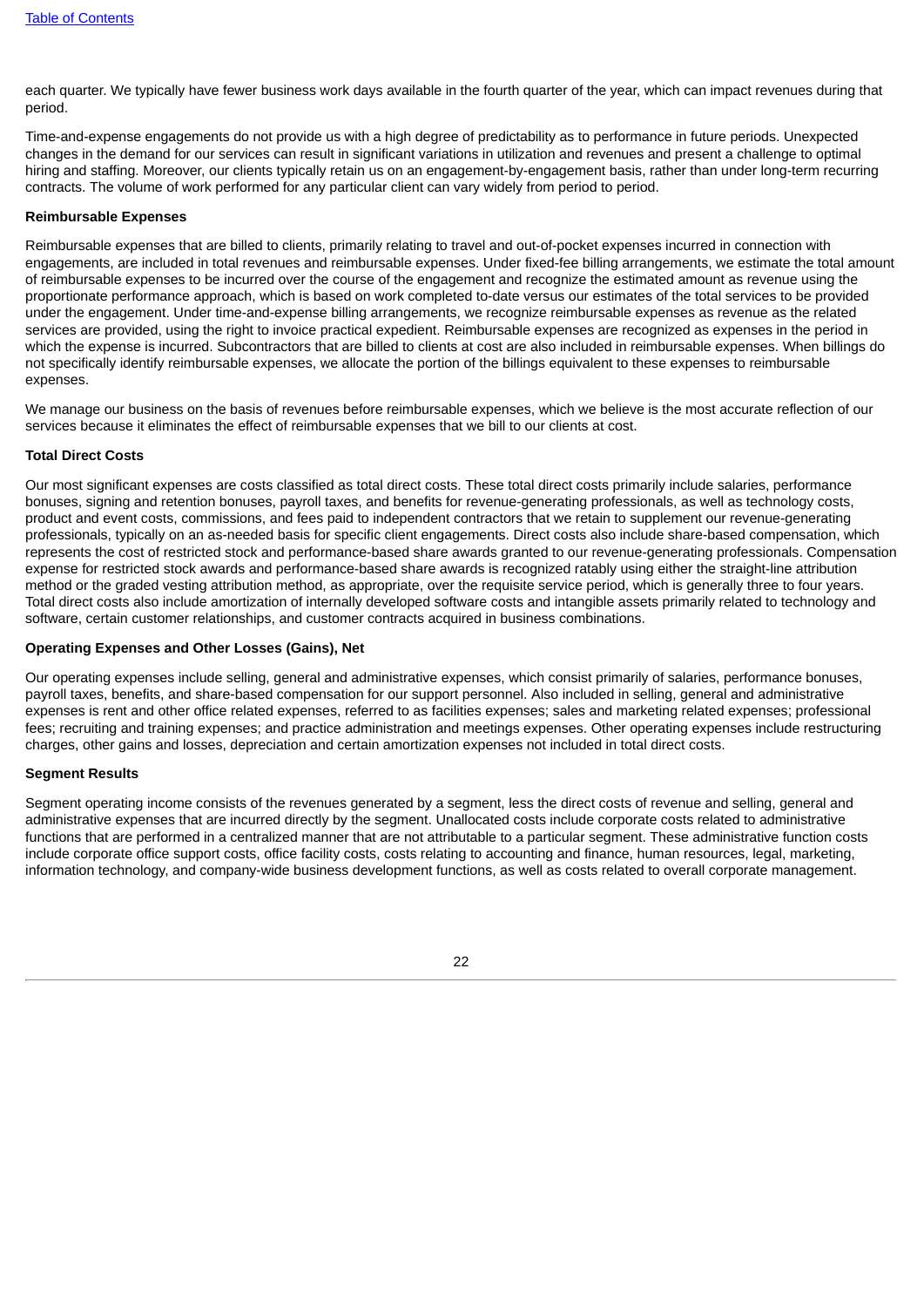# **RESULTS OF OPERATIONS**

The following table sets forth, for the periods indicated, selected segment and consolidated operating results and other operating data. The results of operations for acquired businesses have been included in our results of operations since the date of their respective acquisition.

|                                                              |                |           | Year Ended December 31, |          |                |         |  |  |  |  |
|--------------------------------------------------------------|----------------|-----------|-------------------------|----------|----------------|---------|--|--|--|--|
|                                                              |                | 2020      |                         | 2019     |                | 2018    |  |  |  |  |
| Segment and Consolidated Operating Results (in thousands):   |                |           |                         |          |                |         |  |  |  |  |
| <b>Healthcare:</b>                                           |                |           |                         |          |                |         |  |  |  |  |
| Revenues                                                     | \$             | 353,437   | \$                      | 399,221  | \$             | 364,763 |  |  |  |  |
| Operating income                                             | $\mathfrak{D}$ | 94,925    | $\mathfrak{L}$          | 125,724  | $\mathfrak{P}$ | 108,060 |  |  |  |  |
| Segment operating income as a percentage of segment revenues |                | 26.9 %    |                         | 31.5 %   |                | 29.6 %  |  |  |  |  |
| <b>Business Advisory:</b>                                    |                |           |                         |          |                |         |  |  |  |  |
| Revenues                                                     | \$             | 267,361   | \$                      | 252,508  | \$             | 236,185 |  |  |  |  |
| Operating income                                             | $\mathbf{f}$   | 48,046    | \$                      | 49,695   | \$             | 50,625  |  |  |  |  |
| Segment operating income as a percentage of segment revenues |                | 18.0 %    |                         | 19.7 %   |                | 21.4 %  |  |  |  |  |
| <b>Education:</b>                                            |                |           |                         |          |                |         |  |  |  |  |
| Revenues                                                     | \$             | 223,329   | \$                      | 225,028  | \$             | 194,177 |  |  |  |  |
| Operating income                                             | \$             | 47,503    | $\mathfrak{L}$          | 55.741   | \$             | 48.243  |  |  |  |  |
| Segment operating income as a percentage of segment revenues |                | 21.3 %    |                         | 24.8 %   |                | 24.8 %  |  |  |  |  |
| <b>Total Company:</b>                                        |                |           |                         |          |                |         |  |  |  |  |
| Revenues                                                     | \$             | 844,127   | \$                      | 876,757  | \$             | 795,125 |  |  |  |  |
| Reimbursable expenses                                        |                | 26,887    |                         | 88,717   |                | 82,874  |  |  |  |  |
| Total revenues and reimbursable expenses                     | \$             | 871,014   | \$                      | 965,474  | \$             | 877,999 |  |  |  |  |
| <b>Statements of Operations reconciliation:</b>              |                |           |                         |          |                |         |  |  |  |  |
| Segment operating income                                     | \$             | 190,474   | \$                      | 231,160  | \$             | 206,928 |  |  |  |  |
| Items not allocated at the segment level:                    |                |           |                         |          |                |         |  |  |  |  |
| Other operating expenses                                     |                | 135,255   |                         | 140,285  |                | 122,276 |  |  |  |  |
| Litigation and other gains, net                              |                | (150)     |                         | (1, 196) |                | (2,019) |  |  |  |  |
| Depreciation and amortization                                |                | 24,405    |                         | 28,365   |                | 34,575  |  |  |  |  |
| Goodwill impairment charges (1)                              |                | 59,816    |                         |          |                |         |  |  |  |  |
| Total operating income (loss)                                |                | (28, 852) |                         | 63,706   |                | 52,096  |  |  |  |  |
| Other expense, net                                           |                | 5,021     |                         | 11,215   |                | 26,875  |  |  |  |  |
| Income (loss) from continuing operations before taxes        |                | (33, 873) |                         | 52,491   |                | 25,221  |  |  |  |  |
| Income tax expense (benefit)                                 |                | (10, 155) |                         | 10,512   |                | 11,277  |  |  |  |  |
| Net income (loss) from continuing operations                 | \$             | (23, 718) | \$                      | 41,979   | \$             | 13,944  |  |  |  |  |
| Earnings (loss) per share from continuing operations         |                |           |                         |          |                |         |  |  |  |  |
| <b>Basic</b>                                                 | \$             | (1.08)    | \$                      | 1.91     | \$             | 0.64    |  |  |  |  |
| <b>Diluted</b>                                               | \$             | (1.08)    | $\frac{4}{5}$           | 1.87     | \$             | 0.63    |  |  |  |  |
|                                                              |                |           |                         |          |                |         |  |  |  |  |

23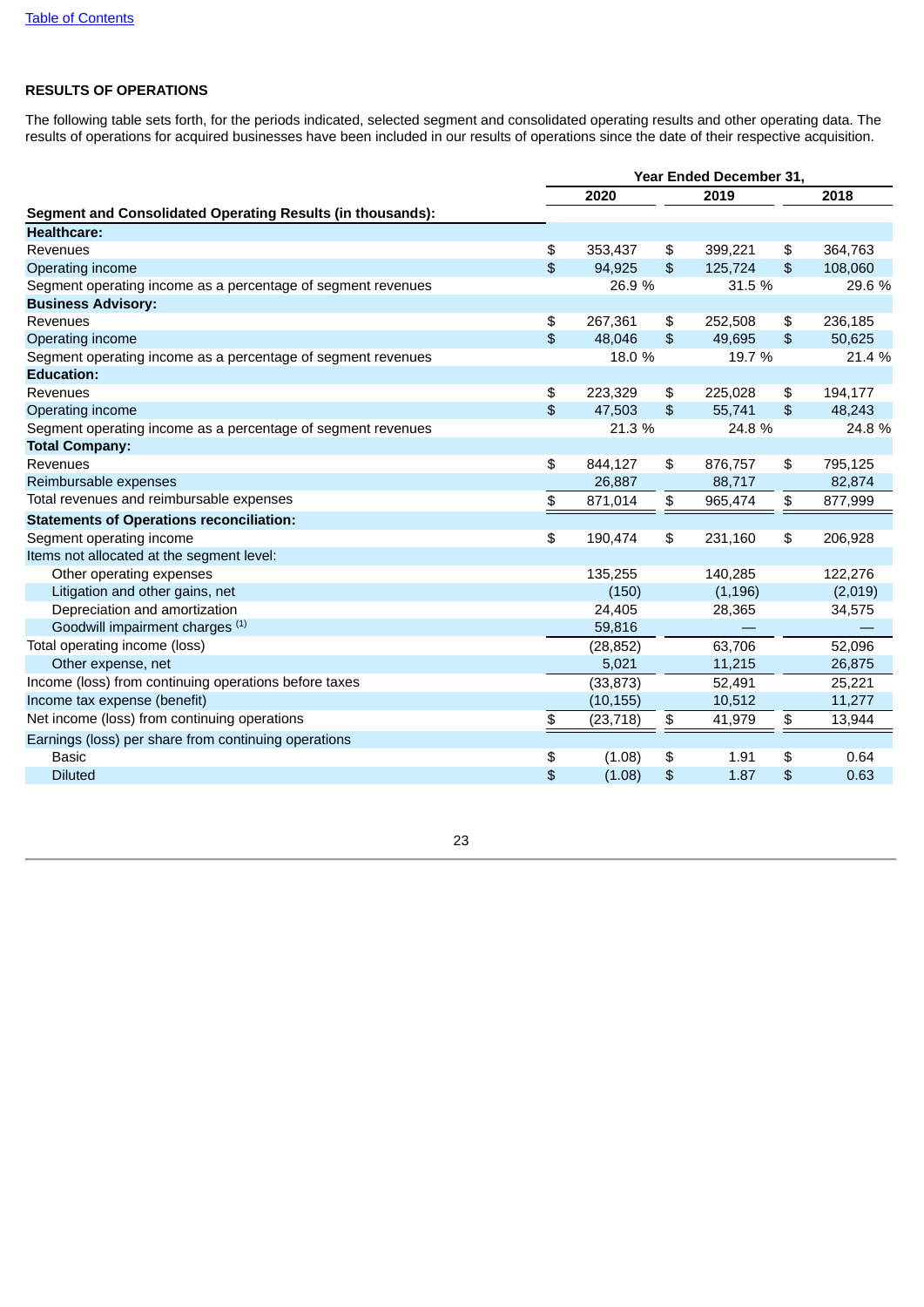|                                                                           | Year Ended December 31, |        |    |        |               |        |  |  |
|---------------------------------------------------------------------------|-------------------------|--------|----|--------|---------------|--------|--|--|
|                                                                           |                         | 2020   |    | 2019   |               | 2018   |  |  |
| <b>Other Operating Data:</b>                                              |                         |        |    |        |               |        |  |  |
| Number of full-time billable consultants (at period end) (2):             |                         |        |    |        |               |        |  |  |
| Healthcare                                                                |                         | 820    |    | 890    |               | 813    |  |  |
| <b>Business Advisory</b>                                                  |                         | 1,051  |    | 930    |               | 813    |  |  |
| Education                                                                 |                         | 737    |    | 756    |               | 621    |  |  |
| <b>Total</b>                                                              |                         | 2,608  |    | 2,576  |               | 2,247  |  |  |
| Average number of full-time billable consultants (for the period) $(2)$ : |                         |        |    |        |               |        |  |  |
| Healthcare                                                                |                         | 863    |    | 849    |               | 807    |  |  |
| <b>Business Advisory</b>                                                  |                         | 962    |    | 892    |               | 769    |  |  |
| Education                                                                 |                         | 775    |    | 686    |               | 589    |  |  |
| Total                                                                     |                         | 2,600  |    | 2,427  |               | 2,165  |  |  |
| Full-time billable consultant utilization rate <sup>(3)</sup> :           |                         |        |    |        |               |        |  |  |
| Healthcare                                                                |                         | 69.0 % |    | 79.4 % |               | 81.7%  |  |  |
| <b>Business Advisory</b>                                                  |                         | 72.4 % |    | 72.5 % |               | 73.8 % |  |  |
| Education                                                                 |                         | 70.3 % |    | 76.8 % |               | 76.6 % |  |  |
| <b>Total</b>                                                              |                         | 70.7 % |    | 76.1 % |               | 77.5 % |  |  |
| Full-time billable consultant average billing rate per hour (4):          |                         |        |    |        |               |        |  |  |
| Healthcare                                                                | \$                      | 246    | \$ | 231    | \$            | 209    |  |  |
| Business Advisory <sup>(5)</sup>                                          | \$                      | 195    | \$ | 201    | \$            | 215    |  |  |
| Education                                                                 | \$                      | 187    | \$ | 199    | \$            | 202    |  |  |
| Total $(5)$                                                               | \$                      | 208    | \$ | 211    | \$            | 209    |  |  |
| Revenue per full-time billable consultant (in thousands):                 |                         |        |    |        |               |        |  |  |
| Healthcare                                                                | \$                      | 295    | \$ | 331    | \$            | 307    |  |  |
| <b>Business Advisory</b>                                                  | \$                      | 264    | \$ | 273    | $\frac{4}{5}$ | 293    |  |  |
| Education                                                                 | \$                      | 247    | \$ | 285    | \$            | 289    |  |  |
| Total                                                                     | \$                      | 269    | \$ | 297    | \$            | 297    |  |  |
| Average number of full-time equivalents (for the period) $(6)$ :          |                         |        |    |        |               |        |  |  |
| Healthcare                                                                |                         | 278    |    | 244    |               | 219    |  |  |
| <b>Business Advisory</b>                                                  |                         | 30     |    | 14     |               | 22     |  |  |
| Education                                                                 |                         | 52     |    | 47     |               | 39     |  |  |
| Total                                                                     |                         | 360    |    | 305    |               | 280    |  |  |
| Revenue per full-time equivalent (in thousands):                          |                         |        |    |        |               |        |  |  |
| Healthcare                                                                | \$                      | 356    | \$ | 485    | \$            | 536    |  |  |
| <b>Business Advisory</b>                                                  | \$                      | 455    | \$ | 655    | \$            | 484    |  |  |
| Education                                                                 | \$                      | 618    | \$ | 617    | \$            | 601    |  |  |
| Total                                                                     | \$                      | 402    | \$ | 513    | \$            | 541    |  |  |

(1) The non-cash goodwill impairment charges are not allocated at the segment level because the underlying goodwill asset is reflective of our corporate investment in the segments. We do not include the impact of goodwill impairment charges in our evaluation of segment performance.

(2) Consists of our full-time professionals who provide consulting services and generate revenues based on the number of hours worked.

(3) Utilization rate for our full-time billable consultants is calculated by dividing the number of hours all of our full-time billable consultants worked on client assignments during a period by the total available working hours for all of these consultants during the same period, assuming a forty-hour work week, less paid holidays and vacation days.

(4) Average billing rate per hour for our full-time billable consultants is calculated by dividing revenues for a period by the number of hours worked on client assignments during the same period.

(5) The Business Advisory segment includes operations of Huron Eurasia India. Absent the impact of Huron Eurasia India, the average billing rate per hour for the Business Advisory segment would have been \$213, \$228, and \$246 for the years ended December 31, 2020, 2019 and 2018, respectively.

Absent the impact of Huron Eurasia India, Huron's consolidated average billing rate per hour would have been \$215, \$220, and \$218 for the years ended December 31, 2020, 2019 and 2018, respectively.

(6) Consists of coaches and their support staff within our Culture and Organizational Excellence solution, consultants who work variable schedules as needed by our clients, employees who provide managed services in our Healthcare segment, and full-time employees who provide software support and maintenance services to our clients.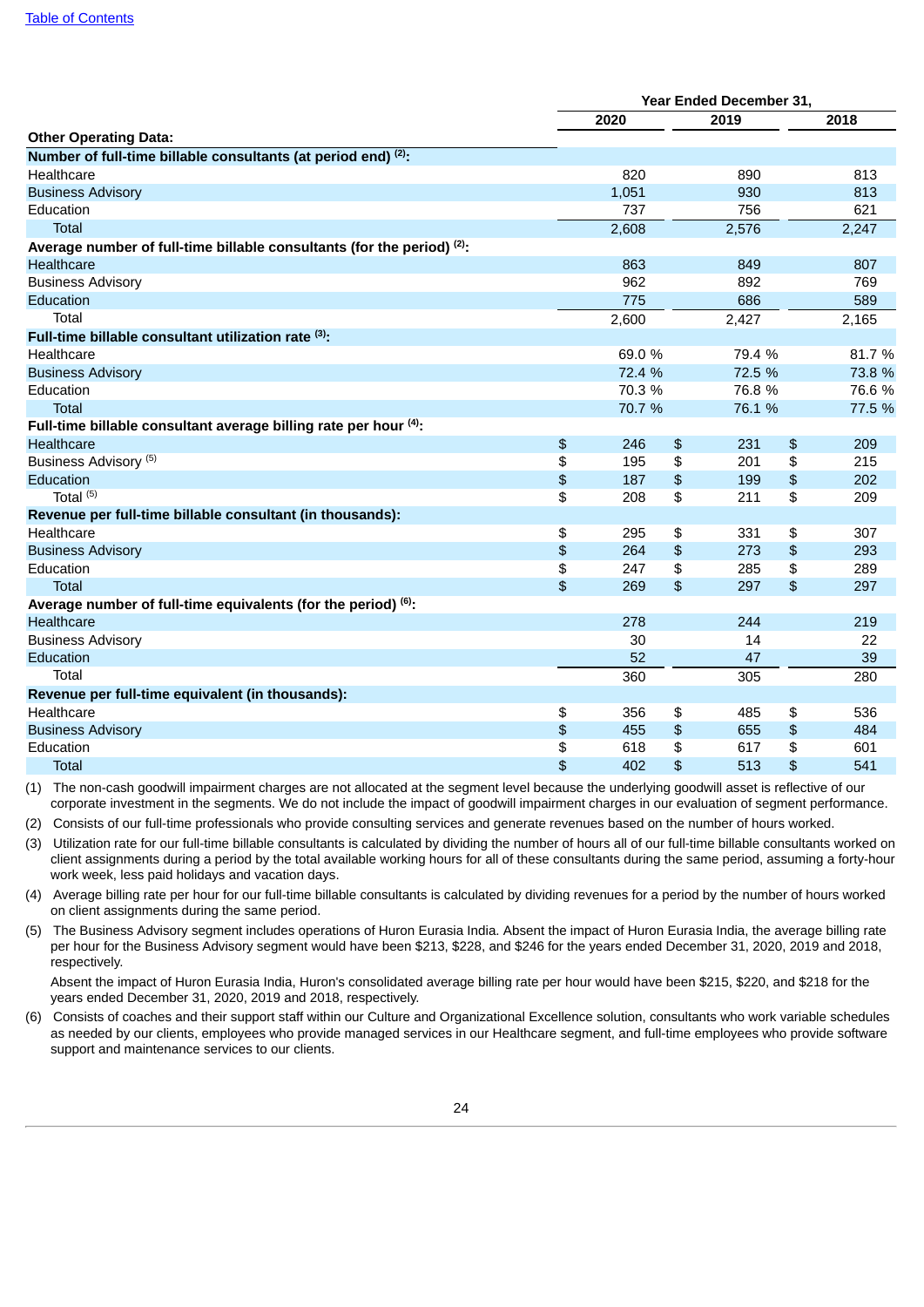### **Non-GAAP Measures**

We also assess our results of operations using certain non-GAAP financial measures. These non-GAAP financial measures differ from GAAP because the non-GAAP financial measures we calculate to measure earnings before interest, taxes, depreciation and amortization ("EBITDA"), adjusted EBITDA, adjusted EBITDA as a percentage of revenues, adjusted net income from continuing operations, and adjusted diluted earnings per share from continuing operations exclude a number of items required by GAAP, each discussed below. These non-GAAP financial measures should be considered in addition to, and not as a substitute for or superior to, any measure of performance, cash flows, or liquidity prepared in accordance with GAAP. Our non-GAAP financial measures may be defined differently from time to time and may be defined differently than similar terms used by other companies, and accordingly, care should be exercised in understanding how we define our non-GAAP financial measures.

Our management uses the non-GAAP financial measures to gain an understanding of our comparative operating performance, for example when comparing such results with previous periods or forecasts. These non-GAAP financial measures are used by management in their financial and operating decision making because management believes they reflect our ongoing business in a manner that allows for meaningful period-to-period comparisons. Management also uses these non-GAAP financial measures when publicly providing our business outlook, for internal management purposes, and as a basis for evaluating potential acquisitions and dispositions. We believe that these non-GAAP financial measures provide useful information to investors and others in understanding and evaluating Huron's current operating performance and future prospects in the same manner as management does and in comparing in a consistent manner Huron's current financial results with Huron's past financial results.

The reconciliations of these financial measures from GAAP to non-GAAP are as follows (in thousands, except per share amounts):

|                                                                            | <b>Year Ended December 31,</b> |           |    |          |     |         |  |  |  |  |
|----------------------------------------------------------------------------|--------------------------------|-----------|----|----------|-----|---------|--|--|--|--|
|                                                                            |                                | 2020      |    | 2019     |     | 2018    |  |  |  |  |
| <b>Revenues</b>                                                            |                                | 844,127   | \$ | 876,757  | \$  | 795,125 |  |  |  |  |
| Net income (loss) from continuing operations                               |                                | (23, 718) | \$ | 41,979   | \$. | 13,944  |  |  |  |  |
| Add back:                                                                  |                                |           |    |          |     |         |  |  |  |  |
| Income tax expense (benefit)                                               |                                | (10, 155) |    | 10,512   |     | 11,277  |  |  |  |  |
| Interest expense, net of interest income                                   |                                | 9,292     |    | 15,648   |     | 19,013  |  |  |  |  |
| Depreciation and amortization                                              |                                | 29,644    |    | 33,740   |     | 38,822  |  |  |  |  |
| Earnings before interest, taxes, depreciation and amortization<br>(EBITDA) |                                | 5,063     |    | 101,879  |     | 83,056  |  |  |  |  |
| Add back:                                                                  |                                |           |    |          |     |         |  |  |  |  |
| Restructuring and other charges                                            |                                | 21,374    |    | 1,855    |     | 3,657   |  |  |  |  |
| Litigation and other gains, net                                            |                                | (150)     |    | (1, 196) |     | (2,019) |  |  |  |  |
| Transaction-related expenses                                               |                                | 1,132     |    | 2,680    |     |         |  |  |  |  |
| Goodwill impairment charges                                                |                                | 59,816    |    |          |     |         |  |  |  |  |
| Unrealized gain on preferred stock investment                              |                                | (1,667)   |    |          |     |         |  |  |  |  |
| Losses on sales of businesses                                              |                                | 1,603     |    |          |     | 5,807   |  |  |  |  |
| Foreign currency transaction losses (gains), net                           |                                | (31)      |    | 160      |     | 475     |  |  |  |  |
| <b>Adjusted EBITDA</b>                                                     |                                | 87,140    | \$ | 105,378  |     | 90,976  |  |  |  |  |
| Adjusted EBITDA as a percentage of revenues                                |                                | 10.3 %    |    | 12.0 %   |     | 11.4 %  |  |  |  |  |

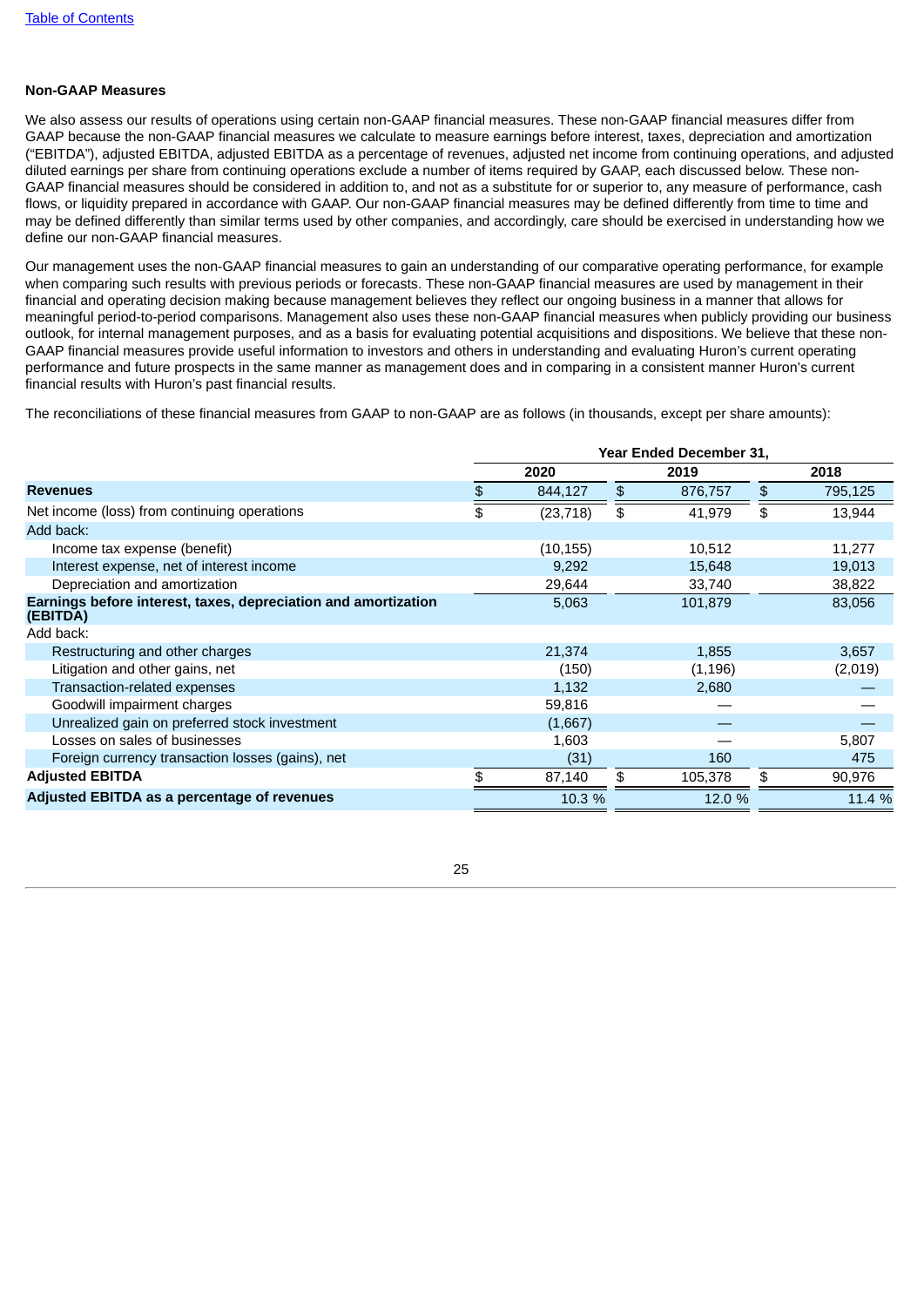|                                                                       | Year Ended December 31, |           |                |          |     |          |  |  |  |  |
|-----------------------------------------------------------------------|-------------------------|-----------|----------------|----------|-----|----------|--|--|--|--|
|                                                                       |                         | 2020      |                | 2019     |     | 2018     |  |  |  |  |
| Net income (loss) from continuing operations                          |                         | (23, 718) | $\mathfrak{L}$ | 41,979   | \$. | 13,944   |  |  |  |  |
| Weighted average shares - diluted                                     |                         | 21,882    |                | 22,507   |     | 22,058   |  |  |  |  |
| Diluted earnings (loss) per share from continuing operations          |                         | (1.08)    | -\$            | 1.87     | \$  | 0.63     |  |  |  |  |
| Add back:                                                             |                         |           |                |          |     |          |  |  |  |  |
| Amortization of intangible assets                                     |                         | 12,696    |                | 17,793   |     | 23,955   |  |  |  |  |
| Restructuring and other charges                                       |                         | 21,374    |                | 1,855    |     | 3,657    |  |  |  |  |
| Litigation and other gains, net                                       |                         | (150)     |                | (1, 196) |     | (2,019)  |  |  |  |  |
| Transaction-related expenses                                          |                         | 1,132     |                | 2,680    |     |          |  |  |  |  |
| Goodwill impairment charges                                           |                         | 59,816    |                |          |     |          |  |  |  |  |
| Non-cash interest on convertible notes                                |                         |           |                | 6,436    |     | 8,232    |  |  |  |  |
| Unrealized gain on preferred stock investment                         |                         | (1,667)   |                |          |     |          |  |  |  |  |
| Losses on sales of businesses                                         |                         | 1,603     |                |          |     | 5,807    |  |  |  |  |
| Tax effect of adjustments                                             |                         | (23, 199) |                | (7,200)  |     | (9, 487) |  |  |  |  |
| Tax expense related to the enactment of Tax Cuts and Jobs Act of 2017 |                         |           |                |          |     | 1,749    |  |  |  |  |
| Tax benefit related to "check-the-box" election                       |                         |           |                | (736)    |     |          |  |  |  |  |
| Total adjustments, net of tax                                         |                         | 71,605    |                | 19,632   |     | 31,894   |  |  |  |  |
| Adjusted net income from continuing operations                        |                         | 47,887    | \$             | 61,611   | \$  | 45,838   |  |  |  |  |
| Adjusted weighted average shares - diluted                            |                         | 22,299    |                | 22,507   |     | 22,058   |  |  |  |  |
| Adjusted diluted earnings per share from continuing operations        | \$                      | 2.15      | \$             | 2.74     | \$. | 2.08     |  |  |  |  |

These non-GAAP financial measures include adjustments for the following items:

*Amortization of intangible assets:* We have excluded the effect of amortization of intangible assets from the calculation of adjusted net income from continuing operations presented above. Amortization of intangibles is inconsistent in its amount and frequency and is significantly affected by the timing and size of our acquisitions.

*Restructuring and other charges:* We have incurred charges due to the restructuring of various parts of our business, including the restructuring plan announced in the fourth quarter of 2020 to reduce operating costs to address the impact of the COVID-19 pandemic on our business. Restructuring charges have primarily consisted of costs associated with office space consolidations, including lease impairment charges and accelerated depreciation on lease-related property and equipment, and severance charges. Additionally, we have excluded the effect of a \$0.8 million one-time charge incurred during the first quarter of 2020 related to redundant administrative costs in our corporate operations which is recorded within selling, general and administrative expenses on our consolidated statement of operations. We have excluded the effect of the restructuring charges and other charges from our non-GAAP measures to permit comparability with periods that were not impacted by these items.

*Litigation and other gains, net:* We have excluded the effects of litigation and other gains, net which primarily consist of net remeasurement gains related to contingent acquisition liabilities and litigation settlement losses and gains to permit comparability with periods that were not impacted by these items.

*Transaction-related expenses:* To permit comparability with prior periods, we excluded the impact of third-party legal and accounting fees incurred in 2020 related to the acquisitions of ForceIQ, Inc., which closed effective November 1, 2020, and Unico Solution, Inc., which closed effective February 1, 2021. See Note 3 "Acquisitions" within the notes to our consolidated financial statements and the "Subsequent Event" section below for additional information on these acquisitions. We also excluded the impact of third-party legal and accounting fees incurred in 2019 related to the evaluation of a potential acquisition that ultimately did not consummate.

*Goodwill impairment charges:* We excluded the effect of the goodwill impairment charges recognized in the first quarter of 2020 as these are infrequent events and their exclusion permits comparability with periods that were not impacted by such charges.

*Non-cash interest on convertible notes:* We incurred non-cash interest expense relating to the implied value of the equity conversion component of our Convertible Notes. The value of the equity conversion component was treated as a debt discount and amortized to interest expense over the life of the Convertible Notes using the effective interest rate method. We excluded this non-cash interest expense that does not represent cash interest payments from the calculation of adjusted net income from continuing operations as management believes that this non-cash expense is not indicative of the ongoing performance of our business.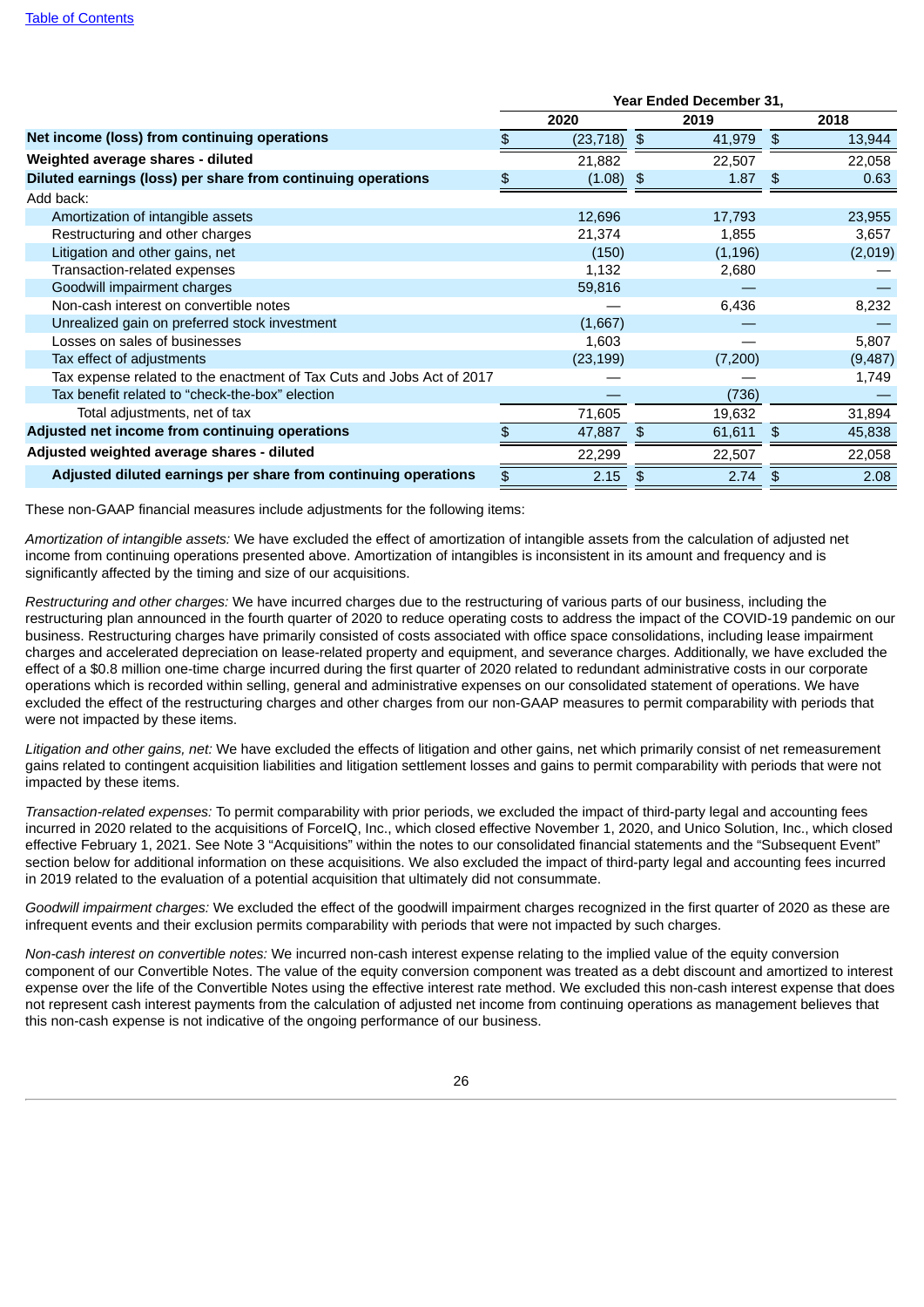*Unrealized gain on preferred stock investment:* We have excluded the effect of an unrealized gain recognized in 2020 related to the fair value of our preferred stock investment in Medically Home Group, Inc. ("Medically Home"), which is included as a component of other income (expense), net, as management believes that this gain is not indicative of the ongoing performance of our business and its exclusion permits comparability with prior periods. See Note 13 "Fair Value of Financial Instruments" within the notes to our consolidated financial statements for additional information on our preferred stock investment in Medically Home.

*Losses on sales of businesses:* We have excluded the effect of non-operating losses recognized as a result of sales of businesses as they are infrequent, management believes that these items are not indicative of the ongoing performance of our business, and their exclusion permits comparability with periods that were not impacted by such items. The 2020 loss primarily relates to the sale of our U.K. life sciences drug safety practice within the Business Advisory segment in the fourth quarter of 2020; and the 2018 loss relates to the sale of our Middle East practice within the Business Advisory segment in the second quarter of 2018.

*Foreign currency transaction losses (gains), net:* We have excluded the effect of foreign currency transaction losses and gains from the calculation of adjusted EBITDA because the amount of each loss or gain is significantly affected by timing and changes in foreign exchange rates.

*Tax effect of adjustments:* The non-GAAP income tax adjustment reflects the incremental tax impact applicable to the non-GAAP adiustments.

Tax expense related to the enactment of Tax Cuts and Jobs Act of 2017 ("2017 Tax Reform"): We have excluded the impact of the 2017 Tax Reform, which was enacted in the fourth quarter of 2017. The net tax expense recorded in 2018 was due to a valuation allowance for foreign tax credits and an adjustment to our withholding tax on outside basis differences due to our change in assertion for permanent reinvestment, which were partially offset by U.S. federal return to provision adjustments related to 2017 Tax Reform items on our 2017 corporate tax return. The exclusion of the 2017 Tax Reform impact permits comparability with periods that were not impacted by this item.

*Tax benefit related to "check-the-box" election:* We have excluded the positive impact of a tax benefit, recorded in the third quarter of 2019, from recognizing a previously unrecognized tax benefit due to the expiration of statute of limitations on our "check-the-box" election made in 2015 to treat certain wholly-owned foreign subsidiaries as disregarded entities for U.S. federal income tax purposes. The exclusion of this discrete tax benefit permits comparability with periods that were not impacted by this item. Refer to Note 17 "Income Taxes" within the notes to the consolidated financial statements for additional information.

*Income tax expense, Interest expense, net of interest income, Depreciation and amortization:* We have excluded the effects of income tax expense, interest expense, net of interest income, and depreciation and amortization in the calculation of EBITDA as these are customary exclusions as defined by the calculation of EBITDA to arrive at meaningful earnings from core operations excluding the effect of such items.

*Adjusted weighted average shares - diluted:* As we reported a net loss for the year ended December 31, 2020, GAAP diluted weighted average shares outstanding equals the basic weighted average shares outstanding for that period. For the year ended December 31, 2020, the non-GAAP adjustments described above resulted in adjusted net income from continuing operations. Therefore, we included the dilutive common stock equivalents in the calculation of adjusted diluted weighted average shares outstanding for that period.

# **Year Ended December 31, 2020 Compared to Year Ended December 31, 2019**

#### **Revenues**

Revenues decreased \$32.6 million, or 3.7%, to \$844.1 million for the year ended December 31, 2020, from \$876.8 million for the year ended December 31, 2019. Revenues in 2020 were negatively impacted by the COVID-19 pandemic as some clients reprioritized or delayed certain projects, primarily in our Healthcare and Education segments. Conversely, the COVID-19 pandemic strengthened demand for other services we provide, such as our cloud-based technology and analytics solutions within our Business Advisory segment and our restructuring and capital advisory solutions provided to organizations in transition in our Business Advisory segment.

Of the overall \$32.6 million decrease in revenues, \$20.3 million was attributable to our full-time billable consultants and \$12.3 million was attributable to our full-time equivalents.

The decrease in full-time billable consultant revenues was attributable to decreased demand for services in our Healthcare and Education segments, partially offset by strengthened demand for services in our Business Advisory segment, as discussed below in Segment Results. The overall decrease in full-time billable consultant revenues reflected overall decreases in the consultant utilization rate and average billing rate, partially offset by an overall increase in the average number of full-time billable consultants in 2020 compared to 2019.

The decrease in full-time equivalent revenues was attributable to a decrease in full-time equivalent revenues in our Healthcare segment, partially offset by increases in full-time equivalent revenues in our Business Advisory and Education segments, as discussed below in Segment Results; and reflected an overall decrease in revenue per full-time equivalent, partially offset by an overall increase in the average number of full-time equivalents.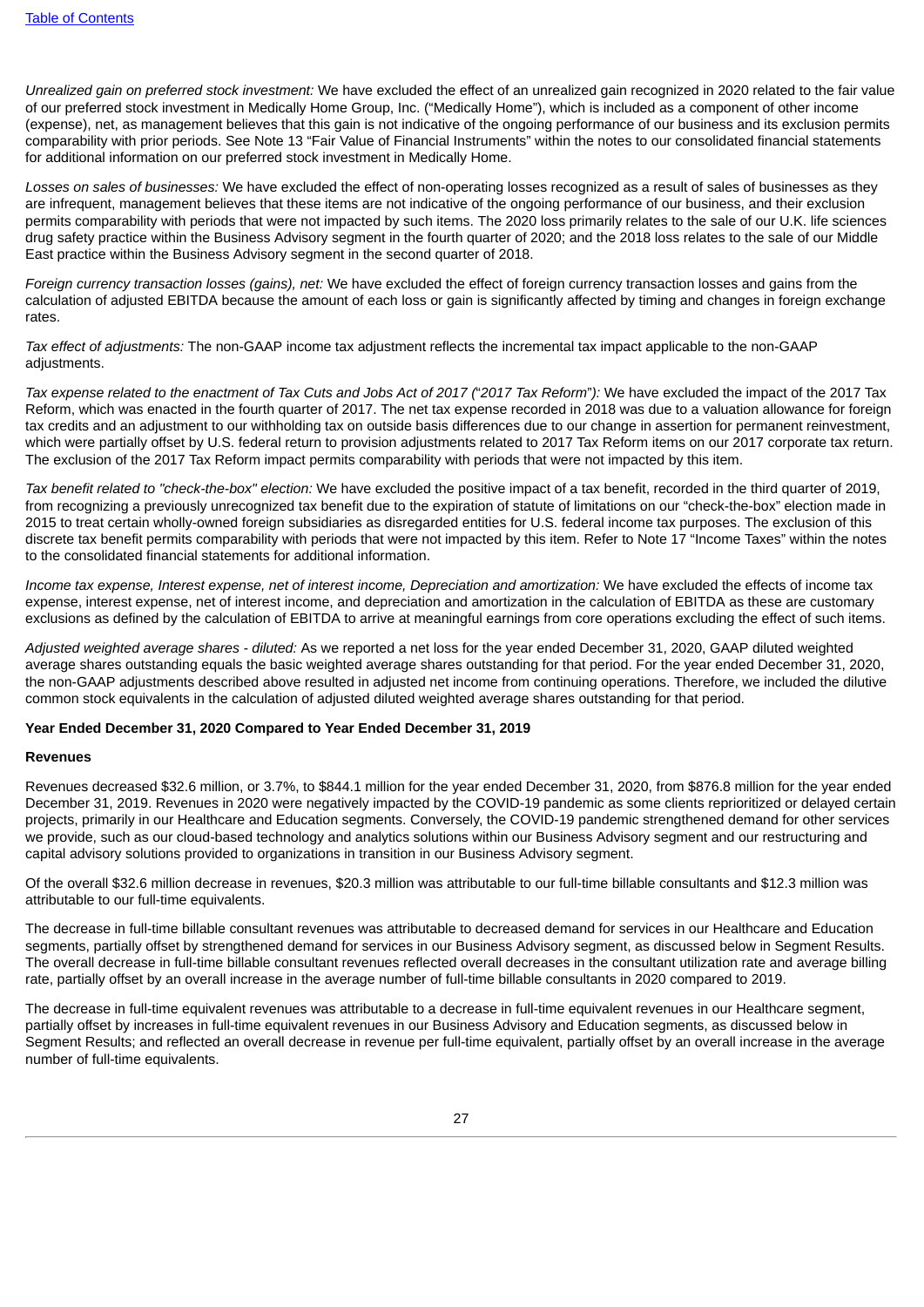In 2020, the COVID-19 pandemic negatively impacted sales and elongated the sales cycle for new opportunities for certain services, particularly within our Healthcare and Education segments where some clients reprioritized or delayed certain projects. Given the uncertainties around the duration of the COVID-19 pandemic, we continue to remain cautious about revenue growth in the first half of 2021.

The COVID-19 pandemic has caused the need for many companies to accelerate their digital transformation to drive operational efficiencies, better engage with their customers, and make better data-driven decisions. This has resulted in strong demand for our digital, technology and analytic offerings, particularly within our Business Advisory segment. Indicative of our expectations for future growth in this segment, we continue to make investments in these offerings, both organically and through strategic acquisitions, such as our acquisitions of ForceIQ in November 2020 and Unico Solutions in February 2021, and new offerings and capabilities within this segment where we see strategic opportunities.

### **Total Direct Costs**

Direct costs, excluding amortization of intangible assets and software development costs, increased \$16.8 million, or 2.9%, to \$592.4 million for the year ended December 31, 2020 from \$575.6 million for the year ended December 31, 2019. The overall \$16.8 million increase in direct costs primarily related to a \$27.1 million increase in salaries and related expenses for our revenue-generating professionals, which was largely driven by increased headcount in all of our segments and primarily reflected hiring that occurred prior to the COVID-19 pandemic, as well as a \$2.9 million increase in technology expenses and a \$2.3 million increase in share-based compensation expense for our revenuegenerating professionals. These increases were partially offset by an \$8.0 million decrease in performance bonus expense for our revenuegenerating professionals, a \$4.5 million decrease in signing, retention and other bonus expense for our revenue-generating professionals, and a \$2.3 million decrease in product and event costs. As a percentage of revenues, our direct costs increased to 70.2% during 2020 compared to 65.7% during 2019, primarily due to the increase in salaries and related expenses for our revenue-generating professionals, partially offset by the decrease in performance bonus expense for our revenue-generating professionals, as a percentage of revenues.

Total direct costs included \$5.4 million of amortization expense for internal software development costs and intangible assets for both years ended December 31, 2020 and 2019. Intangible asset amortization included within total direct costs related to technology and software, certain customer relationships, and customer contracts acquired in connection with our business acquisitions. See Note 4 "Goodwill and Intangible Assets" within the notes to our consolidated financial statements for additional information on our intangible assets.

### **Operating Expenses and Other Gains, Net**

Selling, general and administrative expenses decreased \$32.4 million, or 15.9%, to \$170.7 million for the year ended December 31, 2020, compared to \$203.1 million for the year ended December 31, 2019. The \$32.4 million decrease primarily related to an \$11.9 million decrease in promotion and marketing expenses, a \$5.1 million decrease in performance bonus expense for our support personnel, a \$3.2 million decrease in training expenses, a \$3.2 million decrease in practice administration and meetings expenses, a \$2.3 million decrease in facilities expenses, a \$2.2 million decrease in third-party consulting expenses, a \$1.8 million decrease in recruiting expenses, a \$1.7 million decrease in share-based compensation expense for our support personnel, and a \$1.1 million decrease in legal expenses. The decreases in promotion and marketing expenses, training expenses, practice administration and meetings expenses, and recruiting expenses primarily related to the cancellation or delay of in-person meetings and events and business travel due to the COVID-19 pandemic. The decrease in share-based compensation expense primarily related to a decrease in the expected funding of performance-based share awards for executive officers. The decrease in legal expenses was primarily due to third-party transaction-related expenses related to the evaluation of a potential acquisition in the second quarter of 2019 that ultimately did not consummate. As a percentage of revenues, selling, general and administrative expenses decreased to 20.2% during 2020 compared to 23.2% during 2019, primarily due to the decreases in promotion and marketing expenses, performance bonus expense for our support personnel and training expenses, all as percentages of revenues.

Restructuring charges for the year ended December 31, 2020 totaled \$20.5 million, compared to \$1.9 million for the year ended December 31, 2019. In the fourth quarter of 2020, we announced a restructuring plan to reduce operating costs to address the impact of the COVID-19 pandemic on our business. The restructuring plan provided for a reduction in certain leased office spaces which included a portion of our principal executive office in Chicago, Illinois; the remaining portion of our Lake Oswego, Oregon office; our Boston, Massachusetts and Detroit, Michigan offices; and portions of our Denver, Colorado, New York City, New York, and Pensacola, Florida offices. As a result, we recognized \$13.2 million of non-cash lease impairment charges on the related operating lease right-of-use ("ROU") assets and fixed assets which we intend to sublease, and \$0.7 million of accelerated amortization and depreciation on the related operating lease ROU assets and fixed assets we intend to abandon. The non-cash lease impairment charges include an estimate of future sublease income. Any significant decline in the estimated amount or delayed timing of sublease income could result in additional non-cash lease impairment charges. See Note 5 "Leases" within the notes to our consolidated financial statements for additional information on our leases. The restructuring plan announced in the fourth quarter of 2020 also included a reduction in workforce, which resulted in a \$4.8 million restructuring charge for employee severance costs; of which \$2.0 million related to our Education segment, \$1.2 million related to our Healthcare segment, \$1.0 million related to our Business Advisory segment, and \$0.6 million related to our corporate operations. As of December 31, 2020, \$2.4 million of the \$4.8 million restructuring charge related to employee severance costs remained outstanding and is expected to be paid in the first quarter of 2021. We expect approximately \$2.5 million of ongoing lease-related costs to be reflected as restructuring charges in 2021. As a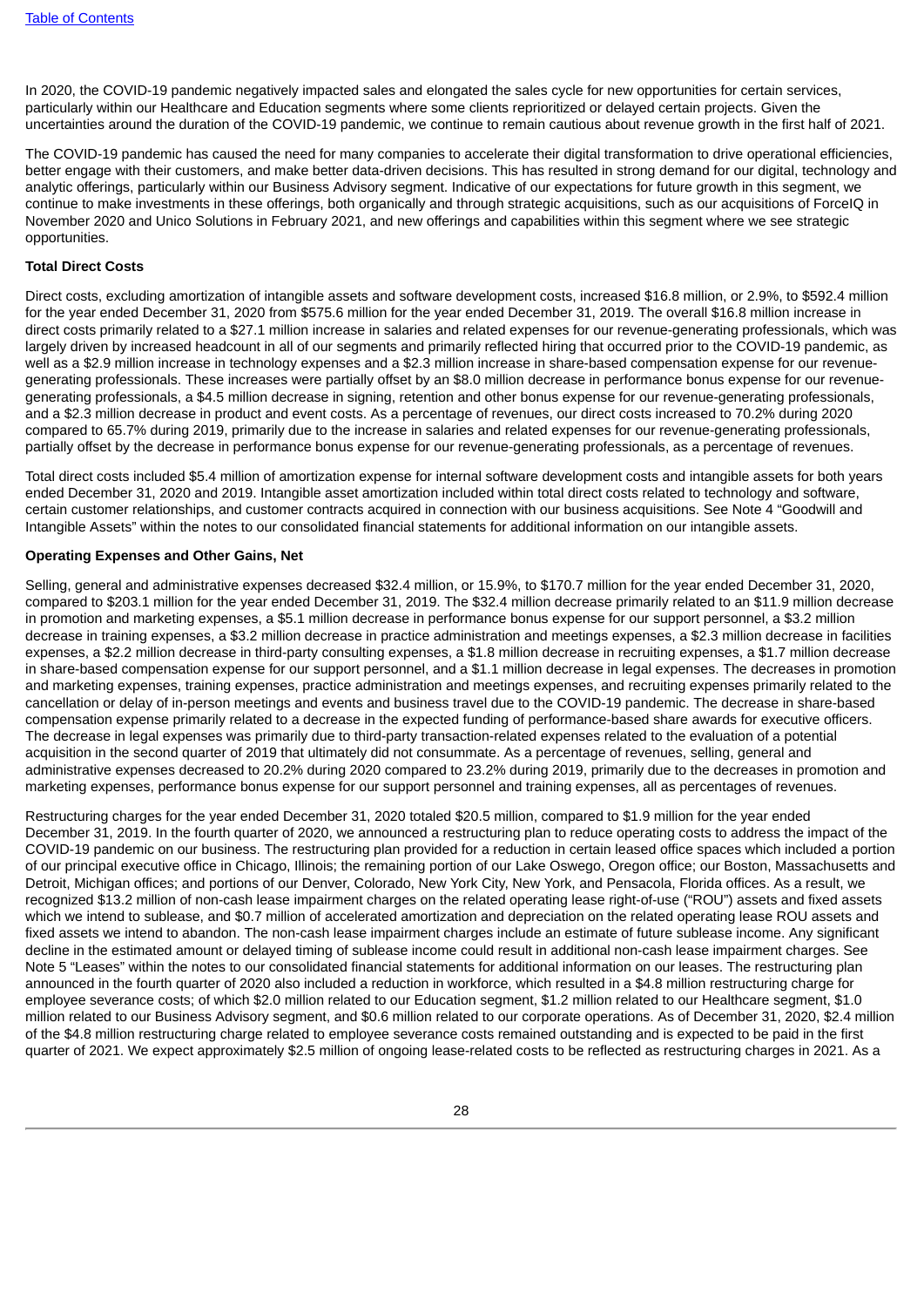result of the reduction in workforce, we expect to realize annualized savings of approximately \$21.0 million related to employee salaries and related benefits. As a result of the reduction in leased office space, we expect to realize annualized savings of approximately \$1.0 million in lease-related expense. Additional restructuring charges recognized in 2020 include a \$1.2 million accrual for the termination of a third-party advisor agreement in our Business Advisory segment and \$0.4 million related to workforce reductions completed prior to the fourth quarter of 2020 to better align resources with market demand.

During 2019, we exited a portion of our Lake Oswego, Oregon office resulting in a \$0.7 million lease impairment charge on the related operating lease ROU asset and leasehold improvements and \$0.2 million of accelerated depreciation on furniture and fixtures in that office. Additionally, during 2019, we exited the remaining portion of our Middleton, Wisconsin office and an office space in Houston, Texas, resulting in restructuring charges of \$0.4 million and \$0.1 million, respectively, which primarily related to accelerated depreciation on related furniture and fixtures in those offices. During the fourth quarter of 2019, we entered into an amendment to the lease of our principal executive offices in Chicago, Illinois. Among other items, the amendment terminated the lease with respect to certain leased space which we previously vacated and currently sublease to a third-party. As a result of the amendment, we recognized a restructuring gain of \$0.4 million. See Note 5 "Leases" within the notes to our consolidated financial statements for additional information on our leases. Additional restructuring charges during 2019 included \$0.6 million related to workforce reductions to better align resources with market demand and workforce reductions in our corporate operations. See Note 11 "Restructuring Charges" within the notes to our consolidated financial statements for additional information on our restructuring events.

Litigation and other gains, net totaled a gain of \$0.2 million for the year ended December 31, 2020, which consisted of a litigation settlement gain for the resolution of a claim that was settled in the first quarter of 2020. Litigation and other gains, net totaled a net gain of \$1.2 million for the year ended December 31, 2019, which primarily consisted of \$1.5 million of remeasurement gains to decrease the estimated fair value of our liabilities for contingent consideration payments related to business acquisitions, partially offset by a \$0.4 million litigation loss accrual related to the legal claim that was subsequently settled during the first quarter of 2020. In connection with certain business acquisitions, we may be required to pay post-closing consideration to the sellers if specific financial performance targets are met over a number of years as specified in the related purchase agreements. See Note 13 "Fair Value of Financial Instruments" within the notes to our consolidated financial statements for additional information on the fair value of contingent consideration liabilities.

Depreciation and amortization expense decreased \$4.1 million, or 14.4%, to \$24.3 million for the year ended December 31, 2020, from \$28.4 million for the year ended December 31, 2019. The decrease was primarily attributable to a decrease in amortization expense for the trade name acquired in our Studer Group acquisition that was fully amortized in the fourth quarter of 2019; decreasing amortization expense for customer relationships due to the accelerated basis of amortization in prior periods, including the customer relationships acquired in our Studer Group acquisition; and customer relationships acquired in other business acquisitions that were fully amortized in prior periods. Intangible asset amortization included within operating expenses for the years ended December 31, 2020 and 2019 primarily related to certain customer relationships, trade names and non-competition agreements acquired in connection with our business acquisitions. See Note 4 "Goodwill and Intangible Assets" within the notes to our consolidated financial statements for additional information on our intangible assets.

During the first quarter of 2020, we recorded \$59.8 million of non-cash pretax goodwill impairment charges related to our Strategy and Innovation and Life Sciences reporting units within our Business Advisory segment primarily related to the expected decline in sales, increased uncertainty in the backlog and a decrease in the demand for the services these reporting units provide as a result of the COVID-19 pandemic. These charges are non-cash in nature and do not affect our liquidity or debt covenants. The non-cash goodwill impairment charge related to the Strategy and Innovation reporting unit reduced the goodwill balance of the reporting unit to \$37.5 million as of March 31, 2020. The non-cash goodwill impairment charge related to the Life Sciences reporting unit reduced the goodwill balance to zero as of March 31, 2020. Pursuant to our policy, we performed our annual goodwill impairment test as of November 30, 2020 on all reporting units with goodwill balances and concluded that the fair value of each reporting unit exceeded its carrying value. See the "Critical Accounting Policies" section below and Note 4 "Goodwill and Intangible Assets" within the notes to our consolidated financial statements for additional information on the goodwill impairment tests performed in 2020.

# **Operating Income (Loss)**

Operating income decreased \$92.6 million, to an operating loss of \$28.9 million for the year ended December 31, 2020, from operating income of \$63.7 million for the year ended December 31, 2019. This decrease is primarily attributable to the \$59.8 million non-cash pretax goodwill impairment charges related to our Business Advisory segment that were recognized in the first quarter of 2020, the decrease in revenues, the increase in salaries and related expenses for our revenue-generating professionals, and the increase in restructuring charges; partially offset by the decrease in selling, general and administrative expenses as discussed above. See the "Critical Accounting Policies" section below and Note 4 "Goodwill and Intangible Assets" within the notes to our consolidated financial statements for additional information on the non-cash goodwill impairment charges. Operating margin, which is defined as operating income (loss) expressed as a percentage of revenues, decreased to (3.4)% in 2020 compared to 7.3% in 2019. The decrease in operating margin was primarily attributable to the goodwill impairment charges recognized in 2020 and the increases in salaries and related expenses for our revenue-generating professionals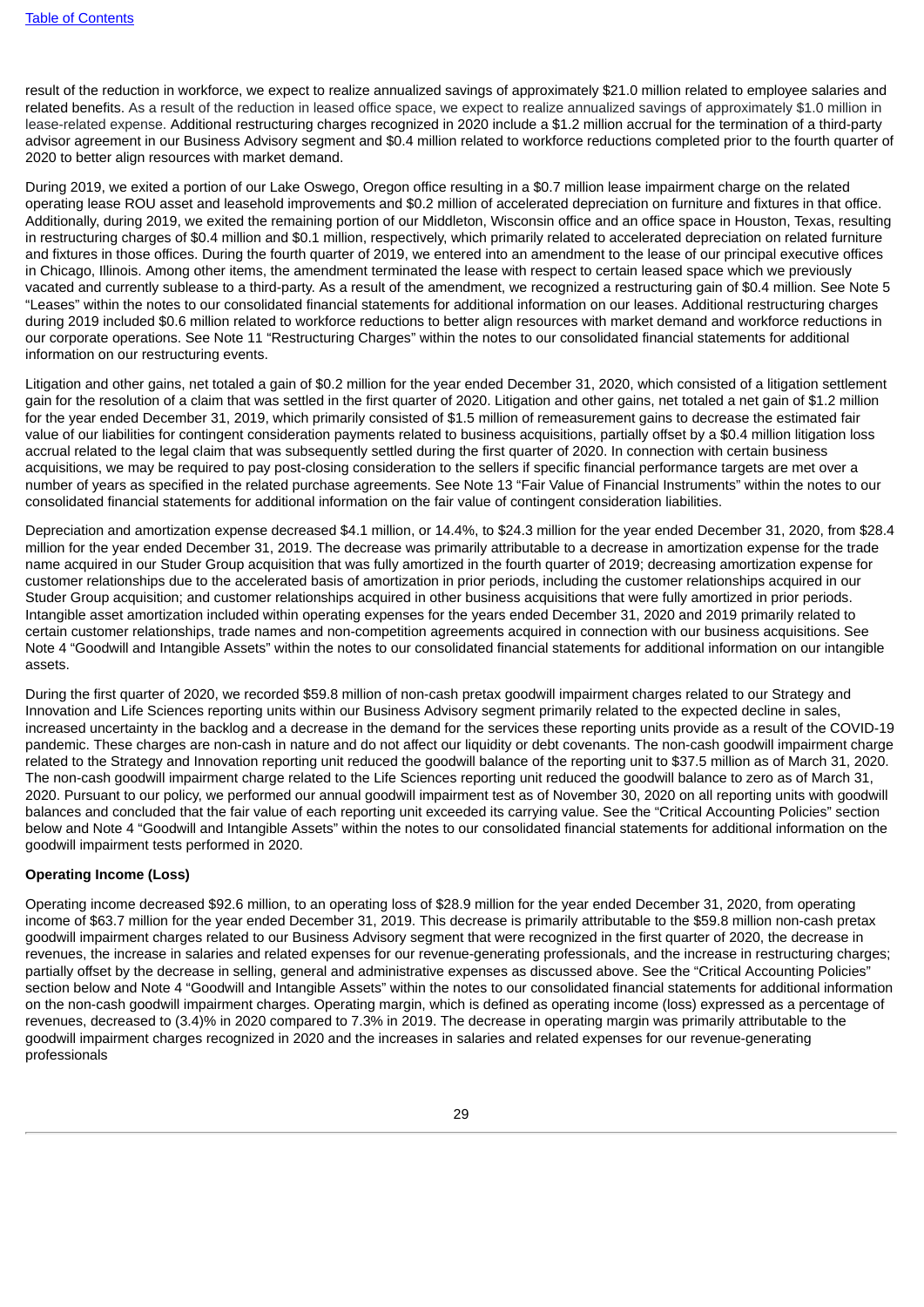and restructuring charges. These decreases to the operating margin were partially offset by the decrease in selling, general and administrative expenses, as a percentage of revenues.

# **Total Other Expense, Net**

Interest expense, net of interest income decreased \$6.4 million to \$9.3 million for the year ended December 31, 2020 from \$15.6 million for the year ended December 31, 2019, primarily due to the maturity of our Convertible Notes on October 1, 2019, partially offset by higher levels of borrowing under our credit facility in 2020 compared to 2019. See the "Liquidity and Capital Resources" section below and Note 7 "Financing Arrangements" within the notes to our consolidated financial statements for additional information on our Convertible Notes and credit facility.

Other income, net totaled \$4.3 million for the year ended December 31, 2020 and primarily consisted of a \$4.1 million net gain related to the increase in the market value of our investments that are used to fund our deferred compensation liability; a \$1.7 million unrealized gain related to the increase in the fair value of our preferred stock investment in Medically Home Group, Inc.; and a \$1.5 million loss on sale of business recorded in the fourth quarter of 2020. On December 30, 2020, we sold our U.K. life sciences drug safety practice that was part of the Life Sciences reporting unit within our Business Advisory segment to former employees. The sale did not meet the criteria for reporting separately as discontinued operations. In 2020, this practice generated \$2.3 million of revenue and was not significant to our consolidated financial statements. See Note 13 "Fair Value of Financial Instruments" within the notes to our consolidated financial statements for additional information on our preferred stock investment in Medically Home Group, Inc. Other income, net totaled \$4.4 million for the year ended December 31, 2019 and primarily consisted of a \$4.5 million net gain related to the increase in the market value of our investments that are used to fund our deferred compensation liability.

### **Income Tax Expense (Benefit)**

On March 27, 2020, the President of the United States signed into law the Coronavirus Aid, Relief, and Economic Security Act ("CARES Act"), a nearly \$2 trillion emergency economic stimulus package in response to the COVID-19 outbreak, which among other items, includes income tax provisions relating to a five-year net operating loss carryback period and technical corrections to tax depreciation methods for qualified improvement property. During 2020, as a result of the CARES Act, we recognized a \$1.5 million tax benefit related to the remeasurement of a portion of our income tax receivable for the federal net operating loss incurred in 2018 and the expected federal net operating loss in 2020 that will be carried back to prior year income, both for a refund at the higher, prior year tax rate.

For the year ended December 31, 2020, our effective tax rate was 30.0% as we recognized an income tax benefit from continuing operations of \$10.2 million on a loss from continuing operations of \$33.9 million. For the year ended December 31, 2019, our effective tax rate was 20.0% as we recognized income tax expense from continuing operations of \$10.5 million on income from continuing operations of \$52.5 million.

The effective tax rate for 2020 was more favorable than the statutory rate, inclusive of state income taxes, of 26.5%, primarily due to the tax benefit related to the CARES Act described above, a discrete tax benefit for share-based compensation awards that vested primarily in the first quarter of 2020, the positive impact of certain federal tax credits and a tax benefit related to non-taxable gains on our investments used to fund our deferred compensation liability. These favorable items were partially offset by increases in our valuation allowance primarily due to increases in deferred tax assets recorded for foreign tax credits, certain nondeductible business expenses and the nondeductible portion of the goodwill impairment charges recorded during the first quarter of 2020.

The effective tax rate for 2019 was more favorable than the statutory rate, inclusive of state income taxes, of 25.9%, primarily due to federal and state tax credits, a tax benefit related to the change in valuation allowance primarily due to realizing deferred tax assets recorded for foreign tax credits, and a tax benefit related to non-taxable gains on our investments used to fund our deferred compensation liability. These favorable items were partially offset by additional tax expense related to disallowed executive compensation.

See Note 17 "Income Taxes" within the notes to our consolidated financial statements for additional information on our income tax expense (benefit).

### **Net Income (Loss) from Continuing Operations and Earnings (Loss) per Share**

Net income from continuing operations decreased by \$65.7 million to a net loss from continuing operations of \$23.7 million for the year ended December 31, 2020, from net income from continuing operations of \$42.0 million for the year ended December 31, 2019. This decrease is primarily attributable to the \$59.8 million non-cash goodwill impairment charges related to our Business Advisory segment recognized in the first quarter of 2020; the decrease in revenues; the increase in salaries and related expenses for our revenue-generating professionals; and the increase in restructuring charges in 2020 compared to 2019, primarily related to the \$18.7 million of restructuring charges recognized in the fourth quarter of 2020; partially offset by the decrease in selling, general and administrative expenses in 2020 compared to 2019 and the related tax impact of these items. Diluted loss per share from continuing operations for the year ended December 31, 2020 was \$1.08 compared to diluted earnings per share from continuing operations of \$1.87 for 2019. The non-cash goodwill impairment charges and the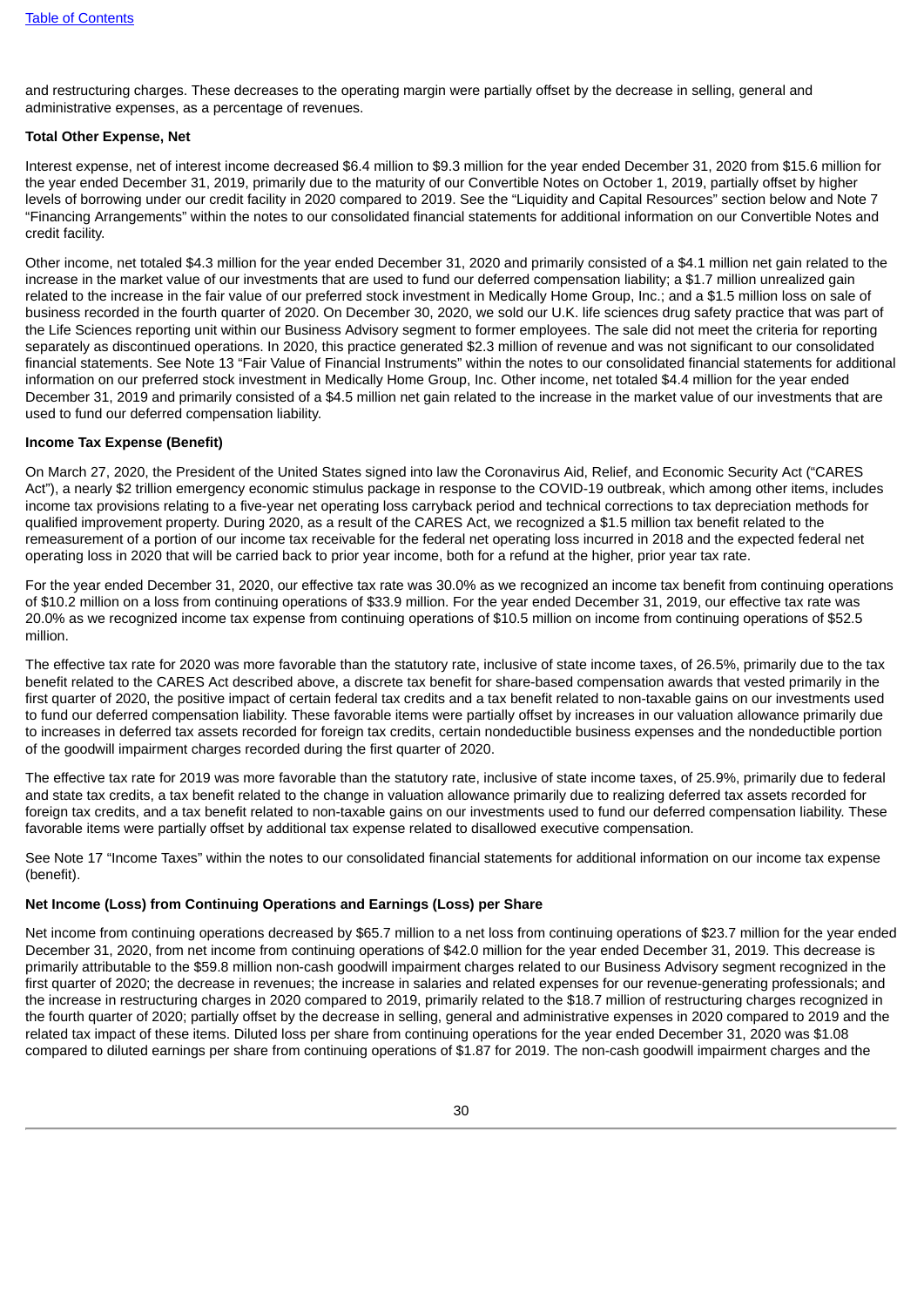restructuring charges related to the fourth quarter 2020 restructuring plan had unfavorable impacts on our diluted earnings per share from continuing operations of \$2.07 and \$0.63, respectively.

# **EBITDA and Adjusted EBITDA**

EBITDA decreased \$96.8 million to \$5.1 million for the year ended December 31, 2020, from \$101.9 million for the year ended December 31, 2019. The decrease in EBITDA was primarily attributable to the non-cash goodwill impairment charges of \$59.8 million recognized in the first quarter of 2020, the decrease in revenues, and the increases in salaries and related expenses for our revenue-generating professionals and restructuring charges in 2020 compared to 2019; partially offset by the decrease in selling, general and administrative expenses in 2020 compared to 2019.

Adjusted EBITDA decreased \$18.2 million to \$87.1 million in 2020 from \$105.4 million in 2019. The decrease in adjusted EBITDA was primarily attributable to the decrease in revenues and increase in salaries and related expenses for our revenue-generating professionals in 2020 compared to 2019; partially offset by the decrease in selling, general and administrative expenses, excluding transaction-related expenses related to the evaluation of acquisitions, in 2020 compared to 2019.

# **Adjusted Net Income from Continuing Operations and Adjusted Earnings per Share**

Adjusted net income from continuing operations decreased \$13.7 million to \$47.9 million for the year ended December 31, 2020, compared to \$61.6 million for the year ended December 31, 2019. As a result of the decrease in adjusted net income from continuing operations, adjusted diluted earnings per share from continuing operations was \$2.15 in 2020 compared to \$2.74 in 2019.

### **Segment Results**

### **Healthcare**

### *Revenues*

Healthcare segment revenues decreased \$45.8 million, or 11.5%, to \$353.4 million for the year ended December 31, 2020, from \$399.2 million for the year ended December 31, 2019, primarily due to the negative impact of the COVID-19 pandemic on demand for our services within this segment, as some clients reprioritized and delayed certain projects as a result of the uncertainties surrounding the pandemic.

For the year ended December 31, 2020, revenues from fixed-fee arrangements; time-and-expense arrangements; performance-based arrangements; and software support, maintenance and subscription arrangements represented 57.3%, 16.5%, 19.6%, and 6.6% of this segment's revenues, respectively, compared to 62.5%, 13.8%, 17.8%, and 5.9%, respectively, in 2019. Performance-based fee revenue was \$69.3 million in 2020, compared to \$71.1 million in 2019. The level of performance-based fees earned may vary based on our clients' risk sharing preferences and the mix of services we provide.

Of the overall \$45.8 million decrease in revenues, \$26.3 million was attributable to a decrease in revenues from our full-time billable consultants and \$19.5 million was attributable to our full-time equivalents. The decrease in revenues attributable to our full-time billable consultants reflected a decrease in the consultant utilization rate, partially offset by increases in the average billing rate and the average number of full-time billable consultants in 2020 compared to 2019. The decrease in revenues attributable to our full-time equivalents reflected a decrease in revenue per full-time equivalent, partially offset by an increase in the average number of full-time equivalents in 2020 compared to 2019.

# *Operating Income*

Healthcare segment operating income decreased \$30.8 million, or 24.5%, to \$94.9 million for the year ended December 31, 2020, from \$125.7 million for the year ended December 31, 2019. The Healthcare segment operating margin, defined as segment operating income expressed as a percentage of segment revenues, decreased to 26.9% in 2020 from 31.5% in 2019. The decrease in this segment's operating margin was primarily attributable to an increase in salaries and related expenses for our revenue-generating professionals; partially offset by decreases in performance bonus expense for our revenue-generating professionals, product and event costs, and contractor expenses, all as percentages of revenues.

#### **Business Advisory**

#### *Revenues*

Business Advisory segment revenues increased \$14.9 million, or 5.9%, to \$267.4 million for the year ended December 31, 2020, from \$252.5 million for the year ended December 31, 2019, primarily related to strengthened demand for our cloud-based technology and analytics solutions and our restructuring and capital advisory solutions provided to organizations in transition.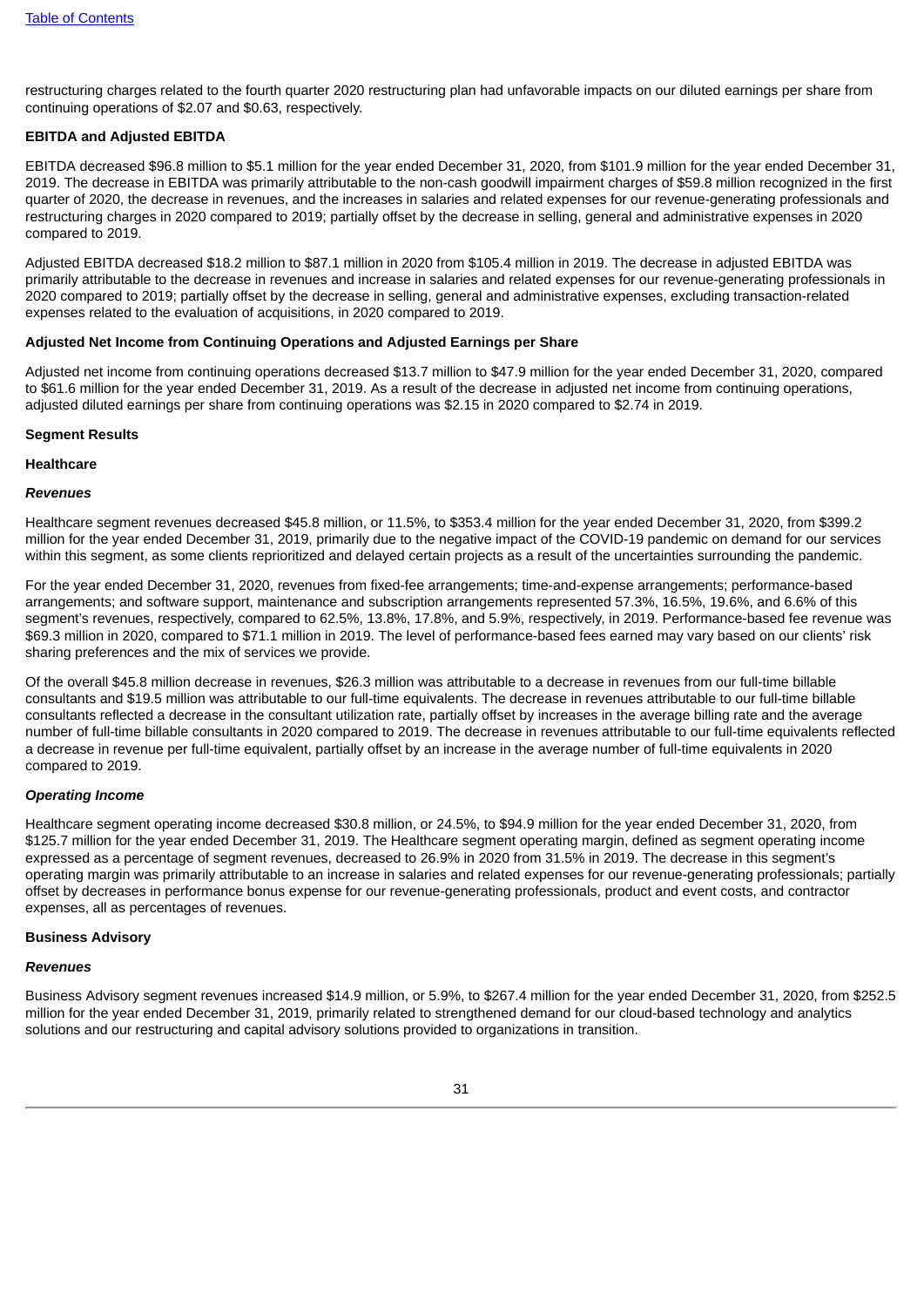For the year ended December 31, 2020, revenues from fixed-fee arrangements; time-and-expense arrangements; performance-based arrangements; and software support, maintenance and subscription arrangements represented 38.0%, 57.1%, 3.0%, and 1.9% of this segment's revenues, respectively, compared to 39.9%, 55.3%, 2.7%, and 2.1%, respectively, in 2019. Performance-based fee revenue for the year ended December 31, 2020 was \$8.1 million compared to \$6.9 million in 2019. The level of performance-based fees earned may vary based on our clients' preferences and the mix of services we provide.

Of the overall \$14.9 million increase in revenues, \$10.4 million was attributable to an increase in revenues generated by our full-time billable consultants and \$4.5 million was attributable to an increase in revenues generated by our full-time equivalents. The increase in revenues from our full-time billable consultants reflected an increase in the average number of full-time billable consultants, partially offset by a decrease in the average billing rate in 2020 compared to 2019. The increase in revenues from our full-time equivalents was driven by an increased use of contractors and reflected an increase in the average number of full-time equivalents, partially offset by a decrease in revenue per full-time equivalent in 2020 compared to 2019.

### *Operating Income*

Business Advisory segment operating income decreased by \$1.6 million, or 3.3%, to \$48.0 million for the year ended December 31, 2020, compared to \$49.7 million for the year ended December 31, 2019. The Business Advisory segment operating margin decreased to 18.0% for 2020 from 19.7% for 2019. The decrease in this segment's operating margin was partially attributable to a higher percentage of this segment's revenues derived from our lower margin solutions in 2020 compared to 2019. Additionally, the decrease in this segment's operating margin was attributable to overall increases in performance bonus expense for our revenue-generating professionals, contractor expenses, restructuring charges, and share-based compensation expense for our revenue-generating professionals, as percentages of revenues; partially offset by overall decreases in promotion and marketing expenses and signing, retention and other bonus expense for our revenue-generating professionals. The restructuring charges within the Business Advisory segment in 2020 primarily related to the termination of a third-party advisor agreement.

The non-cash goodwill impairment charges related to the Strategy and Innovation and Life Sciences reporting units within the Business Advisory segment, which are discussed above within consolidated results, are not allocated at the segment level because the underlying goodwill asset is reflective of our corporate investment in the segment. We do not include the impact of goodwill impairment charges in our evaluation of segment performance. See the "Critical Accounting Policies" section below and Note 4 "Goodwill and Intangible Assets" within the notes to our consolidated financial statements for additional information on the goodwill impairment charges and our goodwill balances.

### **Education**

#### *Revenues*

Education segment revenues decreased \$1.7 million, or 0.8%, to \$223.3 million for the year ended December 31, 2020, from \$225.0 million for the year ended December 31, 2019. The decrease in revenues was primarily related to the negative impact of the COVID-19 pandemic on demand for our on-premise technology consulting solutions, largely offset by an increase in demand for our cloud-based technology and analytics solutions and strategy and research consulting solutions in the first half of 2020.

For the year ended December 31, 2020, revenues from fixed-fee arrangements; time-and-expense arrangements; performance-based arrangements; and software support, maintenance and subscription arrangements represented 20.1%, 69.6%, 0.3%, and 10.0% of this segment's revenues, respectively. Revenues from fixed-fee arrangements; time-and-expense arrangements; and software support, maintenance and subscription arrangements represented 23.0%, 68.8%, and 8.2% of this segment's revenues, respectively, in 2019.

Of the overall \$1.7 million decrease in revenues, \$4.4 million was attributable to a decrease in revenues generated by our full-time billable consultants, partially offset by a \$2.7 million increase in revenues generated by our full-time equivalents. The decrease in revenues from our full-time billable consultants reflected decreases in the consultant utilization rate and average billing rate; partially offset by an increase in the average number of full-time billable consultants in 2020 compared to 2019. The increase in the average number of full-time billable consultants primarily related to hiring that occurred prior to the COVID-19 pandemic. The increase in revenues from our full-time equivalents was primarily driven by an increase in software subscriptions and data hosting revenues; and reflected an increase in the average number of full-time equivalents in 2020 compared to 2019.

### *Operating Income*

Education segment operating income decreased \$8.2 million, or 14.8%, to \$47.5 million for the year ended December 31, 2020, from \$55.7 million for the year ended December 31, 2019. The Education segment operating margin decreased to 21.3% for 2020 from 24.8% for 2019. The decrease in this segment's operating margin was primarily attributable to an increase in salaries and related expenses for our revenue-generating professionals, as well as increases in restructuring charges and technology expenses. These decreases to the operating margin were partially offset by decreases in performance bonus expense for our revenue-generating professionals and promotion and marketing expenses, as percentages of revenues.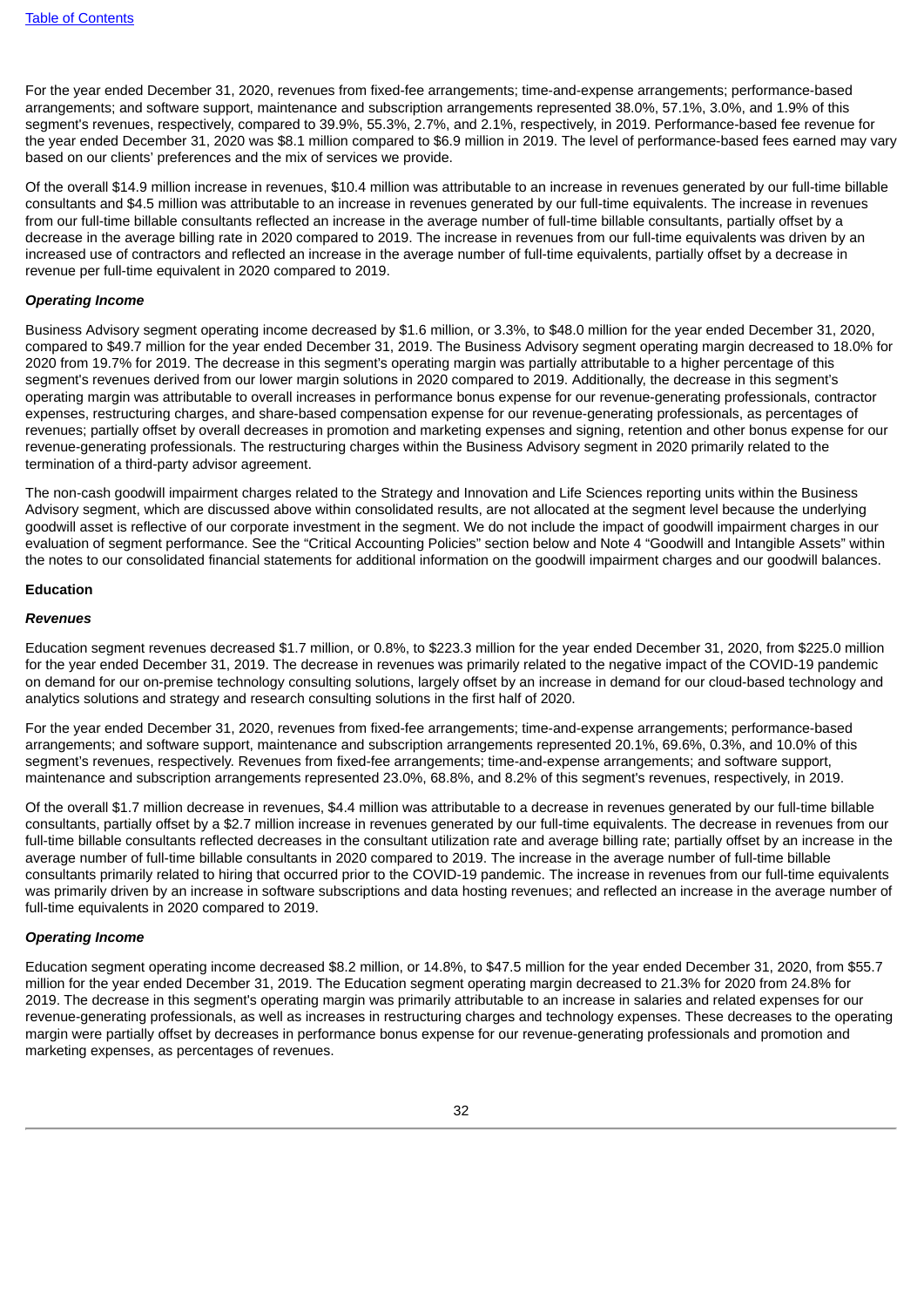# **LIQUIDITY AND CAPITAL RESOURCES**

Cash and cash equivalents were \$67.2 million, \$11.6 million, and \$33.1 million at December 31, 2020, 2019, and 2018, respectively. As of December 31, 2020, our primary sources of liquidity are cash on hand, cash flows from our U.S. operations, and borrowing capacity available under our credit facility.

|                                                      | Year Ended December 31, |           |      |               |  |           |  |  |  |  |  |
|------------------------------------------------------|-------------------------|-----------|------|---------------|--|-----------|--|--|--|--|--|
| Cash Flows (in thousands):                           |                         | 2020      |      | 2019          |  | 2018      |  |  |  |  |  |
| Net cash provided by operating activities            |                         | 136,738   | - \$ | 132,220 \$    |  | 101,658   |  |  |  |  |  |
| Net cash used in investing activities                |                         | (42, 034) |      | (35,002)      |  | (18, 562) |  |  |  |  |  |
| Net cash used in financing activities                |                         | (39,615)  |      | (118, 836)    |  | (66, 690) |  |  |  |  |  |
| Effect of exchange rate changes on cash              |                         | 484       |      | 115           |  | (208)     |  |  |  |  |  |
| Net increase (decrease) in cash and cash equivalents |                         | 55.573    |      | $(21,503)$ \$ |  | 16.198    |  |  |  |  |  |

# **Operating Activities**

Net cash provided by operating activities totaled \$136.7 million and \$132.2 million for the years ended December 31, 2020 and 2019, respectively. Our operating assets and liabilities consist primarily of receivables from billed and unbilled services, accounts payable and accrued expenses, accrued payroll and related benefits, and deferred revenues. The volume of services rendered and the related billings and timing of collections on those billings, as well as payments of our accounts payable and salaries, bonuses, and related benefits to employees affect these account balances.

The increase in cash provided by operating activities in 2020 compared to 2019 was primarily attributable to a decrease in selling, general and administrative expenses in 2020 compared to 2019 and the deferral of \$12.2 million of our employer portion of social security taxes as provided for under the CARES Act. These increases to cash provided by operating activities were partially offset by a decrease in cash collections from clients, which was driven by a decrease in revenues, an increase in payments to employees for salaries and related benefits in 2020 compared to 2019, and an increase in the amount paid for annual performance bonuses in the first quarter of 2020 compared to the first quarter of 2019. Of the \$12.2 million of social security taxes deferred, we expect to pay \$6.1 million in the fourth quarter of 2021 and the remaining \$6.1 million in the fourth quarter of 2022.

### **Investing Activities**

Net cash used in investing activities was \$42.0 million and \$35.0 million for the years ended December 31, 2020 and 2019, respectively.

The use of cash in 2020 primarily consisted of \$13.0 million for the purchase of of an additional convertible debt investment in Shorelight Holdings, LLC in the first quarter of 2020; \$8.7 million for purchases of businesses in the second half of 2020; \$8.3 million for payments related to internally developed software; \$8.1 million for purchases of property and equipment, primarily related to purchases of computers and related equipment and leasehold improvements and furniture for certain office spaces; \$2.5 million for contributions to our life insurance policies which fund our deferred compensation plan; and \$1.5 million for payments related to the divestiture of our U.K. life sciences drug safety practice within the Business Advisory segment.

The use of cash in 2019 primarily consisted of \$13.2 million for purchases of property and equipment, primarily related to purchases of computers and network equipment and leasehold improvements for new office spaces in certain locations; \$10.3 million for payments related to internally developed software; \$5.0 million for a purchase of preferred stock securities of Medically Home Group, Inc. in the fourth quarter of 2019; \$4.7 million for contributions to our life insurance policies which fund our deferred compensation plan; and \$2.5 million for the purchase of a business in the third quarter of 2019.

We estimate that cash utilized for purchases of property and equipment and software development in 2021 will total approximately \$15 million to \$20 million; primarily consisting of information technology related equipment to support our corporate infrastructure, leasehold improvements for certain office locations, and software development costs.

# **Financing Activities**

Net cash used in financing activities was \$39.6 million and \$118.8 million for the years ended December 31, 2020 and 2019, respectively.

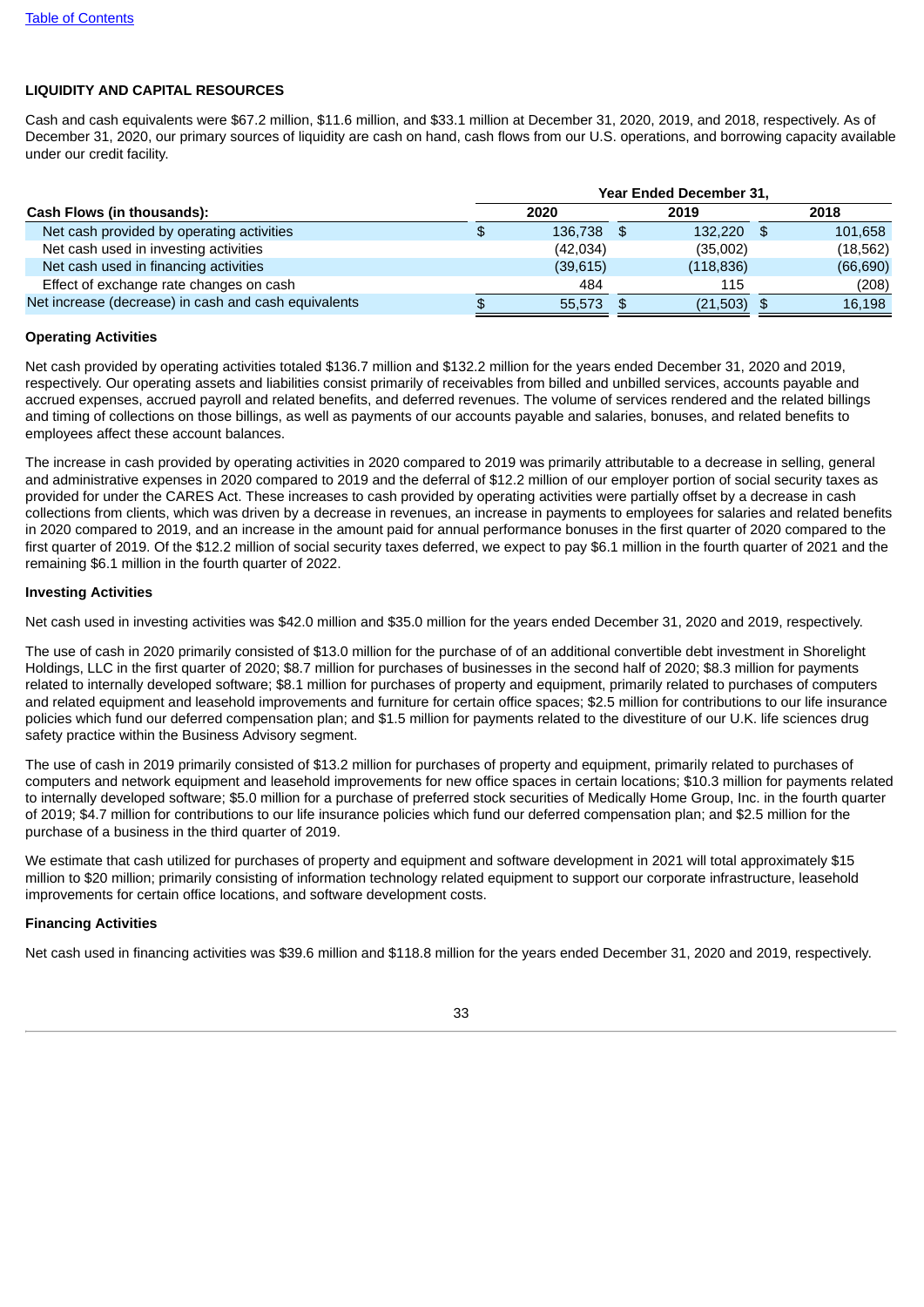During 2020, we borrowed \$283.0 million under our credit facility, all of which was in the first quarter of 2020, including \$125.0 million in March 2020 to maintain excess cash and support liquidity during the period of uncertainty created by the COVID-19 pandemic, as well as to fund our annual performance bonus payment. During 2020, we made repayments on our credit facility of \$288.0 million due to our ability to maintain adequate cash flows from operations and improved clarity around access to capital resources during the COVID-19 pandemic, and repayments of \$0.6 million on our promissory note due 2024. Additionally, we repurchased and retired \$25.9 million of our common stock under our share repurchase programs, discussed below, and settled \$1.2 million of share repurchases that were accrued as of December 31, 2019.

During 2019, we borrowed \$347.0 million under our credit facility, of which \$217.0 million was used to repay a portion of the \$250.0 million outstanding principal on our Convertible Notes in the fourth quarter of 2019. The remaining \$33.0 million outstanding principal on our Convertible Notes was repaid with cash on hand. During 2019, we also made repayments on our credit facility of \$192.5 million. Additionally, we repurchased and retired \$14.2 million of our common stock under our share repurchase program discussed below, of which \$1.2 million settled in the first quarter of 2020. During 2019, we paid \$10.0 million to the sellers of certain business acquisitions for achieving specified financial performance targets in accordance with the related purchase agreements. Of the total \$10.0 million paid, \$4.7 million is classified as a cash outflow from financing activities and represents the amount paid up to the initial fair value of contingent consideration liability recorded as of the acquisition date. The remaining \$5.3 million is classified as a cash outflow from operating activities.

# *Share Repurchase Programs*

In November 2020, our board of directors authorized a share repurchase program (the "2020 Share Repurchase Program") permitting us to repurchase up to \$50 million of our common stock through December 31, 2021. The 2020 Share Repurchase Program was authorized subsequent to the expiration of our prior share repurchase program (the "2015 Share Repurchase Program") on October 31, 2020. The 2015 Share Repurchase Program permitted us to repurchase up to \$125 million of our common stock through October 31, 2020. The 2020 Share Repurchase Program and 2015 Share Repurchase Program are collectively known as the "Share Repurchase Programs." The amount and timing of repurchases under the Share Repurchase Programs were and will continue to be determined by management and depend on a variety of factors, including the trading price of our common stock, capacity under our credit facility, general market and business conditions, and applicable legal requirements.

In 2020, we repurchased and retired 425,164 shares for \$25.9 million under the Share Repurchase Programs. Additionally, in the first quarter of 2020, we settled the repurchase of 18,000 shares for \$1.2 million that were accrued as of December 31, 2019. As of December 31, 2020, \$45.0 million remained available for share repurchases under the 2020 Share Repurchase Program.

#### **Financing Arrangements**

At December 31, 2020, we had \$200.0 million outstanding under our senior secured credit facility and \$3.3 million outstanding under a promissory note, as discussed below.

#### *Senior Secured Credit Facility*

The Company has a \$600 million senior secured revolving credit facility, subject to the terms of a Second Amended and Restated Credit Agreement dated as of March 31, 2015, as amended to date (as amended and modified the "Amended Credit Agreement"), that becomes due and payable in full upon maturity on September 27, 2024. The Amended Credit Agreement provides the option to increase the revolving credit facility or establish term loan facilities in an aggregate amount of up to \$150 million, subject to customary conditions and the approval of any lender whose commitment would be increased, resulting in a maximum available principal amount under the Amended Credit Agreement of \$750 million. Borrowings under the Amended Credit Agreement may be used for working capital, capital expenditures, acquisitions of businesses, share repurchases, and general corporate purposes.

Fees and interest on borrowings vary based on our Consolidated Leverage Ratio (as defined in the Amended Credit Agreement). At our option, borrowings under the Amended Credit Agreement will bear interest at one, two, three or six-month LIBOR or an alternate base rate, in each case plus the applicable margin. The applicable margin will fluctuate between 1.125% per annum and 1.875% per annum, in the case of LIBOR borrowings, or between 0.125% per annum and 0.875% per annum, in the case of base rate loans, based upon our Consolidated Leverage Ratio at such time.

Amounts borrowed under the Amended Credit Agreement may be prepaid at any time without premium or penalty. We are required to prepay the amounts outstanding under the Amended Credit Agreement in certain circumstances. In addition, we have the right to permanently reduce or terminate the unused portion of the commitments provided under the Amended Credit Agreement at any time.

The Amended Credit Agreement contains usual and customary representations and warranties; affirmative and negative covenants, which include limitations on liens, investments, additional indebtedness, and restricted payments; and two quarterly financial covenants as follows: (i) a maximum Consolidated Leverage Ratio (defined as the ratio of debt to consolidated EBITDA) of 3.75 to 1.00; however, the maximum permitted Consolidated Leverage Ratio will increase to 4.00 to 1.00 upon the occurrence of certain Qualified Acquisitions (as defined in the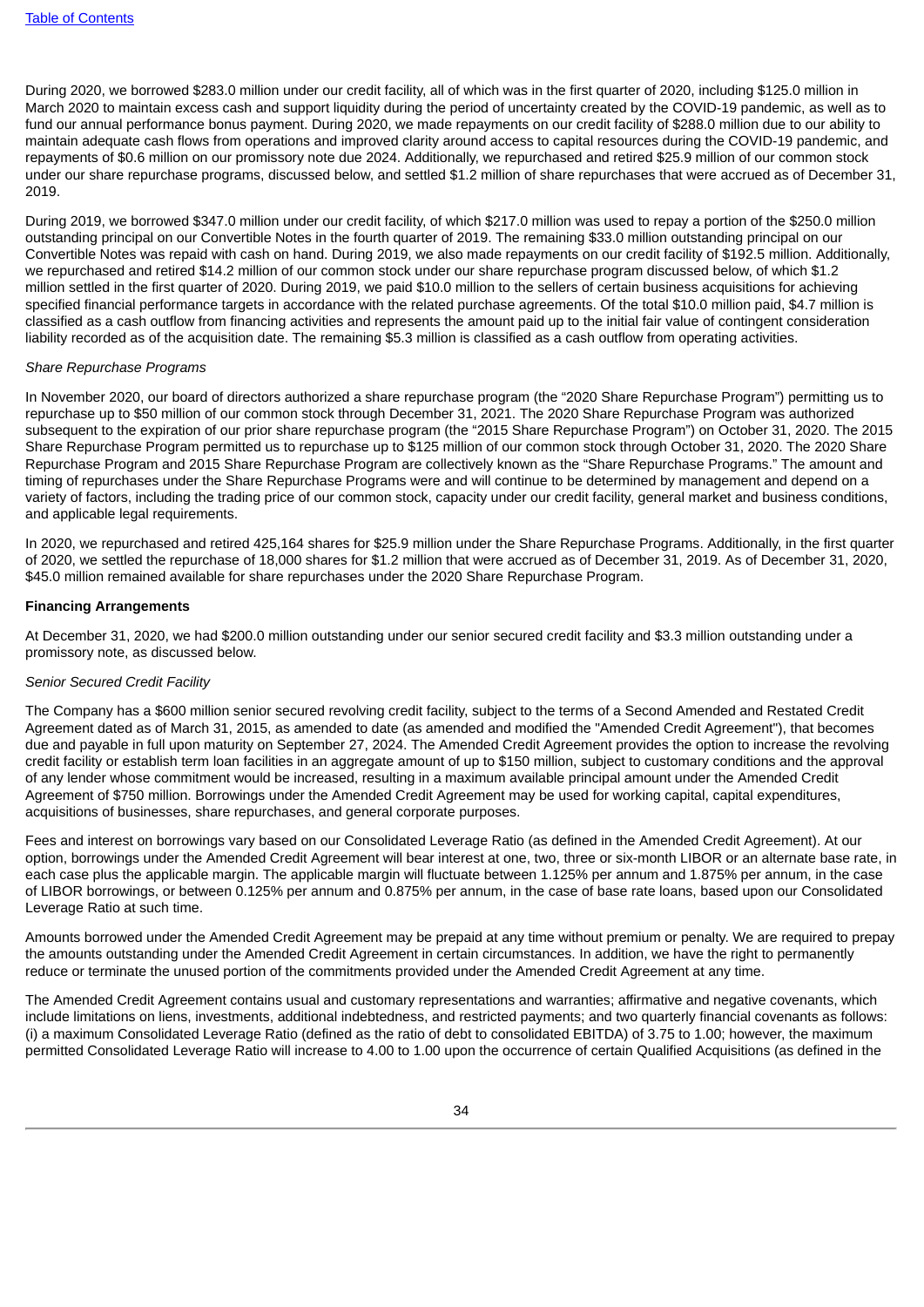Amended Credit Agreement), and (ii) a minimum Consolidated Interest Coverage Ratio (defined as the ratio of consolidated EBITDA to interest) of 3.50 to 1.00. Consolidated EBITDA for purposes of the financial covenants is calculated on a continuing operations basis and includes adjustments to add back non-cash goodwill impairment charges, share-based compensation costs, certain non-cash restructuring charges, pro forma historical EBITDA for businesses acquired, and other specified items in accordance with the Amended Credit Agreement. For purposes of the Consolidated Leverage Ratio, total debt is on a gross basis and is not netted against our cash balances. At December 31, 2020 and December 31, 2019, we were in compliance with these financial covenants. Our Consolidated Leverage Ratio as of December 31, 2020 was 1.94 to 1.00, compared to 1.64 to 1.00 as of December 31, 2019. Our Consolidated Interest Coverage Ratio as of December 31, 2020 was 12.51 to 1.00, compared to 15.29 to 1.00 as of December 31, 2019. The increase in our Consolidated Leverage Ratio as of December 31, 2020 compared to December 31, 2019 was driven by decreased profitability in 2020 compared to 2019, as discussed in the "Results of Operations" section above.

The Amended Credit Agreement contains restricted payment provisions, including a potential limit on the amount of dividends we may pay. Pursuant to the terms of the Amended Credit Agreement, if our Consolidated Leverage Ratio is greater than 3.25, the amount of dividends and other Restricted Payments (as defined in the Amended Credit Agreement) we may pay is limited to an amount up to \$25 million.

Principal borrowings outstanding under the Amended Credit Agreement at December 31, 2020 and December 31, 2019 totaled \$200.0 million and \$205.0 million, respectively. These borrowings carried a weighted average interest rate of 2.5% at December 31, 2020 and 3.0% at December 31, 2019 including the impact of the interest rate swap described in Note 12 "Derivative Instruments and Hedging Activity" within the notes to the consolidated financial statements. The borrowing capacity under the revolving credit facility is reduced by any outstanding borrowings under the revolving credit facility and outstanding letters of credit. At December 31, 2020 and 2019, we had outstanding letters of credit totaling \$1.6 million and \$1.7 million, respectively, which are primarily used as security deposits for our office facilities, and the unused borrowing capacity under the revolving credit facility was \$398.4 million and \$393.3 million, respectively.

For further information, see Note 7 "Financing Arrangements" within the notes to the consolidated financial statements. For a discussion of certain risks and uncertainties related to the Amended Credit Agreement, see Part I—Item 1A. "Risk Factors."

#### *Promissory Note due 2024*

On June 30, 2017, in conjunction with our purchase of an aircraft related to the acquisition of Innosight, we assumed, from the sellers of the aircraft, a promissory note with an outstanding principal balance of \$5.1 million. The principal balance of the promissory note is subject to scheduled monthly principal payments until the maturity date of March 1, 2024, at which time a final payment of \$1.5 million, plus any accrued and unpaid interest, will be due. Under the terms of the promissory note, we pay interest on the outstanding principal amount at a rate of one-month LIBOR plus 1.97% per annum. The obligations under the promissory note are secured pursuant to a Loan and Aircraft Security Agreement with Banc of America Leasing & Capital, LLC, which grants the lender a first priority security interest in the aircraft. At December 31, 2020, the outstanding principal amount of the promissory note was \$3.3 million, and the aircraft had a carrying amount of \$4.4 million. At December 31, 2019, the outstanding principal amount of the promissory note was \$3.9 million, and the aircraft had a carrying amount of \$5.1 million.

For further information, see Note 7 "Financing Arrangements" within the notes to the consolidated financial statements.

## **Future Needs**

Our current primary financing need is to support our operations during the COVID-19 pandemic. The pandemic has created significant volatility and uncertainty in the economy, which could limit our access to capital resources and could increase our borrowing costs. In order to support our liquidity during the pandemic, we took proactive measures to increase available cash on hand, including, but not limited to, borrowing under our senior secured credit facility in the first quarter of 2020 and reducing discretionary operating and capital expenses. To further support our liquidity, we elected to defer the deposit of our employer portion of social security taxes beginning in April 2020 and through the end of the year, which we expect to pay in equal installments in the fourth quarters of 2021 and 2022, as provided for under the CARES Act. Our long-term financing need has been to fund our growth. Our growth strategy is to expand our service offerings, which may require investments in new hires, acquisitions of complementary businesses, possible expansion into other geographic areas, and related capital expenditures. We believe our internally generated liquidity, together with our available cash, and the borrowing capacity available under our revolving credit facility will be adequate to support our current financing needs and long-term growth strategy. Our ability to secure additional financing, if needed, in the future will depend on several factors, including our future profitability, the quality of our accounts receivable and unbilled services, our relative levels of debt and equity, and the overall condition of the credit markets.

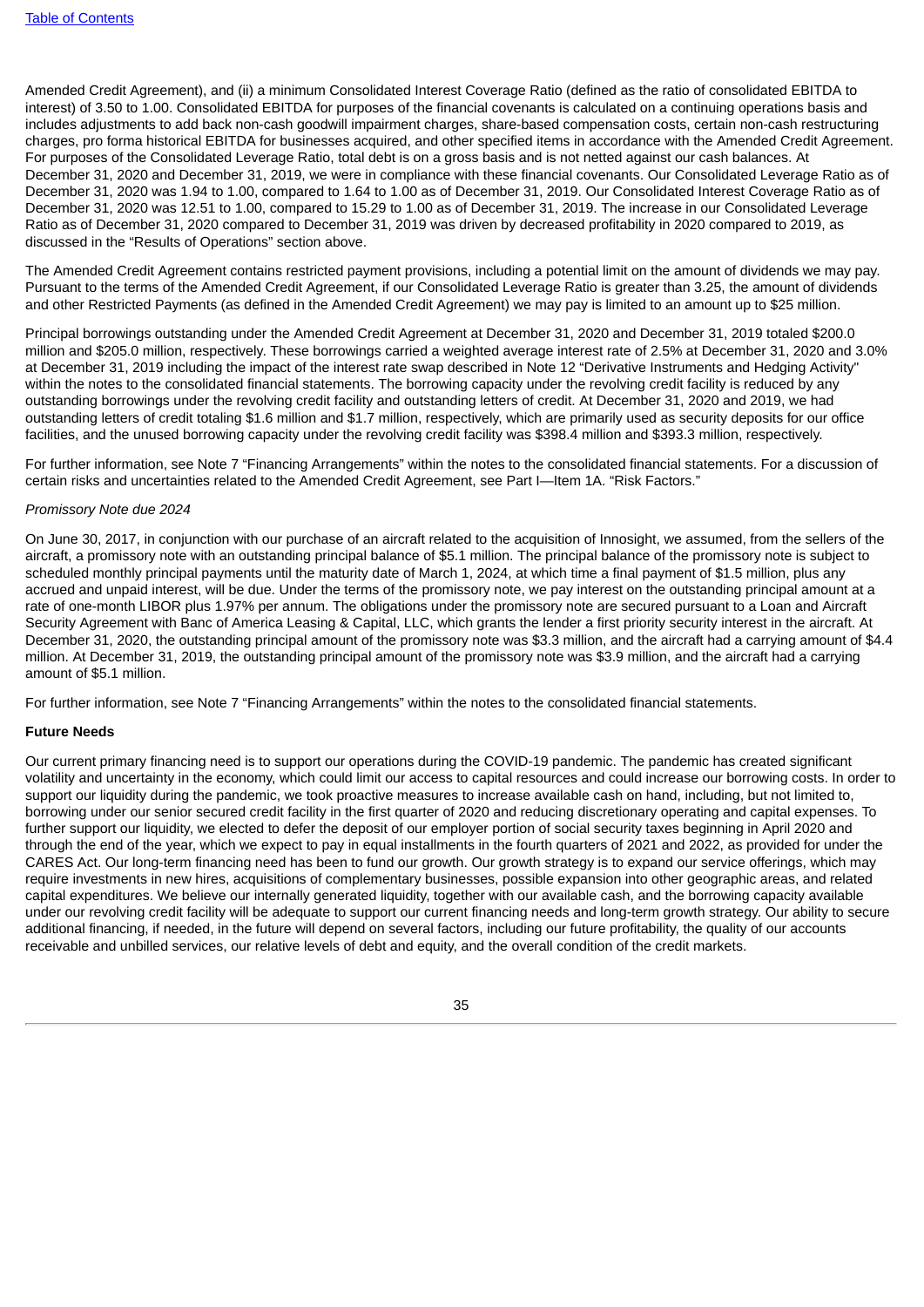## **CONTRACTUAL OBLIGATIONS**

The following table represents our significant obligations and commitments as of December 31, 2020 and the scheduled years of payments (in thousands).

|                                                       |                 |            | <b>Payments Due by Period</b> |        |      |           |    |           |                   |        |  |  |
|-------------------------------------------------------|-----------------|------------|-------------------------------|--------|------|-----------|----|-----------|-------------------|--------|--|--|
|                                                       | <b>Total</b>    |            | 2021                          |        |      | 2022-2023 |    | 2024-2025 | <b>Thereafter</b> |        |  |  |
| Apng-term bank borrowings-principal and interest      | $\ddot{\bm{z}}$ | 224,441 \$ |                               | 6.518  | - \$ | 13,035    | \$ | 204,888   | - \$              |        |  |  |
| Promissory note—principal and interest <sup>(2)</sup> |                 | 3.442      |                               | 558    |      | 1.229     |    | 1,655     |                   |        |  |  |
| Operating lease obligations (3)                       |                 | 81.743     |                               | 11,572 |      | 23,506    |    | 22.052    |                   | 24,613 |  |  |
| Purchase obligations <sup>(4)</sup>                   |                 | 26,650     |                               | 15.954 |      | 8.399     |    | 2.297     |                   |        |  |  |
| Deferred employer payroll taxes (5)                   |                 | 12,188     |                               | 6.094  |      | 6.094     |    |           |                   |        |  |  |
| Deferred compensation (6)                             |                 | 34.250     |                               |        |      |           |    |           |                   |        |  |  |
| Uncertain tax positions (7)                           |                 | 765        |                               |        |      |           |    |           |                   |        |  |  |
| Total contractual obligations                         |                 | 383,479    | \$                            | 40.696 | \$   | 52,263    |    | 230,892   | \$                | 24,613 |  |  |

- (1) The interest payments on long-term bank borrowings are estimated based on the principal amount outstanding and the interest rate in effect as of December 31, 2020. Actual future interest payments will differ due to changes in our borrowings outstanding and the interest rate on those borrowings, as the interest rate varies based on the fluctuations in the variable base rates and the spread we pay over those base rates pursuant to the Amended Credit Agreement. Refer to "Liquidity and Capital Resources" and Note 7 "Financing Arrangements" within the notes to our consolidated financial statements for more information on our outstanding borrowings.
- (2) The interest payments on the promissory note are estimated based on the principal amount outstanding, scheduled principal payments, and the interest rate in effect as of December 31, 2020. Actual future interest payments may differ due to changes in the principal amount outstanding and the interest rate on that principal amount, as the interest rate varies based on the fluctuations in the one-month LIBOR rate. Refer to "Liquidity and Capital Resources" and Note 7 "Financing Arrangements" within the notes to our consolidated financial statements for more information on the promissory note.
- (3) We lease our facilities under operating lease arrangements expiring on various dates through 2029, with various renewal options. We lease office facilities under non-cancelable operating leases that include fixed or minimum payments plus, in some cases, scheduled base rent increases over the term of the lease. Refer to Note 5 "Leases" within the notes to our consolidated financial statements for more information on our operating lease obligations.
- (4) Purchase obligations include agreements to purchase goods or services that are enforceable, are legally binding, and specify all significant terms, including fixed or minimum quantities to be purchased; fixed, minimum or variable price provisions; and the approximate timing of the transaction. Purchase obligations do not include agreements that are cancelable without penalty.
- (5) As allowed under the provisions of the CARES Act enacted in the first quarter of 2020, we elected to defer the deposit of our employer portion of social security tax payments beginning in April 2020 through December 31, 2020. As of December 31, 2020, we deferred \$12.2 million of such payments, which we expect to pay in equal installments in the fourth quarters of 2021 and 2022.
- (6) Included in deferred compensation and other liabilities on our consolidated balance sheet as of December 31, 2020 is a \$34.3 million obligation for deferred compensation. The specific payment dates for the deferred compensation are unknown; therefore, the related balances have not been reflected in the "Payments Due by Period" section of the table. This deferred compensation liability is funded by corresponding deferred compensation plan assets. Refer to Note 15 "Employee Benefit and Deferred Compensation Plans" within the notes to our consolidated financial statements for more information on our deferred compensation plan.
- (7) Our liabilities for uncertain tax positions are classified as non-current and includes the accrual of potential payment of interest and penalties. We are unable to reasonably estimate the timing of future payments as it depends on examinations by taxing authorities; as such, the related balance has not been reflected in the "Payments Due by Period" section of the table.

## **OFF-BALANCE SHEET ARRANGEMENTS**

We are not a party to any material off-balance sheet arrangements.

36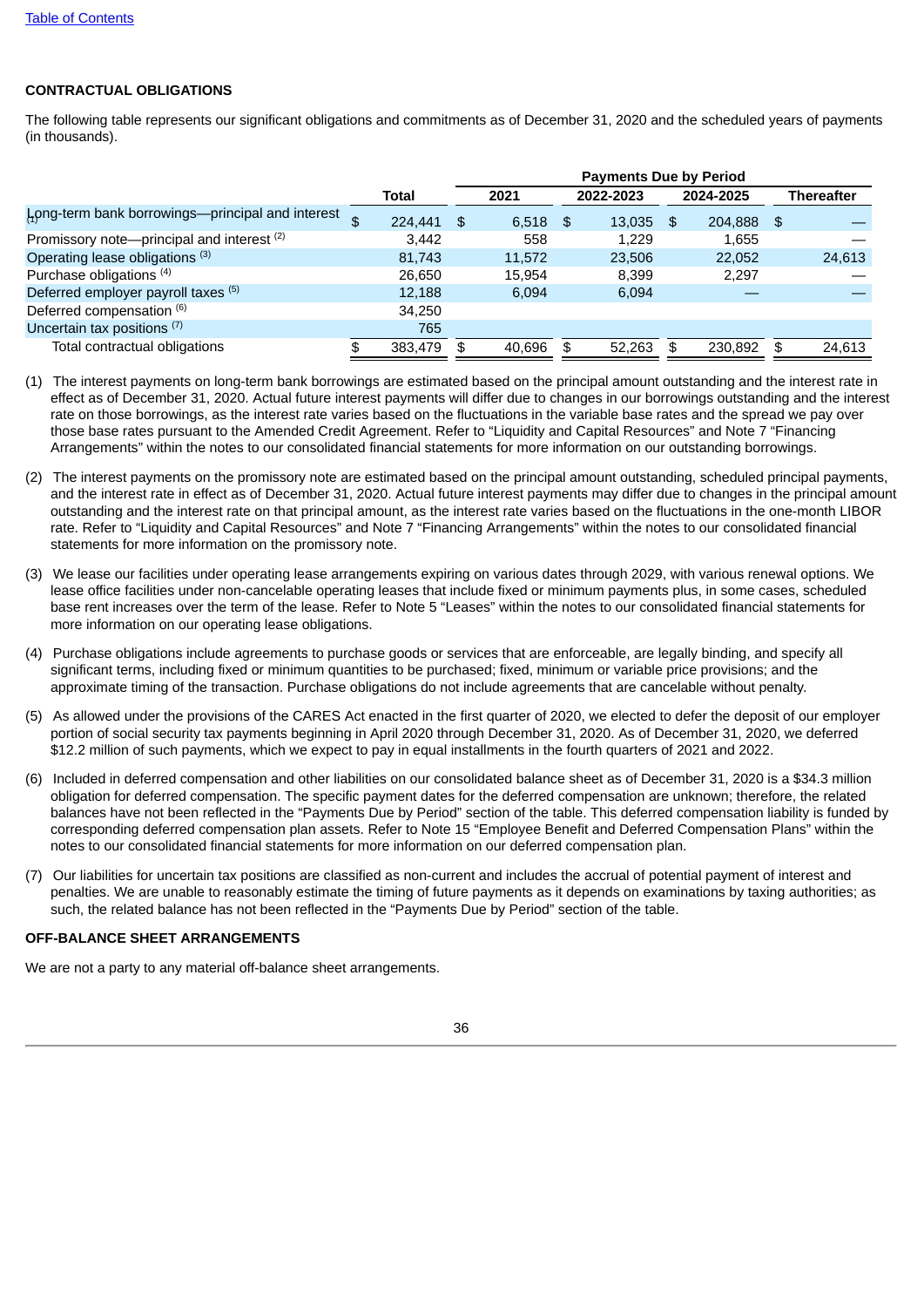## **CRITICAL ACCOUNTING POLICIES**

Management's discussion and analysis of financial condition and results of operations is based upon our consolidated financial statements, which have been prepared in accordance with accounting principles generally accepted in the United States of America ("GAAP"). Our significant accounting policies are discussed in Note 2 "Summary of Significant Accounting Policies" within the notes to our consolidated financial statements. We regularly review our financial reporting and disclosure practices and accounting policies to ensure that our financial reporting and disclosures provide accurate information relative to the current economic and business environment. The preparation of financial statements in conformity with GAAP requires management to make assessments, estimates, and assumptions that affect the reported amounts of assets and liabilities and disclosure of contingent assets and liabilities as of the date of the financial statements, as well as the reported amounts of revenues and expenses during the reporting period. Critical accounting policies are those policies that we believe present the most complex or subjective measurements and have the most potential to impact our financial position and operating results. While all decisions regarding accounting policies are important, we believe that there are five accounting policies that could be considered critical: revenue recognition, allowances for doubtful accounts and unbilled services, business combinations, carrying values of goodwill and other intangible assets, and accounting for income taxes.

## **Revenue Recognition**

We generate substantially all of our revenues from providing professional services to our clients. We also generate revenues from software licenses; software support and maintenance and subscriptions to our cloud-based analytic tools and solutions; speaking engagements; conferences; and publications. A single contract could include one or multiple performance obligations. For those contracts that have multiple performance obligations, we allocate the total transaction price to each performance obligation based on its relative standalone selling price, which is determined based on our overall pricing objectives, taking into consideration market conditions and other factors.

Revenue is recognized when control of the goods and services provided are transferred to our customers and in an amount that reflects the consideration we expect to be entitled to in exchange for those goods and services using the following steps: 1) identify the contract, 2) identify the performance obligations, 3) determine the transaction price, 4) allocate the transaction price to the performance obligations in the contract, and 5) recognize revenue as or when we satisfy the performance obligations.

We typically satisfy our performance obligations for professional services over time as the related services are provided. The performance obligations related to software support and maintenance and subscriptions to our cloud-based analytic tools and solutions are typically satisfied evenly over the course of the service period. Other performance obligations, such as certain software licenses, speaking engagements, conferences, and publications, are satisfied at a point in time.

We generate our revenues under four types of billing arrangements: fixed-fee (including software license revenue); time-and-expense; performance-based; and software support, maintenance and subscriptions.

In fixed-fee billing arrangements, we agree to a pre-established fee in exchange for a predetermined set of professional services. We set the fees based on our estimates of the costs and timing for completing the engagements. We generally recognize revenues under fixed-fee billing arrangements using a proportionate performance approach, which is based on work completed to-date versus our estimates of the total services to be provided under the engagement. Contracts within our Culture and Organizational Excellence solution include fixed-fee partner contracts with multiple performance obligations, which primarily consist of coaching services, as well as speaking engagements, conferences, publications and software products ("Partner Contracts"). Revenues for coaching services and software products are generally recognized on a straight-line basis over the length of the contract. All other revenues under Partner Contracts, including speaking engagements, conferences and publications, are recognized at the time the goods or services are provided. Estimates of total engagement revenues and cost of services are monitored regularly during the term of the engagement. If our estimates indicate a potential loss, such loss is recognized in the period in which the loss first becomes probable and reasonably estimable.

We also generate revenues from software licenses for our revenue cycle management software and research administration and compliance software. Licenses for our revenue cycle management software are sold only as a component of our consulting projects, and the services we provide are essential to the functionality of the software. Therefore, revenues from these software licenses are recognized over the term of the related consulting services contract. License revenue from our research administration and compliance software is generally recognized in the month in which the software is delivered.

Time-and-expense billing arrangements require the client to pay based on the number of hours worked by our revenue-generating professionals at agreed upon rates. Time-and-expense arrangements also include certain speaking engagements, conferences, and publications purchased by our clients outside of Partner Contracts within our Culture and Organizational Excellence solution. We recognize revenues under time-and-expense arrangements as the related services or publications are provided, using the right to invoice practical expedient which allows us to recognize revenue in the amount that we have a right to invoice based on the number of hours worked and the agreed upon hourly rates or the value of the speaking engagements, conferences or publications purchased by our clients.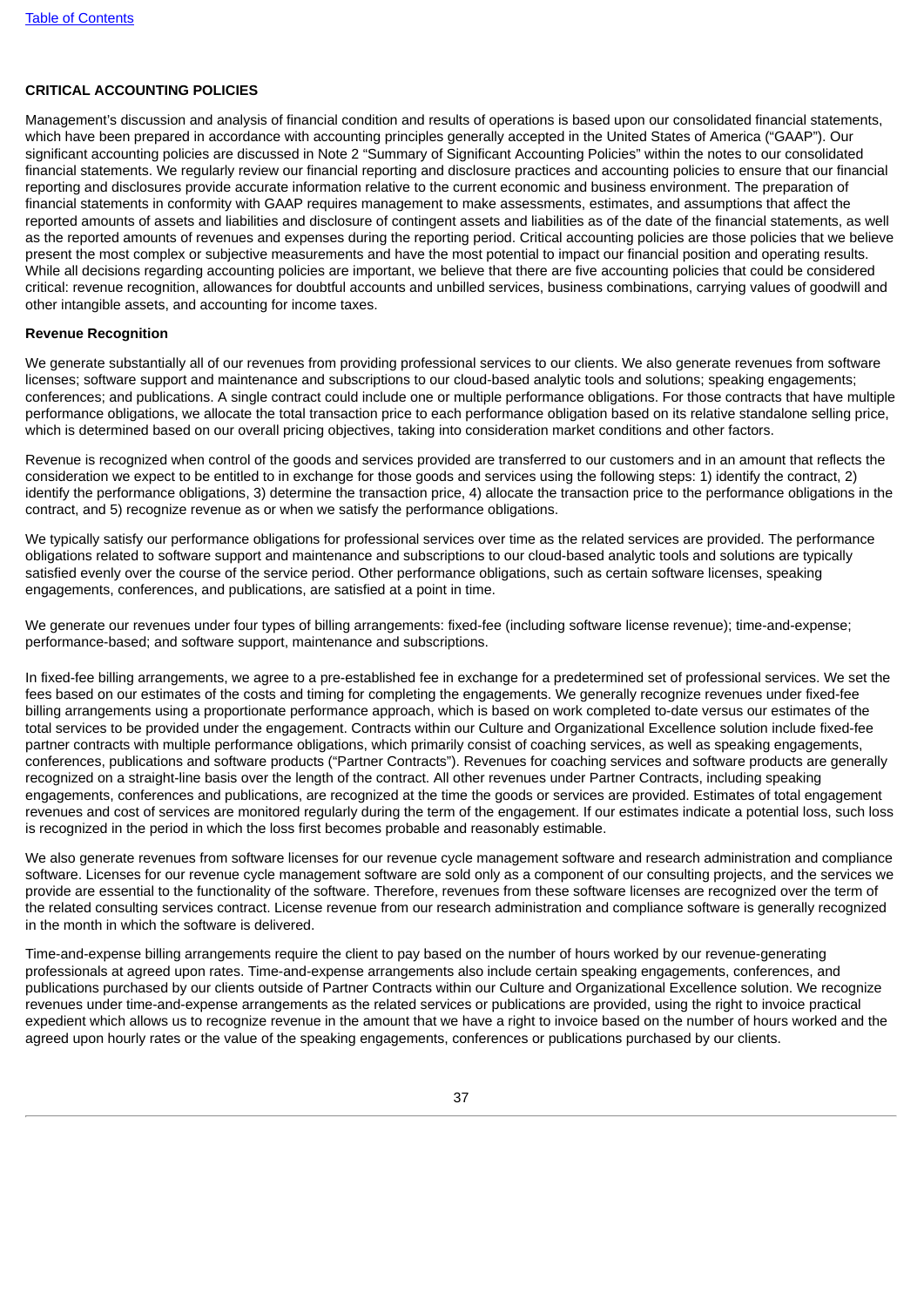In performance-based billing arrangements, fees are tied to the attainment of contractually defined objectives. We enter into performancebased engagements in essentially two forms. First, we generally earn fees that are directly related to the savings formally acknowledged by the client as a result of adopting our recommendations for improving operational and cost effectiveness in the areas we review. Second, we have performance-based engagements in which we earn a success fee when and if certain predefined outcomes occur. We recognize revenue under performance-based billing arrangements using the following steps: 1) estimate variable consideration using a probabilityweighted assessment of the fees to be earned, 2) apply a constraint to the estimated variable consideration to limit the amount that could be reversed when the uncertainty is resolved (the "constraint"), and 3) recognize revenue of estimated variable consideration, net of the constraint, based on work completed to-date versus our estimates of the total services to be provided under the engagement.

Clients that have purchased one of our software licenses can pay an annual fee for software support and maintenance. We also generate subscription revenue from our cloud-based analytic tools and solutions. Software support, maintenance and subscription revenues are recognized ratably over the support or subscription period. These fees are generally billed in advance and included in deferred revenues until recognized.

Provisions are recorded for the estimated realization adjustments on all engagements, including engagements for which fees are subject to review by the bankruptcy courts.

Expense reimbursements that are billable to clients are included in total revenues and reimbursable expenses. Under fixed-fee billing arrangements, we estimate the total amount of reimbursable expenses to be incurred over the course of the engagement and recognize the estimated amount as revenue using a proportionate performance approach, which is based on work completed to-date versus our estimates of the total services to be provided under the engagement. Under time-and-expense billing arrangements we recognize reimbursable expenses as revenue as the related services are provided, using the right to invoice practical expedient. Reimbursable expenses are recognized as expenses in the period in which the expense is incurred. Subcontractors that are billed to clients at cost are also included in reimbursable expenses. When billings do not specifically identify reimbursable expenses, we allocate the portion of the billings equivalent to these expenses to reimbursable expenses.

#### **Allowances for Doubtful Accounts and Unbilled Services**

We maintain allowances for doubtful accounts and for services performed but not yet billed based on several factors, including the estimated cash realization from amounts due from clients, an assessment of a client's ability to make required payments, and the historical percentages of fee adjustments and write-offs by age of receivables and unbilled services. The allowances are assessed by management on a regular basis. These estimates may differ from actual results. If the financial condition of a client deteriorates in the future, impacting the client's ability to make payments, an increase to our allowance might be required or our allowance may not be sufficient to cover actual write-offs.

We record the provision for doubtful accounts and unbilled services as a reduction in revenue to the extent the provision relates to fee adjustments and other discretionary pricing adjustments. To the extent the provision relates to a client's inability to make required payments on accounts receivables, we record the provision to selling, general and administrative expenses.

#### **Business Combinations**

The assets acquired and liabilities assumed in a business combination, including identifiable intangible assets, are recorded at their estimated fair values as of the acquisition date. Goodwill is recorded as the excess of the fair value of consideration transferred, including any contingent consideration, over the fair value of the net assets acquired. We base the fair values of identifiable intangible assets on detailed valuations that require management to make significant judgments, estimates, and assumptions, such as the expected future cash flows to be derived from the intangible assets, discount rates that reflect the risk factors associated with future cash flows, and estimates of useful lives.

We measure and recognize contingent consideration at fair value as of the acquisition date. We estimate the fair value of contingent consideration based on either a probability-weighted assessment of the specific financial performance targets being achieved or a Monte Carlo simulation model, as appropriate. These fair value measurements require the use of significant judgments, estimates, and assumptions, including financial performance projections and discount rates. The fair value of the contingent consideration is reassessed quarterly based on assumptions used in our latest financial projections and input provided by practice leaders and management, with any change in the fair value estimate recorded in earnings in that period. Increases or decreases in the fair value of contingent consideration liabilities resulting from changes in the estimates or assumptions could materially impact the financial statements. See Note 3 "Acquisitions" within the notes to our consolidated financial statements for additional information on our acquisitions and Note 13 "Fair Value of Financial Instruments" within the notes to our consolidated financial statements for additional information on our contingent consideration liabilities.

38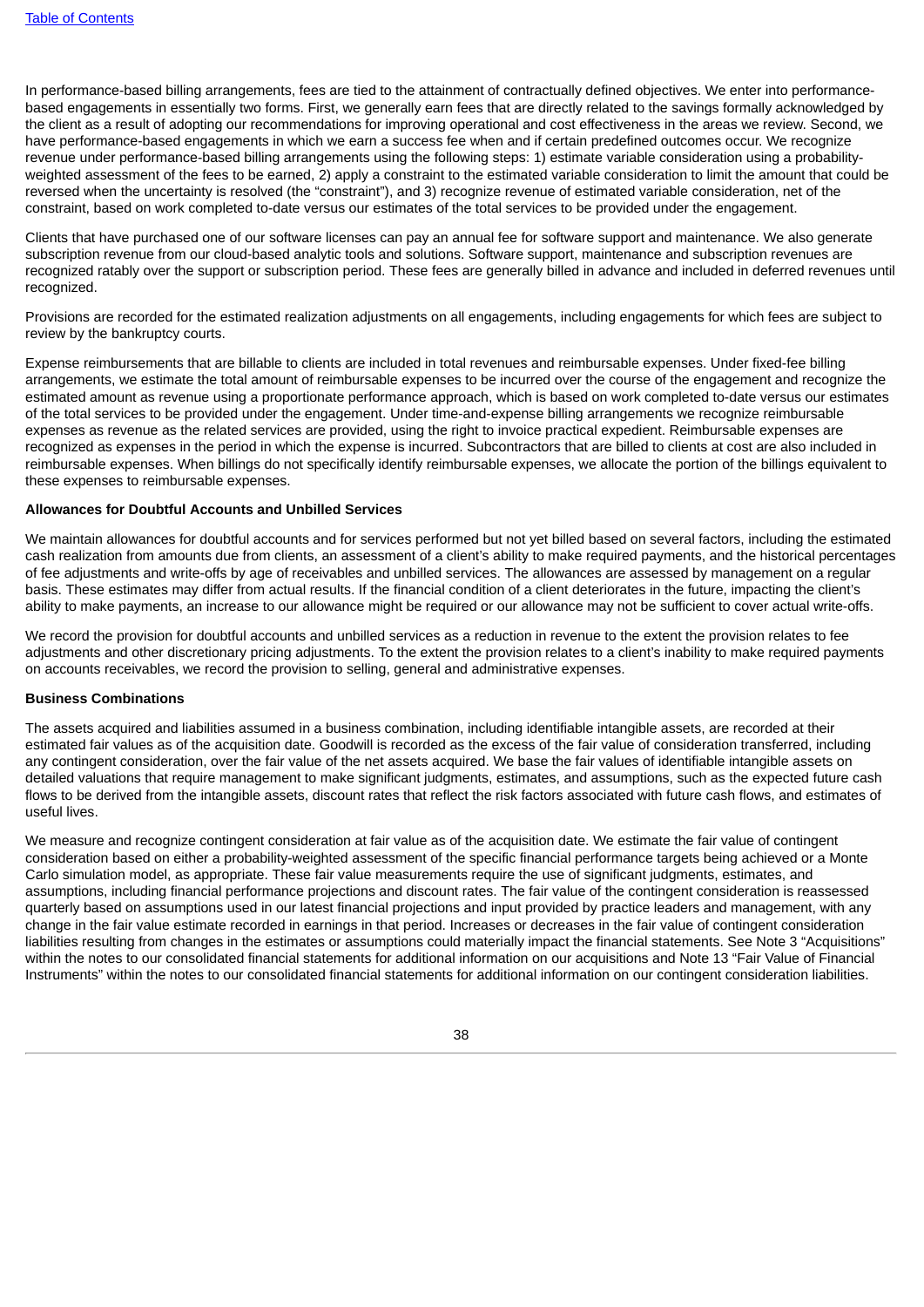# **Carrying Values of Goodwill and Other Intangible Assets**

We test goodwill for impairment, at the reporting unit level, annually and whenever events or circumstances make it more likely than not that an impairment may have occurred. We perform our annual goodwill impairment test as of November 30 and monitor for interim triggering events on an ongoing basis. A reporting unit is an operating segment or one level below an operating segment (referred to as a component) to which goodwill is assigned when initially recorded. We assign goodwill to reporting units based on our integration plans and the expected synergies resulting from the acquisition. As of December 31, 2020, we have six reporting units: Healthcare, Education, Business Advisory, Strategy and Innovation, Enterprise Solutions and Analytics, and Life Sciences. The Business Advisory, Strategy and Innovation, Enterprise Solutions and Analytics, and Life Sciences reporting units, make up our Business Advisory operating segment.

Under GAAP, we have the option to first assess qualitative factors to determine whether the existence of current events or circumstances would lead to a determination that it is more likely than not that the fair value of one of our reporting units is greater than its carrying value. If we determine it is more likely than not that the fair value of a reporting unit is greater than its carrying value, no further testing is necessary. However, if we conclude otherwise, then we are required to perform a quantitative impairment test by calculating the fair value of the reporting unit and comparing the fair value with the carrying value of the reporting unit. If the fair value of the reporting unit is less than its carrying value, a non-cash impairment charge is recorded in an amount equal to that difference with the loss not to exceed the total amount of goodwill allocated to the reporting unit.

We have the option to bypass the qualitative assessment for any reporting unit and proceed directly to performing the quantitative goodwill impairment test.

For reporting units where we perform the quantitative test, we determine the fair value using a combination of the income approach and the market approach. For a company such as ours, the income and market approaches will generally provide the most reliable indications of fair value because the value of such companies is dependent on their ability to generate earnings.

In the income approach, we utilize a discounted cash flow analysis, which involves estimating the expected after-tax cash flows that will be generated by each reporting unit and then discounting those cash flows to present value, reflecting the relevant risks associated with each reporting unit and the time value of money. This approach requires the use of significant estimates and assumptions, including forecasted revenue growth rates, forecasted EBITDA margins, and discount rates. Our forecasts are based on historical experience, current backlog, expected market demand, and other industry information.

In the market approach, we utilize the guideline company method, which involves calculating revenue and EBITDA multiples based on operating data from guideline publicly traded companies. Multiples derived from guideline companies provide an indication of how much a knowledgeable investor in the marketplace would be willing to pay for a company. These multiples are evaluated and adjusted based on specific characteristics of the reporting units relative to the selected guideline companies and applied to the reporting units' operating data to arrive at an indication of value.

The following is a discussion of our goodwill impairment tests performed during 2020.

## *First Quarter 2020 Goodwill Impairment Test*

The worldwide spread of the COVID-19 pandemic in the first quarter of 2020 has created significant volatility, uncertainty and disruption to the global economy. From the onset of the COVID-19 pandemic, we closely monitored the impact it could have on all aspects of our business, including how we expect it to negatively impact our clients, employees and business partners. While the COVID-19 pandemic did not have a significant impact on our consolidated revenues in the first quarter of 2020, we expected it to have an unfavorable impact on sales, increase uncertainty in the backlog and negatively impact full year 2020 results. The services provided by our Strategy and Innovation and Life Sciences reporting units within our Business Advisory segment focus on strategic solutions for healthy, well-capitalized companies to identify new growth opportunities, which may be considered by our clients to be more discretionary in nature, and the duration of the projects within these practices are typically short-term. Therefore, at the onset of the COVID-19 pandemic in the U.S. and due to the uncertainty caused by the pandemic, we were cautious about near-term results for these two reporting units. Based on our internal projections and the preparation of our financial statements for the quarter ended March 31, 2020, and considering the expected decrease in demand due to the COVID-19 pandemic, during the first quarter of 2020 we believed it was more likely than not that the fair value of these two reporting units no longer exceeded their carrying values and performed an interim impairment test on both reporting units as of March 31, 2020.

Our goodwill impairment test was performed by comparing the fair value of each of the Strategy and Innovation and Life Sciences reporting units with its respective carrying value and recognizing an impairment charge for the amount by which the carrying value exceeded the fair value. To estimate the fair value of each reporting unit, we relied on a combination of the income approach and the market approach, as discussed above, with a fifty-fifty weighting.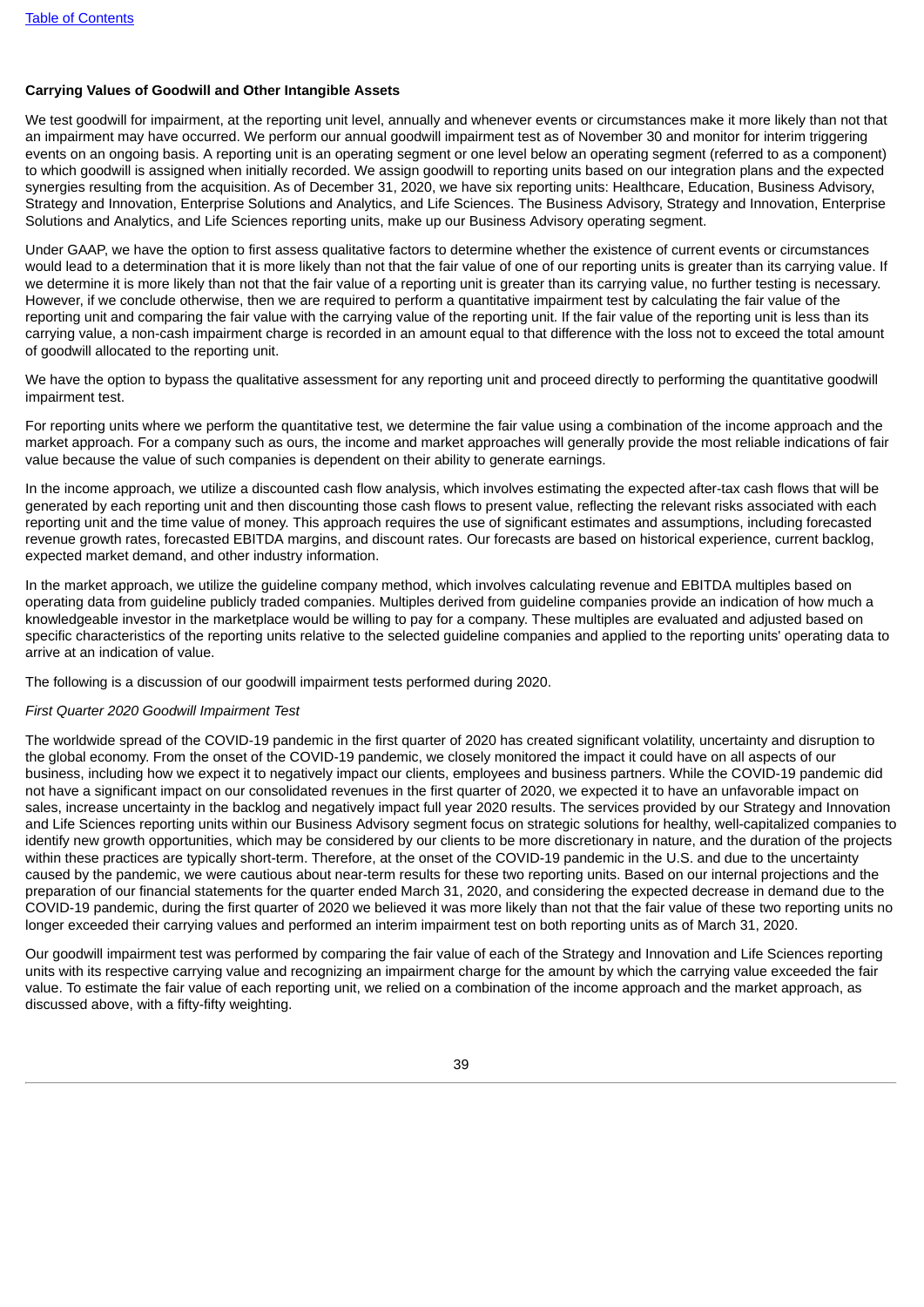Based on the estimated fair values of the Strategy and Innovation and Life Sciences reporting units, we recorded non-cash pretax goodwill impairment charges of \$49.9 million and \$9.9 million, respectively, in the first quarter of 2020. The \$49.9 million non-cash pretax charge related to the Strategy and Innovation reporting unit reduced the goodwill balance of the reporting unit to \$37.5 million. The \$9.9 million noncash pretax charge related to the Life Sciences reporting unit reduced the goodwill balance of the reporting unit to zero.

Concurrently with the goodwill impairment tests performed over the Strategy and Innovation and Life Sciences reporting units, we evaluated whether any indicators existed that would lead us to believe that the fair values of our Healthcare, Education, and Business Advisory reporting units would not exceed their carrying values. Our Enterprise Solutions and Analytics reporting unit did not have a goodwill balance as of March 31, 2020. Based on our internal projections, consideration of the impact of the COVID-19 pandemic on these reporting units, and review of the amounts by which the fair values of these reporting units exceeded their carrying values in the most recent quantitative goodwill impairment analysis performed, we did not identify any indicators that would lead us to believe that the fair values of these reporting units would not exceed their carrying values as of March 31, 2020.

#### *2020 Annual Goodwill Impairment Analysis*

Pursuant to our policy, we performed our annual goodwill impairment test as of November 30, 2020 on our five reporting units with goodwill balances: Healthcare, Education, Business Advisory, Strategy and Innovation, and Enterprise Solutions and Analytics. We elected to bypass the qualitative assessment and proceeded directly to the quantitative goodwill impairment test.

For each reporting unit, we reviewed goodwill for impairment by comparing the fair value of the reporting unit to its carrying value, including goodwill. In estimating the fair value of the reporting unit, we relied on a combination of the income approach and the market approach, as discussed above, with a fifty-fifty weighting. Based on the results of the goodwill impairment test, we determined the fair value of the Healthcare, Education, Business Advisory, Strategy and Innovation, and Enterprise Solutions and Analytics reporting units exceeded their carrying value by 42%, 132%, 584%, 29%, and 146%, respectively. As such, we concluded that there was no indication of goodwill impairment for these five reporting units. Further, we determined that neither a 100 basis point decrease in the estimated long-term growth rate nor a 100 basis point increase in the discount rate for each reporting unit would have resulted in an indication of goodwill impairment for any of the reporting units.

Determining the fair value of any reporting unit requires us to make significant judgments, estimates, and assumptions. While we believe that the estimates and assumptions underlying our valuation methodology are reasonable, these estimates and assumptions could have a significant impact on whether or not a non-cash impairment charge is recognized and also the magnitude of such charge. The results of an impairment analysis are as of a point in time. There is no assurance that the actual future earnings or cash flows of our reporting units will be consistent with our projections. We will continue to monitor any changes to our assumptions and will evaluate goodwill as deemed warranted during future periods. Any significant decline in our operations compared to our internal forecasts could result in additional non-cash goodwill impairment charges, which could be material.

The carrying value of goodwill for each of our reporting units as of December 31, 2020 is as follows (in thousands):

| <b>Reporting Unit</b>                     | <b>Carrying Value</b><br>of Goodwill |
|-------------------------------------------|--------------------------------------|
| Healthcare                                | \$<br>428,729                        |
| Education                                 | 104,384                              |
| <b>Business Advisory</b>                  | 16,094                               |
| Strategy and Innovation                   | 37,522                               |
| Life Sciences                             |                                      |
| <b>Enterprise Solutions and Analytics</b> | 7,508                                |
| Total                                     | 594.237                              |

Intangible assets represent purchased assets that lack physical substance but can be distinguished from goodwill. Our intangible assets, net of accumulated amortization, totaled \$20.5 million at December 31, 2020 and primarily consist of customer relationships, trade names, technology and software, non-competition agreements, and customer contracts, all of which were acquired through business combinations. We evaluate our intangible assets for impairment whenever events or changes in circumstances indicate that the carrying amount of the assets may not be recoverable. No impairment charges for intangible assets were recorded in 2020.

#### **Income Taxes**

Our income tax expense, deferred tax assets and liabilities, and reserves for unrecognized tax benefits reflect management's best assessment of estimated future taxes to be paid. In determining our provision for income taxes on an interim basis, we estimate our annual effective tax rate based on information available at each interim period.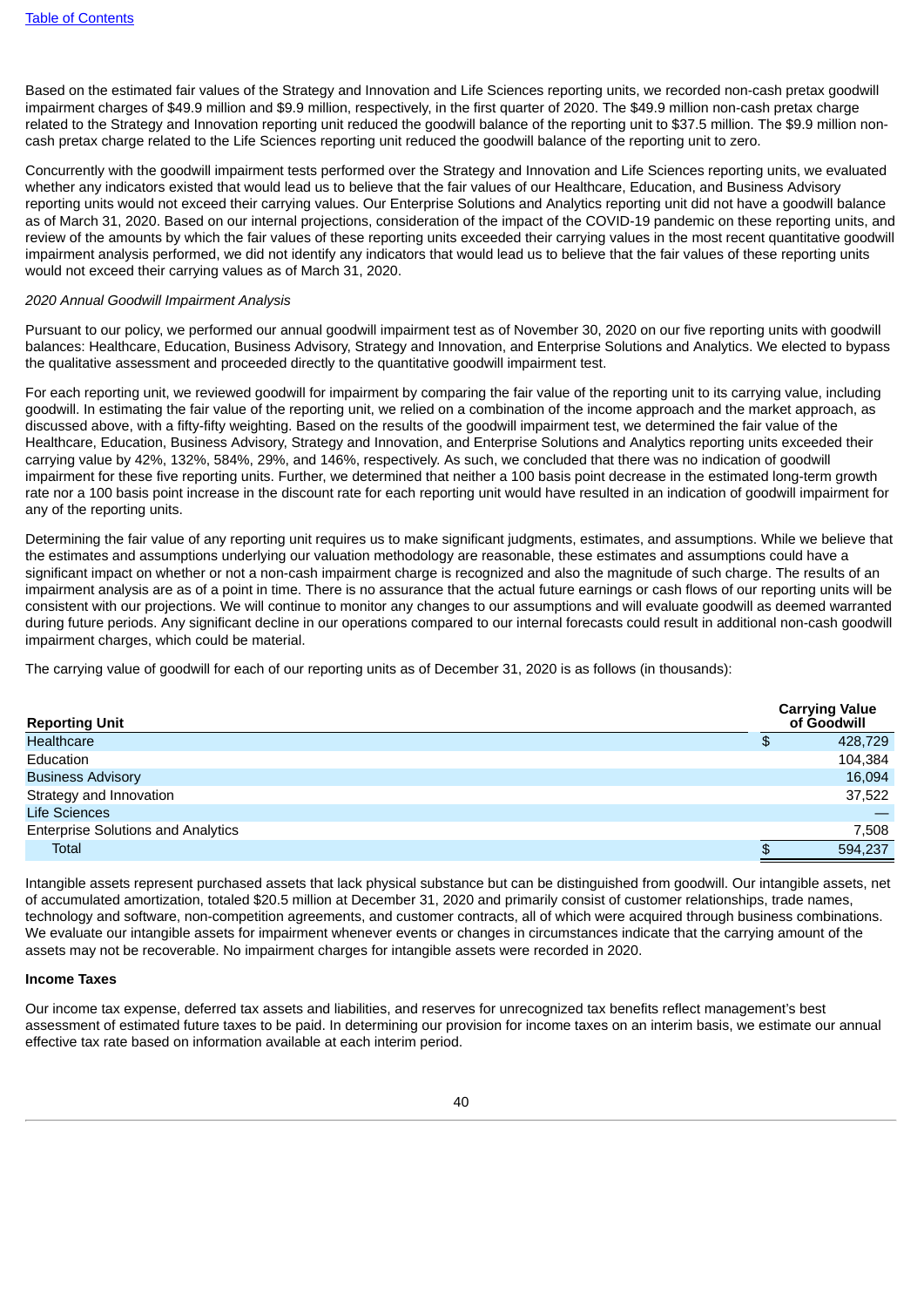Deferred tax assets and liabilities are recorded for future tax consequences attributable to temporary differences between the financial statement carrying amounts of existing assets and liabilities and their respective tax bases. These deferred tax assets and liabilities are measured using enacted tax rates expected to apply to taxable income in the years in which those temporary differences are expected to be recovered or settled. Deferred tax assets are reduced by a valuation allowance when, in management's opinion, it is more likely than not that some portion or the entire deferred tax asset will not be realized.

Our tax positions are subject to income tax audits by federal, state, local, and foreign tax authorities. A tax benefit from an uncertain position may be recognized in the financial statements only if it is more likely than not that the position is sustainable, based on its technical merits. We measure the tax benefit recognized as the largest amount of benefit which is more likely than not to be realized upon settlement with the taxing authority. The estimate of the potential outcome of any uncertain tax issue is subject to management's assessment of relevant risks, facts and circumstances existing at that time.

## **NEW ACCOUNTING PRONOUNCEMENTS**

Refer to Note 2 "Summary of Significant Accounting Policies" within the notes to the consolidated financial statements for information on new accounting pronouncements.

## **SUBSEQUENT EVENT**

On January 7, 2021, we entered into an agreement to acquire Unico Solution, Inc. ("Unico Solutions"), a data strategy and technology consulting firm focused on helping clients enhance the use of their data to speed business transformation and accelerate cloud adoption. The acquisition expands our cloud-based technology offerings within the Business Advisory segment. The results of operations of Unico Solutions will be included within the Business Advisory segment from the close date, February 1, 2021. The acquisition of Unico Solutions is not significant to our consolidated financial statements.

## **ITEM 7A. QUANTITATIVE AND QUALITATIVE DISCLOSURES ABOUT MARKET RISK.**

We are exposed to market risks primarily from changes in interest rates and changes in the market value of our investments.

#### **Market Risk and Interest Rate Risk**

We have exposure to changes in interest rates associated with borrowings under our bank credit facility, which has variable interest rates tied to LIBOR or an alternate base rate, at our option. At December 31, 2020, we had borrowings outstanding under the credit facility totaling \$200.0 million that carried a weighted average interest rate of 2.5% including the impact of the interest rate swaps described below. As of December 31, 2020, these variable rate borrowings were fully hedged against changes in interest rates by the interest rate swaps, which have a notional amount of \$200.0 million as of December 31, 2020. A hypothetical 100 basis point change in the interest rate as of December 31, 2020 would have no impact on our pretax income, on an annualized basis, including the effect of the interest rate swaps. At December 31, 2019, our borrowings outstanding under the credit facility totaled \$205.0 million which carried a weighted average interest rate of 3.0%, including the effect of the interest rate swap in effect and described below. A hypothetical 100 basis point change in the interest rate as of December 31, 2019, would have had a \$1.6 million effect on our pretax income, on an annualized basis, including the effect of the interest rate swap.

On June 22, 2017, we entered into a forward interest rate swap agreement effective August 31, 2017 and ending August 31, 2022, with a notional amount of \$50.0 million. We entered into this derivative instrument to hedge against the interest rate risks of our variable-rate borrowings. Under the terms of the interest rate swap agreement, we receive from the counterparty interest on the notional amount based on one month LIBOR and we pay to the counterparty a fixed rate of 1.900%.

On January 30, 2020, we entered into a forward interest rate swap agreement effective December 31, 2019 and ending December 31, 2024, with a notional amount of \$50.0 million. We entered into this derivative instrument to further hedge against the interest rate risks of our variable-rate borrowings. Under the terms of the interest rate swap agreement, we receive from the counterparty interest on the notional amount based on one month LIBOR and we pay to the counterparty a fixed rate of 1.500%.

On March 16, 2020, we entered into a forward interest rate swap agreement effective February 28, 2020 and ending February 28, 2025, with a notional amount of \$100.0 million. We entered into this derivative instrument to further hedge against the interest rate risks of our variablerate borrowings. Under the terms of the interest rate swap agreement, we receive from the counterparty interest on the notional amount based on one month LIBOR and we pay to the counterparty a fixed rate of 0.885%.

We also have exposure to changes in interest rates associated with the promissory note assumed on June 30, 2017 in connection with our purchase of an aircraft, which has variable interest rates tied to LIBOR. At December 31, 2020, the outstanding principal amount of the promissory note was \$3.3 million and carried an interest rate of 2.1%. A hypothetical 100 basis point change in this interest rate would not have a material effect on our pretax income. At December 31, 2019 the outstanding principal amount of the promissory note was \$3.9 million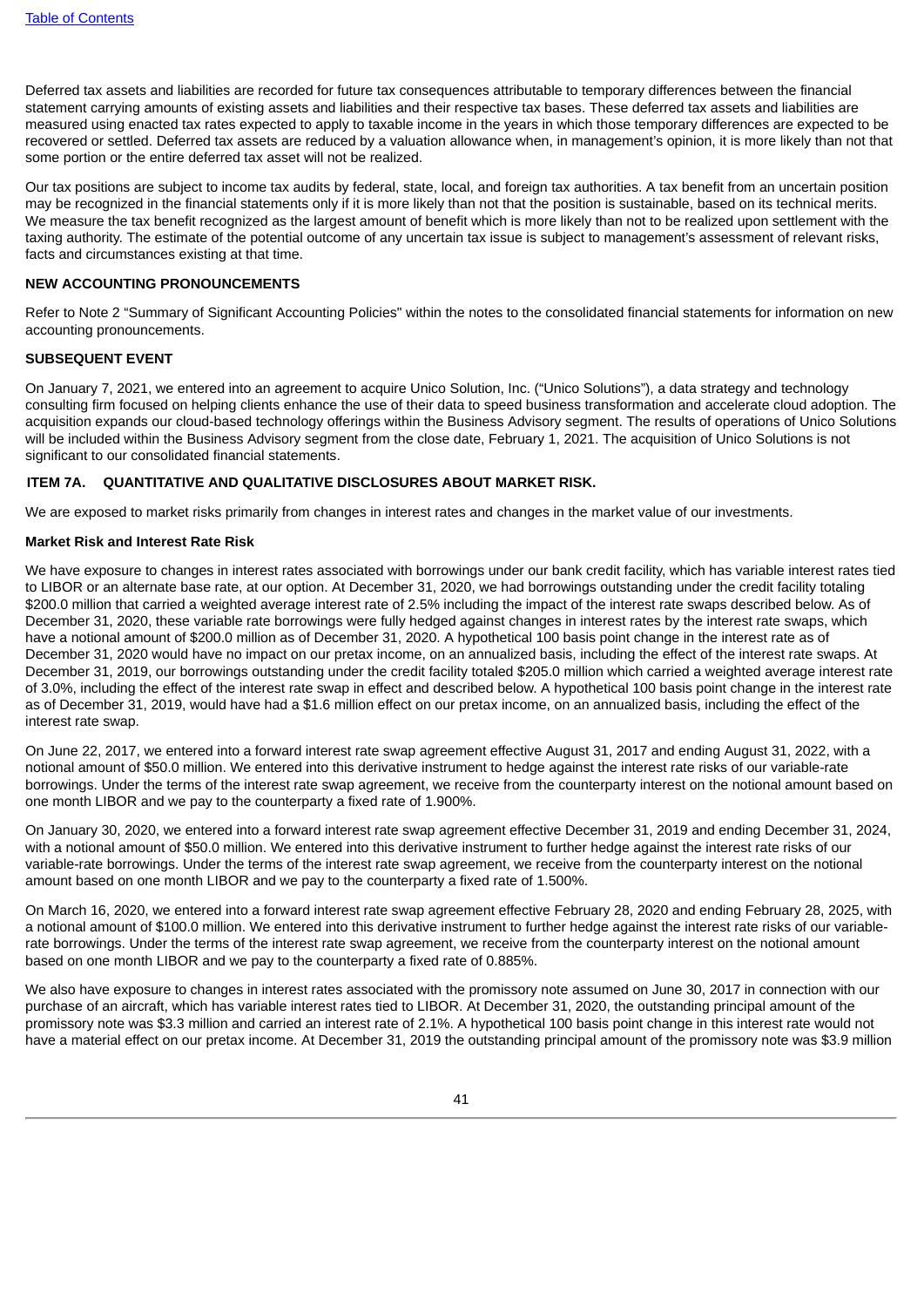and carried an interest rate of 3.7%. A hypothetical 100 basis point change in the interest rate as of December 31, 2019 would not have had a material effect on our pretax income.

We do not use derivative instruments for trading or other speculative purposes. From time to time, we invest excess cash in short-term marketable securities. These investments principally consist of overnight sweep accounts. Due to the short maturity of these investments, we concluded that we do not have material market risk exposure.

We have a 1.69% convertible debt investment in Shorelight Holdings, LLC, a privately-held company, which we account for as an availablefor-sale debt security. As such, the investment is carried at fair value with unrealized holding gains and losses excluded from earnings and reported in other comprehensive income. As of December 31, 2020, the fair value of the investment was \$64.4 million, with a total cost basis of \$40.9 million. At December 31, 2019, the fair value of the investment was \$49.5 million, with a total cost basis of \$27.9 million.

We have a preferred stock investment in Medically Home Group, Inc. ("Medically Home"), a privately-held company, which we account for as an equity security without a readily determinable fair value using the measurement alternative. As such, the investment is carried at cost minus impairment, if any, plus or minus changes resulting from observable price changes in orderly transactions for the identical or similar investment. Any unrealized holding gains and losses resulting from observable price changes are recorded in our consolidated statement of operations. As of December 31, 2020, the carrying value of the investment was \$6.7 million, with a total cost basis of \$5.0 million. At December 31, 2019 the carrying value and total cost basis of the investment was \$5.0 million. Following our purchase, we have not identified any impairment of our investment. In October 2020, we recognized an unrealized gain of \$1.7 million on our preferred stock investment resulting from an observable price change of preferred stock with similar rights and preferences to our preferred stock investment issued by Medically Home.

## **ITEM 8. FINANCIAL STATEMENTS AND SUPPLEMENTARY DATA.**

The Company's Consolidated Financial Statements and supplementary data begin on page F-1 of this Annual Report on Form 10-K.

#### **ITEM 9. CHANGES IN AND DISAGREEMENTS WITH ACCOUNTANTS ON ACCOUNTING AND FINANCIAL DISCLOSURE.**

None.

## **ITEM 9A. CONTROLS AND PROCEDURES.**

#### **Evaluation of Disclosure Controls and Procedures**

Our management, with the participation of the Company's Chief Executive Officer and Chief Financial Officer, has evaluated the effectiveness of our disclosure controls and procedures (as such term is defined in Rules 13a-15(e) and 15d-15(e) under the Securities Exchange Act of 1934, as amended (the "Exchange Act")) as of December 31, 2020. Based on this evaluation, our Chief Executive Officer and Chief Financial Officer have concluded that, as of December 31, 2020, our disclosure controls and procedures were effective in recording, processing, summarizing and reporting, on a timely basis, information required to be disclosed by us in the reports we file or submit under the Exchange Act, and such information is accumulated and communicated to management as appropriate to allow timely decisions regarding required disclosure.

## **Management's Report on Internal Control Over Financial Reporting**

Our management is responsible for establishing and maintaining adequate internal control over financial reporting (as such term is defined in Rules 13a-15(f) and 15d-15(f) under the Exchange Act) for the Company. Internal control over financial reporting is a process designed under the supervision of the Company's Chief Executive Officer and Chief Financial Officer, and effected by the Company's board of directors, management, and other personnel to provide reasonable assurance regarding the reliability of financial reporting and the preparation of financial statements for external purposes in accordance with GAAP and includes those policies and procedures that:

- (i) Pertain to the maintenance of records that in reasonable detail accurately and fairly reflect the transactions and dispositions of the assets of the Company;
- (ii) Provide reasonable assurance that transactions are recorded as necessary to permit preparation of financial statements in accordance with GAAP, and that receipts and expenditures of the Company are being made only in accordance with authorizations of management and directors of the Company; and
- (iii) Provide reasonable assurance regarding prevention or timely detection of unauthorized acquisition, use, or disposition of the Company's assets that could have a material effect on the financial statements.

Due to its inherent limitations, internal control over financial reporting may not prevent or detect misstatements. Also, projections of any evaluation of effectiveness to future periods are subject to the risk that controls may become inadequate because of changes in conditions, or that the degree of compliance with the policies or procedures may deteriorate.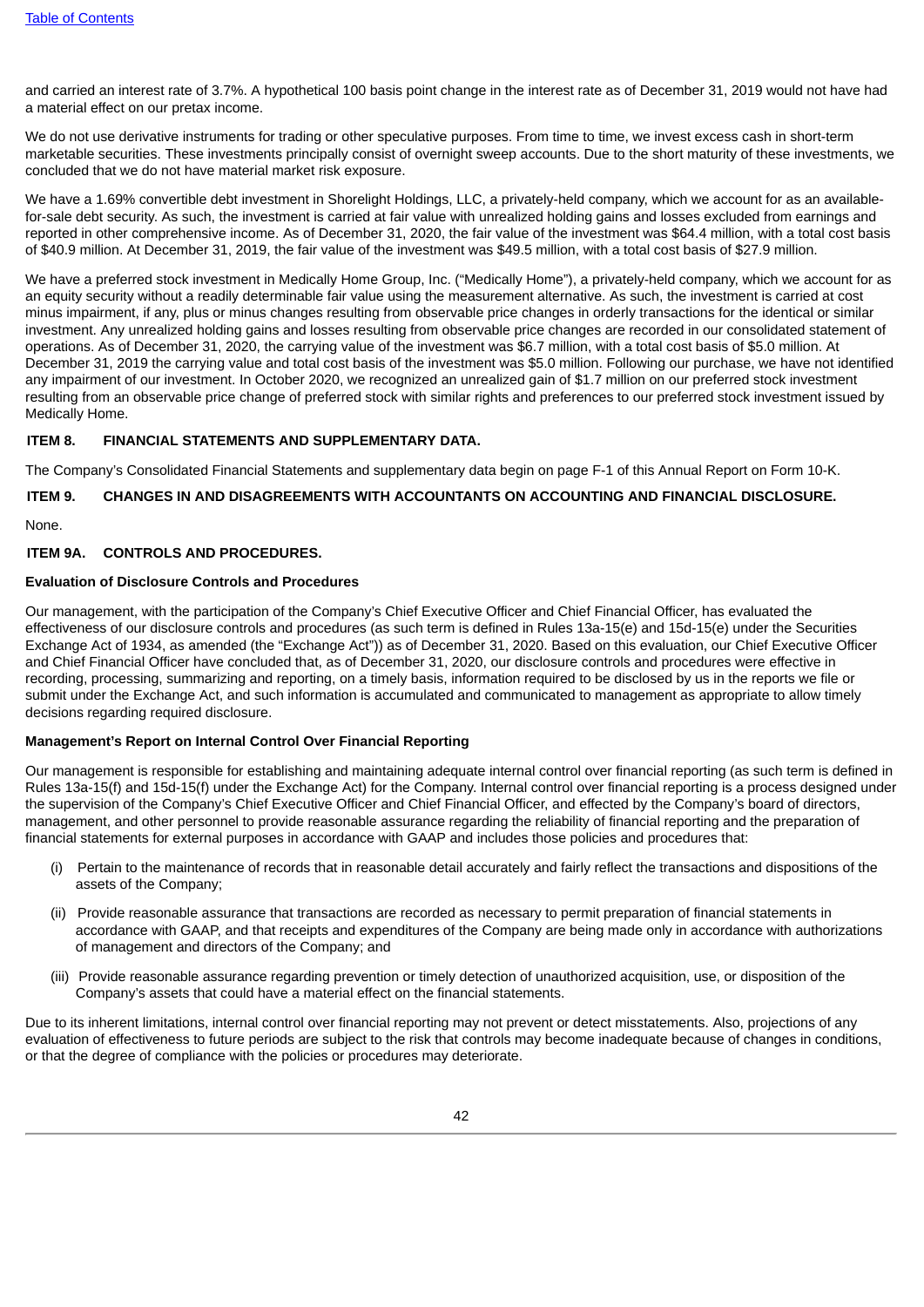In connection with the preparation of this report, our management, under the supervision and with the participation of our Chief Executive Officer and Chief Financial Officer, conducted an evaluation of the effectiveness of the internal control over financial reporting as of December 31, 2020 using the criteria set forth by the Committee of Sponsoring Organizations of the Treadway Commission ("COSO") in *Internal Control – Integrated Framework* (2013)*.* As a result of that evaluation, management concluded that our internal control over financial reporting was effective as of December 31, 2020.

The effectiveness of the Company's internal control over financial reporting as of December 31, 2020 has been audited by PricewaterhouseCoopers LLP, an independent registered public accounting firm, as stated in their report appearing on page F-2 of this Annual Report on Form 10-K.

## **Changes in Internal Control over Financial Reporting**

There has been no change in our internal control over financial reporting (as such term is defined in Rules 13a-15(f) and 15d-15(f) under the Exchange Act) during the three months ended December 31, 2020 that has materially affected, or is reasonably likely to materially affect, our internal control over financial reporting.

## **ITEM 9B. OTHER INFORMATION.**

None.

## **PART III**

## **ITEM 10. DIRECTORS, EXECUTIVE OFFICERS AND CORPORATE GOVERNANCE.**

#### **Directors, Executive Officers, Promoters and Control Persons**

The information required by this item is incorporated by reference from portions of our definitive proxy statement for our annual meeting of stockholders to be filed with the SEC pursuant to Regulation 14A by April 30, 2021 (the "Proxy Statement") under "Nominees to Board of Directors," "Directors Not Standing For Election" and "Executive Officers."

## **Compliance with Section 16(a) of the Exchange Act**

Not applicable.

## **Code of Business Conduct and Ethics**

We have adopted a Code of Business Conduct and Ethics (the "Code") that is applicable to all of our employees, officers and directors. The Code is available on the Corporate Governance page of our website at ir.huronconsultinggroup.com. If we make any amendments to or grant any waivers from the Code which are required to be disclosed pursuant to the Securities Exchange Act of 1934, we will make such disclosures on our website.

#### **Corporate Governance**

The information required by this item is incorporated by reference from a portion of the Proxy Statement under "Board Meetings and Committees."

## **ITEM 11. EXECUTIVE COMPENSATION.**

#### **Executive Compensation**

The information required by this item is incorporated by reference from a portion of the Proxy Statement under "Executive Compensation."

#### **Compensation Committee Interlocks and Insider Participation**

The information required by this item is incorporated by reference from a portion of the Proxy Statement under "Compensation Committee Interlocks and Insider Participation."

#### **Compensation Committee Report**

The information required by this item is incorporated by reference from a portion of the Proxy Statement under "Compensation Committee Report."

#### **ITEM 12. SECURITY OWNERSHIP OF CERTAIN BENEFICIAL OWNERS AND MANAGEMENT AND RELATED STOCKHOLDER MATTERS.**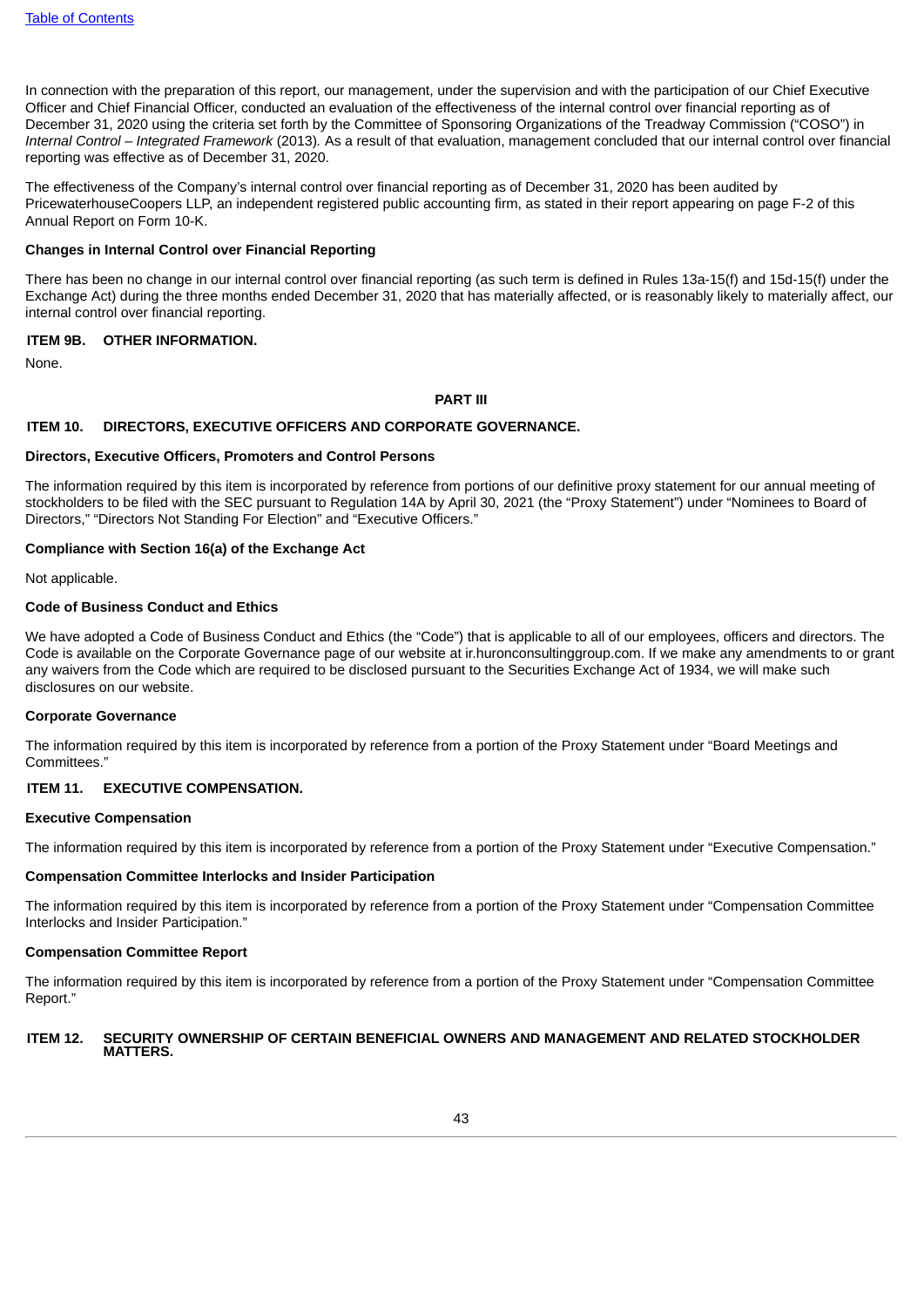## **Securities Authorized for Issuance Under Equity Compensation Plans**

The following table summarizes information with respect to equity compensation plans approved by shareholders as of December 31, 2020. We do not have equity compensation plans that have not been approved by shareholders.

| <b>Plan Category</b>                                   | <b>Number of Shares</b><br>to be Issued Upon<br><b>Exercise of</b><br><b>Outstanding Options</b> |      | <b>Weighted Average</b><br><b>Exercise Price of</b><br><b>Outstanding Options</b> | <b>Number of Shares</b><br><b>Remaining Available</b><br>for Future Issuance<br>(excluding shares in<br>$1st$ column) |  |  |
|--------------------------------------------------------|--------------------------------------------------------------------------------------------------|------|-----------------------------------------------------------------------------------|-----------------------------------------------------------------------------------------------------------------------|--|--|
| Equity compensation plans approved by shareholders:    |                                                                                                  |      |                                                                                   |                                                                                                                       |  |  |
| 2004 Omnibus Stock Plan (1)                            | 34.208                                                                                           | - \$ | 35.55                                                                             |                                                                                                                       |  |  |
| 2012 Omnibus Incentive Plan (2)                        | 31,785                                                                                           | - \$ | 39.19                                                                             | 930,920                                                                                                               |  |  |
| Stock Ownership Participation Program <sup>(3)</sup>   |                                                                                                  | -\$  |                                                                                   | 347,941                                                                                                               |  |  |
| Equity compensation plans not approved by shareholders | N/A                                                                                              |      | N/A                                                                               | N/A                                                                                                                   |  |  |
| Total                                                  | 65,993                                                                                           |      | 37.31                                                                             | 1,278,861                                                                                                             |  |  |

- (1) Our 2004 Omnibus Stock Plan was approved by the existing shareholders prior to our initial public offering. Upon adoption of the 2012 Omnibus Incentive Plan, we terminated the 2004 Omnibus Stock Plan with respect to future awards and no further awards will be granted under this plan.
- (2) Our 2012 Omnibus Incentive Plan was approved by our shareholders at our annual meeting held on May 1, 2012. Subsequent to the initial approval and through December 31, 2020, our shareholders have approved amendments to the 2012 Omnibus Incentive Plan to increase the number of shares authorized for issuance to 3.9 million shares, in the aggregate.
- (3) Our Stock Ownership Participation Program was approved by our shareholders at our annual meeting held on May 1, 2015. Subsequent to the initial approval and through December 31, 2020, our shareholders have approved amendments to the Stock Ownership Participation Program to increase the number of shares authorized for issuance to 0.7 million shares, in the aggregate.

## **Security Ownership of Certain Beneficial Owners and Management**

The information required by this item is incorporated by reference from a portion of the Proxy Statement under "Stock Ownership of Certain Beneficial Owners and Management."

## **ITEM 13. CERTAIN RELATIONSHIPS AND RELATED TRANSACTIONS, AND DIRECTOR INDEPENDENCE.**

#### **Certain Relationships and Related Transactions**

The information required by this item is incorporated by reference from a portion of the Proxy Statement under "Certain Relationships and Related Transactions."

## **Director Independence**

The information required by this item is incorporated by reference from portions of the Proxy Statement under "Nominees to Board of Directors," "Directors Not Standing For Election," and "Board Meetings and Committees."

# **ITEM 14. PRINCIPAL ACCOUNTING FEES AND SERVICES.**

The information required by this item is incorporated by reference from a portion of the Proxy Statement under "Audit and Non-Audit Fees."

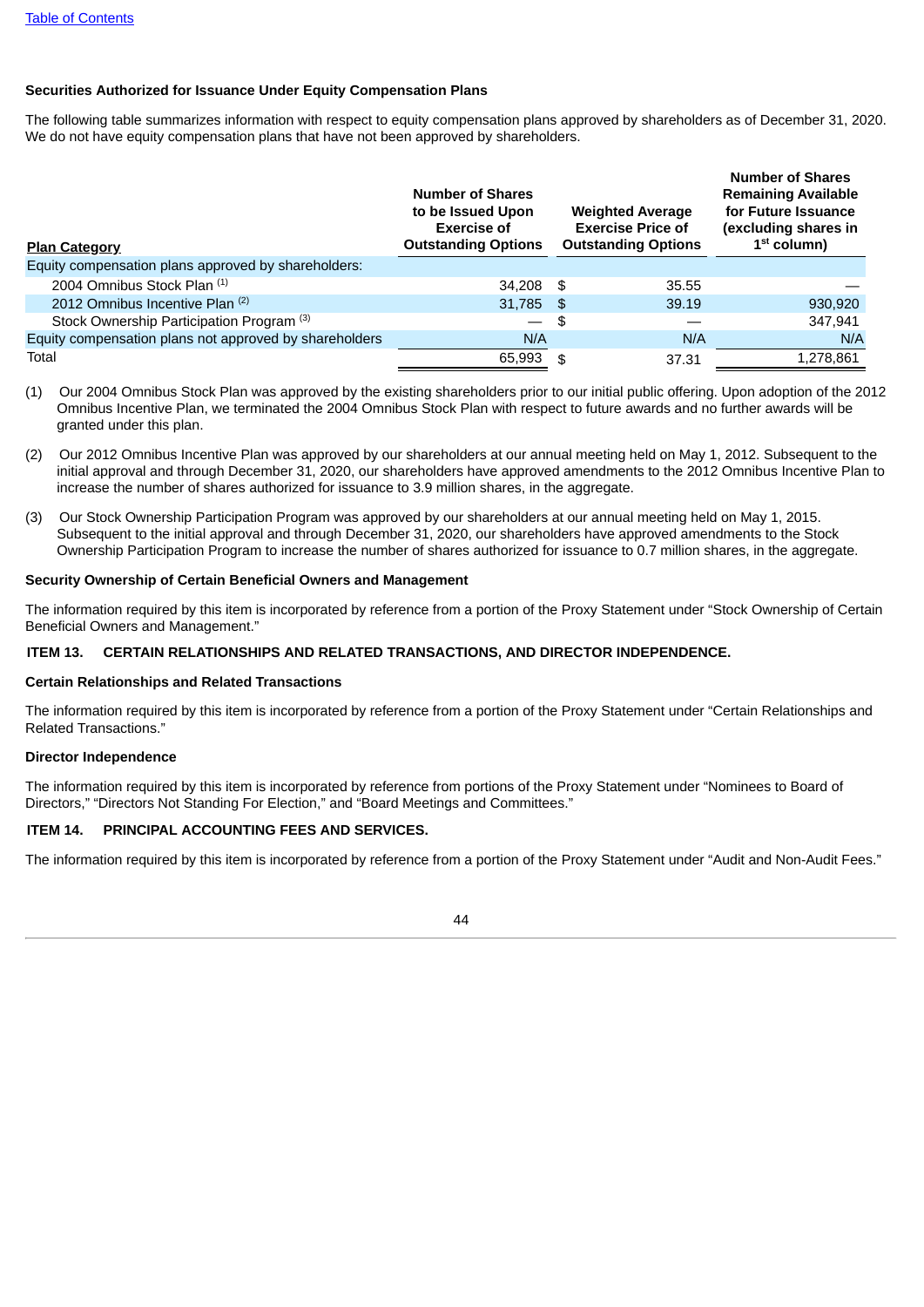## **PART IV**

## **ITEM 15. EXHIBITS AND FINANCIAL STATEMENT SCHEDULES.**

## **(a) Documents filed as part of this Annual Report on Form 10-K.**

1. Financial Statements—Our independent registered public accounting firm's report and our Consolidated Financial Statements are listed below and begin on page F-1 of this Form 10-K.

Report of Independent Registered Public Accounting Firm Consolidated Balance Sheets Consolidated Statements of Operations and Other Comprehensive Income (Loss) Consolidated Statements of Stockholders' Equity Consolidated Statements of Cash Flows Notes to Consolidated Financial Statements

- 2. Financial Statement Schedules—The financial statement schedules required by this item are included in the Consolidated Financial Statements and accompanying notes.
- 3. Exhibit Index

|                                 |                                                                                                                                                                   |       |                                       | <b>Incorporated by Reference</b>   |                         |                |                    |  |
|---------------------------------|-------------------------------------------------------------------------------------------------------------------------------------------------------------------|-------|---------------------------------------|------------------------------------|-------------------------|----------------|--------------------|--|
| <b>Exhibit</b><br><b>Number</b> | <b>Exhibit Description</b>                                                                                                                                        | Filed | <b>Furnished</b><br>herewith herewith | Form                               | <b>Period</b><br>Ending | <b>Exhibit</b> | <b>Filing Date</b> |  |
| 3.1                             | Third Amended and Restated Certificate of<br><b>Incorporation of Huron Consulting Group Inc.</b>                                                                  |       |                                       | $10-K$                             | 12/31/2004              | 3.1            | 2/16/2005          |  |
| 3.2                             | <b>Amended and Restated Bylaws of Huron Consulting</b><br><b>Group Inc.</b>                                                                                       |       |                                       | $8-K$                              |                         | 3.1            | 10/28/2015         |  |
| 4.1                             | Specimen Stock Certificate.                                                                                                                                       |       |                                       | $S-1$<br>(File No. 333-<br>115434) |                         | 4.1            | 10/5/2004          |  |
| 4.2                             | <b>Description of Securities.</b>                                                                                                                                 |       |                                       | $10-K$                             | 12/31/2019              | 4.2            | 2/26/2020          |  |
| 10.1                            | Office Lease, dated December 2003, between Union<br><b>Tower, LLC and Huron Consulting Services LLC</b><br><u>(formerly known as Huron Consulting Group LLC).</u> |       |                                       | $S-1$<br>(File No. 333-<br>115434) |                         | 10.1           | 10/5/2004          |  |
| $10.2*$                         | <b>Amended and Restated Huron Consulting Group Inc.</b><br>2004 Omnibus Stock Plan.                                                                               |       |                                       | $S-8$                              |                         | 10.1           | 5/5/2010           |  |
| $10.3*$                         | <b>Huron Consulting Group Inc. Deferred Compensation</b><br>Plan as Amended and Restated effective January 1,<br>2009.                                            |       |                                       | $10-K$                             | 12/31/2008              | 10.12          | 2/24/2009          |  |
| $10.4*$                         | Senior Management Agreement by and between<br>Huron Consulting Group Inc. and John D. Kelly.                                                                      |       |                                       | $8-K$                              |                         | 10.1           | 1/6/2017           |  |
| $10.5*$                         | <b>Amended and Restated Senior Management</b><br><b>Agreement by and between Huron Consulting Group</b><br>Inc. and James H. Roth.                                |       |                                       | $8-K$                              |                         | 10.2           | 1/6/2017           |  |
| $10.6*$                         | <b>Senior Management Agreement by and between</b><br>Huron Consulting Group Inc. and C. Mark Hussey.                                                              |       |                                       | $8-K$                              |                         | 10.3           | 1/6/2017           |  |
| $10.7*$                         | Senior Management Agreement by and between<br>Huron Consulting Group Inc. and Diane E. Ratekin.                                                                   |       |                                       | $8-K$                              |                         | 10.4           | 1/6/2017           |  |
| $10.8*$                         | <b>Transitional Retirement Agreement by and between</b><br>Huron Consulting Group Inc. and Diane E. Ratekin.                                                      |       |                                       | $8-K$                              |                         | 10.1           | 9/16/2019          |  |
| 10.9                            | First Amendment to Lease by and between Huron<br><b>Consulting Services LLC and Union Tower, LLC,</b><br>dated August 23, 2004.                                   |       |                                       | $10-K$                             | 12/31/2012              | 10.17          | 2/21/2013          |  |
| 10.10                           | Second Amendment to Lease by and between Huron<br>Consulting Services LLC and Union Tower, LLC,<br>dated March 14, 2007.                                          |       |                                       | $10-K$                             | 12/31/2012              | 10.18          | 2/21/2013          |  |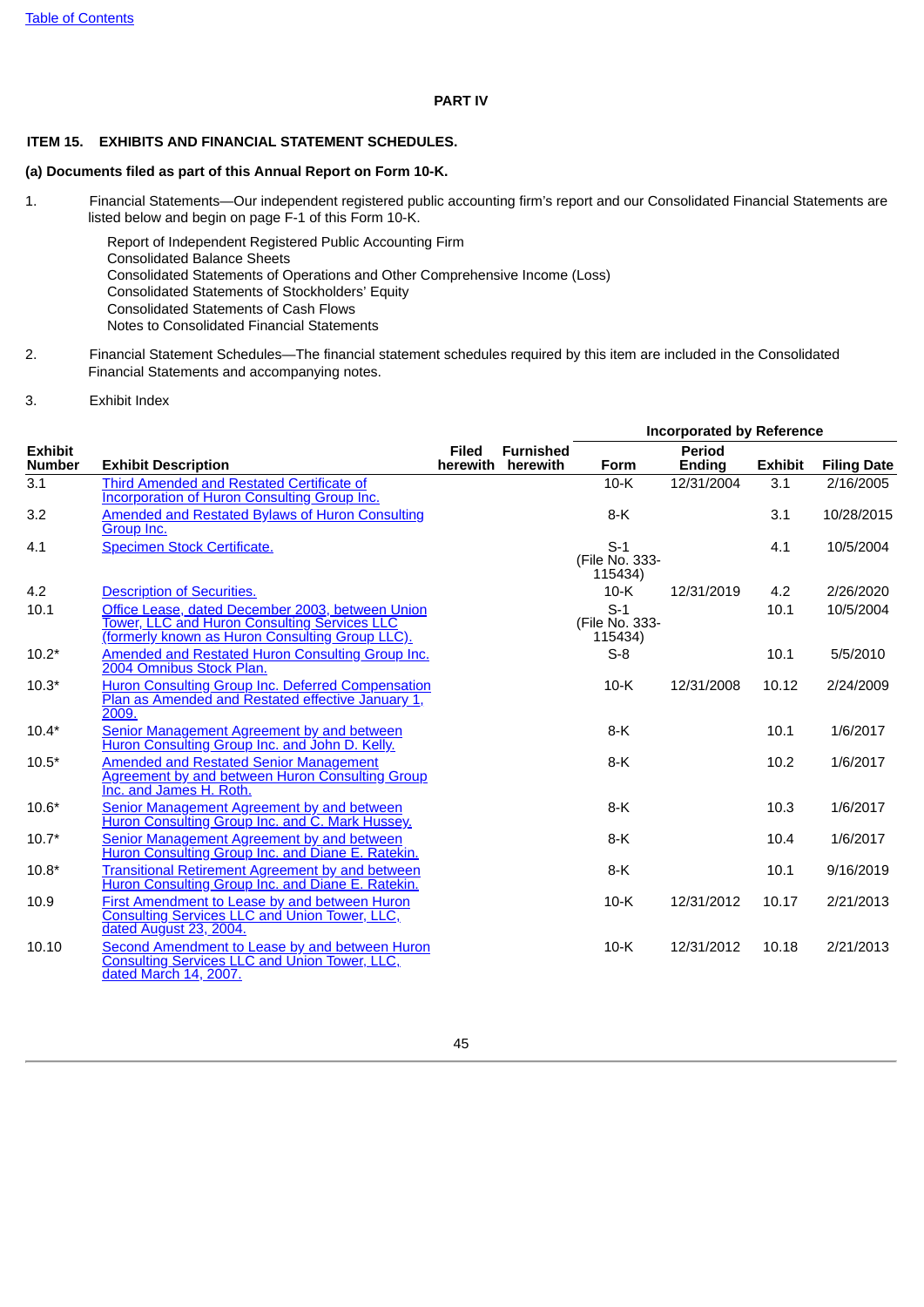|                                 |                                                                                                                                                                                                                                                                                                                                                                                                                                                                                                                                                                                            |             |                                       | <b>Incorporated by Reference</b> |                                |                      |                    |  |
|---------------------------------|--------------------------------------------------------------------------------------------------------------------------------------------------------------------------------------------------------------------------------------------------------------------------------------------------------------------------------------------------------------------------------------------------------------------------------------------------------------------------------------------------------------------------------------------------------------------------------------------|-------------|---------------------------------------|----------------------------------|--------------------------------|----------------------|--------------------|--|
| <b>Exhibit</b><br><b>Number</b> | <b>Exhibit Description</b>                                                                                                                                                                                                                                                                                                                                                                                                                                                                                                                                                                 | Filed       | <b>Furnished</b><br>herewith herewith | Form                             | <b>Period</b><br><b>Ending</b> | <b>Exhibit</b>       | <b>Filing Date</b> |  |
| 10.11                           | Third Amendment to Lease by and between Huron<br><b>Consulting Services LLC and Union Tower, LLC,</b><br>dated April 2, 2010.                                                                                                                                                                                                                                                                                                                                                                                                                                                              |             |                                       | $10-K$                           | 12/31/2012                     | 10.19                | 2/21/2013          |  |
| 10.12                           | Fourth Amendment to Lease by and between Huron<br><b>Consulting Services LLC and Union Tower, LLC,</b><br>dated December 31, 2012.                                                                                                                                                                                                                                                                                                                                                                                                                                                         |             |                                       | $8-K$                            |                                | 10.1                 | 1/4/2013           |  |
| $10.13^{+}$                     | <b>Fifth Amendment to Lease by and between Huron</b><br>Consulting Services LLC and Union Tower, LLC,<br>dated December 1, 2013.                                                                                                                                                                                                                                                                                                                                                                                                                                                           |             |                                       | $10-K$                           | 12/31/2019                     | 10.13                | 2/26/2020          |  |
| 10.14                           | Sixth Amendment to Lease by and between Huron<br><b>Consulting Services LLC and Onni Van Buren</b><br>Chicago LLC, dated October 3, 2019.                                                                                                                                                                                                                                                                                                                                                                                                                                                  |             |                                       | $8-K$                            |                                | 10.1                 | 10/16/2019         |  |
| $10.15*$                        | Form of the Huron Consulting Group Inc. 2012<br><b>Omnibus Incentive Plan Restricted Stock Agreement.</b>                                                                                                                                                                                                                                                                                                                                                                                                                                                                                  |             |                                       | $10-K$                           | 12/31/2012                     | 10.20                | 2/21/2013          |  |
| $10.16*$                        | Form of the Huron Consulting Group Inc. 2012<br>Omnibus Incentive Plan Performance Stock Unit<br>Agreement.                                                                                                                                                                                                                                                                                                                                                                                                                                                                                |             |                                       | $10-K$                           | 12/31/2014                     | 10.32                | 2/24/2015          |  |
| $10.17*$                        | Form of the Huron Consulting Group Inc. 2012<br>Omnibus Incentive Plan Stock Option Agreement.                                                                                                                                                                                                                                                                                                                                                                                                                                                                                             |             |                                       | $10-K$                           | 12/31/2014                     | 10.33                | 2/24/2015          |  |
| $10.18*$                        | Form of the Huron Consulting Group Inc. 2012<br>Omnibus Incentive Plan NEO Performance Stock<br><b>Unit Agreement.</b>                                                                                                                                                                                                                                                                                                                                                                                                                                                                     |             |                                       | $10-K$                           | 12/31/2014                     | 10.34                | 2/24/2015          |  |
| 10.19                           | Second Amended and Restated Credit Agreement,<br>dated as of March 31, 2015, among Huron<br>Consulting Group Inc., as Borrower, certain<br>subsidiaries as Guarantors, the Lenders Party Hereto<br>and Bank of America, N.A., as Administrative Agent<br>and Collateral Agent, JPMorgan Chase Bank, N.A.,<br>as Syndication Agent, PNC Bank, Bank of Montreal<br>and Key Bank National Association as Co-<br>Documentation Agents, and Merrill Lynch, Pierce,<br>Fenner & Smith Incorporated and J.P. Morgan<br>Securities LLC, as Joint Lead Arrangers and Joint<br><b>Book Managers.</b> |             |                                       | $8-K$                            |                                | 10.1                 | 4/2/2015           |  |
| 10.20                           | <b>Second Amended and Restated Security Agreement,</b><br>dated as of March 31, 2015.                                                                                                                                                                                                                                                                                                                                                                                                                                                                                                      |             |                                       | $8-K$                            |                                | 10.2                 | 4/2/2015           |  |
| 10.21                           | Second Amended and Restated Pledge Agreement,<br>dated as of March 31, 2015.                                                                                                                                                                                                                                                                                                                                                                                                                                                                                                               |             |                                       | $8-K$                            |                                | 10.3                 | 4/2/2015           |  |
| $10.22*$                        | <b>Huron Consulting Group Inc. Stock Ownership</b><br>Participation Program.                                                                                                                                                                                                                                                                                                                                                                                                                                                                                                               |             |                                       | DEF <sub>14A</sub>               |                                | Appendix A 3/20/2015 |                    |  |
| $10.23*$                        | <b>Huron Consulting Group Inc. Stock Ownership</b><br>Participation Program, as amended effective<br>December 1, 2020.                                                                                                                                                                                                                                                                                                                                                                                                                                                                     | $\mathsf X$ |                                       |                                  |                                |                      |                    |  |
| $10.24*$                        | Huron Consulting Group Inc. 2012 Omnibus<br>Incentive Plan, as amended and restated effective<br>May 1, 2017.                                                                                                                                                                                                                                                                                                                                                                                                                                                                              |             |                                       | DEF <sub>14A</sub>               |                                | Appendix A 3/27/2017 |                    |  |
| 10.25*                          | <b>Amendment to the Huron Consulting Group Inc.</b><br>Amended and Restated 2012 Omnibus Incentive<br>Plan.                                                                                                                                                                                                                                                                                                                                                                                                                                                                                |             |                                       | DEF <sub>14A</sub>               |                                | Appendix A 3/22/2019 |                    |  |
| 10.26*                          | <b>Huron Consulting Group Inc. 2012 Omnibus</b><br>Incentive Plan, as amended and restated effective<br>February 13, 2020.                                                                                                                                                                                                                                                                                                                                                                                                                                                                 |             |                                       | $10-K$                           | 12/31/2019                     | 10.3                 | 2/26/2020          |  |
| 10.27                           | Amendment No. 1 of the Second Amended and<br>Restated Credit Agreement, dated as of February 28.<br>2017, by and among Huron Consulting Group Inc.,<br>as Borrower, certain subsidiaries, as Guarantors, and<br>Bank of America, N.A., as Administrative Agent for<br>and on behalf of the Lenders.                                                                                                                                                                                                                                                                                        |             |                                       | $8-K$                            |                                | 10.1                 | 3/6/2017           |  |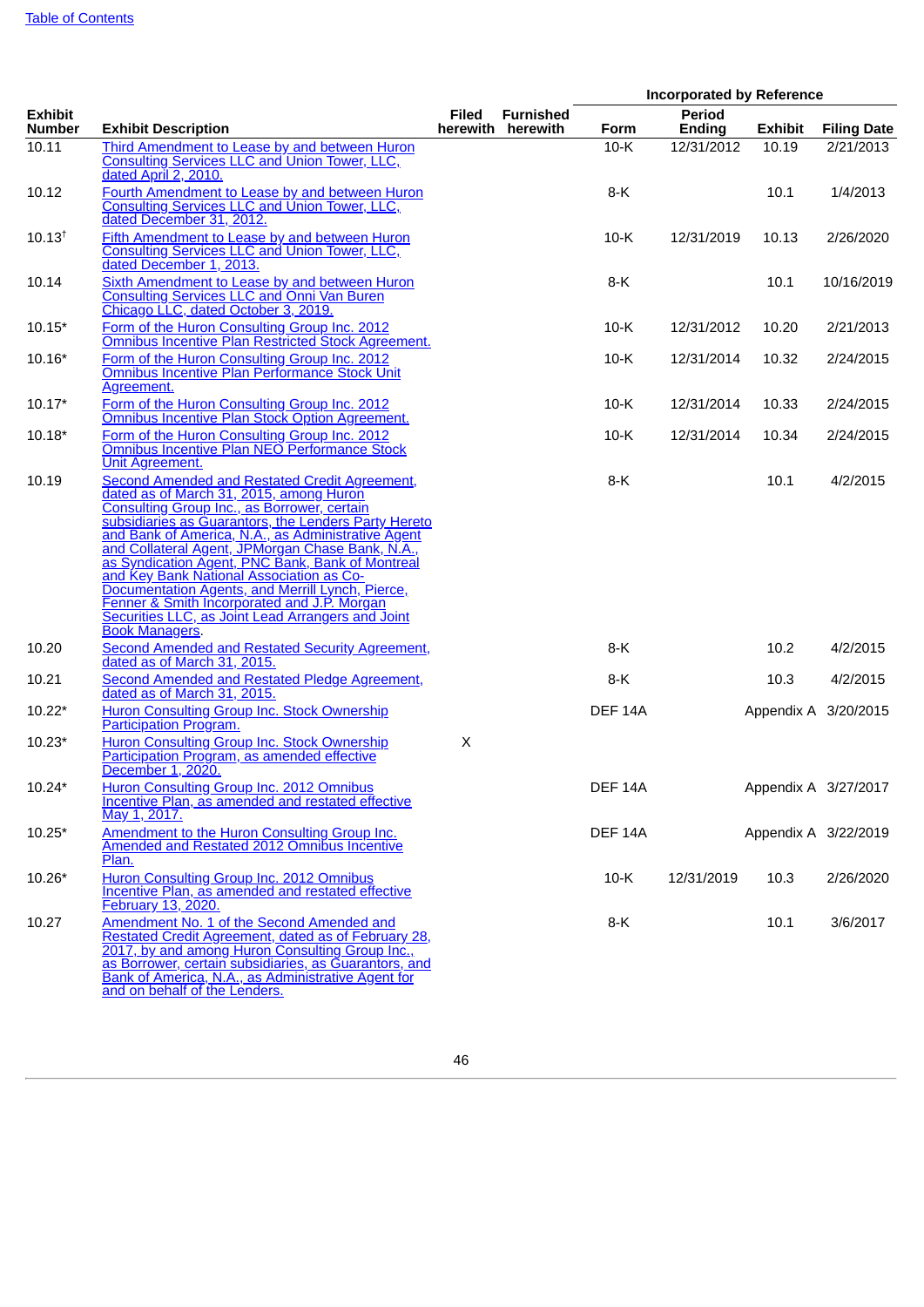|                                 |                                                                                                                                                                                                                                                                                                                                     |             |                                       | <b>Incorporated by Reference</b> |                  |                      |                    |  |
|---------------------------------|-------------------------------------------------------------------------------------------------------------------------------------------------------------------------------------------------------------------------------------------------------------------------------------------------------------------------------------|-------------|---------------------------------------|----------------------------------|------------------|----------------------|--------------------|--|
| <b>Exhibit</b><br><b>Number</b> | <b>Exhibit Description</b>                                                                                                                                                                                                                                                                                                          | Filed       | <b>Furnished</b><br>herewith herewith | Form                             | Period<br>Ending | <b>Exhibit</b>       | <b>Filing Date</b> |  |
| 10.28                           | Amendment No. 2 of the Second Amended and<br>Restated Credit Agreement, dated as of October 24,<br>2017, by and among Huron Consulting Group Inc.,<br>as Borrower, certain subsidiaries, as Guarantors, and<br>Bank of America, N.A., as Administrative Agent for<br>and on behalf of the Lenders.                                  |             |                                       | $10-°$                           | 9/30/2017        | 10.1                 | 11/1/2017          |  |
| 10.29                           | Amendment No. 3 of the Credit Agreement, dated as<br>of March 23, 2018, by and among Huron Consulting<br>Group Inc., as Borrower, certain subsidiaries, as<br>Guarantors, and Bank of America, N.A., as<br><b>Administrative Agent for and on behalf of the</b><br>Lenders.                                                         |             |                                       | $8-K$                            |                  | 10.1                 | 3/29/2018          |  |
| 10.30                           | Amendment No. 4 of the Credit Agreement, the<br><b>Pledge Agreement and the Security Agreement,</b><br>dated as of September 27, 2019, by and among<br>Huron Consulting Group Inc., as Borrower, certain<br>subsidiaries, as Guarantors, and Bank of America,<br>N.A., as Administrative Agent for and on behalf of the<br>Lenders. |             |                                       | $8-K$                            |                  | 10.1                 | 10/3/2019          |  |
| $10.31*$                        | <b>Senior Management Agreement by and between</b><br>Huron Consulting Group Inc. and Ernest W. Torain,<br>Jr.                                                                                                                                                                                                                       |             |                                       | $10-Q$                           | 3/31/2020        | 10.1                 | 4/30/2020          |  |
| $10.32*$                        | Amendment to the Huron Consulting Group Inc. 2012<br>Omnibus Incentive Plan.                                                                                                                                                                                                                                                        |             |                                       | DEF <sub>14</sub> A              |                  | Appendix A 3/26/2020 |                    |  |
| $10.33*$                        | Amendment to the Huron Consulting Group Inc.<br>Stock Ownership Participation Program.                                                                                                                                                                                                                                              |             |                                       | DEF <sub>14A</sub>               |                  | Appendix B 3/26/2020 |                    |  |
| 21.1                            | List of Subsidiaries of Huron Consulting Group Inc.                                                                                                                                                                                                                                                                                 | Χ           |                                       |                                  |                  |                      |                    |  |
| 23.1                            | <b>Consent of PricewaterhouseCoopers LLP.</b>                                                                                                                                                                                                                                                                                       | X           |                                       |                                  |                  |                      |                    |  |
| 31.1                            | Certification of the Chief Executive Officer, pursuant<br>to Rule $13a-14(a)/15d-14(a)$ , as adopted pursuant to<br>Section 302 of the Sarbanes-Oxley Act of 2002.                                                                                                                                                                  | $\mathsf X$ |                                       |                                  |                  |                      |                    |  |
| 31.2                            | Certification of the Chief Financial Officer, pursuant to<br>Rule 13a-14(a)/15d-14(a), as adopted pursuant to<br>Section 302 of the Sarbanes-Oxley Act of 2002.                                                                                                                                                                     | X           |                                       |                                  |                  |                      |                    |  |
| 32.1                            | <b>Certification of the Chief Executive Officer, pursuant</b><br>to 18 U.S.C. Section 1350, as adopted pursuant to<br>Section 906 of the Sarbanes-Oxley Act of 2002.                                                                                                                                                                |             | X                                     |                                  |                  |                      |                    |  |
| 32.2                            | Certification of the Chief Financial Officer, pursuant to<br>18 U.S.C. Section 1350, as adopted pursuant to<br>Section 906 of the Sarbanes-Oxley Act of 2002.                                                                                                                                                                       |             | Χ                                     |                                  |                  |                      |                    |  |
| 101.INS                         | Inline XBRL Instance Document - the instance<br>document does not appear in the Interactive Data<br>File because its XBRL tags are embedded within the<br>Inline XBRL document.                                                                                                                                                     | Χ           |                                       |                                  |                  |                      |                    |  |
| 101.SCH                         | Inline XBRL Taxonomy Extension Schema Document                                                                                                                                                                                                                                                                                      | X           |                                       |                                  |                  |                      |                    |  |
| 101.CAL                         | Inline XBRL Taxonomy Extension Calculation<br>Linkbase Document                                                                                                                                                                                                                                                                     | X           |                                       |                                  |                  |                      |                    |  |
| 101.LAB                         | Inline XBRL Taxonomy Extension Label Linkbase<br>Document                                                                                                                                                                                                                                                                           | Χ           |                                       |                                  |                  |                      |                    |  |
| 101.PRE                         | Inline XBRL Taxonomy Extension Presentation<br>Linkbase Document                                                                                                                                                                                                                                                                    | Χ           |                                       |                                  |                  |                      |                    |  |
| 101.DEF                         | Inline XBRL Taxonomy Extension Definition Linkbase<br>Document                                                                                                                                                                                                                                                                      | Χ           |                                       |                                  |                  |                      |                    |  |
| 104                             | Cover Page Interactive Data File (formatted as inline<br>XBRL and contained in Exhibit 101)                                                                                                                                                                                                                                         | Χ           |                                       |                                  |                  |                      |                    |  |

\* Indicates the exhibit is a management contract or compensatory plan or arrangement.

Pursuant to Regulation S-K 601(b)(10)(iv), certain exhibits to this Exhibit have been omitted. The Company agrees to furnish supplementally to the Securities and Exchange Commission, upon its request, a copy of any or all omitted exhibits. †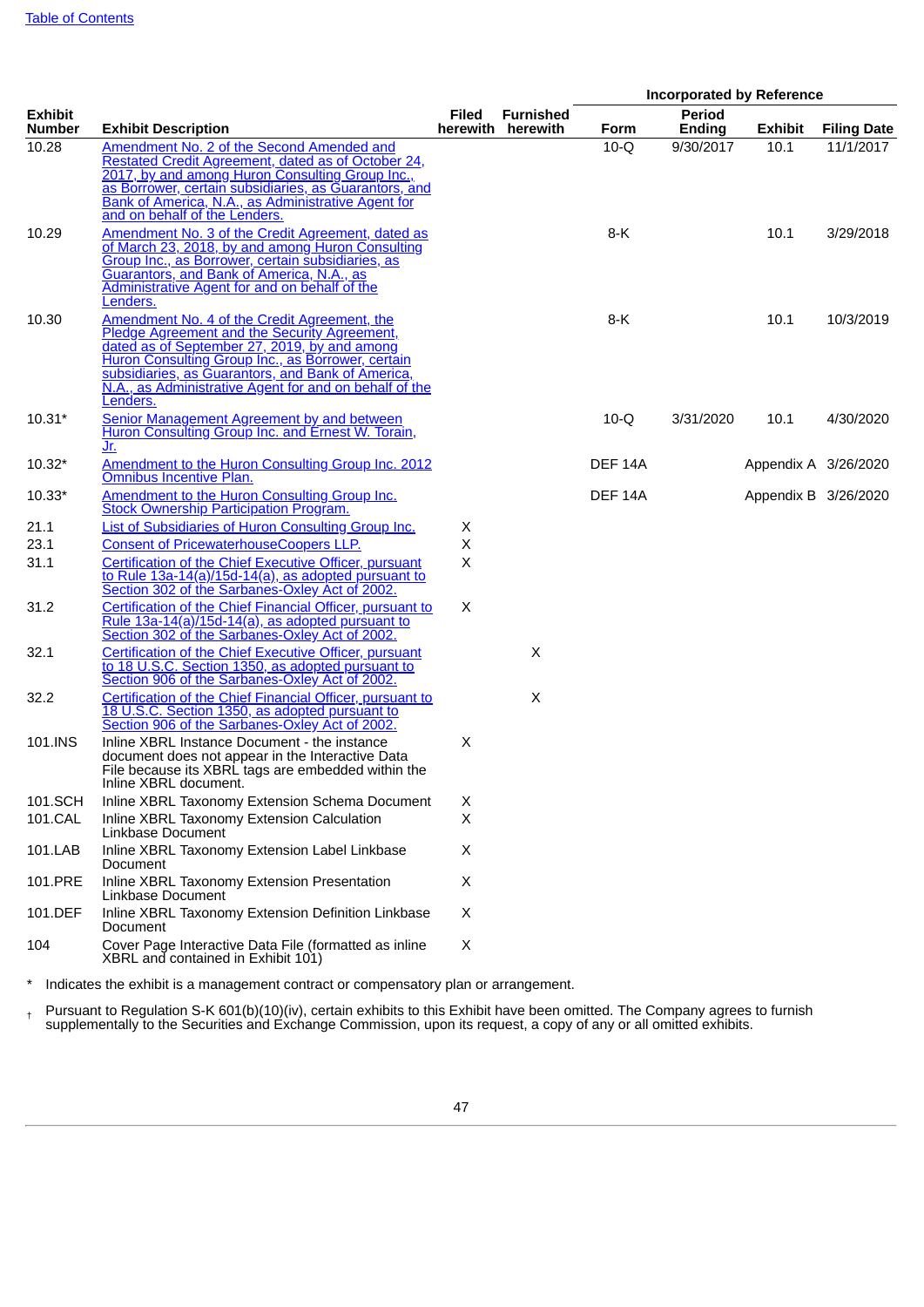# **ITEM 16. FORM 10-K SUMMARY**

Not applicable.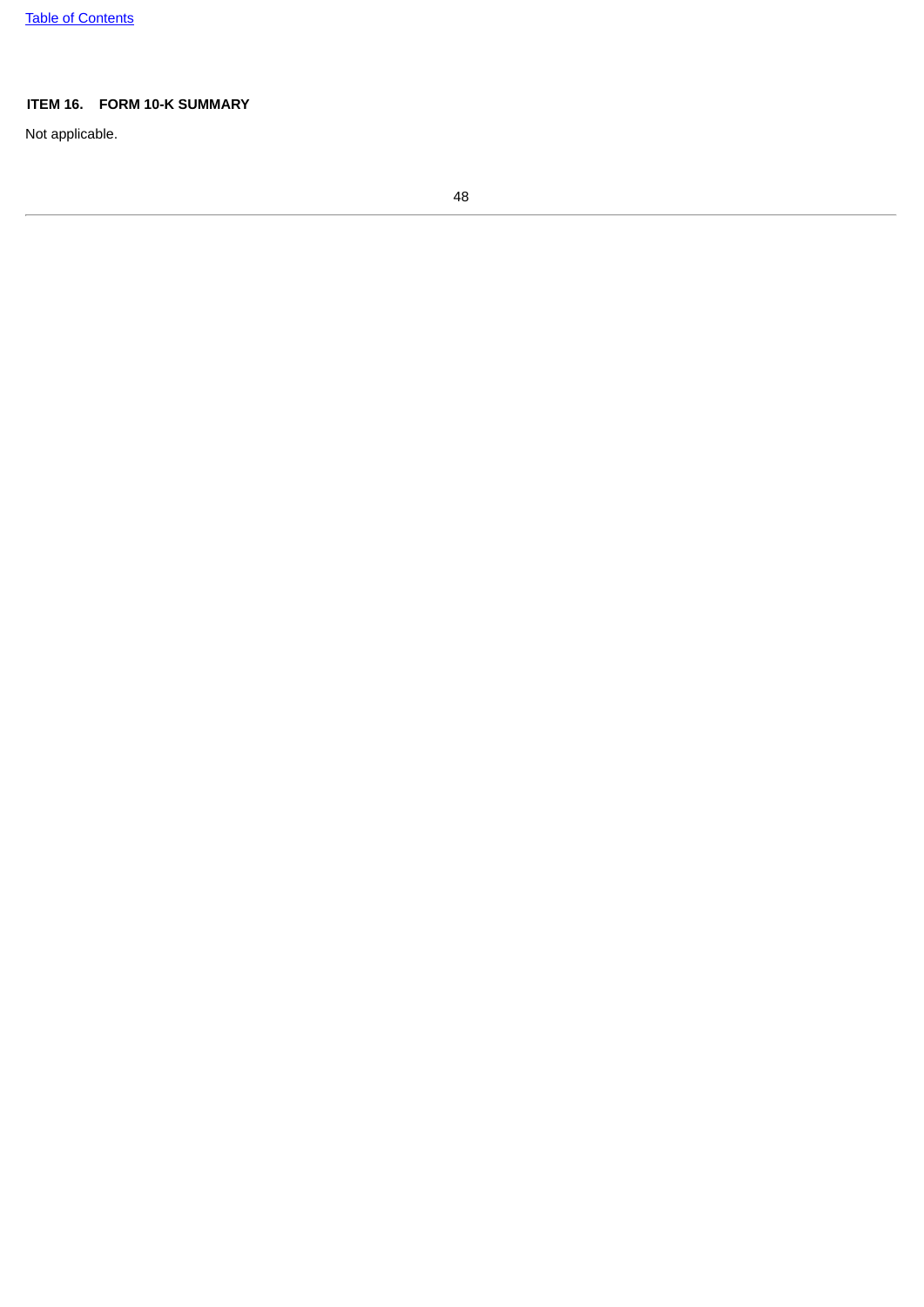#### **SIGNATURES**

Pursuant to the requirements of Section 13 or 15(d) of the Securities Exchange Act of 1934, the registrant has duly caused this report to be signed on its behalf by the undersigned, thereunto duly authorized.

Huron Consulting Group Inc.

(Registrant)

**Signature Title Date**

James H. Roth

/s/ JAMES H. ROTH Chief Executive Officer and Director 2/23/2021

# **POWER OF ATTORNEY**

KNOW ALL PERSONS BY THESE PRESENTS, that each person whose signature appears below constitutes and appoints James H. Roth, John D. Kelly, and Ernest W. Torain, Jr., and each of them, his true and lawful attorneys-in-fact and agents, with full power of substitution and resubstitution, for him and in his name, place and stead, in any and all capacities, to sign any and all amendments to this report, and to file the same, with all and any other regulatory authority, granting unto said attorneys-in-fact and agents, and each of them, full power and authority to do and perform each and every act and thing requisite and necessary to be done in and about the premises, as fully to all intents and purposes as he might or could do in person, hereby ratifying and confirming all that said attorneys-in-fact and agents or any of them, or their substitutes, may lawfully do or cause to be done by virtue hereof.

Pursuant to the requirements of the Securities Exchange Act of 1934, this report has been signed below by the following persons on behalf of the registrant and in the capacities indicated.

| <b>Signature</b>                 | <b>Title</b>                                                    | <b>Date</b> |
|----------------------------------|-----------------------------------------------------------------|-------------|
| JAMES H. ROTH<br>/s/             | Chief Executive Officer and Director                            | 2/23/2021   |
| James H. Roth                    | (Principal Executive Officer)                                   |             |
| JOHN F. MCCARTNEY<br>/s/         | Non-Executive Chairman of the Board                             | 2/23/2021   |
| John F. McCartney                |                                                                 |             |
| JOHN D. KELLY<br>/s/             | Executive Vice President, Chief Financial Officer and Treasurer | 2/23/2021   |
| John D. Kelly                    | (Principal Financial and Accounting Officer)                    |             |
| H. EUGENE LOCKHART<br>/s/        | <b>Director</b>                                                 | 2/23/2021   |
| H. Eugene Lockhart               |                                                                 |             |
| /s/ HUGH E. SAWYER               | <b>Director</b>                                                 | 2/23/2021   |
| Hugh E. Sawyer                   |                                                                 |             |
| <b>EKTA SINGH-BUSHELL</b><br>/s/ | <b>Director</b>                                                 | 2/23/2021   |
| Ekta Singh-Bushell               |                                                                 |             |
| DEBRA ZUMWALT<br>/s/             | <b>Director</b>                                                 | 2/23/2021   |
| Debra Zumwalt                    |                                                                 |             |

49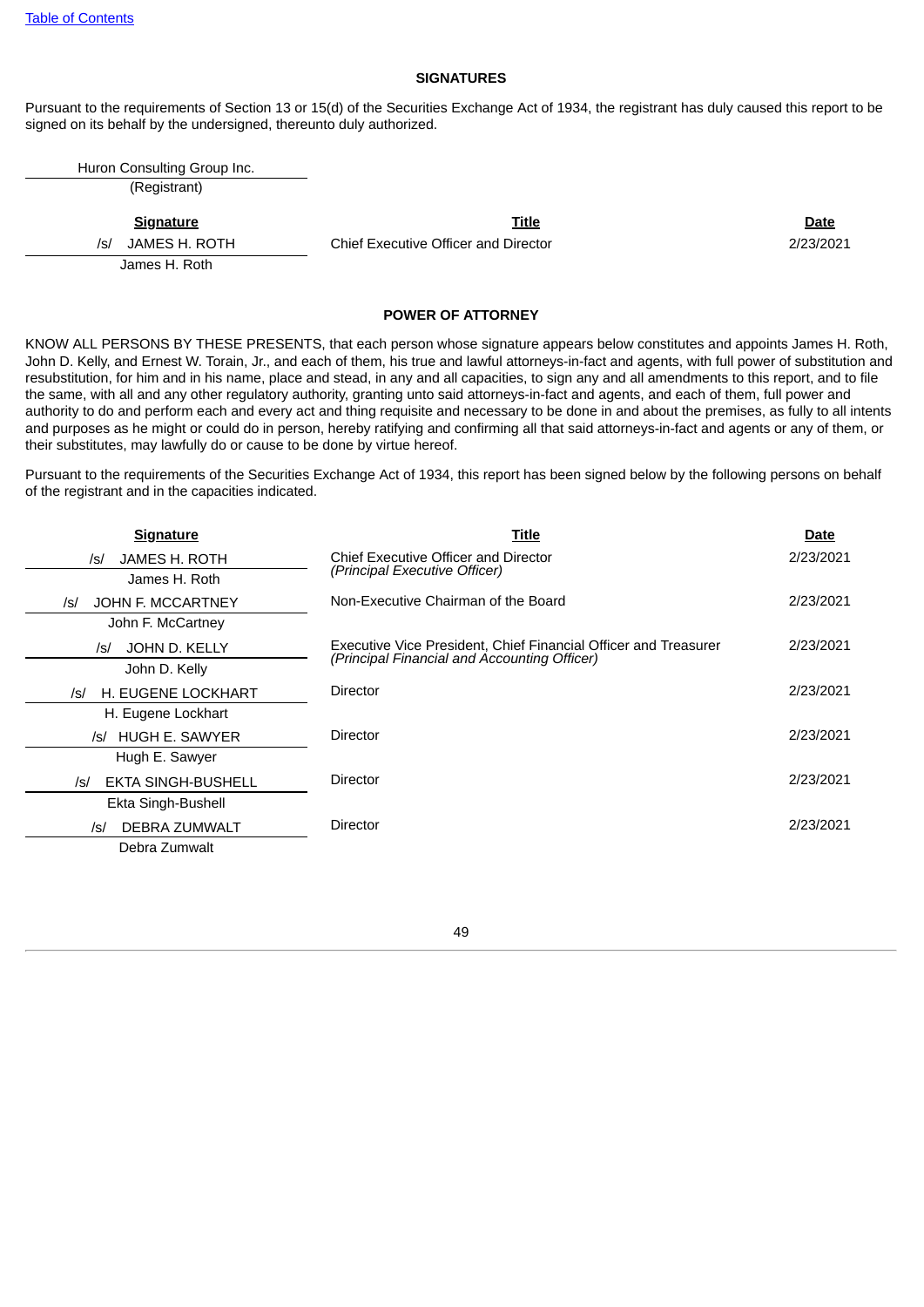# **HURON CONSULTING GROUP INC.**

CONSOLIDATED FINANCIAL STATEMENTS

# INDEX

<span id="page-51-0"></span>

|                                                                                                                                      | Page  |
|--------------------------------------------------------------------------------------------------------------------------------------|-------|
| Report of Independent Registered Public Accounting Firm                                                                              | $F-2$ |
| Consolidated Balance Sheets at December 31, 2020 and 2019                                                                            | $F-5$ |
| Consolidated Statements of Operations and Other Comprehensive Income (Loss) for the years ended December 31, 2020, 2019,<br>and 2018 | $F-6$ |
| Consolidated Statements of Stockholders' Equity for the years ended December 31, 2020, 2019, and 2018                                | $F-7$ |
| Consolidated Statements of Cash Flows for the years ended December 31, 2020, 2019, and 2018                                          | $F-8$ |
| Notes to Consolidated Financial Statements                                                                                           | $F-9$ |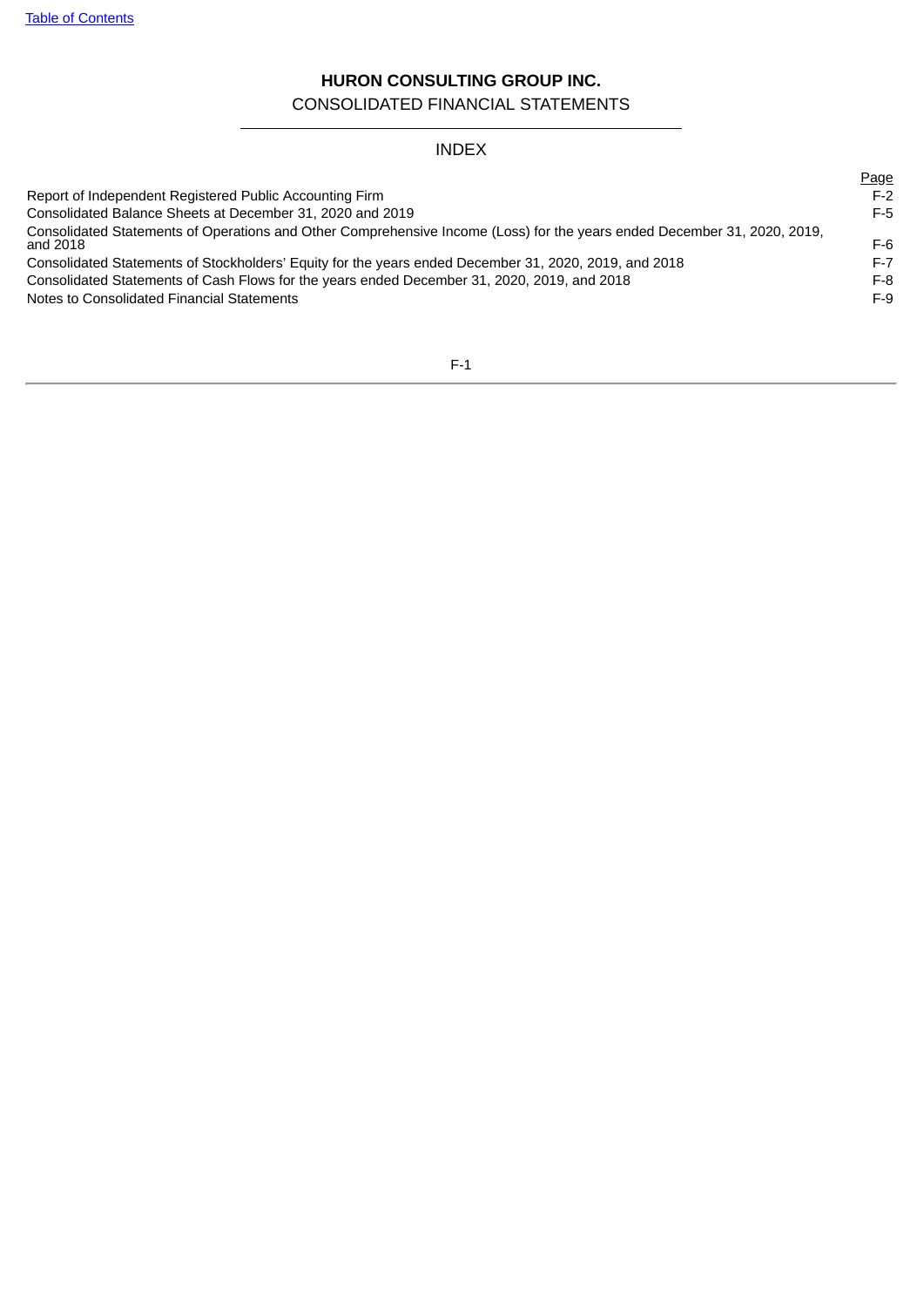## **Report of Independent Registered Public Accounting Firm**

To the Board of Directors and Stockholders of Huron Consulting Group Inc.

## *Opinions on the Financial Statements and Internal Control over Financial Reporting*

We have audited the accompanying consolidated balance sheets of Huron Consulting Group Inc. and its subsidiaries (the "Company") as of December 31, 2020 and 2019, and the related consolidated statements of operations and other comprehensive income (loss), of stockholders' equity and of cash flows for each of the three years in the period ended December 31, 2020, including the related notes (collectively referred to as the "consolidated financial statements"). We also have audited the Company's internal control over financial reporting as of December 31, 2020, based on criteria established in *Internal Control - Integrated Framework* (2013) issued by the Committee of Sponsoring Organizations of the Treadway Commission (COSO).

In our opinion, the consolidated financial statements referred to above present fairly, in all material respects, the financial position of the Company as of December 31, 2020 and 2019, and the results of its operations and its cash flows for each of the three years in the period ended December 31, 2020 in conformity with accounting principles generally accepted in the United States of America. Also in our opinion, the Company maintained, in all material respects, effective internal control over financial reporting as of December 31, 2020, based on criteria established in *Internal Control - Integrated Framework* (2013) issued by the COSO.

#### *Change in Accounting Principle*

As discussed in Note 2 to the consolidated financial statements, the Company changed the manner in which it accounts for leases as of January 1, 2019.

## *Basis for Opinions*

The Company's management is responsible for these consolidated financial statements, for maintaining effective internal control over financial reporting, and for its assessment of the effectiveness of internal control over financial reporting, included in Management's Report on Internal Control Over Financial Reporting appearing under Item 9A. Our responsibility is to express opinions on the Company's consolidated financial statements and on the Company's internal control over financial reporting based on our audits. We are a public accounting firm registered with the Public Company Accounting Oversight Board (United States) (PCAOB) and are required to be independent with respect to the Company in accordance with the U.S. federal securities laws and the applicable rules and regulations of the Securities and Exchange Commission and the PCAOB.

We conducted our audits in accordance with the standards of the PCAOB. Those standards require that we plan and perform the audits to obtain reasonable assurance about whether the consolidated financial statements are free of material misstatement, whether due to error or fraud, and whether effective internal control over financial reporting was maintained in all material respects.

Our audits of the consolidated financial statements included performing procedures to assess the risks of material misstatement of the consolidated financial statements, whether due to error or fraud, and performing procedures that respond to those risks. Such procedures included examining, on a test basis, evidence regarding the amounts and disclosures in the consolidated financial statements. Our audits also included evaluating the accounting principles used and significant estimates made by management, as well as evaluating the overall presentation of the consolidated financial statements. Our audit of internal control over financial reporting included obtaining an understanding of internal control over financial reporting, assessing the risk that a material weakness exists, and testing and evaluating the design and operating effectiveness of internal control based on the assessed risk. Our audits also included performing such other procedures as we considered necessary in the circumstances. We believe that our audits provide a reasonable basis for our opinions.

#### *Definition and Limitations of Internal Control over Financial Reporting*

A company's internal control over financial reporting is a process designed to provide reasonable assurance regarding the reliability of financial reporting and the preparation of financial statements for external purposes in accordance with generally accepted accounting principles. A company's internal control over financial reporting includes those policies and procedures that (i) pertain to the maintenance of records that, in reasonable detail, accurately and fairly reflect the transactions and dispositions of the assets of the company; (ii) provide reasonable assurance that transactions are recorded as necessary to permit preparation of financial statements in accordance with generally accepted accounting principles, and that receipts and expenditures of the company are being made only in accordance with authorizations of management and directors of the company; and (iii) provide reasonable assurance regarding prevention or timely detection of unauthorized acquisition, use, or disposition of the company's assets that could have a material effect on the financial statements.

Because of its inherent limitations, internal control over financial reporting may not prevent or detect misstatements. Also, projections of any evaluation of effectiveness to future periods are subject to the risk that controls may become inadequate because of changes in conditions, or that the degree of compliance with the policies or procedures may deteriorate.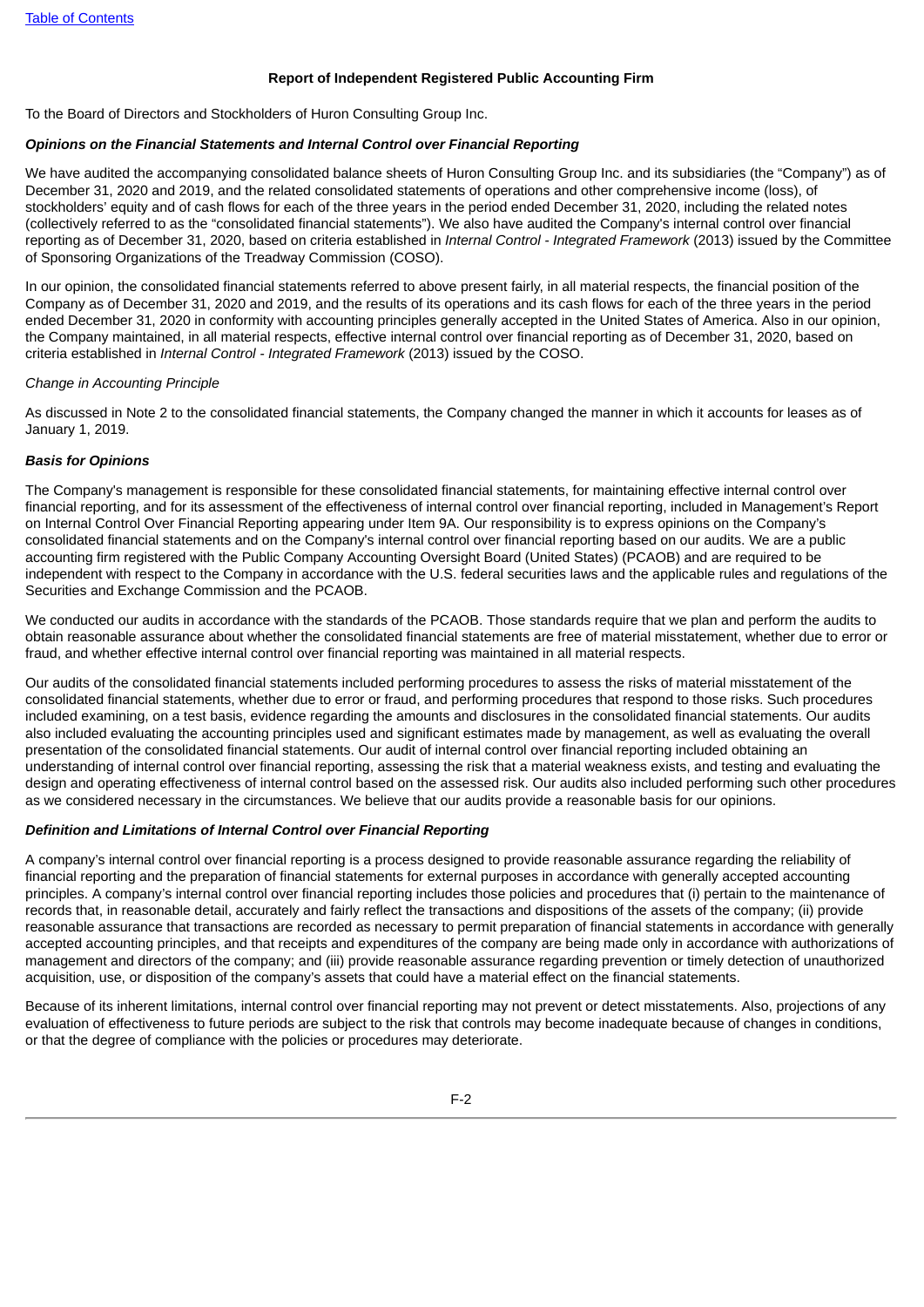# *Critical Audit Matters*

The critical audit matters communicated below are matters arising from the current period audit of the consolidated financial statements that were communicated or required to be communicated to the audit committee and that (i) relate to accounts or disclosures that are material to the consolidated financial statements and (ii) involved our especially challenging, subjective, or complex judgments. The communication of critical audit matters does not alter in any way our opinion on the consolidated financial statements, taken as a whole, and we are not, by communicating the critical audit matters below, providing separate opinions on the critical audit matters or on the accounts or disclosures to which they relate.

## *Revenue Recognition – Fixed-Fee and Healthcare Performance-Based Billing Arrangements*

As described in Notes 2 and 19 to the consolidated financial statements, in fixed-fee billing arrangements, which accounted for \$348.9 million of revenues for the year ended December 31, 2020, the Company agrees to a pre-established fee in exchange for a predetermined set of professional services. As disclosed by management, under fixed-fee arrangements, revenues are recognized based upon work completed to date versus management's estimates of the total services to be provided under the engagement. Additionally, the Company's Healthcare practice enters into performance-based billing arrangements whereby fees are tied to the attainment of contractually defined objectives, as a result of adopting the Company's recommendations, which accounted for \$69.3 million of revenues for the year ended December 31, 2020. Under performance-based billing arrangements, revenue is recognized based on an estimate of variable consideration and work completed to date versus the estimates of the total services to be provided under the engagement. Variable consideration is estimated based on a probability-weighted assessment of the fees to be earned, net of a constraint to limit the amount that could be reversed when the uncertainty is resolved.

The principal considerations for our determination that performing procedures relating to revenue recognition under fixed-fee and Healthcare performance-based billing arrangements is a critical audit matter are the significant judgment by management when developing the estimates of revenue to be recognized for these billing arrangements, which in turn led to a high degree of auditor judgment, subjectivity and effort in performing procedures and evaluating audit evidence related to management's significant assumptions related to work completed to date versus management's estimates of the total services to be provided for fixed-fee and performance-based billing arrangements and the probability of attaining contractually defined objectives in performance-based billing arrangements.

Addressing the matter involved performing procedures and evaluating audit evidence in connection with forming our overall opinion on the consolidated financial statements. These procedures included testing the effectiveness of controls relating to the revenue recognition process under fixed-fee and performance-based billing arrangements. These procedures also included, among others, testing the accuracy of the total contract amounts and evaluating the reasonableness of management's assumption of work completed to-date versus management's estimates of the total services to be provided by (i) inquiring with the Company's employees regarding the expected remaining efforts for a sample of engagements, (ii) evaluating trends in past performance, and (iii) evaluating performance to date. Additionally, for performancebased billing arrangements, procedures included, among others (i) evaluating the reasonableness of management's assumption of the probability of attaining the contractually defined objectives by inquiring with the Company's employees regarding the expected remaining efforts and the probability weighting of variable consideration to be earned for a sample of engagements and by evaluating trends in past performance, (ii) evaluating the necessity of applying a constraint based upon consideration of the initial forecasts developed during project procurement, and (iii) evaluating performance to date towards the attainment of contractually defined objectives.

#### *Goodwill Impairment Assessments - Strategy and Innovation and Life Sciences Reporting Units*

As described in Notes 2 and 4 to the consolidated financial statements, the Company's consolidated goodwill balance was \$594.2 million as of December 31, 2020, of which \$37.5 million and \$0.0 million are attributed to the Strategy and Innovation and Life Sciences reporting units, respectively. Management performs its annual goodwill impairment test as of November 30, or when events or circumstances indicate the fair value of a reporting unit may be below its carrying value. Fair value is estimated using a combination of the income approach, utilizing a discounted cash flow analysis, and the market approach, utilizing the guideline company method, with a fifty-fifty weighting. As disclosed by management, the determination of fair value using the income approach requires the use of significant estimates and assumptions, including forecasted revenue growth rates, forecasted EBITDA margins and discount rates. The determination of fair value using the market approach requires the use of revenue and EBITDA multiples, as applicable, based on operating data from guideline publicly traded companies. If the fair value of the reporting unit is less than its carrying value, a non-cash impairment charge is recorded in an amount equal to that difference with the loss not to exceed the total amount of goodwill allocated to the reporting unit. Based on internal projections and considering the expected decrease in demand due to the COVID-19 pandemic, during the first quarter of 2020 management believed it was more likely than not that the fair value of the Strategy and Innovation and Life Sciences reporting units no longer exceeded their carrying values and performed an interim impairment test on both reporting units as of March 31, 2020. As a result of the first quarter impairment tests, management recorded a partial impairment charge of \$49.9 million for the Strategy and Innovation reporting unit and a full impairment charge of \$9.9 million for the Life Sciences reporting unit. As a result of the annual impairment assessment for the Strategy and Innovation reporting unit, management concluded that there is no indication of goodwill impairment.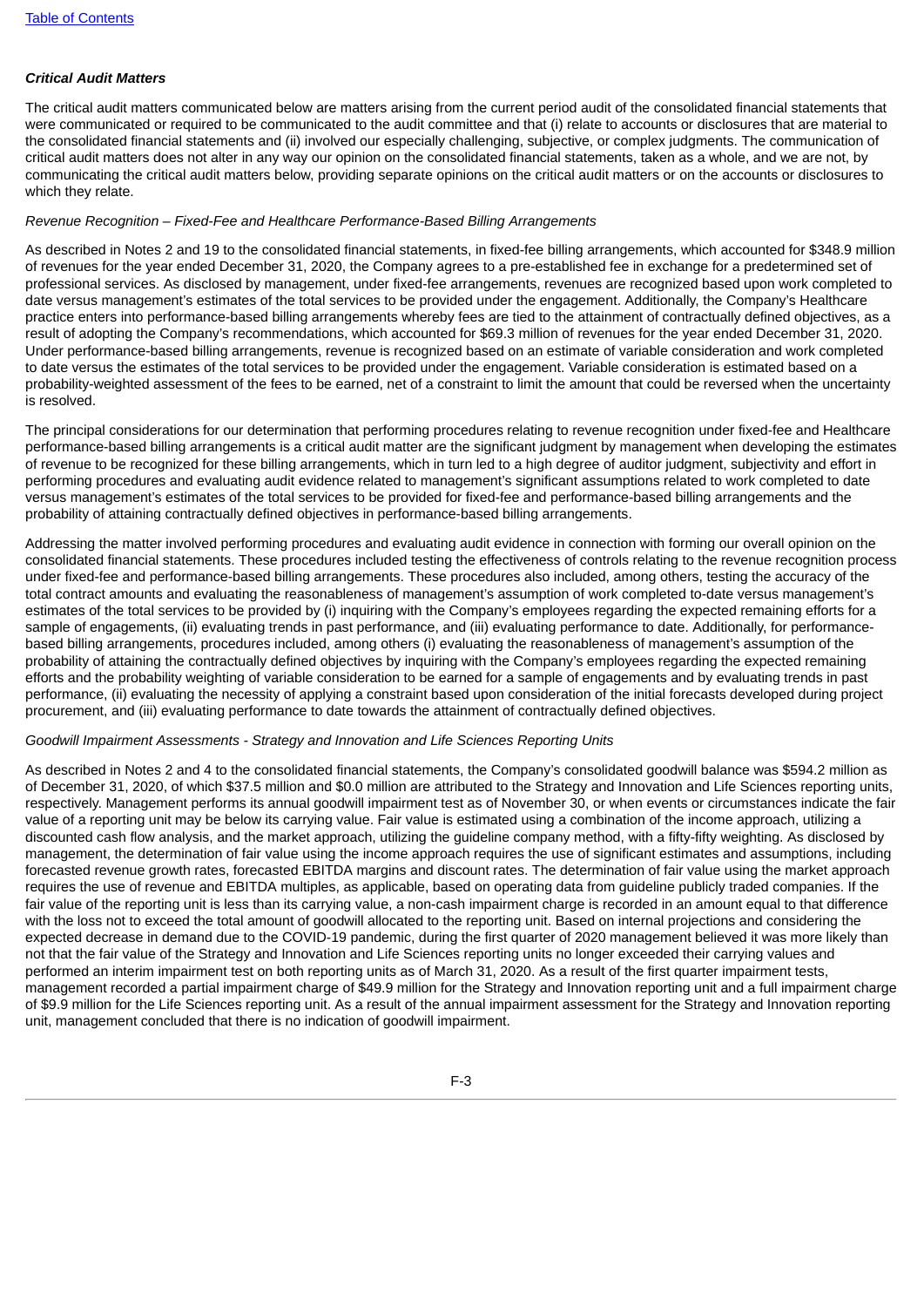The principal considerations for our determination that performing procedures relating to the goodwill impairment assessments of the Strategy and Innovation and Life Sciences reporting units is a critical audit matter are the significant judgment by management when developing the fair value measurements of the reporting units, which in turn led to a high degree of auditor judgment, subjectivity and effort in performing procedures and evaluating audit evidence related to management's significant assumptions related to forecasted revenue growth rates, forecasted EBITDA margins, discount rates, and revenue and EBITDA multiples, as applicable. In addition, the audit effort involved the use of professionals with specialized skill and knowledge.

Addressing the matter involved performing procedures and evaluating audit evidence in connection with forming our overall opinion on the consolidated financial statements. These procedures included testing the effectiveness of controls relating to management's goodwill impairment assessments, including controls over the determination of the fair value of the Strategy and Innovation and Life Sciences reporting units. These procedures also included, among others (i) testing management's process for developing the fair value estimates of the reporting units, (ii) evaluating the allocation of assets and liabilities to the reporting units, (iii) evaluating the appropriateness of the income and market approaches, (iv) testing the completeness and accuracy of the underlying data used in the income and market approaches, and (v) evaluating the significant assumptions used by management related to forecasted revenue growth rates, forecasted EBITDA margins, discount rates, and revenue and EBITDA multiples, as applicable. Evaluating management's assumptions related to forecasted revenue growth rates and forecasted EBITDA margins involved evaluating whether the assumptions used by management were reasonable considering (i) the current and past performance of the reporting unit, (ii) the actions necessary to achieve future forecasts, (iii) the consistency with external market data, and (iv) whether these assumptions were consistent with evidence obtained in other areas of the audit. Professionals with specialized skill and knowledge were used to assist in the evaluation of the income approach and the discount rates, as well as the selection and calculation of revenue and EBITDA multiples, as applicable.

/s/ PricewaterhouseCoopers LLP Chicago, Illinois February 23, 2021

We have served as the Company's auditor since 2002.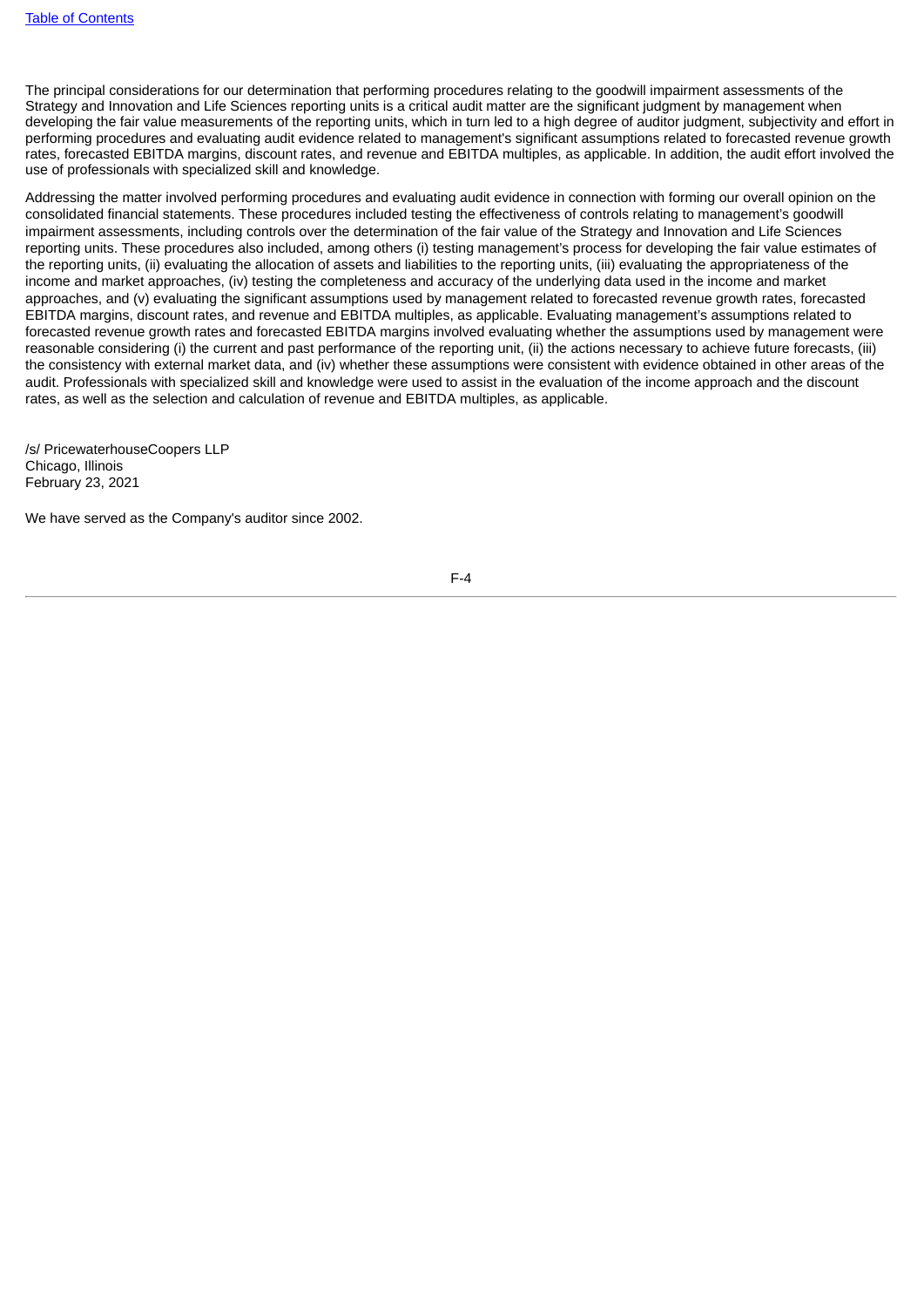# **HURON CONSULTING GROUP INC. CONSOLIDATED BALANCE SHEETS (In thousands, except share and per share amounts)**

|                                                                                                                                                                    |               | December 31,<br>2020 | December 31,<br>2019 |            |  |
|--------------------------------------------------------------------------------------------------------------------------------------------------------------------|---------------|----------------------|----------------------|------------|--|
| <b>Assets</b>                                                                                                                                                      |               |                      |                      |            |  |
| Current assets:                                                                                                                                                    |               |                      |                      |            |  |
| Cash and cash equivalents                                                                                                                                          | \$            | 67,177               | \$                   | 11,604     |  |
| Receivables from clients, net of allowances of \$7,680 and \$8,907, respectively                                                                                   |               | 86,966               |                      | 116,571    |  |
| Unbilled services, net of allowances of \$2,603 and \$2,994, respectively                                                                                          |               | 61,181               |                      | 79,937     |  |
| Income tax receivable                                                                                                                                              |               | 5,121                |                      | 2,376      |  |
| Prepaid expenses and other current assets                                                                                                                          |               | 16,569               |                      | 14,248     |  |
| Total current assets                                                                                                                                               |               | 237.014              |                      | 224.736    |  |
| Property and equipment, net                                                                                                                                        |               | 29.093               |                      | 38,413     |  |
| Deferred income taxes, net                                                                                                                                         |               | 4,191                |                      | 1,145      |  |
| Long-term investments                                                                                                                                              |               | 71,030               |                      | 54,541     |  |
| Operating lease right-of-use assets                                                                                                                                |               | 39,360               |                      | 54,954     |  |
| Other non-current assets                                                                                                                                           |               | 62,068               |                      | 52,177     |  |
| Intangible assets, net                                                                                                                                             |               | 20,483               |                      | 31,625     |  |
| Goodwill                                                                                                                                                           |               | 594,237              |                      | 646,680    |  |
| <b>Total assets</b>                                                                                                                                                | \$            | 1,057,476            | \$                   | 1,104,271  |  |
| Liabilities and stockholders' equity                                                                                                                               |               |                      |                      |            |  |
| <b>Current liabilities:</b>                                                                                                                                        |               |                      |                      |            |  |
| Accounts payable                                                                                                                                                   | $\frac{1}{2}$ | 648                  | $\mathfrak{F}$       | 7,944      |  |
| Accrued expenses and other current liabilities                                                                                                                     |               | 14,874               |                      | 18,554     |  |
| Accrued payroll and related benefits                                                                                                                               |               | 133,830              |                      | 141,605    |  |
| Current maturities of long-term debt                                                                                                                               |               | 499                  |                      | 529        |  |
| Current maturities of operating lease liabilities                                                                                                                  |               | 8,771                |                      | 7,469      |  |
| Deferred revenues                                                                                                                                                  |               | 34,748               |                      | 28,443     |  |
| <b>Total current liabilities</b>                                                                                                                                   |               | 193,370              |                      | 204,544    |  |
| Non-current liabilities:                                                                                                                                           |               |                      |                      |            |  |
| Deferred compensation and other liabilities                                                                                                                        |               | 45.361               |                      | 28.635     |  |
| Accrued contingent consideration for business acquisitions                                                                                                         |               | 1.770                |                      |            |  |
| Long-term debt, net of current portion                                                                                                                             |               | 202.780              |                      | 208,324    |  |
| Operating lease liabilities, net of current portion                                                                                                                |               | 61,825               |                      | 69,233     |  |
| Deferred income taxes, net                                                                                                                                         |               | 428                  |                      | 8,070      |  |
| Total non-current liabilities                                                                                                                                      |               | 312,164              |                      | 314,262    |  |
| <b>Commitments and contingencies</b>                                                                                                                               |               |                      |                      |            |  |
| Stockholders' equity                                                                                                                                               |               |                      |                      |            |  |
| Common stock; \$0.01 par value; 500,000,000 shares authorized; 25,346,916 and 25,144,764 shares issued at<br>December 31, 2020 and December 31, 2019, respectively |               | 246                  |                      | 247        |  |
| Treasury stock, at cost, 2,584,119 and 2,425,430 shares at December 31, 2020 and December 31, 2019,<br>respectively                                                |               | (129, 886)           |                      | (128, 348) |  |
| Additional paid-in capital                                                                                                                                         |               | 454,512              |                      | 460,781    |  |
| Retained earnings                                                                                                                                                  |               | 214,009              |                      | 237,849    |  |
| Accumulated other comprehensive income                                                                                                                             |               | 13,061               |                      | 14,936     |  |
| Total stockholders' equity                                                                                                                                         |               | 551,942              |                      | 585,465    |  |
| Total liabilities and stockholders' equity                                                                                                                         | \$            | 1,057,476            | $\mathfrak{S}$       | 1,104,271  |  |

*The accompanying notes are an integral part of the consolidated financial statements.*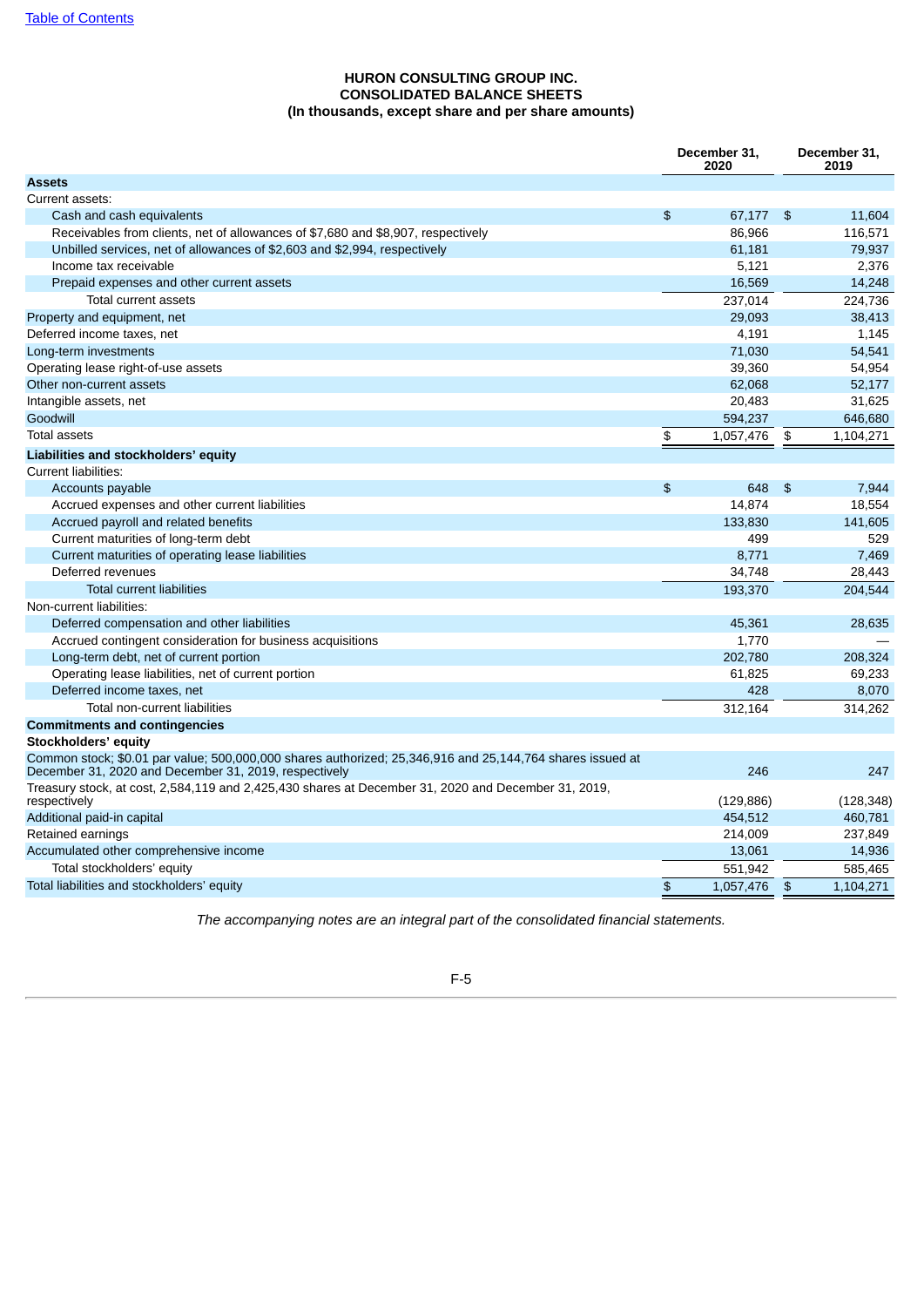# **HURON CONSULTING GROUP INC. CONSOLIDATED STATEMENTS OF OPERATIONS AND OTHER COMPREHENSIVE INCOME (LOSS) (In thousands, except per share amounts)**

|                                                                                                                            |               |            |               | Year Ended December 31, |               |           |
|----------------------------------------------------------------------------------------------------------------------------|---------------|------------|---------------|-------------------------|---------------|-----------|
|                                                                                                                            |               | 2020       |               | 2019                    |               | 2018      |
| Revenues and reimbursable expenses:                                                                                        |               |            |               |                         |               |           |
| Revenues                                                                                                                   | \$            | 844,127 \$ |               | 876,757 \$              |               | 795,125   |
| Reimbursable expenses                                                                                                      |               | 26,887     |               | 88,717                  |               | 82,874    |
| Total revenues and reimbursable expenses                                                                                   |               | 871.014    |               | 965.474                 |               | 877,999   |
| <b>Direct costs and reimbursable expenses</b> (exclusive of depreciation and amortization<br>shown in operating expenses): |               |            |               |                         |               |           |
| Direct costs                                                                                                               |               | 592,428    |               | 575,602                 |               | 521,537   |
| Amortization of intangible assets and software development costs                                                           |               | 5,366      |               | 5,375                   |               | 4,247     |
| Reimbursable expenses                                                                                                      |               | 26,918     |               | 88,696                  |               | 82,923    |
| Total direct costs and reimbursable expenses                                                                               |               | 624,712    |               | 669,673                 |               | 608,707   |
| Operating expenses and other losses (gains), net:                                                                          |               |            |               |                         |               |           |
| Selling, general and administrative expenses                                                                               |               | 170,686    |               | 203,071                 |               | 180,983   |
| Restructuring charges                                                                                                      |               | 20,525     |               | 1,855                   |               | 3,657     |
| Litigation and other gains, net                                                                                            |               | (150)      |               | (1, 196)                |               | (2,019)   |
| Depreciation and amortization                                                                                              |               | 24,277     |               | 28,365                  |               | 34,575    |
| Goodwill impairment charges                                                                                                |               | 59,816     |               |                         |               |           |
| Total operating expenses and other losses (gains), net                                                                     |               | 275,154    |               | 232,095                 |               | 217,196   |
| Operating income (loss)                                                                                                    |               | (28, 852)  |               | 63,706                  |               | 52,096    |
| Other income (expense), net:                                                                                               |               |            |               |                         |               |           |
| Interest expense, net of interest income                                                                                   |               | (9, 292)   |               | (15, 648)               |               | (19, 013) |
| Other income (expense), net                                                                                                |               | 4,271      |               | 4,433                   |               | (7, 862)  |
| Total other expense, net                                                                                                   |               | (5,021)    |               | (11, 215)               |               | (26, 875) |
| Income (loss) from continuing operations before taxes                                                                      |               | (33, 873)  |               | 52,491                  |               | 25,221    |
| Income tax expense (benefit)                                                                                               |               | (10, 155)  |               | 10,512                  |               | 11,277    |
| Net income (loss) from continuing operations                                                                               |               | (23, 718)  |               | 41,979                  |               | 13,944    |
| Loss from discontinued operations, net of tax                                                                              |               | (122)      |               | (236)                   |               | (298)     |
| Net income (loss)                                                                                                          | \$            | (23, 840)  | \$            | 41,743                  | \$            | 13,646    |
| Net earnings (loss) per basic share:                                                                                       |               |            |               |                         |               |           |
| Net income (loss) from continuing operations                                                                               | \$            | (1.08)     | \$            | 1.91                    | \$            | 0.64      |
| Loss from discontinued operations, net of tax                                                                              |               | (0.01)     |               | (0.01)                  |               | (0.01)    |
| Net income (loss)                                                                                                          | \$            | (1.09)     | \$            | 1.90                    | \$            | 0.63      |
| Net earnings (loss) per diluted share:                                                                                     |               |            |               |                         |               |           |
| Net income (loss) from continuing operations                                                                               | \$            | (1.08)     | \$            | 1.87                    | \$            | 0.63      |
| Loss from discontinued operations, net of tax                                                                              |               | (0.01)     |               | (0.02)                  |               | (0.01)    |
| Net income (loss)                                                                                                          | \$            | (1.09)     | \$            | 1.85                    | \$            | 0.62      |
| Weighted average shares used in calculating earnings per share:                                                            |               |            |               |                         |               |           |
| <b>Basic</b>                                                                                                               |               | 21,882     |               | 21,993                  |               | 21,706    |
| <b>Diluted</b>                                                                                                             |               | 21,882     |               | 22,507                  |               | 22,058    |
| Comprehensive income (loss):                                                                                               |               |            |               |                         |               |           |
| Net income (loss)                                                                                                          | $\frac{4}{5}$ | (23, 840)  | $\frac{3}{2}$ | 41,743                  | $\frac{1}{2}$ | 13,646    |
| Foreign currency translation adjustments, net of tax                                                                       |               | 348        |               | 99                      |               | (1, 814)  |
| Unrealized gain (loss) on investment, net of tax                                                                           |               | 1,323      |               | (702)                   |               | 7,772     |
| Unrealized gain (loss) on cash flow hedging instruments, net of tax                                                        |               | (3,546)    |               | (956)                   |               | 167       |
| Other comprehensive income (loss)                                                                                          |               | (1, 875)   |               | (1, 559)                |               | 6,125     |
| Comprehensive income (loss)                                                                                                | \$            | (25, 715)  | \$            | 40,184                  | \$            | 19,771    |

<span id="page-56-0"></span>*The accompanying notes are an integral part of the consolidated financial statements.*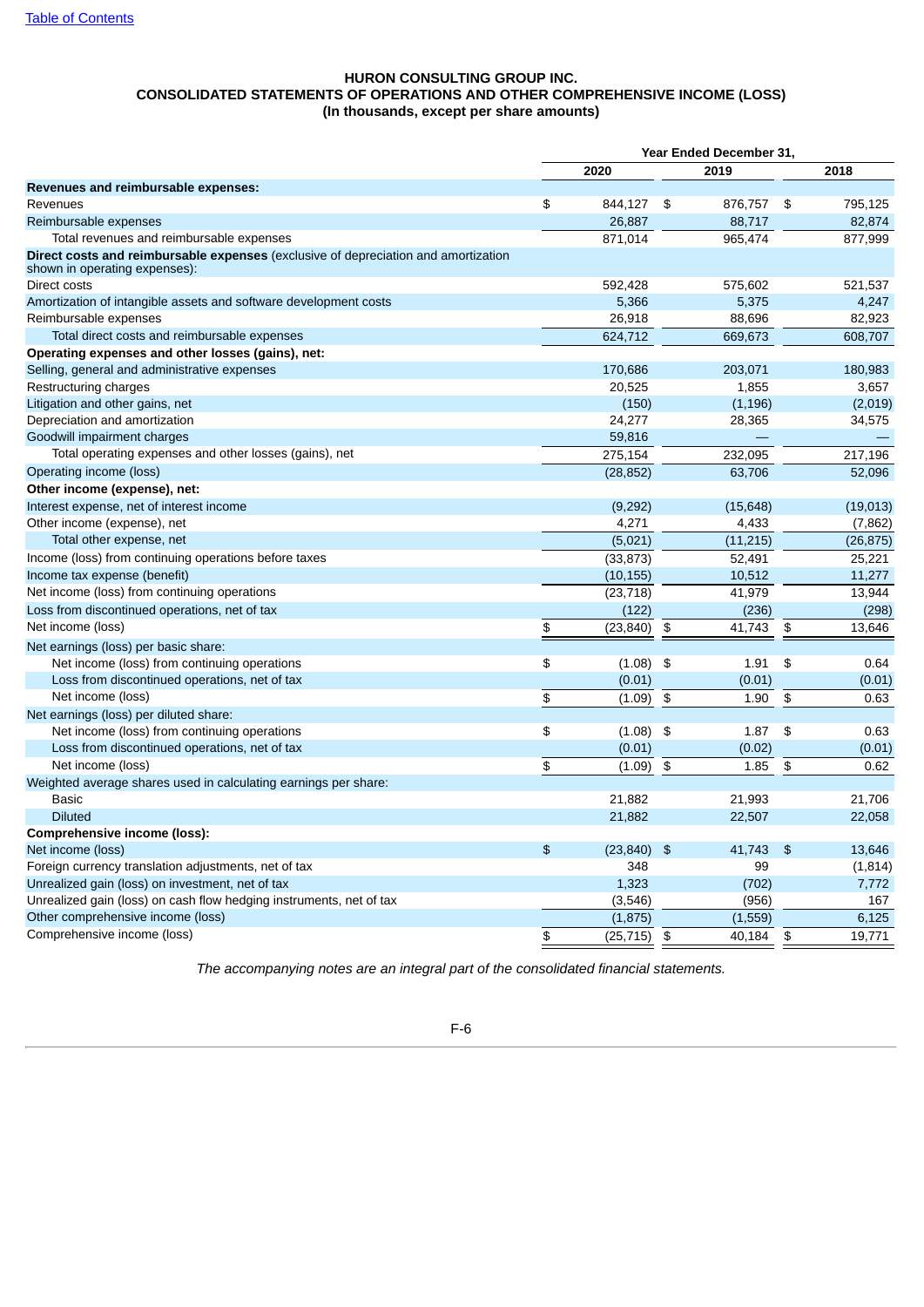# **HURON CONSULTING GROUP INC. CONSOLIDATED STATEMENTS OF STOCKHOLDERS' EQUITY (In thousands, except share amounts)**

|                                                              | <b>Common Stock</b> |              | <b>Treasury Stock</b> |                             | Additional<br>Paid-In | Retained      | Accumulated<br>Other<br>Comprehensive |               | Stockholders' |
|--------------------------------------------------------------|---------------------|--------------|-----------------------|-----------------------------|-----------------------|---------------|---------------------------------------|---------------|---------------|
|                                                              | <b>Shares</b>       | Amount       | <b>Shares</b>         | Amount                      | Capital               | Earnings      | Income                                |               | Equity        |
| Balance at December 31, 2017                                 | 24,098,822          | \$<br>241    | (2,591,135)           | $\frac{2}{3}$<br>(121, 994) | \$<br>434,256         | \$<br>180,443 | \$<br>10,370                          | $\frac{1}{2}$ | 503,316       |
| Comprehensive income                                         |                     |              |                       |                             |                       | 13,646        | 6,125                                 |               | 19,771        |
| Issuance of common stock in<br>connection with:              |                     |              |                       |                             |                       |               |                                       |               |               |
| Restricted stock awards, net of<br>cancellations             | 279,430             | 3            | 5,986                 | 387                         | (390)                 |               |                                       |               |               |
| Exercise of stock options                                    | 40,000              |              |                       |                             | 937                   |               |                                       |               | 937           |
| Share-based compensation                                     |                     |              |                       |                             | 17,770                |               |                                       |               | 17,770        |
| Shares redeemed for employee tax<br>withholdings             |                     |              | (86, 813)             | (3, 187)                    |                       |               |                                       |               | (3, 187)      |
| Cumulative-effect adiustment from<br>adoption of ASU 2014-09 |                     |              |                       |                             |                       | 2,017         |                                       |               | 2,017         |
| Balance at December 31, 2018                                 | 24,418,252          | \$<br>244    | (2,671,962)           | (124, 794)<br>$\frac{1}{2}$ | \$<br>452,573         | \$<br>196.106 | \$<br>16,495                          | $\frac{2}{3}$ | 540,624       |
| Comprehensive income                                         |                     |              |                       |                             |                       | 41,743        | (1, 559)                              |               | 40,184        |
| Issuance of common stock in<br>connection with:              |                     |              |                       |                             |                       |               |                                       |               |               |
| Restricted stock awards, net of<br>cancellations             | 347,589             | 4            | 20,171                | 1,828                       | (1,832)               |               |                                       |               |               |
| Exercise of stock options                                    | 47,904              | $\mathbf{1}$ |                       |                             | 1,243                 |               |                                       |               | 1,244         |
| Share-based compensation                                     |                     |              |                       |                             | 22,854                |               |                                       |               | 22,854        |
| Shares redeemed for employee tax<br>withholdinas             |                     |              | (111, 511)            | (5, 382)                    |                       |               |                                       |               | (5, 382)      |
| Other capital contributions                                  |                     |              |                       |                             | 160                   |               |                                       |               | 160           |
| Share repurchases                                            | (210, 437)          | (2)          |                       |                             | (14, 217)             |               |                                       |               | (14, 219)     |
| Balance at December 31, 2019                                 | 24,603,308          | \$<br>247    | (2,763,302)           | \$<br>(128, 348)            | \$<br>460.781         | \$<br>237.849 | \$<br>14,936                          | \$            | 585,465       |
| Comprehensive loss                                           |                     |              |                       |                             |                       | (23, 840)     | (1, 875)                              |               | (25, 715)     |
| Issuance of common stock in<br>connection with:              |                     |              |                       |                             |                       |               |                                       |               |               |
| Restricted stock awards, net of<br>cancellations             | 342,311             | 3            | 87,155                | 6,365                       | (6, 368)              |               |                                       |               |               |
| Exercise of stock options                                    | 40.400              |              |                       |                             | 1,003                 |               |                                       |               | 1,003         |
| Share-based compensation                                     |                     |              |                       |                             | 24,998                |               |                                       |               | 24,998        |
| Shares redeemed for employee tax<br>withholdings             |                     |              | (136, 749)            | (7,903)                     |                       |               |                                       |               | (7,903)       |
| Share repurchases                                            | (425, 164)          | (4)          |                       |                             | (25,902)              |               |                                       |               | (25,906)      |
| Balance at December 31, 2020                                 | 24,560,855          | \$<br>246    | (2,812,896)           | \$(129, 886)                | \$<br>454,512         | \$214,009     | \$<br>13,061                          | \$            | 551,942       |

<span id="page-57-0"></span>*The accompanying notes are an integral part of the consolidated financial statements.*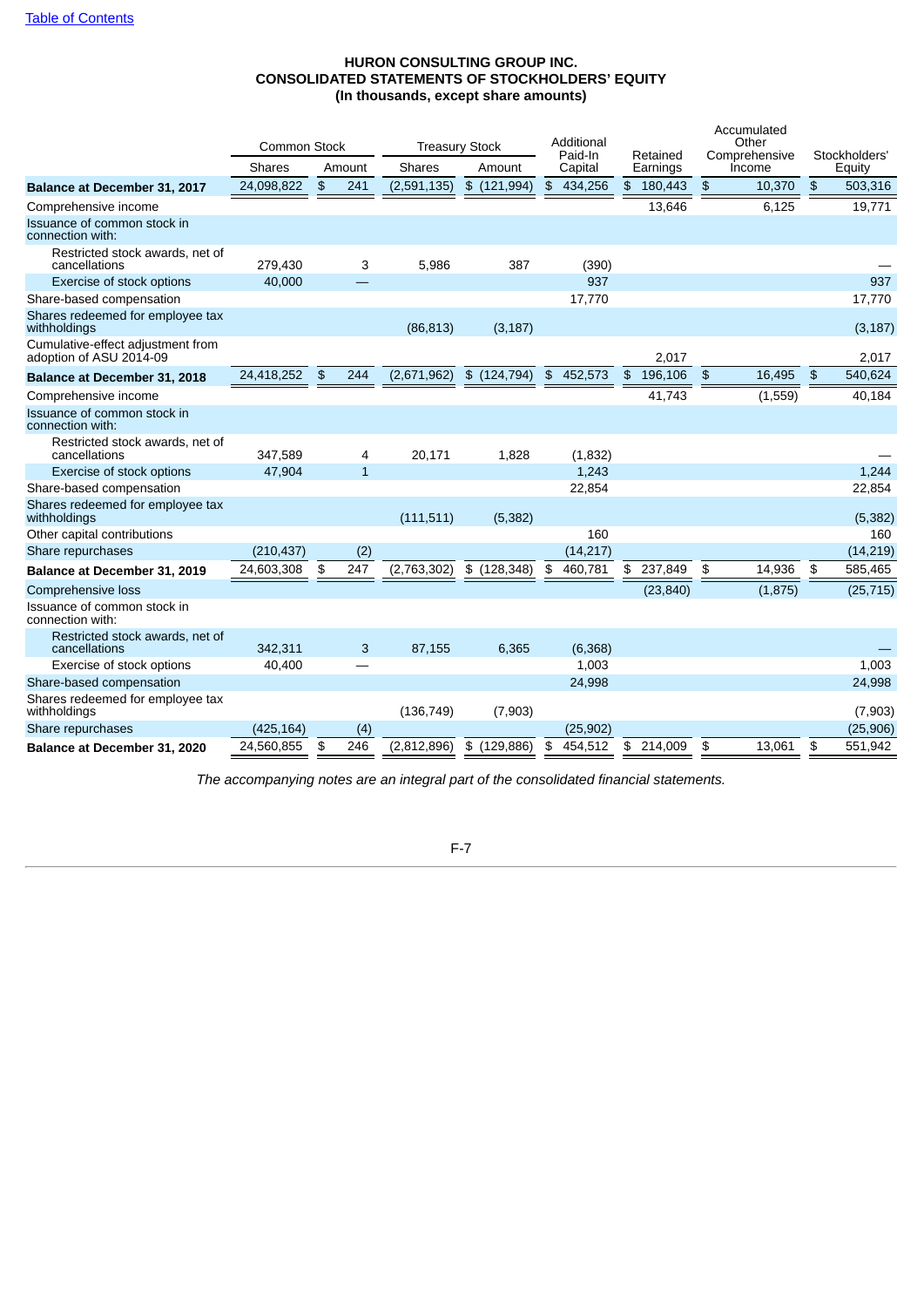# **HURON CONSULTING GROUP INC. CONSOLIDATED STATEMENTS OF CASH FLOWS (In thousands)**

|                                                                                                                                                         |                     |     | <b>Year Ended December 31,</b> |               |                          |
|---------------------------------------------------------------------------------------------------------------------------------------------------------|---------------------|-----|--------------------------------|---------------|--------------------------|
|                                                                                                                                                         | 2020                |     | 2019                           |               | 2018                     |
| Cash flows from operating activities:                                                                                                                   |                     |     |                                |               |                          |
| Net income (loss)                                                                                                                                       | \$<br>$(23,840)$ \$ |     | 41,743                         | \$            | 13,646                   |
| Adjustments to reconcile net income (loss) to net cash provided by operating activities:                                                                |                     |     |                                |               |                          |
| Depreciation and amortization                                                                                                                           | 30,222              |     | 34,405                         |               | 39,311                   |
| Non-cash lease expense                                                                                                                                  | 7,763               |     | 8,397                          |               |                          |
| Lease impairment charges                                                                                                                                | 13,217              |     | 805                            |               |                          |
| Share-based compensation                                                                                                                                | 24,081              |     | 24,213                         |               | 18,818                   |
| Amortization of debt discount and issuance costs                                                                                                        | 793                 |     | 8,264                          |               | 10,313                   |
| Goodwill impairment charges                                                                                                                             | 59,816              |     |                                |               |                          |
| Allowances for doubtful accounts and unbilled services                                                                                                  | 1,050               |     | 250                            |               | 657                      |
| Deferred income taxes                                                                                                                                   | (9,859)             |     | 8,795                          |               | 10,717                   |
| Losses on sales of businesses                                                                                                                           | 1,603               |     | $\overline{\phantom{0}}$       |               | 5,807                    |
| Change in fair value of contingent consideration liabilities                                                                                            |                     |     | (1,506)                        |               | 381                      |
| Change in fair value of preferred stock investment                                                                                                      | (1,667)             |     |                                |               |                          |
| Other, net                                                                                                                                              | (25)                |     | (789)                          |               | $\overline{\phantom{m}}$ |
| Changes in operating assets and liabilities, net of acquisitions and divestitures:                                                                      |                     |     |                                |               |                          |
| (Increase) decrease in receivables from clients                                                                                                         | 33,051              |     | (10, 123)                      |               | (10,509)                 |
| (Increase) decrease in unbilled services                                                                                                                | 18,876              |     | (10, 269)                      |               | (11,094)                 |
| (Increase) decrease in current income tax receivable / payable, net                                                                                     | (3,662)             |     | 4,442                          |               | (2,607)                  |
| (Increase) decrease in other assets                                                                                                                     | (11, 972)           |     | (144)                          |               | (1, 361)                 |
| Increase (decrease) in accounts payable and accrued liabilities                                                                                         | (7,786)             |     | (6,884)                        |               | (8,212)                  |
| Increase (decrease) in accrued payroll and related benefits                                                                                             | (1, 169)            |     | 30,339                         |               | 35,481                   |
| Increase (decrease) in deferred revenues                                                                                                                | 6,246               |     | 282                            |               | 310                      |
| Net cash provided by operating activities                                                                                                               | 136,738             |     | 132,220                        |               | 101,658                  |
| Cash flows from investing activities:                                                                                                                   |                     |     |                                |               |                          |
| Purchases of property and equipment, net                                                                                                                | (8, 125)            |     | (13, 240)                      |               | (8,936)                  |
| Investment in life insurance policies                                                                                                                   | (2,462)             |     | (4,703)                        |               | (2,037)                  |
| Purchases of businesses, net of cash acquired                                                                                                           | (8,701)             |     | (2,500)                        |               | (215)                    |
| Purchase of investment securities                                                                                                                       | (13,000)            |     | (5,000)                        |               |                          |
| Capitalization of internally developed software                                                                                                         | (8,272)             |     | (10, 312)                      |               | (6,069)                  |
| Proceeds from note receivable                                                                                                                           |                     |     |                                |               | 1,040                    |
| Proceeds from sale of property and equipment                                                                                                            | 25                  |     | 753                            |               |                          |
| Divestitures of businesses, net of cash sold                                                                                                            | (1,499)             |     |                                |               | (2, 345)                 |
| Net cash used in investing activities                                                                                                                   |                     |     |                                |               |                          |
|                                                                                                                                                         | (42, 034)           |     | (35,002)                       |               | (18, 562)                |
| Cash flows from financing activities:                                                                                                                   |                     |     |                                |               |                          |
| Proceeds from exercises of stock options                                                                                                                | 1,003               |     | 1,244                          |               | 937                      |
| Shares redeemed for employee tax withholdings                                                                                                           | (7,903)             |     | (5, 382)                       |               | (3, 187)                 |
| Share repurchases                                                                                                                                       | (27, 141)           |     | (12, 985)                      |               |                          |
| Proceeds from bank borrowings                                                                                                                           | 283,000             |     | 347,000                        |               | 204,300                  |
| Repayments of bank borrowings                                                                                                                           | (288, 574)          |     | (192, 515)                     |               | (259, 801)               |
| Repayment of convertible notes                                                                                                                          |                     |     | (250,000)                      |               |                          |
| Payments for debt issuance costs                                                                                                                        |                     |     | (1,524)                        |               | (1,385)                  |
| Payments for contingent consideration liabilities                                                                                                       |                     |     | (4,674)                        |               | (7, 554)                 |
| Net cash used in financing activities                                                                                                                   | (39,615)            |     | (118, 836)                     |               | (66,690)                 |
| Effect of exchange rate changes on cash                                                                                                                 | 484                 |     | 115                            |               | (208)                    |
| Net increase (decrease) in cash and cash equivalents                                                                                                    | 55,573              |     | (21, 503)                      |               | 16,198                   |
| Cash and cash equivalents at beginning of the period                                                                                                    | 11,604              |     | 33,107                         |               | 16,909                   |
| Cash and cash equivalents at end of the period                                                                                                          | \$<br>67,177 \$     |     | 11,604                         | \$            | 33,107                   |
| Supplemental disclosure of cash flow information:                                                                                                       |                     |     |                                |               |                          |
| Non-cash investing and financing activities:                                                                                                            |                     |     |                                |               |                          |
| Property and equipment expenditures and capitalized software included in accounts payable, accrued<br>expenses and accrued payroll and related benefits | \$<br>1,178         | -\$ | 2,600                          | \$            | 2,358                    |
| Contingent consideration related to business acquisitions                                                                                               | \$<br>1,770         | \$  |                                | \$            | 212                      |
| Share repurchases included in accounts payable                                                                                                          | \$                  | \$  | 1,234                          | \$            | $\qquad \qquad -$        |
| Cash paid during the year for:                                                                                                                          |                     |     |                                |               |                          |
| Interest                                                                                                                                                | \$<br>8,309         | \$  | 7,971                          | $\frac{1}{2}$ | 8,887                    |
| Income taxes                                                                                                                                            | \$<br>$4,721$ \$    |     | 1,429                          | \$            | 3,349                    |
|                                                                                                                                                         |                     |     |                                |               |                          |

<span id="page-58-0"></span>*The accompanying notes are an integral part of the consolidated financial statements.*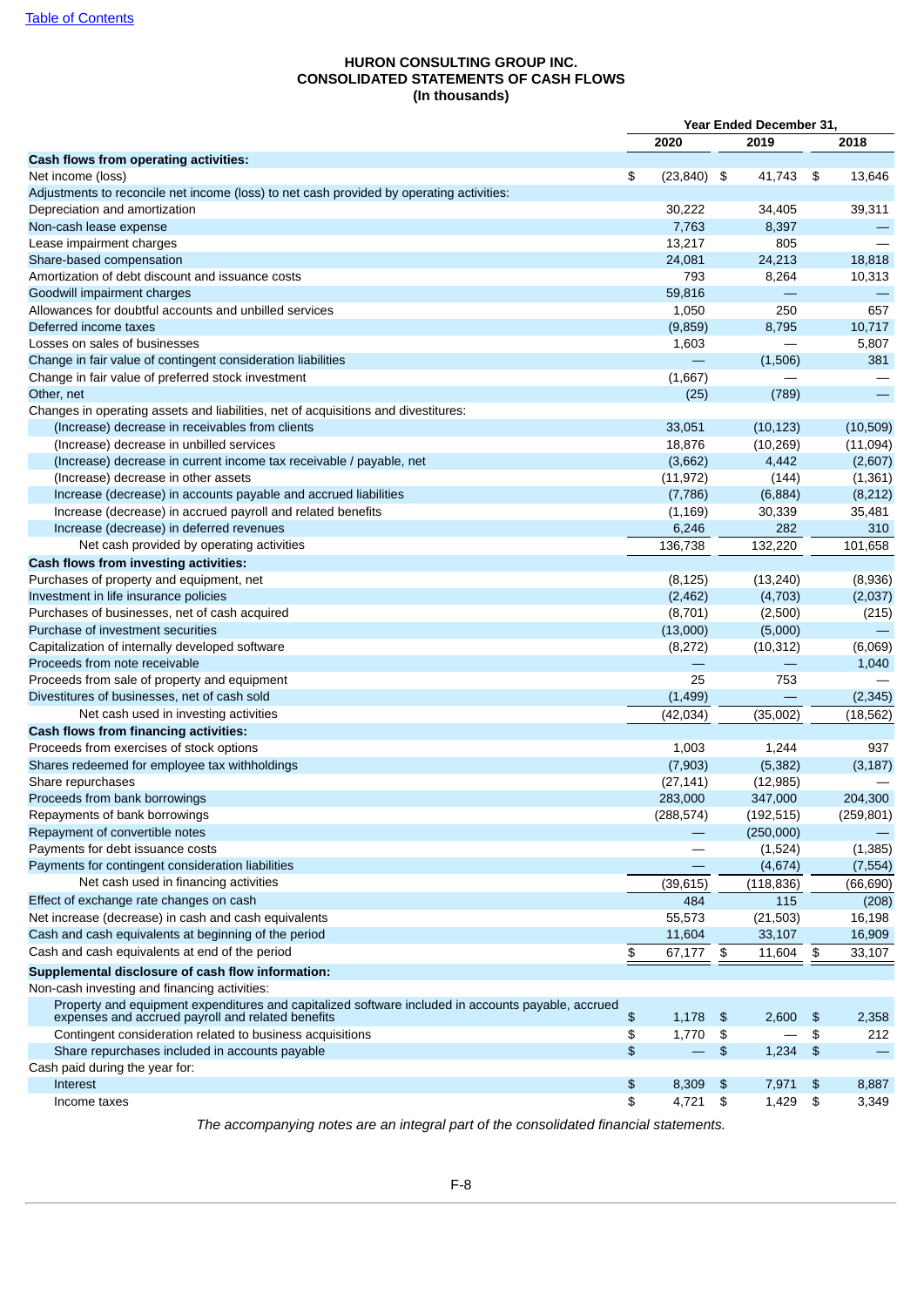## **1. Description of Business**

Huron is a global consultancy that collaborates with clients to drive strategic growth, ignite innovation and navigate constant change. Through a combination of strategy, expertise and creativity, we help clients accelerate operational, digital and cultural transformation, enabling the change they need to own their future. By embracing diverse perspectives, encouraging new ideas and challenging the status quo, Huron creates sustainable results for the organizations it serves.

## **2. Summary of Significant Accounting Policies**

## **Basis of Presentation and Principles of Consolidation**

The accompanying consolidated financial statements reflect the financial position at December 31, 2020 and 2019, and the results of operations and cash flows for the years ended December 31, 2020, 2019, and 2018.

The consolidated financial statements include the accounts of Huron Consulting Group Inc. and its subsidiaries, all of which are whollyowned. All intercompany balances and transactions have been eliminated in consolidation.

On January 1, 2019, we adopted Accounting Standard Update ("ASU") 2016-02, *Leases*, as a new Topic, ASC 842, which superseded ASC Topic 840, *Leases*, and sets forth the principles for the recognition, measurement, presentation, and disclosure of leases for lessees and lessors. ASU 2016-02 requires lessees to classify leases as either finance or operating leases and to record on the balance sheet a right-ofuse asset and a lease liability, equal to the present value of the remaining lease payments, for all leases with a term greater than 12 months regardless of the lease classification. The lease classification will determine whether the lease expense is recognized using an effective interest rate method or on a straight-line basis over the term of the lease. In July 2018, the Financial Accounting Standards Board ("FASB") issued ASU 2018-11, *Leases (Topic 842): Targeted Improvements*, which provided an optional transition method that allowed entities to initially apply ASC 842 at the adoption date and recognize a cumulative-effect adjustment to the opening balance of retained earnings on the adoption date. We adopted ASC 842 effective January 1, 2019 on a modified retrospective basis for existing leases using the transition method allowed by ASU 2018-11, which had no impact on our consolidated financial statements in the prior periods presented. Upon adoption, we recorded \$56.5 million of operating lease right-of-use assets on our consolidated balance sheet, with an off-setting \$56.5 million net increase in total liabilities on our consolidated balance sheet. The adoption of ASU 2016-02 had no impact on our consolidated statement of operations. Refer to our leases policy below for additional information.

## **Use of Estimates**

The preparation of financial statements in conformity with GAAP requires management to make estimates and assumptions that affect the amounts that are reported in the consolidated financial statements and accompanying disclosures. Actual results may differ from these estimates and assumptions.

## **Revenue Recognition**

We generate substantially all of our revenues from providing professional services to our clients. We also generate revenues from software licenses; software support and maintenance and subscriptions to our cloud-based analytic tools and solutions; speaking engagements; conferences; and publications. A single contract could include one or multiple performance obligations. For those contracts that have multiple performance obligations, we allocate the total transaction price to each performance obligation based on its relative standalone selling price, which is determined based on our overall pricing objectives, taking into consideration market conditions and other factors.

Revenue is recognized when control of the goods and services provided are transferred to our customers and in an amount that reflects the consideration we expect to be entitled to in exchange for those goods and services using the following steps: 1) identify the contract, 2) identify the performance obligations, 3) determine the transaction price, 4) allocate the transaction price to the performance obligations in the contract, and 5) recognize revenue as or when we satisfy the performance obligations.

We typically satisfy our performance obligations for professional services over time as the related services are provided. The performance obligations related to software support and maintenance and subscriptions to our cloud-based analytic tools and solutions are typically satisfied evenly over the course of the service period. Other performance obligations, such as certain software licenses, speaking engagements, conferences, and publications, are satisfied at a point in time.

We generate our revenues under four types of billing arrangements: fixed-fee (including software license revenue); time-and-expense; performance-based; and software support, maintenance and subscriptions.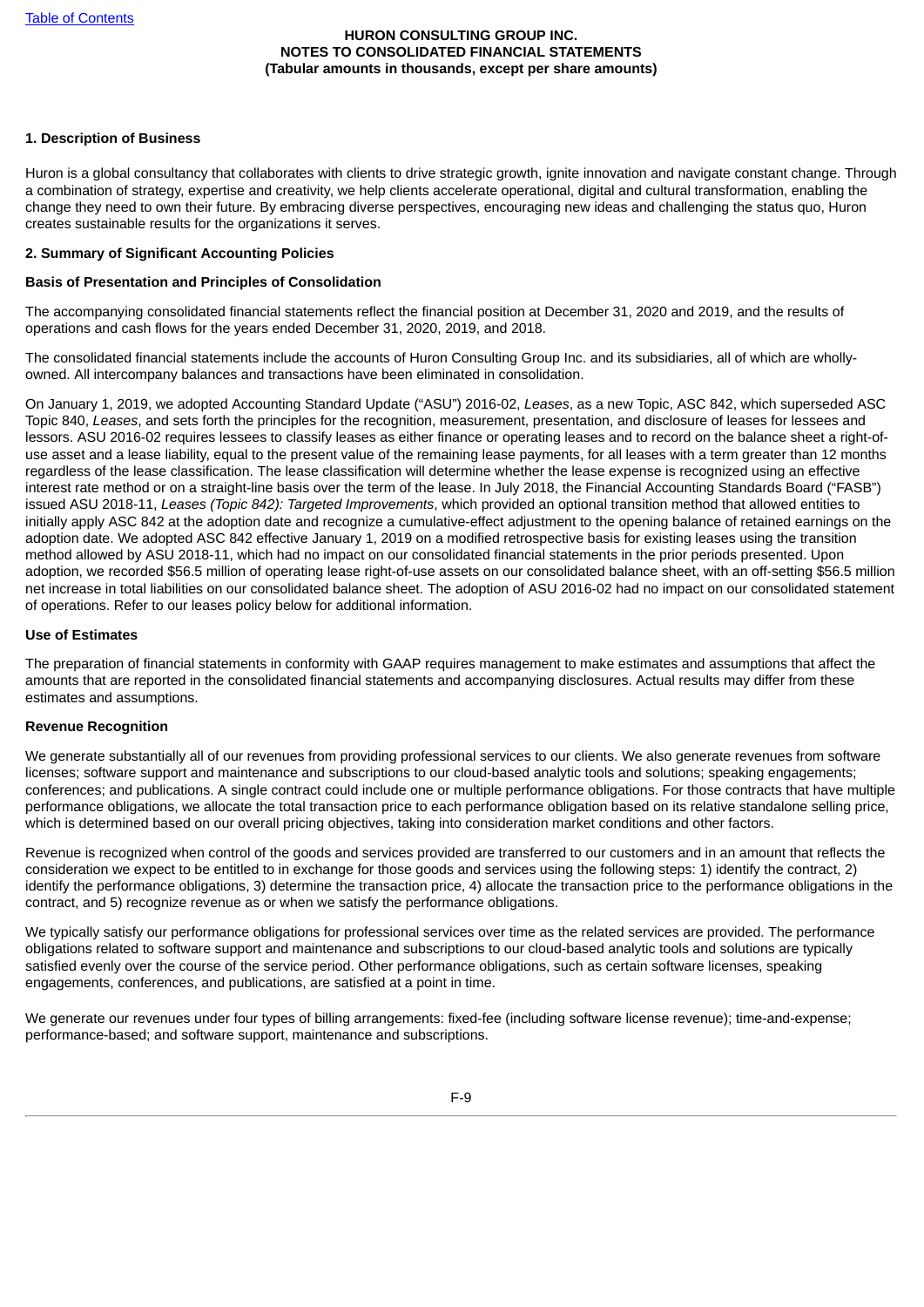In fixed-fee billing arrangements, we agree to a pre-established fee in exchange for a predetermined set of professional services. We set the fees based on our estimates of the costs and timing for completing the engagements. We generally recognize revenues under fixed-fee billing arrangements using a proportionate performance approach, which is based on work completed to-date versus our estimates of the total services to be provided under the engagement. Contracts within our Culture and Organizational Excellence solution include fixed-fee partner contracts with multiple performance obligations, which primarily consist of coaching services, as well as speaking engagements, conferences, publications and software products ("Partner Contracts"). Revenues for coaching services and software products are generally recognized on a straight-line basis over the length of the contract. All other revenues under Partner Contracts, including speaking engagements, conferences and publications, are recognized at the time the goods or services are provided. Estimates of total engagement revenues and cost of services are monitored regularly during the term of the engagement. If our estimates indicate a potential loss, such loss is recognized in the period in which the loss first becomes probable and reasonably estimable.

We also generate revenues from software licenses for our revenue cycle management software and research administration and compliance software. Licenses for our revenue cycle management software are sold only as a component of our consulting projects, and the services we provide are essential to the functionality of the software. Therefore, revenues from these software licenses are recognized over the term of the related consulting services contract. License revenue from our research administration and compliance software is generally recognized in the month in which the software is delivered.

Time-and-expense billing arrangements require the client to pay based on the number of hours worked by our revenue-generating professionals at agreed upon rates. Time-and-expense arrangements also include certain speaking engagements, conferences, and publications purchased by our clients outside of Partner Contracts within our Culture and Organizational Excellence solution. We recognize revenues under time-and-expense arrangements as the related services or publications are provided, using the right to invoice practical expedient which allows us to recognize revenue in the amount that we have a right to invoice based on the number of hours worked and the agreed upon hourly rates or the value of the speaking engagements, conferences or publications purchased by our clients.

In performance-based billing arrangements, fees are tied to the attainment of contractually defined objectives. We enter into performancebased engagements in essentially two forms. First, we generally earn fees that are directly related to the savings formally acknowledged by the client as a result of adopting our recommendations for improving operational and cost effectiveness in the areas we review. Second, we have performance-based engagements in which we earn a success fee when and if certain predefined outcomes occur. We recognize revenue under performance-based billing arrangements using the following steps: 1) estimate variable consideration using a probabilityweighted assessment of the fees to be earned, 2) apply a constraint to the estimated variable consideration to limit the amount that could be reversed when the uncertainty is resolved (the "constraint"), and 3) recognize revenue of estimated variable consideration, net of the constraint, based on work completed to-date versus our estimates of the total services to be provided under the engagement.

Clients that have purchased one of our software licenses can pay an annual fee for software support and maintenance. We also generate subscription revenue from our cloud-based analytic tools and solutions. Software support, maintenance and subscription revenues are recognized ratably over the support or subscription period. These fees are generally billed in advance and included in deferred revenues until recognized.

Provisions are recorded for the estimated realization adjustments on all engagements, including engagements for which fees are subject to review by the bankruptcy courts.

Expense reimbursements that are billable to clients are included in total revenues and reimbursable expenses. Under fixed-fee billing arrangements, we estimate the total amount of reimbursable expenses to be incurred over the course of the engagement and recognize the estimated amount as revenue using a proportionate performance approach, which is based on work completed to-date versus our estimates of the total services to be provided under the engagement. Under time-and-expense billing arrangements we recognize reimbursable expenses as revenue as the related services are provided, using the right to invoice practical expedient. Reimbursable expenses are recognized as expenses in the period in which the expense is incurred. Subcontractors that are billed to clients at cost are also included in reimbursable expenses. When billings do not specifically identify reimbursable expenses, we allocate the portion of the billings equivalent to these expenses to reimbursable expenses.

The payment terms and conditions in our customer contracts vary. Differences between the timing of billings and the recognition of revenue are recognized as either unbilled services or deferred revenues in the consolidated balance sheets. Revenues recognized for services performed but not yet billed to clients are recorded as unbilled services. Revenues recognized, but for which we are not yet entitled to bill because certain events, such as the completion of the measurement period or client approval, must occur, are recorded as contract assets and included within unbilled services. Client prepayments and retainers are classified as deferred revenues and recognized over future periods as earned in accordance with the applicable engagement agreement.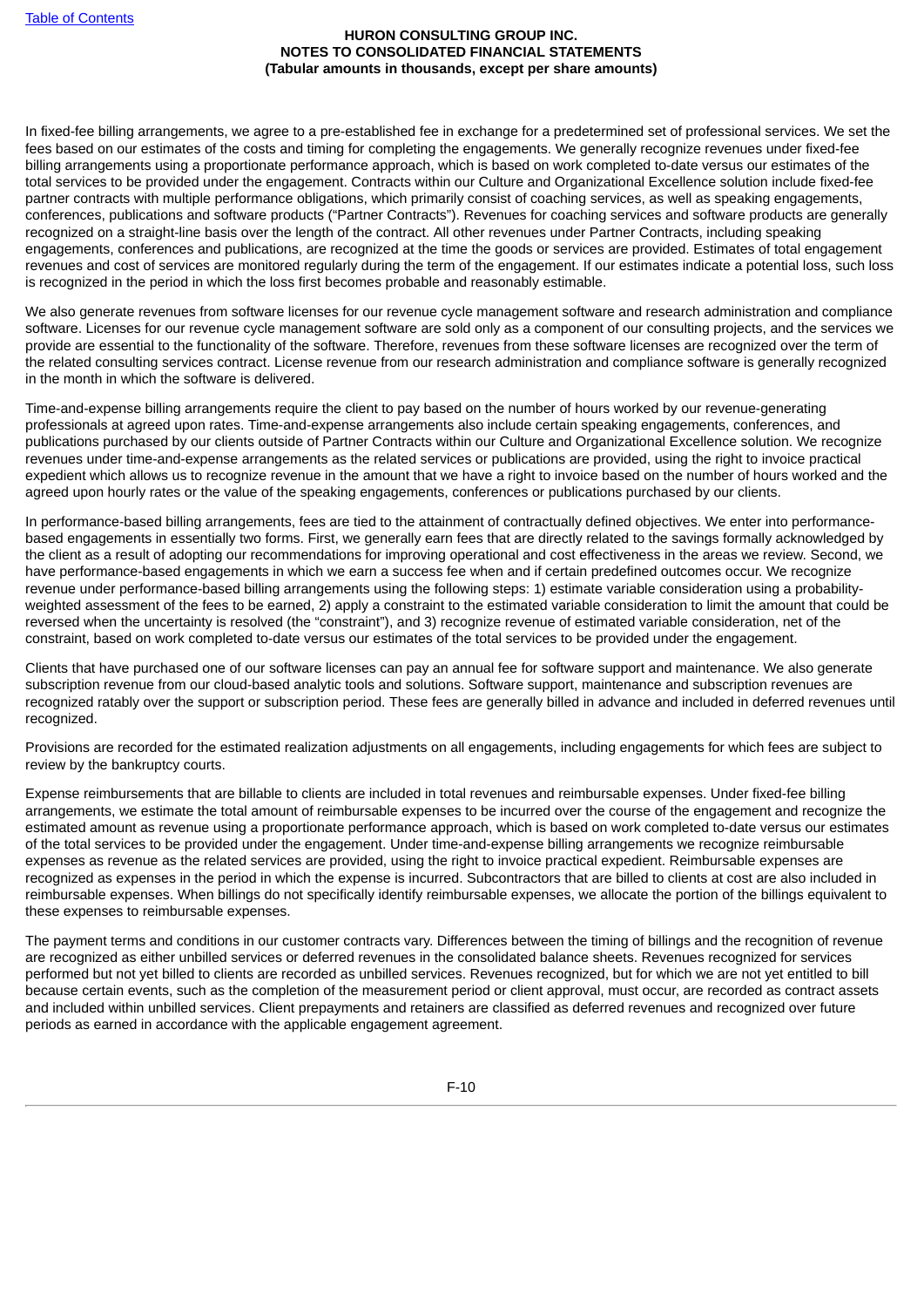## **Capitalized Sales Commissions**

Sales commissions earned by our sales professionals are considered incremental and recoverable costs of obtaining a contract with a customer. Sales commissions with an expected amortization period greater than one year are deferred and amortized on a straight-line basis over the period of the associated contract. We elected to apply the practical expedient to expense sales commissions as incurred when the expected amortization period is one year or less. Amortization expense is recorded to direct costs. During the years ended December 31, 2020, 2019, and 2018, we amortized \$0.4 million, \$0.3 million, and \$0.2 million, respectively, of capitalized sales commissions. Unamortized sales commissions were \$0.7 million and \$0.8 million as of December 31, 2020 and 2019, respectively.

## **Allowances for Doubtful Accounts and Unbilled Services**

We maintain allowances for doubtful accounts and for services performed but not yet billed based on several factors, including the estimated cash realization from amounts due from clients, an assessment of a client's ability to make required payments, and the historical percentages of fee adjustments and write-offs by age of receivables and unbilled services. The allowances are assessed by management on a regular basis. These estimates may differ from actual results. If the financial condition of a client deteriorates in the future, impacting the client's ability to make payments, an increase to our allowance might be required or our allowance may not be sufficient to cover actual write-offs.

We record the provision for doubtful accounts and unbilled services as a reduction in revenue to the extent the provision relates to fee adjustments and other discretionary pricing adjustments. To the extent the provision relates to a client's inability to make required payments on accounts receivables, we record the provision to selling, general and administrative expenses.

#### **Direct Costs and Reimbursable Expenses**

Direct costs and reimbursable expenses consist primarily of revenue-generating employee compensation and their related benefits and share-based compensation costs; as well as technology costs, commissions, the cost of outside consultants or subcontractors assigned to revenue-generating activities, other third-party costs directly attributable to our revenue-generating activities, and direct expenses to be reimbursed by clients. Direct costs and reimbursable expenses incurred on engagements are expensed in the period incurred.

## **Cash and Cash Equivalents**

We consider all highly liquid investments, including overnight investments and commercial paper, with original maturities of three months or less to be cash equivalents.

## **Concentrations of Credit Risk**

To the extent receivables from clients become delinquent, collection activities commence. No single client balance is considered large enough to pose a material credit risk. The allowances for doubtful accounts and unbilled services are based upon the expected ability to collect accounts receivable and bill and collect unbilled services. Management does not anticipate incurring losses on accounts receivable in excess of established allowances. See Note 19 "Segment Information" for concentration of accounts receivable and unbilled services.

We hold our cash in accounts at multiple third-party financial institutions. These deposits, at times, may exceed federally insured limits. We review the credit ratings of these financial institutions, regularly monitor the cash balances in these accounts, and adjust the balances as appropriate. However, these cash balances could be impacted if the underlying financial institutions fail or are subject to other adverse conditions in the financial markets.

#### **Long-term Investments**

Our long-term investments consist of our convertible debt investment in Shorelight Holdings, LLC ("Shorelight") and preferred stock investment in Medically Home Group, Inc. ("Medically Home").

We classified the convertible debt investment in Shorelight as available-for-sale at the time of purchase and reevaluate such classification as of each balance sheet date. The investment is carried at fair value with unrealized holding gains and losses reported in other comprehensive income. If the investment is in an unrealized loss position due to significant credit deterioration of the investee, we recognize an allowance to decrease the carrying value of the investment to the fair value, which may be reversed in the event that the credit of an issuer improves. In the event there are realized gains and losses or credit allowances recognized, we will record the amount in earnings. We have not recognized any credit allowance on our convertible debt investment or realized gains or losses as of December 31, 2020. See Note 13 "Fair Value of Financial Instruments" for additional information on our convertible debt investment.

We classified the preferred stock investment in Medically Home as an equity security without a readily determinable value at the time of purchase and reevaluate such classification as of each balance sheet date. We elected to apply the measurement alternative at the time of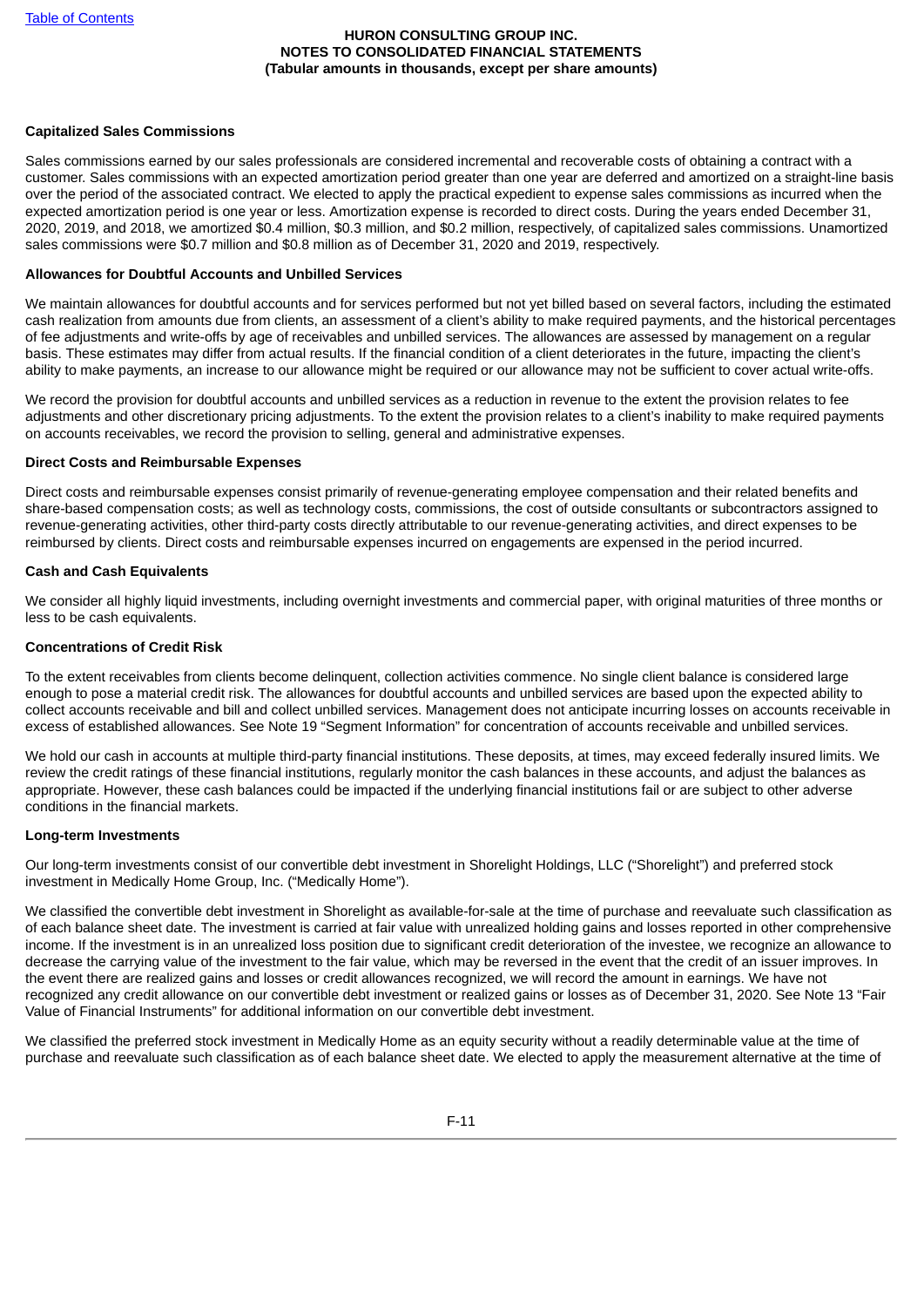purchase and will continue to do so until the investment does not qualify to be so measured. Under the measurement alternative, the investment is carried at cost minus impairment, if any, plus or minus changes resulting from observable price changes in orderly transactions for an identical or similar investment in Medically Home. Any unrealized holding gains and losses resulting from observable price changes are recorded in our consolidated statement of operations. Following our purchase, we have not identified any impairment of our investment. See Note 13 "Fair Value of Financial Instruments" for additional information on our preferred stock investment and the unrealized gain recognized in 2020.

## **Fair Value of Financial Instruments**

See Note 13 "Fair Value of Financial Instruments" for the accounting policies used to measure the fair value of our financial assets and liabilities that are measured at fair value on a recurring basis.

## **Property and Equipment**

Property and equipment are recorded at cost, less accumulated depreciation. Depreciation of property and equipment is computed on a straight-line basis over the estimated useful lives of the assets. Software, computers, and related equipment are depreciated over an estimated useful life of two to four years. Furniture and fixtures are depreciated over five years. Aircraft are depreciated over ten years. Leasehold improvements are amortized over the lesser of the estimated useful life of the asset or the initial term of the lease.

#### **Leases**

We determine if an arrangement contains a lease and the classification of such lease at inception. As of December 31, 2020 and 2019, all of our material leases are classified as operating leases; we have not entered into any material finance leases. For all operating leases with an initial term greater than 12 months, we recognize an operating lease right-of-use ("ROU") asset and operating lease liability. Leases with an initial term of 12 months or less are not recorded on the balance sheet; we recognize lease expense for these leases on a straight-line basis over the lease term.

Operating lease ROU assets represent our right to use an underlying asset for the lease term, and lease liabilities represent our obligation to make lease payments arising from the lease. Operating lease ROU assets and liabilities are recognized at the lease commencement date based on the present value of lease payments over the lease term. As our leases do not provide an implicit rate, we use our incremental borrowing rate based on the information available at the lease commencement date and provided by the administrative agent for our senior secured credit facility in determining the present value of lease payments. Operating lease ROU assets exclude lease incentives. We elected the practical expedient to combine lease and nonlease components. Certain lease agreements contain variable lease payments that do not depend on an index or rate. These variable lease payments are not included in the calculation of the operating lease ROU asset and operating lease liability; instead, they are expensed as incurred. Our leases may contain options to extend or terminate the lease, and we include these terms in our calculation of the operating lease ROU asset and operating lease liability when it is reasonably certain that we will exercise the option.

Operating lease expense is recognized on a straight-line basis over the lease term and recorded within selling, general and administrative expenses on our consolidated statement of operations. In accordance with our accounting policy for impairment of long-lived assets, operating lease ROU assets are reviewed for impairment whenever events or changes in circumstances indicate that the carrying amount of the asset group to which the operating lease ROU asset is assigned may not be recoverable. We evaluate the recoverability of the asset group based on forecasted undiscounted cash flows. See Note 5 "Leases" for additional information on our leases, including the lease impairment charges recorded in 2020 and 2019.

## **Software Development Costs**

We incur internal and external software development costs related to our cloud computing applications and software for internal use. We capitalize these software development costs incurred during the application development stage. Costs related to preliminary project activities and post implementation activities are expensed as incurred. Once the project is substantially complete and ready for its intended use, these costs are amortized on a straight-line basis over the technology's estimated useful life. Acquired technology assets are initially recorded at fair value and amortized on a straight-line basis over the estimated useful life.

Development costs related to software products that will be sold, leased, or otherwise marketed are expensed until technological feasibility has been established. Thereafter, and until the software is available for general release to customers, these software development costs are capitalized and subsequently reported at the lower of unamortized cost or net realizable value. These capitalized development costs are amortized in proportion to current and future revenue for each product with an annual minimum equal to the straight-line amortization over the remaining estimated economic life of the product. We did not capitalize any development costs for this type of software during 2020 or 2019.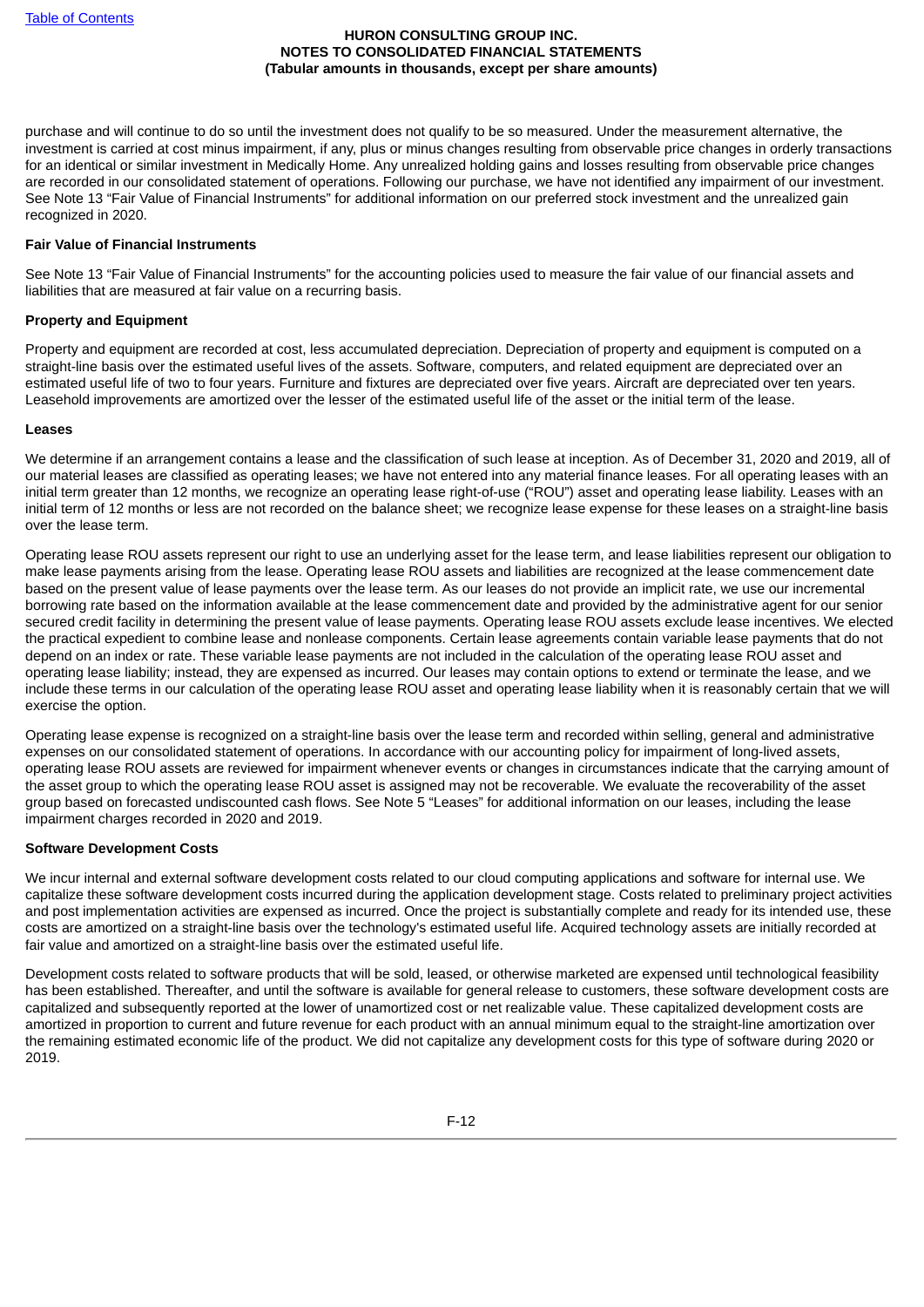We classify capitalized software development costs, which primarily relate to cloud computing applications and software for internal use, as other non-current assets on our consolidated balance sheet. As of December 31, 2020, gross capitalized software development costs and related accumulated amortization was \$28.5 million and \$10.6 million, respectively. As of December 31, 2019, gross capitalized software development costs and related accumulated amortization was \$21.5 million and \$5.9 million, respectively. During the years ended December 31, 2020, 2019, and 2018, we amortized \$4.7 million, \$3.0 million, and \$1.4 million, respectively, of capitalized software development costs.

# **Implementation Costs Incurred in a Cloud Computing Arrangement**

We incur costs to implement cloud computing arrangements that are service contracts. We capitalize certain costs associated with the implementation of the cloud computing arrangements, including employee payroll and related benefits and third party consulting costs, incurred during the application development stage of a project. These costs are amortized on a straight-line basis over the term of the hosting service contracts, including renewal periods we are reasonably certain to exercise. As of December 31, 2020, capitalized implementation costs incurred in a cloud computing arrangement were \$5.4 million and related to the ongoing implementation of a new enterprise resource planning ("ERP") system during 2020. These costs are included as a component of prepaid expenses and other current assets and other non-current assets, and are expected to begin amortizing on January 1, 2021 when the ERP system is placed in service. In 2019, we capitalized an immaterial amount of costs to implement cloud computing arrangements that are service contracts.

## **Intangible Assets Other Than Goodwill**

Identifiable intangible assets are amortized over their expected useful lives using a method that reflects the economic benefit expected to be derived from the assets or on a straight-line basis. We evaluate the recoverability of intangible assets periodically by considering events or circumstances that may warrant revised estimates of useful lives or that indicate the asset may be impaired.

## **Impairment of Long-Lived Assets**

Long-lived assets, including property and equipment, right-of-use assets, and intangible assets, are reviewed for impairment whenever events or changes in circumstances indicate that the carrying amount of an asset may not be recoverable. Events relating to recoverability may include significant unfavorable changes in business conditions, recurring losses, or a significant decline in forecasted operating results over an extended period of time. We evaluate the recoverability of long-lived assets based on forecasted undiscounted cash flows. See Note 5 "Leases" and Note 11 "Restructuring Charges" for information on our operating lease right-of-use asset and fixed asset impairment charges recorded in 2020 and 2019. No material impairment charges for other long-lived assets were recorded in 2020, 2019, or 2018.

## **Goodwill**

For acquisitions accounted for as a business combination, goodwill represents the excess of the cost over the fair value of the net assets acquired. We are required to test goodwill for impairment, at the reporting unit level, annually and when events or circumstances indicate the fair value of a reporting unit may be below its carrying value. We perform our annual goodwill impairment test as of November 30 and monitor for interim triggering events on an ongoing basis. A reporting unit is an operating segment or one level below an operating segment (referred to as a component) to which goodwill is assigned when initially recorded. We assign goodwill to reporting units based on our integration plans and the expected synergies resulting from the acquisition. We have six reporting units: Healthcare, Education, Business Advisory, Enterprise Solutions and Analytics, Strategy and Innovation, and Life Sciences. The Business Advisory, Enterprise Solutions and Analytics, Strategy and Innovation, and Life Sciences reporting units make up our Business Advisory operating segment.

We test goodwill for impairment annually and whenever events or circumstances make it more likely than not that an impairment may have occurred. We perform our annual goodwill impairment test as of November 30 and monitor for interim triggering events on an ongoing basis.

In 2020, we performed two goodwill impairment tests: an interim impairment test on our Strategy and Innovation and Life Sciences reporting units in the first quarter of 2020 and the annual impairment test on all reporting units with a goodwill balance in the fourth quarter of 2020. As a result of the interim impairment test performed in the first quarter of 2020, we recorded total non-cash pretax goodwill impairment charges of \$59.8 million. We did not identify any additional impairments during our annual impairment test performed in the fourth quarter of 2020. No goodwill impairment charges were recorded in 2019 or 2018. See Note 4 "Goodwill and Intangible Assets" for additional information on our interim and annual goodwill impairment tests, and the non-cash goodwill impairment charges recorded in 2020.

# **Business Combinations**

We use the acquisition method of accounting for business combinations*.* Each acquired company's operating results are included in our consolidated financial statements starting on the date of acquisition. The purchase price is equivalent to the fair value of consideration transferred. Tangible and identifiable intangible assets acquired and liabilities assumed are recorded at fair value as of the acquisition date.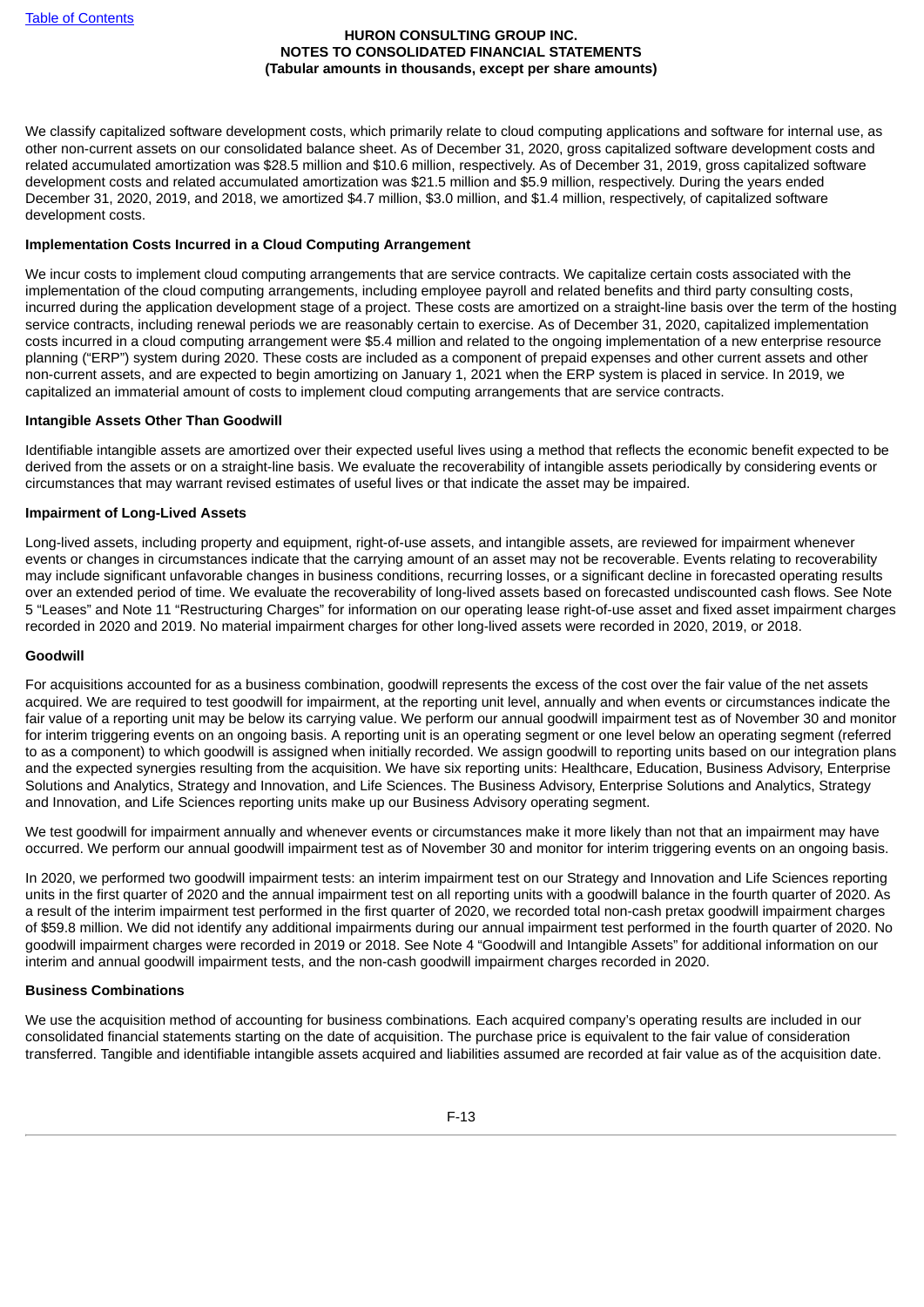Goodwill is recognized for the excess of purchase price over the net fair value of tangible and intangible assets acquired and liabilities assumed. Contingent consideration, which is primarily based on the business achieving certain performance targets, is recognized at its fair value on the acquisition date, and changes in fair value are recognized in earnings until settled. Refer to Note 3 "Acquisitions" for additional information on our business acquisitions and refer to Note 13 "Fair Value of Financial Instruments" for additional information regarding our contingent acquisition liability balances.

## **Income Taxes**

Current tax liabilities and assets are recognized for the estimated taxes payable or refundable, respectively, on the tax returns for the current year. We have elected to recognize the tax expense related to Global Intangible Low-Taxed Income ("GILTI") as a current period expense when incurred. Deferred tax assets and liabilities are recognized for the future tax consequences attributable to differences between the financial statement carrying amounts of existing assets and liabilities and their respective tax bases. Deferred tax assets and liabilities are measured using enacted tax rates expected to apply to taxable income in the years in which those temporary differences are expected to be recovered or settled. To the extent that deferred tax assets will not likely be recovered from future taxable income, a valuation allowance is established against such deferred tax assets. Refer to Note 17 "Income Taxes" for further information regarding incomes taxes.

#### **Share-Based Compensation**

Share-based compensation cost is measured based on the grant date fair value of the respective awards. We generally recognize sharebased compensation ratably using the straight-line attribution method; however, for those awards with performance criteria and graded vesting features, we use the graded vesting attribution method. It is our policy to account for forfeitures as they occur.

#### **Sponsorship and Advertising Costs**

Sponsorship and advertising costs are expensed as incurred. Such expenses for the years ended December 31, 2020, 2019, and 2018 totaled \$4.1 million, \$8.4 million, and \$7.9 million, respectively, and are a component of selling, general and administrative expenses on our consolidated statement of operations.

# **Convertible Senior Notes**

In September 2014, we issued \$250 million principal amount of 1.25% convertible senior notes due 2019 (the "Convertible Notes") in a private offering. The Convertible Notes matured on October 1, 2019, and the outstanding principal and accrued interest were paid in full at that time. At issuance, we separated the Convertible Notes into liability and equity components. The carrying amount of the liability component was determined by measuring the fair value of a similar liability that does not have an associated convertible feature. The carrying value of the equity component representing the conversion option, which was recognized as a debt discount, was determined by deducting the fair value of the liability component from the proceeds of the Convertible Notes. The debt discount was amortized to interest expense using the effective interest method over the term of the Convertible Notes. The equity component was not remeasured as it continued to meet the conditions for equity classification. Refer to Note 7 "Financing Arrangements" for further information regarding the Convertible Notes.

## **Debt Issuance Costs**

We amortize the costs we incur to obtain debt financing over the contractual life of the related debt using the effective interest method for non-revolving debt and the straight-line method for revolving debt. The amortization expense is included in interest expense, net of interest income in our statement of operations. Unamortized debt issuance costs attributable to our revolving credit facility are included as a component of other non-current assets. Unamortized debt issuance costs attributable to our Convertible Notes were recorded as a deduction from the carrying amount of the debt liability.

## **Foreign Currency**

Assets and liabilities of foreign subsidiaries whose functional currency is not the United States Dollar (USD) are translated into USD using the exchange rates in effect at period end. Revenue and expense items are translated using the average exchange rates for the period. Foreign currency translation adjustments are included in accumulated other comprehensive income, which is a component of stockholders' equity.

Foreign currency transaction gains and losses are included in other income, net on the consolidated statement of operations. We recognized less than \$0.1 million of foreign currency transaction gains in 2020, \$0.2 million of foreign currency transaction losses in 2019, and \$0.5 million of foreign currency transaction losses in 2018.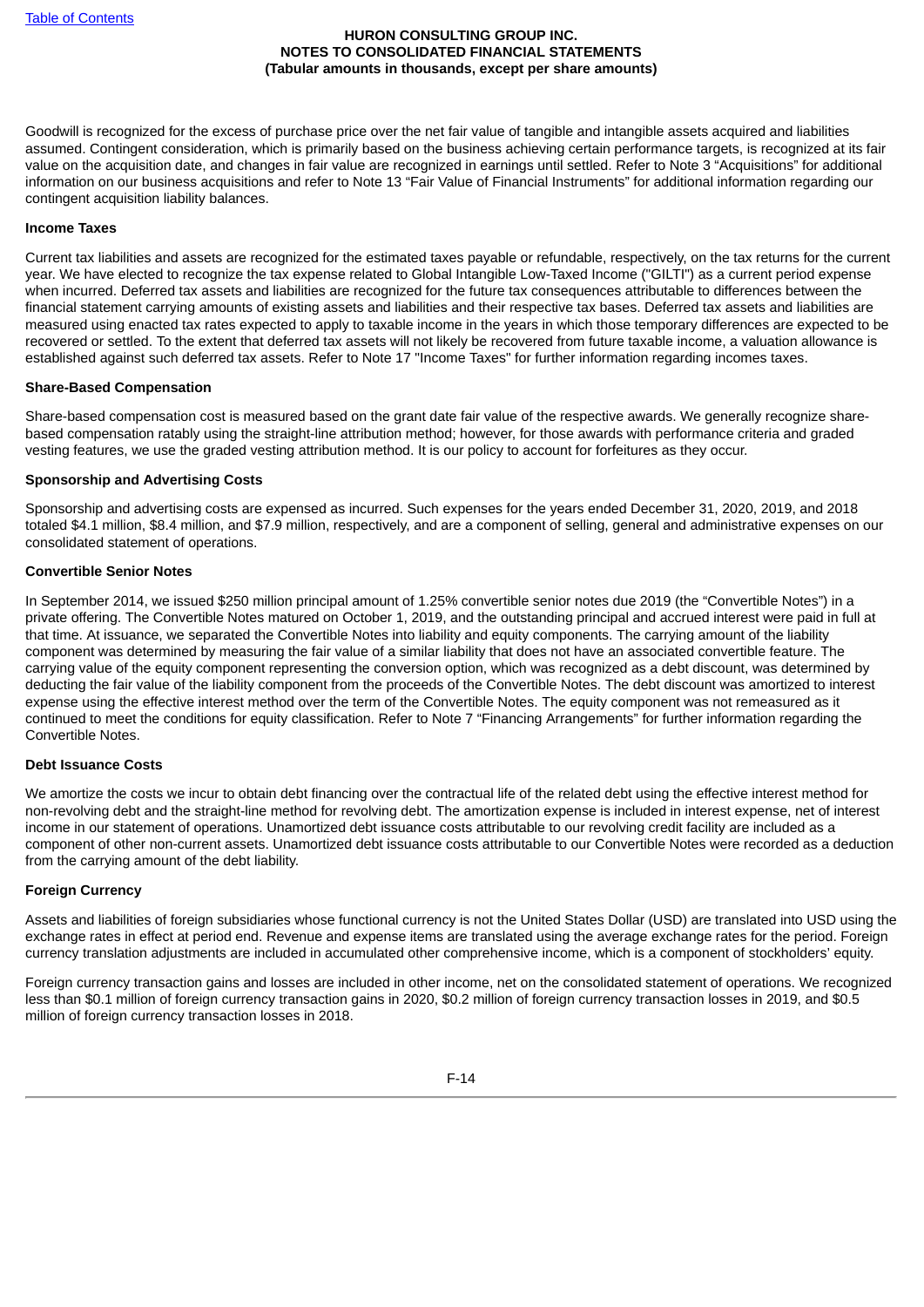# **Segment Reporting**

Segments are defined as components of a company that engage in business activities from which they may earn revenues and incur expenses, and for which separate financial information is available and is evaluated regularly by the chief operating decision maker, or decision-making group, in deciding how to allocate resources and in assessing performance. Our chief operating decision maker manages the business under three operating segments, which are our reportable segments: Healthcare, Business Advisory, and Education.

## **New Accounting Pronouncements**

## *Recently Adopted*

In June 2016, the FASB issued ASU 2016-13, Financial Instruments - Credit Losses (Topic 326): Measurement of Credit Losses on Financial *Instruments* which provides a new current expected credit loss model to account for credit losses on certain financial assets, including trade receivables. That model requires an entity to estimate lifetime credit losses based on relevant historical information, adjusted for current conditions and reasonable and supportable forecasts that could affect the collectability of the reported amount. The ASU also makes targeted amendments to the current impairment model for available-for-sale debt securities, which includes requiring the recognition of an allowance rather than a direct write-down of the investment, which may be reversed in the event that the credit of an issuer improves. We adopted ASU 2016-13 effective January 1, 2020, which did not have a material impact on our consolidated financial statements.

In August 2018, the FASB issued ASU 2018-13, *Fair Value Measurement (Topic 820): Disclosure Framework - Changes to the Disclosure Requirements for Fair Value Measurement,* which modifies certain disclosure requirements related to fair value measurements. We adopted ASU 2018-13 effective January 1, 2020, which had no impact on the amounts reported on our consolidated financial statements. We updated our disclosures within the notes to our consolidated financial statements as required by ASU 2018-13.

In December 2019, the FASB issued ASU 2019-12, *Income Taxes (Topic 740): Simplifying the Accounting for Income Taxes.* ASU 2019-12 simplifies the accounting for income taxes by eliminating certain exceptions to the guidance in ASC 740, *Income Taxes*, related to the approach for intraperiod tax allocation, the methodology for calculating income taxes in an interim period and the recognition of deferred tax liabilities for outside basis differences. The new guidance also simplifies other aspects of the accounting for franchise taxes and enacted changes in tax laws or tax rates and clarifies the accounting for transactions that result in a step-up in the tax basis of goodwill. On January 1, 2020, we elected to early adopt ASU 2019-12 on a modified retrospective basis for those amendments that are not applied on a prospective basis. The adoption of ASU 2019-12 did not have a material impact on our consolidated financial statements.

## **3. Acquisitions**

During 2019 and 2018, we completed no acquisitions that were significant to our consolidated financial statements individually or in the aggregate. Below is a summary of the acquisitions completed in 2020.

## **2020**

## *B3i Analytics, LLC*

On August 1, 2020, we completed the acquisition of B3i Analytics, LLC ("B3i Analytics"), a software firm that provides a software as a solution ("SaaS") application to leverage internal and external data to help higher education institutions forecast research revenue. The results of operations of B3i Analytics are included in our consolidated financial statements and results of operations of our Education segment from the date of acquisition.

## *ForceIQ, Inc.*

On November 1, 2020, we completed the acquisition of ForceIQ, Inc. ("ForceIQ"), a Salesforce Industries partner focused on helping clients drive digital transformation and innovation at scale powered by the cloud. The acquisition expands our cloud-based technology offerings within the Business Advisory segment. The results of operations of ForceIQ are included in our consolidated financial statements and results of operations of our Business Advisory segment from the date of acquisition.

The acquisitions of B3i Analytics and ForceIO are not significant to our consolidated financial statements individually or in the aggregate as of and for the year ended December 31, 2020.

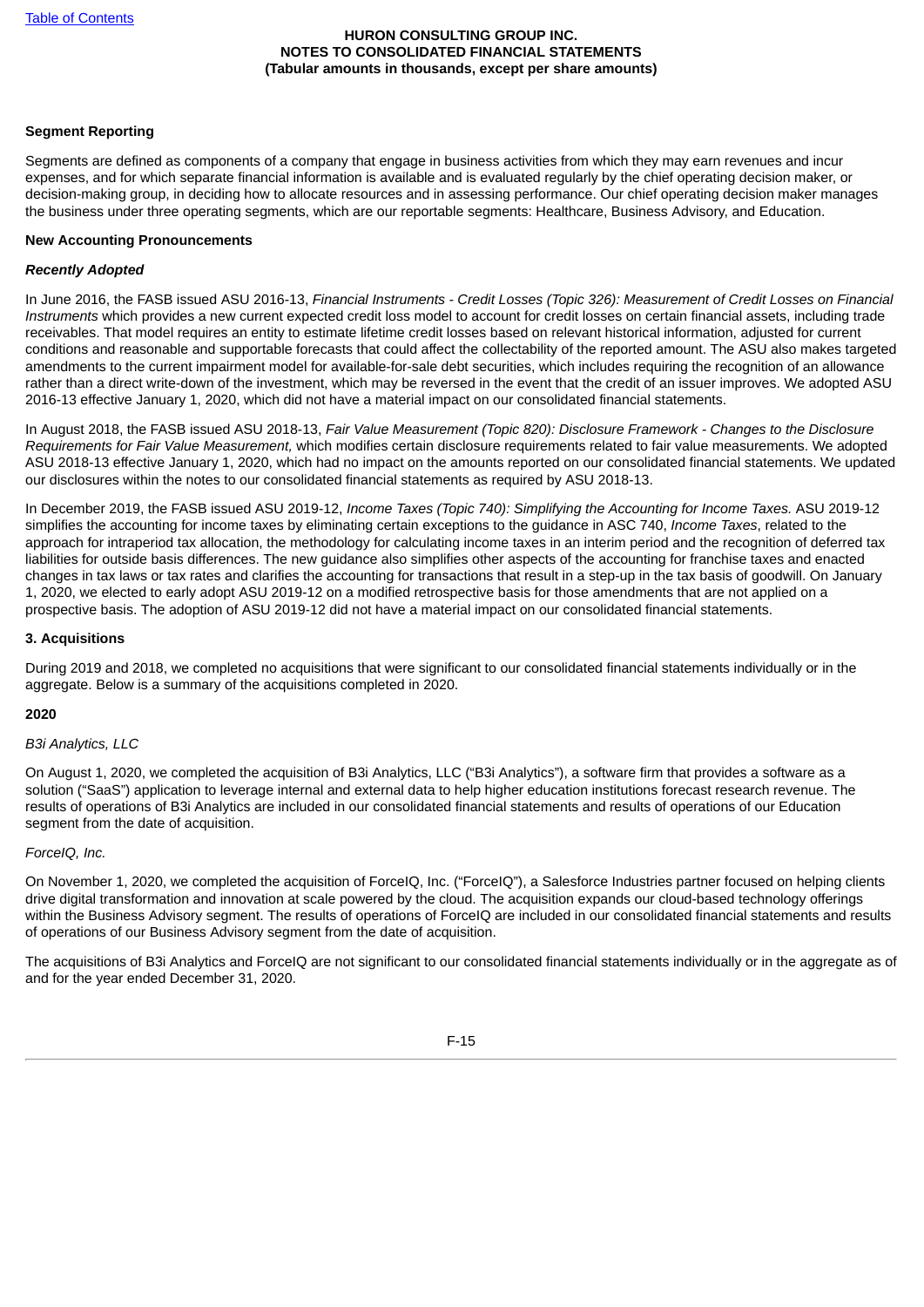# **4. Goodwill and Intangible Assets**

The table below sets forth the changes in the carrying amount of goodwill by reportable segment for the years ended December 31, 2020 and 2019.

|                                                             |    |                   |          | <b>Business</b> |                  |         |                 |
|-------------------------------------------------------------|----|-------------------|----------|-----------------|------------------|---------|-----------------|
|                                                             |    | <b>Healthcare</b> | Advisory |                 | <b>Education</b> |         | <b>Total</b>    |
| Balance as of December 31, 2018:                            |    |                   |          |                 |                  |         |                 |
| Goodwill                                                    | \$ | 636.810           | \$       | 301,700         | \$               | 102,829 | \$<br>1,041,339 |
| Accumulated impairment losses                               |    | (208, 081)        |          | (187, 995)      |                  |         | (396, 076)      |
| Goodwill, net as of December 31, 2018                       | \$ | 428,729           | \$       | 113,705         | \$               | 102,829 | \$<br>645,263   |
| Goodwill recorded in connection with a business combination |    |                   |          |                 |                  | 1,060   | 1,060           |
| Foreign currency translation                                |    |                   |          | 357             |                  |         | 357             |
| Balance as of December 31, 2019:                            |    |                   |          |                 |                  |         |                 |
| Goodwill                                                    |    | 636,810           |          | 302,057         |                  | 103,889 | 1,042,756       |
| Accumulated impairment losses                               |    | (208, 081)        |          | (187, 995)      |                  |         | (396, 076)      |
| Goodwill, net as of December 31, 2019                       |    | 428,729           | \$       | 114,062         | \$               | 103,889 | \$<br>646,680   |
| Goodwill recorded in connection with business combinations  |    |                   |          | 7,507           |                  | 495     | 8,002           |
| Goodwill impairment charges                                 |    |                   |          | (59, 816)       |                  |         | (59, 816)       |
| Foreign currency translation                                |    |                   |          | (629)           |                  |         | (629)           |
| Balance as of December 31, 2020:                            |    |                   |          |                 |                  |         |                 |
| Goodwill                                                    |    | 636,810           |          | 308,935         |                  | 104,384 | 1,050,129       |
| Accumulated impairment losses                               |    | (208,081)         |          | (247, 811)      |                  |         | (455, 892)      |
| Goodwill, net as of December 31, 2020:                      | \$ | 428,729           | \$       | 61,124          | \$               | 104,384 | \$<br>594,237   |

(1) On September 30, 2019, we completed the acquisition of a business in our Education segment. The results of operations of the acquired business is included in our consolidated financial statements and results of operations of our Education segment from the date of acquisition. This acquisition is not significant to our consolidated financial statements.

(2) Refer to Note 3 "Acquisitions" for additional information on business combinations completed in 2020.

## *First Quarter 2020 Goodwill Impairment Charges*

The worldwide spread of the COVID-19 pandemic in the first quarter of 2020 has created significant volatility, uncertainty and disruption to the global economy. From the onset of the COVID-19 pandemic, we closely monitored the impact it could have on all aspects of our business, including how we expect it to negatively impact our clients, employees and business partners. While the COVID-19 pandemic did not have a significant impact on our consolidated revenues in the first quarter of 2020, we expected it to have an unfavorable impact on sales, increase uncertainty in the backlog and negatively impact full year 2020 results. The services provided by our Strategy and Innovation and Life Sciences reporting units within our Business Advisory segment focus on strategic solutions for healthy, well-capitalized companies to identify new growth opportunities, which may be considered by our clients to be more discretionary in nature, and the duration of the projects within these practices are typically short-term. Therefore, at the onset of the COVID-19 pandemic in the U.S. and due to the uncertainty caused by the pandemic, we were cautious about near-term results for these two reporting units. Based on our internal projections and the preparation of our financial statements for the quarter ended March 31, 2020, and considering the expected decrease in demand due to the COVID-19 pandemic, during the first quarter of 2020 we believed it was more likely than not that the fair value of these two reporting units no longer exceeded their carrying values and performed an interim impairment test on both reporting units as of March 31, 2020.

Based on the estimated fair values of the Strategy and Innovation and Life Sciences reporting units, we recorded non-cash pretax goodwill impairment charges of \$49.9 million and \$9.9 million, respectively, in the first quarter of 2020. The \$49.9 million non-cash pretax charge related to the Strategy and Innovation reporting unit reduced the goodwill balance of the reporting unit to \$37.5 million. The \$9.9 million noncash pretax charge related to the Life Sciences reporting unit reduced the goodwill balance of the reporting unit to zero.

Our goodwill impairment test was performed by comparing the fair value of each of the Strategy and Innovation and Life Sciences reporting units with its respective carrying value and recognizing an impairment charge for the amount by which the carrying value exceeded the fair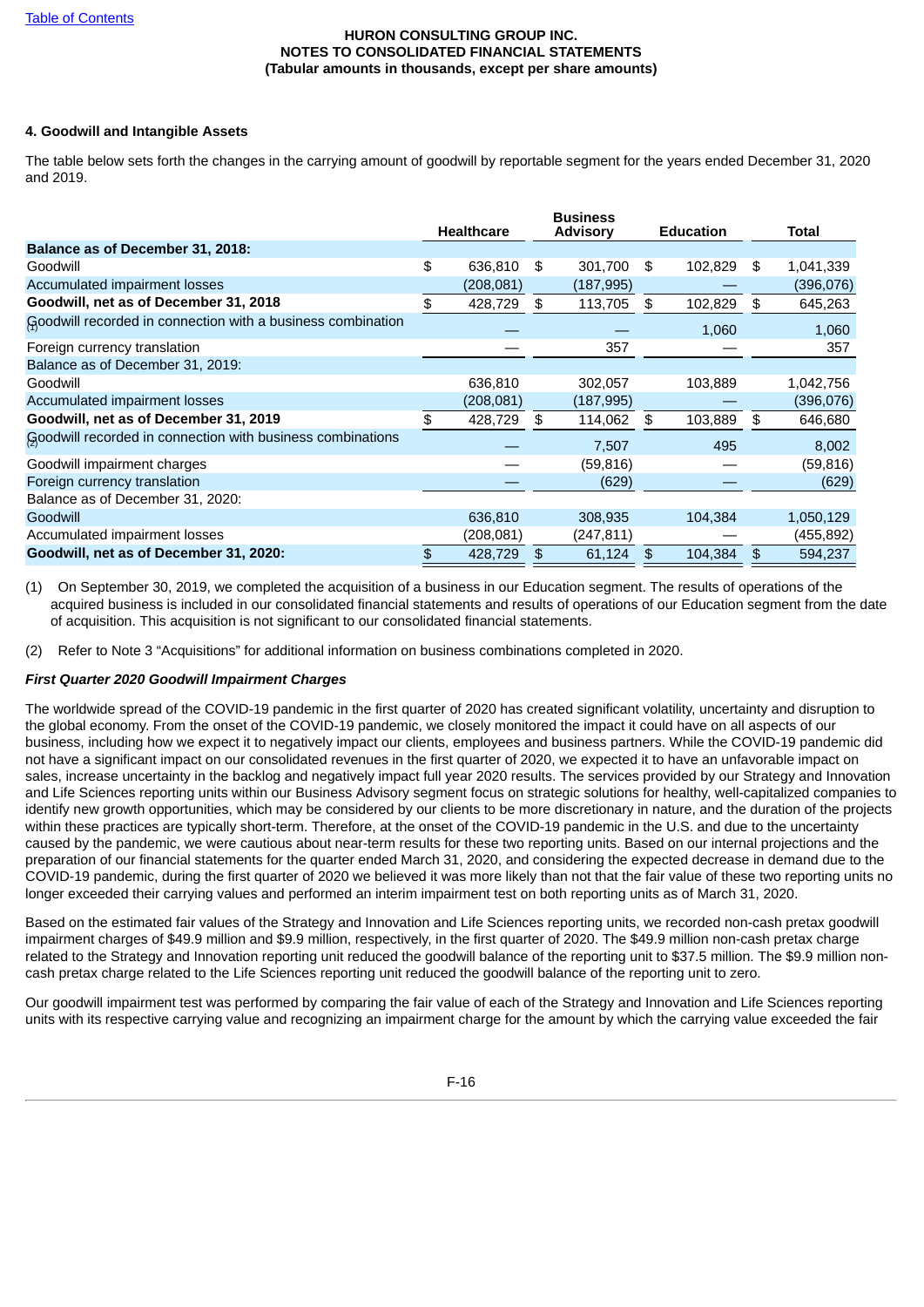value. To estimate the fair value of each reporting unit, we relied on a combination of the income approach and the market approach with a fifty-fifty weighting.

In the income approach, we utilized a discounted cash flow analysis, which involved estimating the expected after-tax cash flows that will be generated by each reporting unit and then discounting those cash flows to present value, reflecting the relevant risks associated with each reporting unit and the time value of money. This approach requires the use of significant estimates and assumptions, including forecasted revenue growth rates, forecasted EBITDA margins, and discount rates that reflect the risk inherent in the future cash flows. In estimating future cash flows, we relied on internally generated seven-year forecasts. Our forecasts are based on historical experience, current backlog, expected market demand, and other industry information.

In the market approach, we utilized the guideline company method, which involved calculating revenue multiples based on operating data from guideline publicly traded companies. Multiples derived from guideline companies provide an indication of how much a knowledgeable investor in the marketplace would be willing to pay for a company. These multiples were evaluated and adjusted based on specific characteristics of the Strategy and Innovation and Life Sciences reporting units relative to the selected guideline companies and applied to the reporting units' operating data to arrive at an indication of value.

Concurrently with the goodwill impairment tests performed over the Strategy and Innovation and Life Sciences reporting units, we evaluated whether any indicators existed that would lead us to believe that the fair values of our Healthcare, Education, and Business Advisory reporting units would not exceed their carrying values. Based on our internal projections, consideration of the impact of the COVID-19 pandemic on these reporting units, and review of the amounts by which the fair values of these reporting units exceeded their carrying values in the most recent quantitative goodwill impairment analysis performed, we did not identify any indicators that would lead us to believe that it was more likely than not that the fair values of these reporting units would not exceed their carrying values as of March 31, 2020.

In connection with the goodwill impairment tests performed on the Strategy and Innovation and Life Sciences reporting units as of March 31, 2020, we performed impairment tests on the long-lived assets allocated to the asset groups of the Strategy and Innovation and Life Sciences reporting units. Based on the impairment tests performed, we concluded that the long-lived assets allocated to the asset groups were not impaired as of March 31, 2020. We did not identify any indicators that would lead us to believe that the carrying values of the long-lived assets allocated to our other asset groups may not be recoverable as of March 31, 2020.

# *2020 Annual Goodwill Impairment Test*

Pursuant to our policy, we performed our annual goodwill impairment test as of November 30, 2020 on our five reporting units with goodwill balances: Healthcare, Education, Business Advisory, Strategy and Innovation, and Enterprise Solutions and Analytics. We elected to bypass the qualitative assessment and proceeded directly to the quantitative goodwill impairment test.

For each reporting unit, we reviewed goodwill for impairment by comparing the fair value of the reporting unit to its carrying value, including goodwill. In estimating the fair value of the reporting unit, we relied on a combination of the income approach and the market approach utilizing the guideline company method, with a fifty-fifty weighting. Based on the results of the goodwill impairment test, we determined the fair value of the Healthcare, Education, Business Advisory, Strategy and Innovation, and Enterprise Solutions and Analytics reporting units exceeded their carrying value by 42%, 132%, 584%, 29%, and 146%, respectively. As such, we concluded that there is no indication of goodwill impairment for these five reporting units.

In the income approach, we utilized a discounted cash flow analysis, which involved estimating the expected after-tax cash flows that will be generated by each reporting unit and then discounting those cash flows to present value, reflecting the relevant risks associated with each reporting unit and the time value of money. This approach requires the use of significant estimates and assumptions, including forecasted revenue growth rates, forecasted EBITDA margins, and discount rates that reflect the risk inherent in the future cash flows. In estimating future cash flows, we relied on internally generated ten-year forecasts. Our forecasts are based on historical experience, current backlog, expected market demand, and other industry information.

In the market approach, we utilized the guideline company method, which involved calculating revenue and EBITDA multiples based on operating data from guideline publicly traded companies. Multiples derived from guideline companies provide an indication of how much a knowledgeable investor in the marketplace would be willing to pay for a company. These multiples were evaluated and adjusted based on specific characteristics of each of the reporting units relative to the selected guideline companies and applied to the reporting units' operating data to arrive at an indication of value.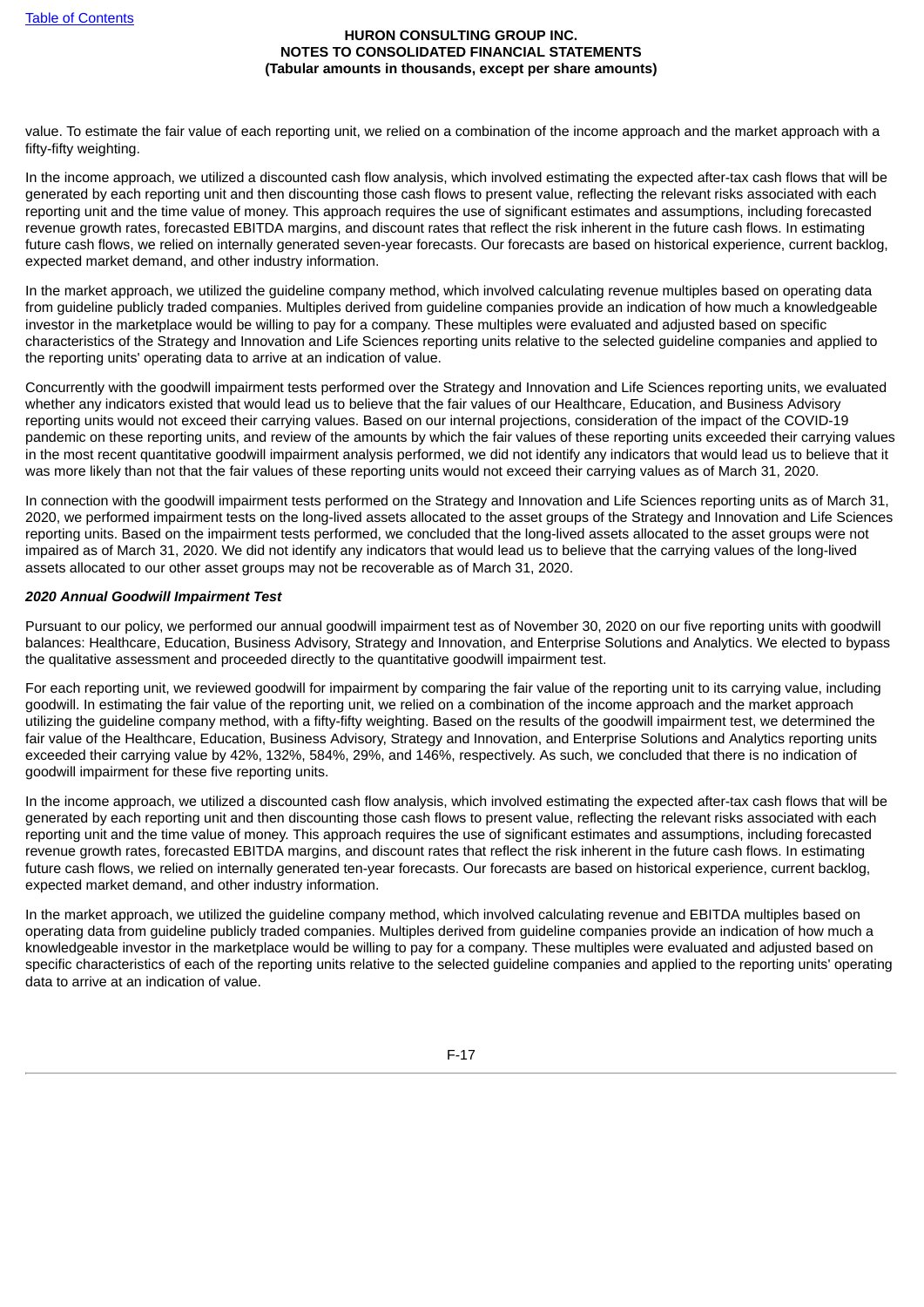Further, we evaluated whether any events occurred or any circumstances changed since November 30, 2020 that would indicate goodwill may have become impaired since our annual impairment test. Based on our evaluation as of December 31, 2020, we determined that no indications of impairment arose since our annual goodwill impairment test. The results of an impairment analysis are as of a point in time. There is no assurance that the actual future earnings or cash flows of our reporting units will be consistent with our projections. We will monitor any changes to our assumptions and will evaluate goodwill as deemed warranted during future periods. Any significant decline in our operations could result in non-cash goodwill impairment charges.

## **Intangible Assets**

Intangible assets as of December 31, 2020 and 2019 consisted of the following:

|                            |                         | As of December 31, |                                    |      |                                    |    |                                    |      |                                    |
|----------------------------|-------------------------|--------------------|------------------------------------|------|------------------------------------|----|------------------------------------|------|------------------------------------|
|                            |                         |                    |                                    | 2020 |                                    |    |                                    | 2019 |                                    |
|                            | Useful Life<br>in Years |                    | <b>Gross</b><br>Carrying<br>Amount |      | <b>Accumulated</b><br>Amortization |    | <b>Gross</b><br>Carrying<br>Amount |      | <b>Accumulated</b><br>Amortization |
| Customer relationships     | 3 to 13                 | \$                 | 73,629                             | \$   | $56,232$ \$                        |    | 87,577                             | \$   | 61,882                             |
| Trade names                | $5$ to $6$              |                    | 6,130                              |      | 4.287                              |    | 28,930                             |      | 25,894                             |
| Technology and software    | 5                       |                    | 5,800                              |      | 5,380                              |    | 5,694                              |      | 4,321                              |
| Non-competition agreements | 5                       |                    | 2.090                              |      | 1.541                              |    | 2,220                              |      | 1,447                              |
| Customer contracts         | $\overline{2}$          |                    | 800                                |      | 526                                |    | 800                                |      | 52                                 |
| Total                      |                         | \$.                | 88,449                             | \$   | 67.966                             | \$ | 125,221                            |      | 93.596                             |

Identifiable intangible assets with finite lives are amortized over their estimated useful lives. Customer relationships and customer contracts, as well as certain trade names and technology and software, are amortized on an accelerated basis to correspond to the cash flows expected to be derived from the assets. All other intangible assets with finite lives are amortized on a straight-line basis.

Intangible assets amortization expense was \$12.7 million, \$17.8 million, and \$24.0 million for the years ended December 31, 2020, 2019, and 2018, respectively. The table below sets forth the estimated annual amortization expense for each of the five succeeding years for the intangible assets recorded as of December 31, 2020.

|      | Year Ending December 31, |    | <b>Estimated</b><br><b>Amortization Expense</b> |
|------|--------------------------|----|-------------------------------------------------|
| 2021 |                          | Ф  | 8,624                                           |
| 2022 |                          | J  | 6,401                                           |
| 2023 |                          | £. | 3,768                                           |
| 2024 |                          | \$ | 956                                             |
| 2025 |                          | \$ | 175                                             |
|      |                          |    |                                                 |

Actual future amortization expense could differ from these estimated amounts as a result of future acquisitions, dispositions, and other factors.

## **5. Leases**

We lease office space, data centers and certain equipment under operating leases expiring on various dates through 2029, with various renewal options that can extend the lease terms by one to ten years. Our operating leases include fixed payments plus, in some cases, scheduled base rent increases over the term of the lease. Certain leases require variable payments of real estate taxes, insurance and operating expenses. We exclude these variable payments from the measurements of our lease liabilities and expense them as incurred. We elected the practical expedient to combine lease and nonlease components. No lease agreements contain any residual value guarantees or material restrictive covenants. As of December 31, 2020, we have not entered into any material finance leases. We sublease certain office spaces to third parties resulting from restructuring activities in certain locations.

Operating lease right-of-use ("ROU") assets are reviewed for impairment whenever events or changes in circumstances indicate that the carrying amount of the asset group to which the operating lease ROU asset is assigned may not be recoverable. First, we test the asset group for recoverability by comparing the undiscounted cash flows of the asset group, which include expected future lease and nonlease payments under the lease agreement offset by expected sublease income, to the carrying amount of the asset group. If the first step of the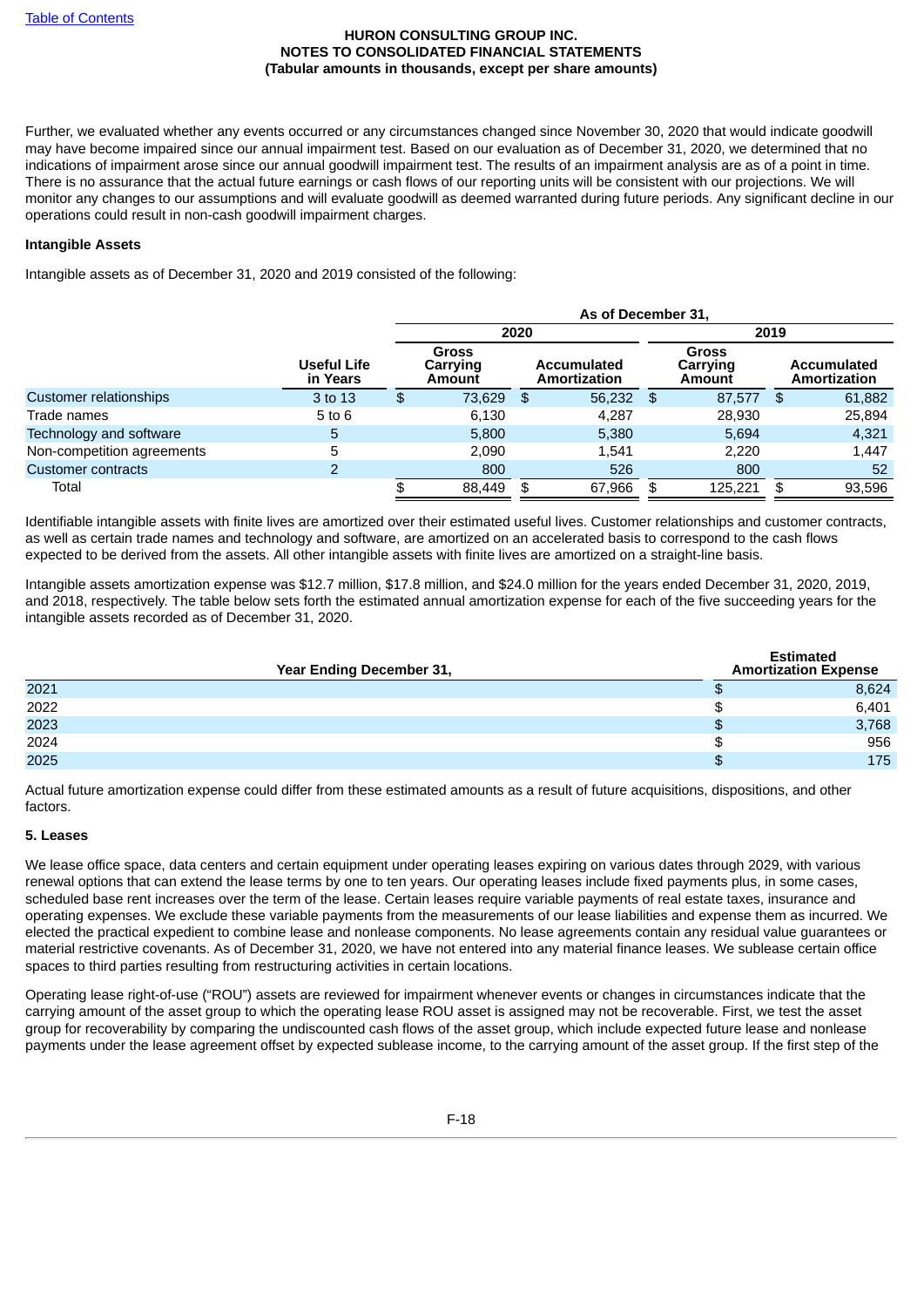long-lived asset impairment test concludes that the carrying amount of the asset group is not recoverable, we perform the second step of the long-lived asset impairment test by comparing the fair value of the asset group to its carrying amount and recognizing a lease impairment charge for the amount by which the carrying amount exceeds the fair value. To estimate the fair value of the asset group, we rely on a discounted cash flow approach using market participant assumptions of the expected cash flows and discount rate.

## *Fourth Quarter 2020 Lease Impairment Charges*

In the fourth quarter of 2020, we announced a restructuring plan to reduce operating costs to address the impact of the COVID-19 pandemic on our business. The restructuring plan provided for a reduction in certain leased office spaces which included a portion of our principal executive office in Chicago, Illinois; the remaining portion of our Lake Oswego, Oregon office; our Boston, Massachusetts and Detroit, Michigan offices; and portions of our Denver, Colorado, New York City, New York, and Pensacola, Florida offices. As a result, we recognized \$13.2 million of non-cash lease impairment charges, of which \$9.1 million was allocated to the operating lease ROU assets and \$4.1 million was allocated to the related fixed assets based on their relative carrying amounts. The \$13.2 million of non-cash lease impairment charges was recognized in restructuring charges on our consolidated statement of operations. See Note 11 "Restructuring Charges" for additional information on our restructuring activities.

## *Fourth Quarter 2019 Lease Impairment Charge*

During 2019, we exited a portion of our Lake Oswego, Oregon office, the remaining portion of our Middleton, Wisconsin office, and an office in Houston Texas, which resulted in \$0.8 million of non-cash lease impairment charges, of which \$0.6 million was allocated to the operating lease ROU assets and \$0.2 million was allocated to the leasehold improvements based on their relative carrying amounts. The \$0.8 million of non-cash lease impairment charges were recognized in restructuring charges on our consolidated statement of operations. See Note 11 "Restructuring Charges" for additional information on our restructuring activities.

## *Fourth Quarter 2019 Lease Modification*

In the fourth quarter of 2019, we entered into an amendment to the office lease agreement for our principal executive offices in Chicago, Illinois, which resulted in a non-cash gain on lease modification of \$0.8 million. Among other items, this amendment i) extended the term of the lease from September 30, 2024 to September 30, 2029; ii) provided a renewal option to extend the lease for an additional five year period to September 30, 2034; iii) terminated the lease with respect to certain leased spaces previously vacated; iv) provided abatement of certain future base rent payments and our pro rata share of operating expenses and taxes; and v) provided a one-time cash payment from the lessor as an incentive.

Additional information on our operating leases as of December 31, 2020 and 2019 follows.

| <b>Balance Sheet</b><br>Operating lease right-of-use assets | As of December 31, |  |        |  |  |  |  |
|-------------------------------------------------------------|--------------------|--|--------|--|--|--|--|
|                                                             | 2020               |  | 2019   |  |  |  |  |
|                                                             | $39,360$ \$        |  | 54,954 |  |  |  |  |
|                                                             |                    |  |        |  |  |  |  |
| Current maturities of operating lease liabilities           | $8,771$ \$         |  | 7.469  |  |  |  |  |
| Operating lease liabilities, net of current portion         | 61.825             |  | 69,233 |  |  |  |  |
| <b>Total lease liabilities</b>                              | 70,596             |  | 76.702 |  |  |  |  |

|                            | Year Ended December 31, |                |  |  |  |  |  |
|----------------------------|-------------------------|----------------|--|--|--|--|--|
| <b>Lease Cost</b>          | 2020                    | 2019           |  |  |  |  |  |
| Operating lease cost       | 11,045 \$               | 11,883         |  |  |  |  |  |
| Short-term leases (1)      | 229                     | 322            |  |  |  |  |  |
| Variable lease costs       | 1,693                   | 3,656          |  |  |  |  |  |
| Sublease income            | (1,973)                 | (2,638)        |  |  |  |  |  |
| Net lease cost $(2)(3)(4)$ | 10,994                  | 13,223<br>- \$ |  |  |  |  |  |

(1) Includes variable lease costs related to short-term leases.

(2) Net lease cost includes \$0.3 million and \$0.4 million for the years ended December 31, 2020 and 2019, respectively, recorded as restructuring charges as they relate to vacated office spaces. See Note 11 "Restructuring Charges" for additional information on our vacated office spaces.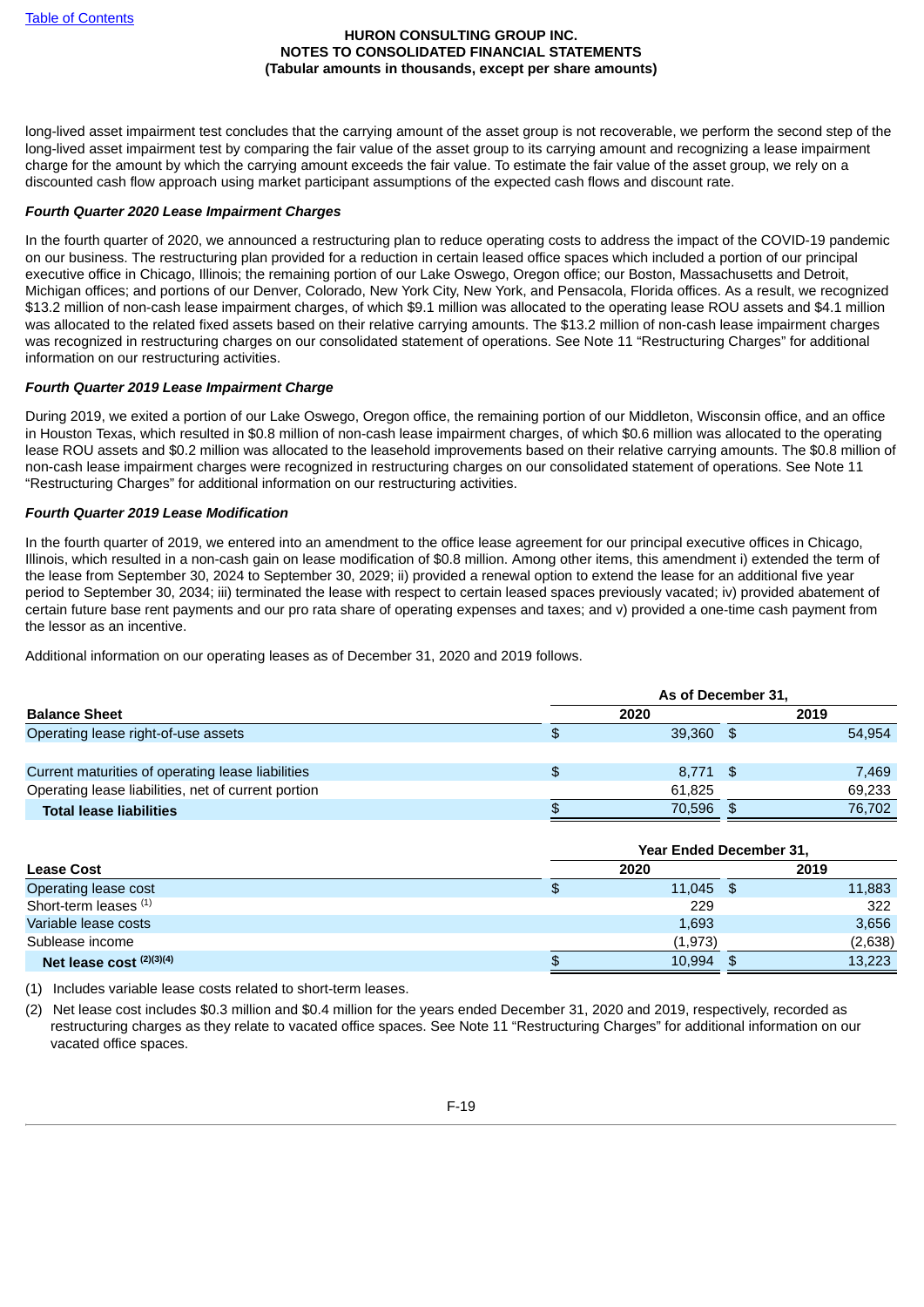- (3) Net lease cost includes \$0.2 million and \$0.3 million for the years ended December 31, 2020 and 2019, respectively, related to vacated office spaces directly related to discontinued operations.
- (4) Rent expense, including operating expenses, real estate taxes and insurance, recorded under ASC 840 for the year ended December 31, 2018 was \$15.1 million.

The table below summarizes the remaining expected lease payments under our operating leases as of December 31, 2020.

| <b>Future Lease Payments</b>                 | December 31,<br>2020 |
|----------------------------------------------|----------------------|
| 2021                                         | 11,572               |
| 2022                                         | 11,764               |
| 2023                                         | 11,742               |
| 2024                                         | 11,182               |
| 2025                                         | 10,870               |
| Thereafter                                   | 24,613               |
| Total operating lease payments               | \$<br>81,743         |
| Less: imputed interest                       | (11, 147)            |
| Present value of operating lease liabilities | 70.596               |

|                                                                                          | Year Ended December 31, |           |    |           |  |
|------------------------------------------------------------------------------------------|-------------------------|-----------|----|-----------|--|
| <b>Other Information</b>                                                                 |                         | 2020      |    | 2019      |  |
| Cash paid for operating lease liabilities                                                | £.                      | 11.307    | \$ | 13,902    |  |
| Operating lease right-of-use assets obtained in exchange for operating lease liabilities | \$                      | 1.456     | \$ | 12,842    |  |
| Weighted average remaining lease term - operating leases                                 |                         | 7.0 years |    | 7.7 years |  |
| Weighted average discount rate - operating leases                                        |                         | $4.3\%$   |    | 4.3 %     |  |

# **6. Property and Equipment, Net**

Depreciation expense for property and equipment was \$12.2 million, \$13.0 million, and \$13.4 million for the years ended December 31, 2020, 2019 and 2018, respectively. During the years ended December 31, 2020, 2019 and 2018, we recognized an additional \$0.6 million, \$0.5 million, and \$0.5 million, respectively, of accelerated depreciation expense for fixed assets related to vacated office spaces. This accelerated depreciation expense is included as a component of restructuring charges. See Note 11 "Restructuring Charges" for additional information on our restructuring charges incurred in 2020, 2019 and 2018. Property and equipment, net at December 31, 2020 and 2019 consisted of the following:

|                                            | As of December 31, |          |      |           |
|--------------------------------------------|--------------------|----------|------|-----------|
|                                            |                    | 2020     |      | 2019      |
| Computers, related equipment, and software |                    | 27.943   | - \$ | 50,251    |
| Leasehold improvements                     |                    | 39.952   |      | 44,323    |
| <b>Furniture and fixtures</b>              |                    | 14.126   |      | 16,273    |
| Aircraft                                   |                    | 7.667    |      | 7.667     |
| Assets under construction                  |                    | 502      |      | 250       |
| Property and equipment                     |                    | 90.190   |      | 118.764   |
| Accumulated depreciation and amortization  |                    | (61,097) |      | (80, 351) |
| Property and equipment, net                |                    | 29,093   | \$.  | 38,413    |

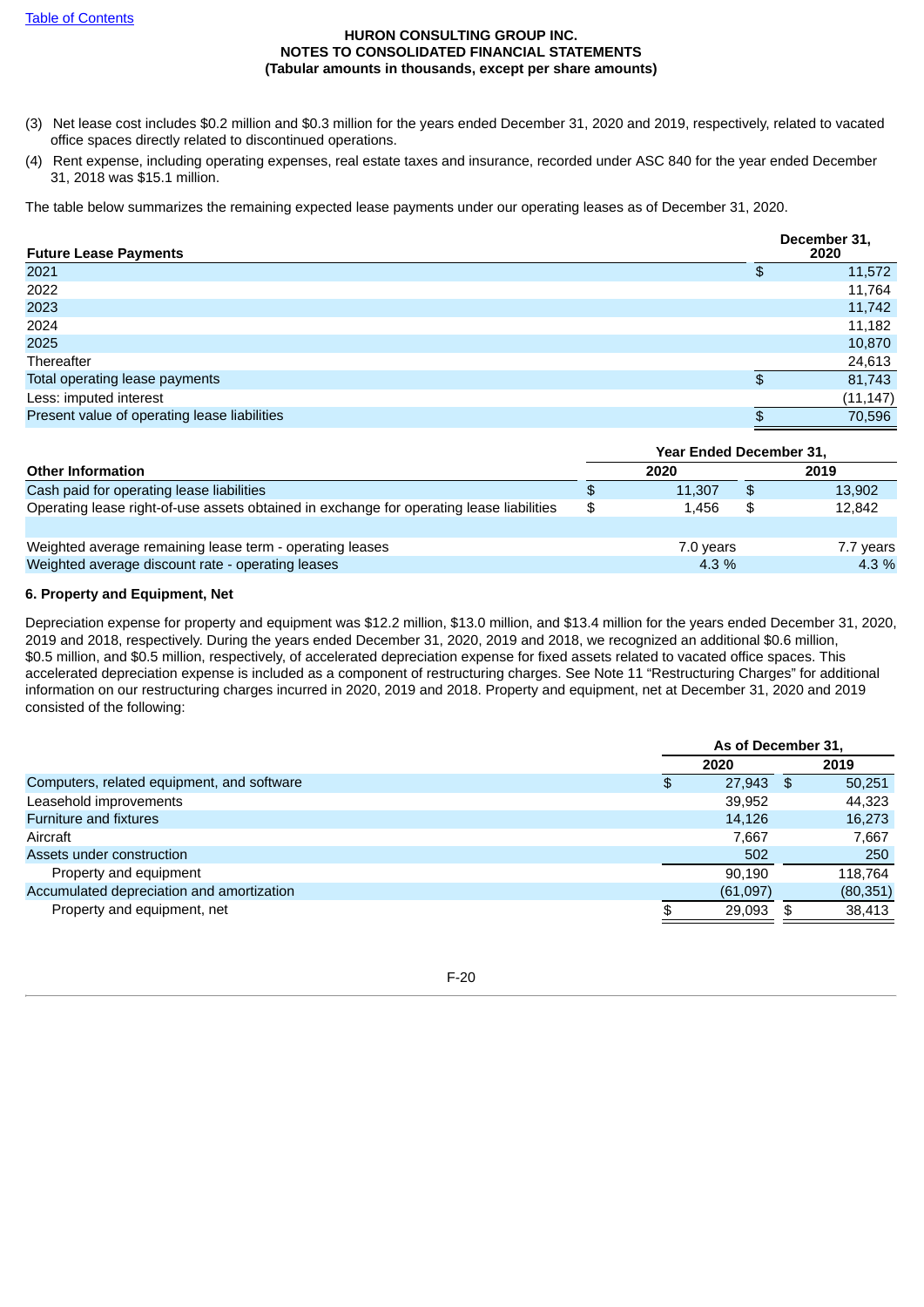# **7. Financing Arrangements**

A summary of the carrying amounts of our debt follows:

|                                        | As of December 31, |         |  |         |
|----------------------------------------|--------------------|---------|--|---------|
|                                        |                    | 2020    |  | 2019    |
| Senior secured credit facility         |                    | 200,000 |  | 205,000 |
| Promissory note due 2024               |                    | 3.279   |  | 3.853   |
| Total long-term debt                   | \$                 | 203.279 |  | 208,853 |
| Current maturities of long-term debt   |                    | (499)   |  | (529)   |
| Long-term debt, net of current portion |                    | 202,780 |  | 208,324 |

Below is a summary of the scheduled remaining principal payments of our debt as of December 31, 2020.

|      |    | <b>Principal Payments of<br/>Long-Term Debt</b> |  |  |
|------|----|-------------------------------------------------|--|--|
| 2021 | ۰D | 499                                             |  |  |
| 2022 |    | 559                                             |  |  |
| 2023 | £. | 575                                             |  |  |
| 2024 |    | 201,646                                         |  |  |

## **Convertible Notes**

In September 2014, the Company issued \$250 million principal amount of 1.25% convertible senior notes due 2019 (the "Convertible Notes") in a private offering. The Convertible Notes were governed by the terms of an indenture between the Company and U.S. Bank National Association, as Trustee (the "Indenture"). The Convertible Notes were senior unsecured obligations of the Company and paid interest semiannually on April 1 and October 1 of each year at an annual rate of 1.25%. The Convertible Notes matured on October 1, 2019. Upon maturity, we refinanced \$217.0 million of the principal amount of the outstanding Convertible Notes with the borrowing capacity available under our revolving credit facility and funded the remaining \$33.0 million principal payment with cash on hand.

Prior to maturity, upon conversion, the Convertible Notes would have been settled, at our election, in cash, shares of the Company's common stock, or a combination of cash and shares of the Company's common stock. Our intent and policy was to settle conversions with a combination of shares of common stock with the principal amount of the Convertible Notes paid in cash, in accordance with the settlement provisions of the indenture.

Upon issuance, we separated the Convertible Notes into liability and equity components. The carrying value of the equity component representing the conversion option, which was recognized as a debt discount, was determined by deducting the fair value of the liability component from the proceeds of the Convertible Notes. The debt discount was amortized to interest expense using an effective interest rate of 4.751% over the term of the Convertible Notes. The equity component was not remeasured as it continued to meet the conditions for equity classification.

The transaction costs related to the issuance of the Convertible Notes were separated into liability and equity components based on their relative values. Transaction costs attributable to the liability component were recorded as a deduction to the carrying amount of the liability and amortized to interest expense over the term of the Convertible Notes; and transaction costs attributable to the equity component were netted with the equity component of the Convertible Notes in stockholders' equity. Total debt issuance costs were approximately \$7.3 million. of which \$6.2 million was allocated to liability issuance costs and \$1.1 million was allocated to equity issuance costs.

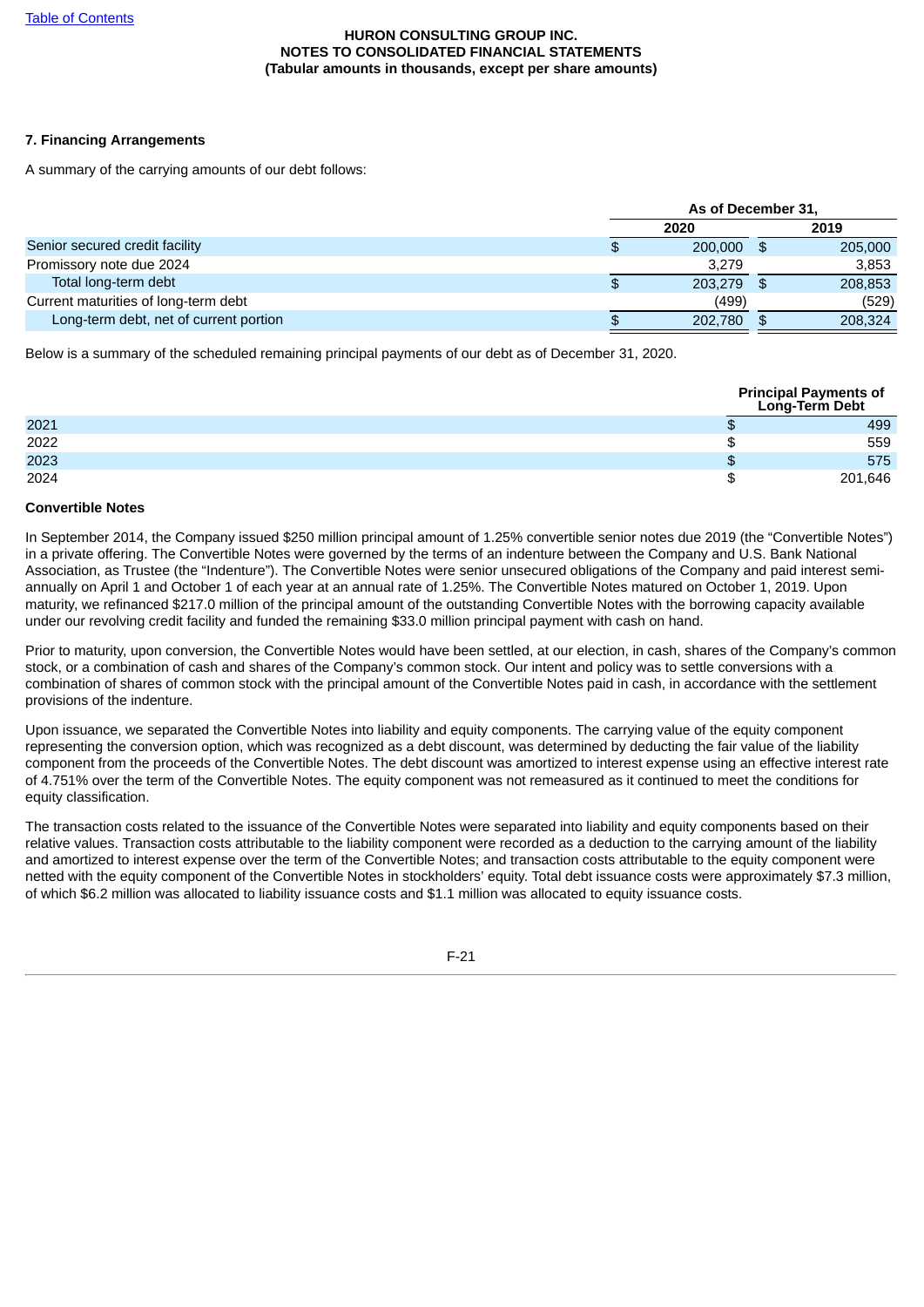The following table presents the amount of interest expense recognized related to the Convertible Notes for the periods presented.

|                                     | Year Ended December 31, |       |  |        |  |
|-------------------------------------|-------------------------|-------|--|--------|--|
|                                     |                         | 2019  |  | 2018   |  |
| Contractual interest coupon         |                         | 2,344 |  | 3,125  |  |
| Amortization of debt discount       |                         | 6.436 |  | 8,232  |  |
| Amortization of debt issuance costs |                         | 947   |  | 1,245  |  |
| Total interest expense              |                         | 9.727 |  | 12.602 |  |

In connection with the issuance of the Convertible Notes, we entered into convertible note hedge transactions and warrant transactions. The convertible note hedge transactions were intended to reduce the potential future economic dilution associated with the conversion of the Convertible Notes and, combined with the warrants, effectively raised the price at which economic dilution would occur from the initial conversion price of approximately \$79.89 to approximately \$97.12 per share. The convertible note hedge transactions expired in the third quarter of 2019. The holders of the warrants had the option to purchase an initial total of approximately 3.1 million shares of the Company's common stock at a strike price of approximately \$97.12. The warrants expired in the second quarter of 2020. If the average market value per share of our common stock for the reporting period exceeded the strike price of the warrants, the warrants would have had a dilutive effect on our earnings per share. The warrants were separate transactions and were not part of the terms of the Convertible Notes or the convertible note hedge transactions.

## **Senior Secured Credit Facility**

The Company has a \$600 million senior secured revolving credit facility, subject to the terms of a Second Amended and Restated Credit Agreement dated as of March 31, 2015, as amended to date (as amended and modified the "Amended Credit Agreement"), that becomes due and payable in full upon maturity on September 27, 2024. The Amended Credit Agreement provides the option to increase the revolving credit facility or establish term loan facilities in an aggregate amount of up to \$150 million, subject to customary conditions and the approval of any lender whose commitment would be increased, resulting in a maximum available principal amount under the Amended Credit Agreement of \$750 million. The initial borrowings under the Amended Credit Agreement were used to refinance borrowings outstanding under a prior credit agreement, and future borrowings under the Amended Credit Agreement may be used for working capital, capital expenditures, acquisitions of businesses, share repurchases, and general corporate purposes.

Fees and interest on borrowings vary based on our Consolidated Leverage Ratio (as defined in the Amended Credit Agreement). At our option, borrowings under the Amended Credit Agreement will bear interest at one, two, three or six-month LIBOR or an alternate base rate, in each case plus the applicable margin. The applicable margin will fluctuate between 1.125% per annum and 1.875% per annum, in the case of LIBOR borrowings, or between 0.125% per annum and 0.875% per annum, in the case of base rate loans, based upon our Consolidated Leverage Ratio at such time.

Amounts borrowed under the Amended Credit Agreement may be prepaid at any time without premium or penalty. We are required to prepay the amounts outstanding under the Amended Credit Agreement in certain circumstances, including upon an Event of Default (as defined in the Amended Credit Agreement). In addition, we have the right to permanently reduce or terminate the unused portion of the commitments provided under the Amended Credit Agreement at any time.

The loans and obligations under the Amended Credit Agreement are secured pursuant to a Second Amended and Restated Security Agreement and a Second Amended and Restated Pledge Agreement (the "Pledge Agreement") with Bank of America, N.A. as collateral agent, pursuant to which the Company and the subsidiary guarantors grant Bank of America, N.A., for the ratable benefit of the lenders under the Amended Credit Agreement, a first-priority lien, subject to permitted liens, on substantially all of the personal property assets of the Company and the subsidiary guarantors, and a pledge of 100% of the stock or other equity interests in all domestic subsidiaries and 65% of the stock or other equity interests in each "material first-tier foreign subsidiary" (as defined in the Pledge Agreement).

The Amended Credit Agreement contains usual and customary representations and warranties; affirmative and negative covenants, which include limitations on liens, investments, additional indebtedness, and restricted payments; and two quarterly financial covenants as follows: (i) a maximum Consolidated Leverage Ratio (defined as the ratio of debt to consolidated EBITDA) of 3.75 to 1.00; however the maximum permitted Consolidated Leverage Ratio will increase to 4.00 to 1.00 upon the occurrence of certain transactions, and (ii) a minimum Consolidated Interest Coverage Ratio (defined as the ratio of consolidated EBITDA to interest) of 3.50 to 1.00. Consolidated EBITDA for purposes of the financial covenants is calculated on a continuing operations basis and includes adjustments to add back non-cash goodwill impairment charges, share-based compensation costs, certain non-cash restructuring charges, pro forma historical EBITDA for businesses acquired, and other specified items in accordance with the Amended Credit Agreement. For purposes of the Consolidated Leverage Ratio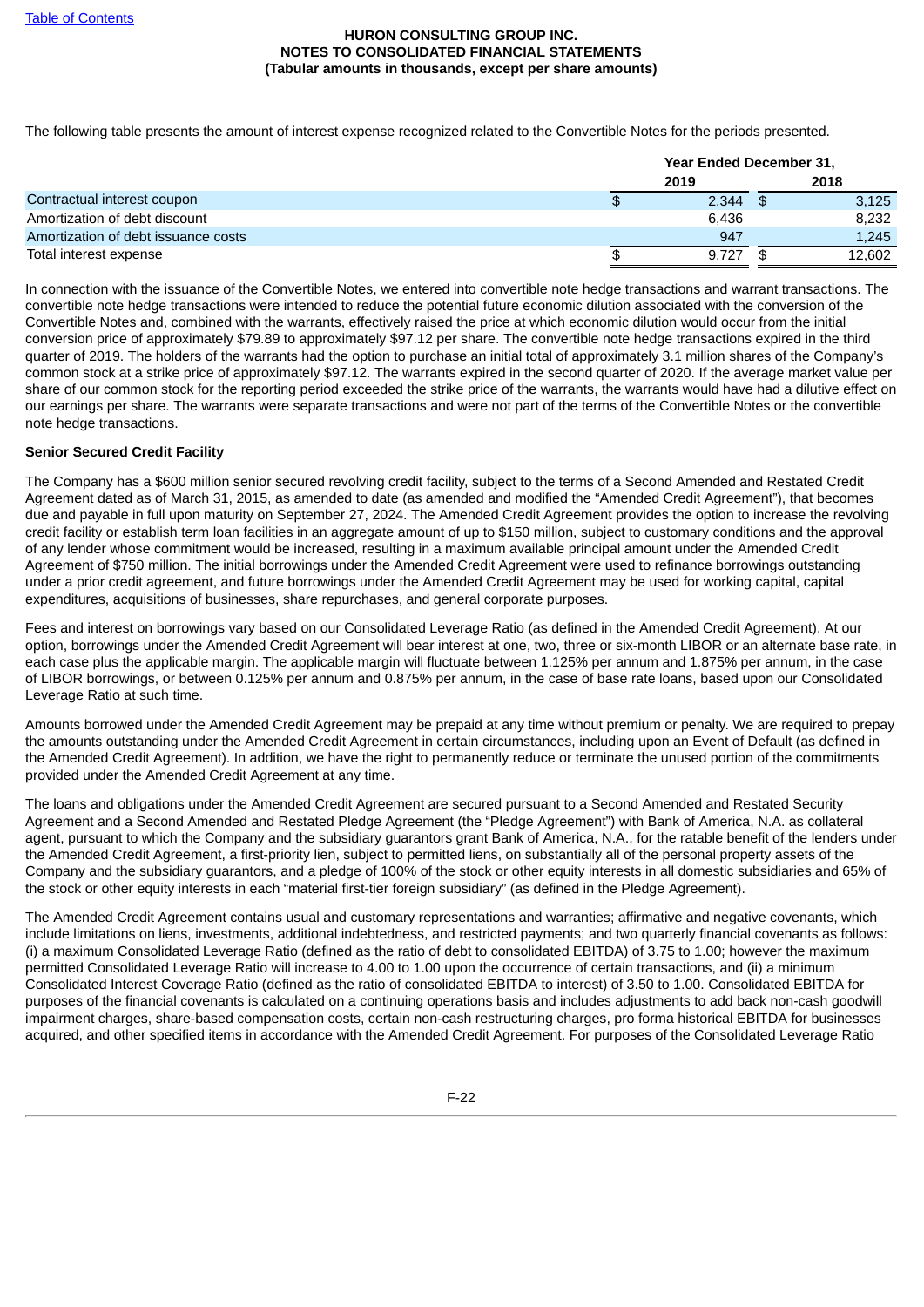total debt is on a gross basis and is not netted against our cash balances. At December 31, 2020, we were in compliance with these financial covenants with a Consolidated Leverage Ratio of 1.94 to 1.00 and a Consolidated Interest Coverage Ratio of 12.51 to 1.00.

Borrowings outstanding under the Amended Credit Agreement at December 31, 2020 totaled \$200.0 million. These borrowings carried a weighted average interest rate of 2.5%, including the effect of the interest rate swaps described in Note 12 "Derivative Instruments and Hedging Activity." Borrowings outstanding under the Amended Credit Agreement at December 31, 2019 were \$205.0 million and carried a weighted average interest rate of 3.0%, including the effect of the interest rate swap outstanding at the time and described in Note 12 "Derivative Instruments and Hedging Activity." The borrowing capacity under the revolving credit facility is reduced by any outstanding borrowings under the revolving credit facility and outstanding letters of credit. At December 31, 2020, we had outstanding letters of credit totaling \$1.6 million, which are primarily used as security deposits for our office facilities. As of December 31, 2020, the unused borrowing capacity under the revolving credit facility was \$398.4 million.

#### **Promissory Note due 2024**

On June 30, 2017, in conjunction with our purchase of an aircraft related to the acquisition of Innosight, we assumed, from the sellers of the aircraft, a promissory note with an outstanding principal balance of \$5.1 million. The principal balance of the promissory note is subject to scheduled monthly principal payments until the maturity date of March 1, 2024, at which time a final payment of \$1.5 million, plus any accrued and unpaid interest, will be due. Under the terms of the promissory note, we pay interest on the outstanding principal amount at a rate of one month LIBOR plus 1.97% per annum. The obligations under the promissory note are secured pursuant to a Loan and Aircraft Security Agreement with Banc of America Leasing & Capital, LLC, which grants the lender a first priority security interest in the aircraft. At December 31, 2020, the outstanding principal amount of the promissory note was \$3.3 million, and the aircraft had a carrying amount of \$4.4 million. At December 31, 2019, the outstanding principal amount of the promissory note was \$3.9 million, and the aircraft had a carrying amount of \$5.1 million.

#### **8. Capital Structure**

#### **Preferred Stock**

We are authorized to issue up to 50,000,000 shares of preferred stock. Our certificate of incorporation authorizes our board of directors. without any further stockholder action or approval, to issue these shares in one or more classes or series, to establish from time to time the number of shares to be included in each class or series, and to fix the rights, preferences and privileges of the shares of each wholly unissued class or series and any of its qualifications, limitations or restrictions. As of December 31, 2020 and 2019, no such preferred stock has been approved or issued.

## **Common Stock**

We are authorized to issue up to 500,000,000 shares of common stock, par value \$.01 per share. The holders of common stock are entitled to one vote for each share held of record on each matter submitted to a vote of stockholders. Subject to the rights and preferences of the holders of any series of preferred stock that may at the time be outstanding, holders of common stock are entitled to such dividends as our board of directors may declare. In the event of any liquidation, dissolution or winding-up of our affairs, after payment of all of our debts and liabilities and subject to the rights and preferences of the holders of any series of preferred stock that may at the time be outstanding, holders of common stock will be entitled to receive the distribution of any of our remaining assets.

#### **9. Revenues**

For the years ended December 31, 2020, 2019 and 2018 we recognized revenues of \$844.1 million, \$876.8 million, and \$795.1 million, respectively. Of the \$844.1 million recognized in 2020, we recognized revenues of \$12.2 million from obligations satisfied, or partially satisfied, in prior periods, of which \$7.5 million was primarily due to changes in the estimates of our variable consideration under performance-based billing arrangements and \$4.7 million was primarily due to the release of allowances on unbilled services as a result of securing contract amendments. Of the \$876.8 million recognized in 2019, we recognized revenues of \$2.8 million from obligations satisfied. or partially satisfied, in prior periods due to the release of allowances on unbilled services as a result of securing contract amendments. During 2019, we recognized a \$1.0 million decrease to revenues due to changes in the estimates of our variable consideration under performance-based billing arrangements. Of the \$795.1 million recognized in 2018, we recognized revenues of \$10.8 million from obligations satisfied, or partially satisfied, in prior periods, of which \$7.2 million was due to changes in the estimates of our variable consideration under performance-based billing arrangements and \$3.6 million was primarily due to the release of allowances on unbilled services due to securing contract amendments.

As of December 31, 2020, we had \$60.2 million of remaining performance obligations under engagements with original expected durations greater than one year. These remaining performance obligations exclude obligations under contracts with an original expected duration of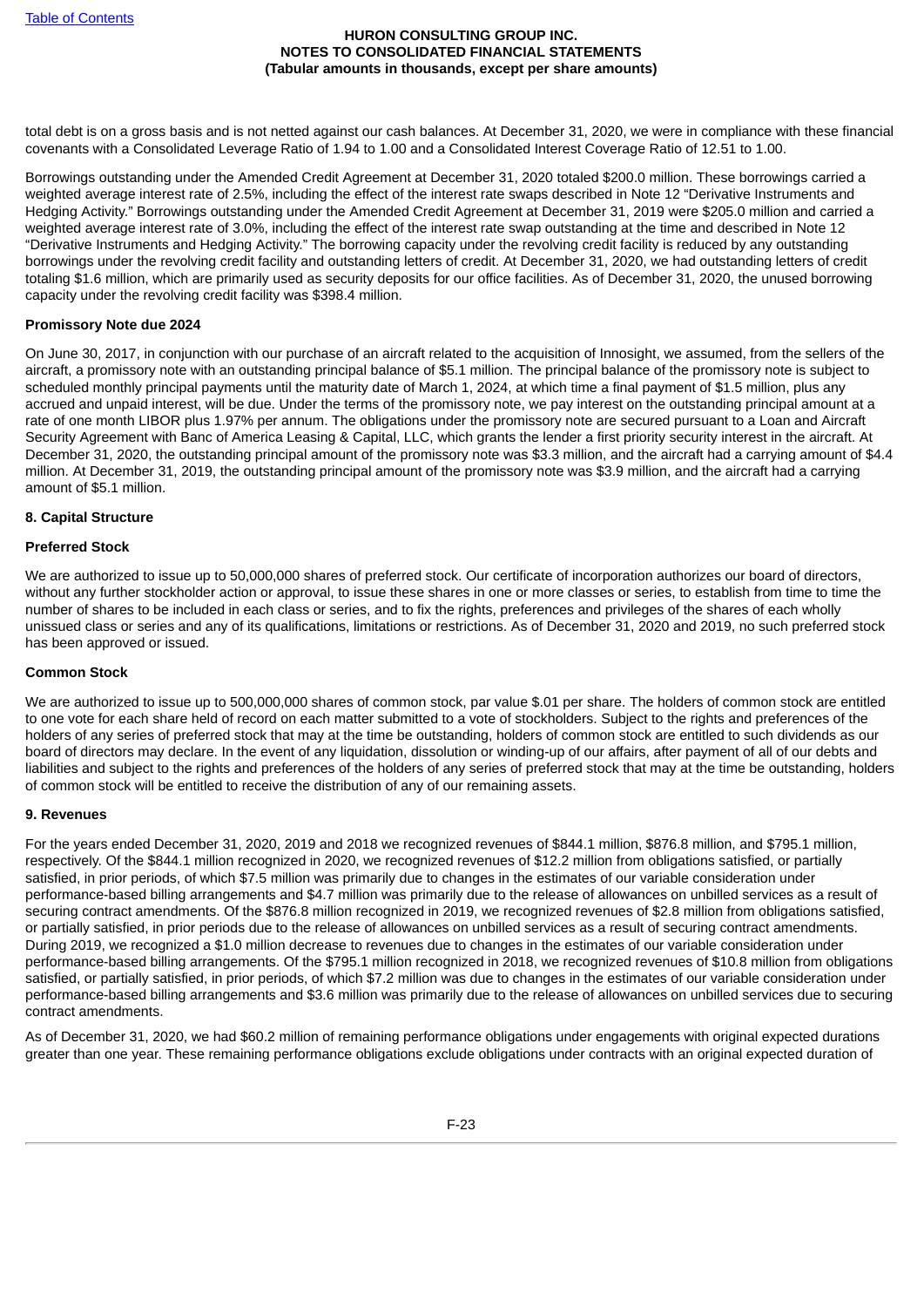one year or less, variable consideration which has been excluded from the total transaction price due to the constraint, and performance obligations under time-and-expense engagements which are recognized in the amount invoiced. Of the \$60.2 million of performance obligations, we expect to recognize approximately \$39.2 million as revenue in 2021, \$10.4 million as revenue in 2022, and the remaining \$10.6 million thereafter. Actual revenue recognition could differ from these amounts as a result of changes in the estimated timing of work to be performed, adjustments to estimated variable consideration in performance-based arrangements, or other factors.

#### *Contract Assets and Liabilities*

The payment terms and conditions in our customer contracts vary. Differences between the timing of billings and the recognition of revenue are recognized as either unbilled services or deferred revenues in the consolidated balance sheets.

Unbilled services include revenues recognized for services performed but not yet billed to clients. Services performed that we are not yet entitled to bill because certain events must occur, such as the completion of the measurement period or client approval in performance-based engagements, are recorded as contract assets and included within unbilled services, net. The contract asset balance as of December 31, 2020 and 2019 was \$17.3 million and \$12.6 million, respectively. The \$4.7 million increase primarily reflects timing differences between the completion of our performance obligations and the amounts billed or billable to clients in accordance with their contractual billing terms.

Client prepayments and retainers are classified as deferred revenues and recognized over future periods in accordance with the applicable engagement agreement and our revenue recognition policy. Our deferred revenues balance as of December 31, 2020 and December 31, 2019 was \$34.7 million and \$28.4 million respectively. The \$6.3 million increase primarily reflects timing differences between client payments in accordance with their contract terms and the completion of our performance obligations. For the year ended December 31, 2020, \$25.1 million of revenues recognized were included in the deferred revenue balance as of December 31, 2019. For the year ended December 31, 2019, \$22.8 million of revenues recognized were included in the deferred revenue balance as of December 31, 2018.

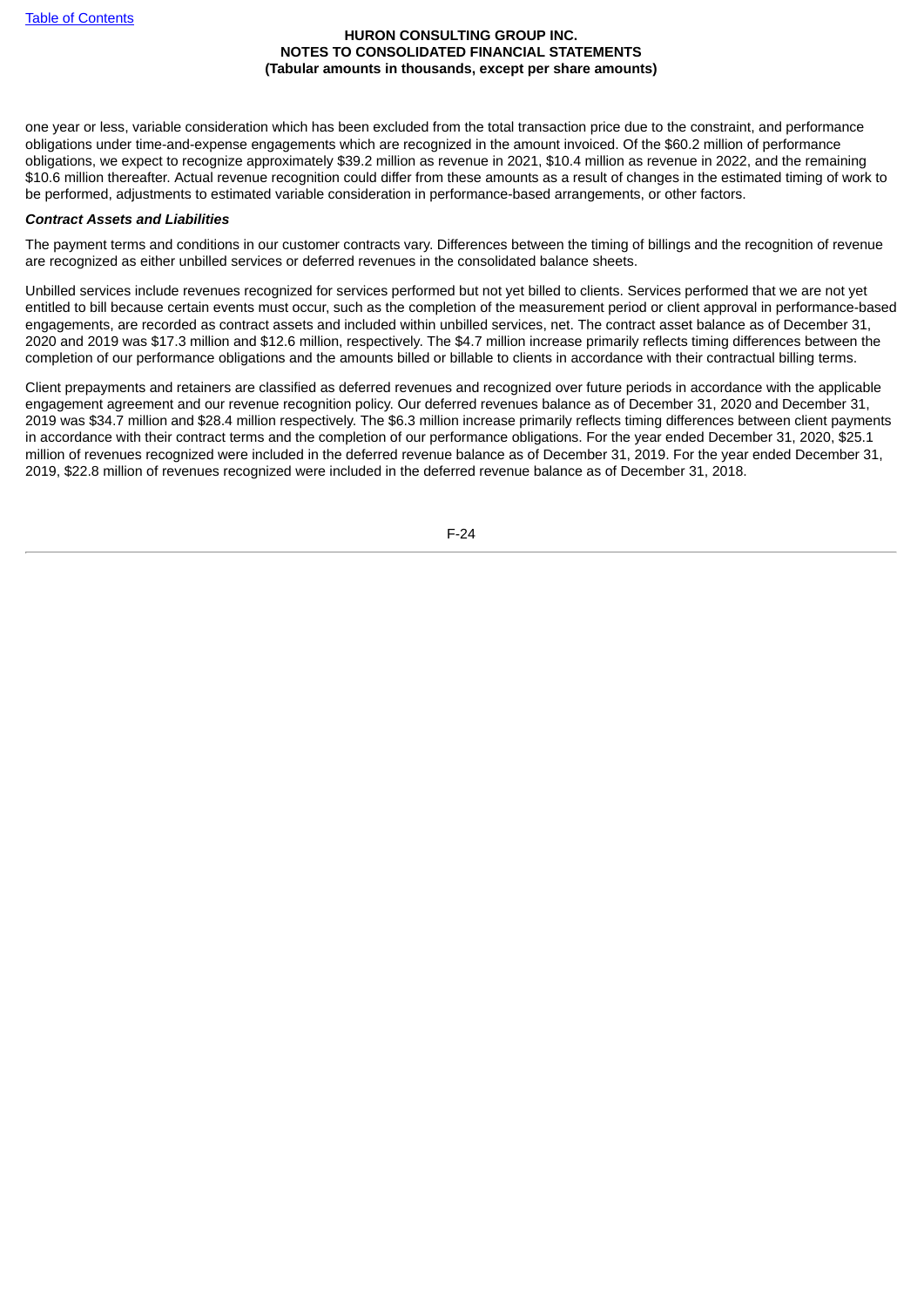## **10. Earnings Per Share**

Basic earnings per share excludes dilution and is computed by dividing net income by the weighted average number of common shares outstanding for the period, excluding unvested restricted common stock. Diluted earnings per share reflects the potential reduction in earnings per share that could occur if securities or other contracts to issue common stock were exercised or converted into common stock under the treasury stock method. Such securities or other contracts include unvested restricted stock awards, outstanding common stock options, convertible senior notes, and outstanding warrants, to the extent dilutive. In periods for which we report a net loss from continuing operations, diluted weighted average common shares outstanding excludes all potential common stock equivalents as their impact on diluted net loss from continuing operations per share would be anti-dilutive.

Earnings (loss) per share under the basic and diluted computations are as follows:

|                                                        | Year Ended December 31, |               |    |        |      |        |
|--------------------------------------------------------|-------------------------|---------------|----|--------|------|--------|
|                                                        |                         | 2020          |    | 2019   | 2018 |        |
| Net income (loss) from continuing operations           | \$                      | $(23,718)$ \$ |    | 41,979 | -\$  | 13,944 |
| Income (loss) from discontinued operations, net of tax |                         | (122)         |    | (236)  |      | (298)  |
| Net income (loss)                                      | \$                      | (23, 840)     | \$ | 41,743 | \$   | 13,646 |
|                                                        |                         |               |    |        |      |        |
| Weighted average common shares outstanding-basic       |                         | 21,882        |    | 21,993 |      | 21,706 |
| Weighted average common stock equivalents              |                         |               |    | 514    |      | 352    |
| Weighted average common shares outstanding-diluted     |                         | 21,882        |    | 22,507 |      | 22,058 |
|                                                        |                         |               |    |        |      |        |
| Net earnings (loss) per basic share:                   |                         |               |    |        |      |        |
| Net income (loss) from continuing operations           | \$                      | $(1.08)$ \$   |    | 1.91   | \$   | 0.64   |
| Income (loss) from discontinued operations, net of tax |                         | (0.01)        |    | (0.01) |      | (0.01) |
| Net income (loss)                                      | \$.                     | (1.09)        | \$ | 1.90   | \$   | 0.63   |
|                                                        |                         |               |    |        |      |        |
| Net earnings (loss) per diluted share:                 |                         |               |    |        |      |        |
| Net income (loss) from continuing operations           | \$                      | $(1.08)$ \$   |    | 1.87   | \$   | 0.63   |
| Income (loss) from discontinued operations, net of tax |                         | (0.01)        |    | (0.02) |      | (0.01) |
| Net income (loss)                                      | \$                      | (1.09)        | \$ | 1.85   | \$   | 0.62   |

The number of anti-dilutive securities excluded from the computation of the weighted average common stock equivalents presented above were as follows:

|                                                              |       | As of December 31, |       |  |  |
|--------------------------------------------------------------|-------|--------------------|-------|--|--|
|                                                              | 2020  | 2019               | 2018  |  |  |
| Unvested restricted stock awards                             | 1,016 |                    |       |  |  |
| Outstanding common stock options                             | 66    |                    |       |  |  |
| Convertible senior notes                                     |       |                    | 3,129 |  |  |
| Warrants related to the issuance of convertible senior notes |       | 3.129              | 3.129 |  |  |
| Total anti-dilutive securities                               | 1,082 | 3.129              | 6,258 |  |  |

See Note 7 "Financing Arrangements" for further information on the convertible senior notes and warrants related to the issuance of convertible notes.

In November 2020, our board of directors authorized a share repurchase program (the "2020 Share Repurchase Program") permitting us to repurchase up to \$50 million of our common stock through December 31, 2021. The 2020 Share Repurchase Program was authorized subsequent to the expiration of our prior share repurchase program (the "2015 Share Repurchase Program") on October 31, 2020. The 2015 Share Repurchase Program permitted us to repurchase up to \$125 million of our common stock through October 31, 2020. The amount and timing of repurchases under both share repurchase programs were determined by management and depend on a variety of factors, including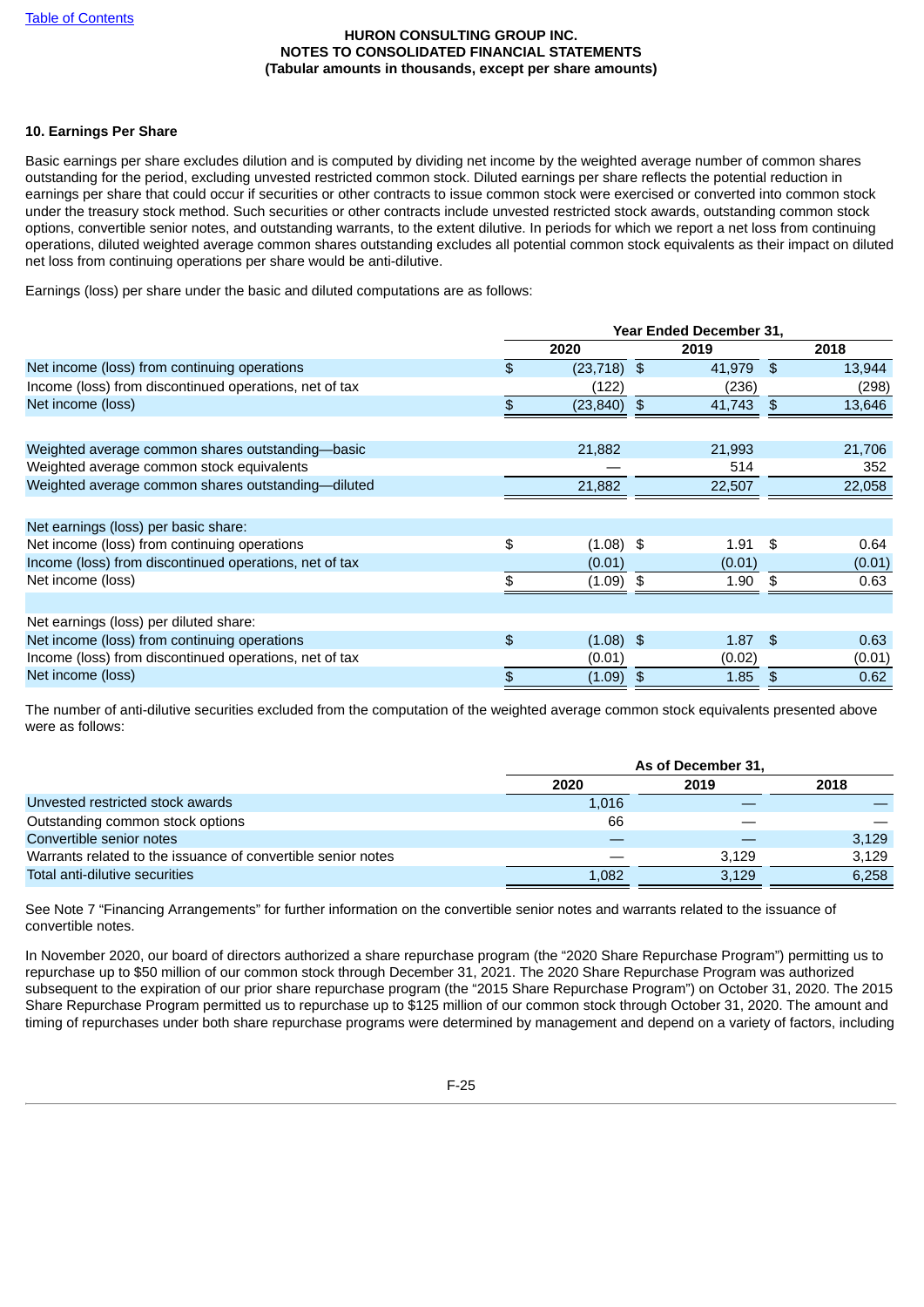the trading price of our common stock, capacity under our credit facility, general market and business conditions, and applicable legal requirements.

Under the 2020 Share Repurchase Program, we repurchased and retired 111,166 shares for \$5.0 million in the fourth quarter of 2020, which are reflected as a reduction to our basic weighted average shares outstanding for the year ended December 31, 2020 based on the trade date of the share repurchase. As of December 31, 2020, \$45.0 million remains available under the plan for share repurchases.

Under the 2015 Share Repurchase Program, we repurchased and retired 313,998 shares for \$20.9 million in the first quarter of 2020, which are reflected as a reduction to our basic weighted average shares outstanding for the year ended December 31, 2020 based on the trade date of the share repurchase. Additionally, in the first quarter of 2020, we settled the repurchase of 18,000 shares for \$1.2 million that were accrued as of December 31, 2019. In 2019, we repurchased and retired 210,437 shares for \$14.2 million, including the 18,000 shares for \$1.2 million which settled in the first quarter of 2020. All of the 210,437 shares repurchased and retired in 2019 were included as a reduction to our basic weighted average shares outstanding for the year ended December 31, 2019 based on the trade date of the share repurchase. No shares were repurchased under the 2015 Share Repurchase Program in 2018.

#### **11. Restructuring Charges**

#### *2020*

In 2020, we incurred \$20.5 million of total pretax restructuring expense. Of the \$20.5 million pretax restructuring expense, \$18.7 million related to the restructuring plan executed in the fourth quarter of 2020 to reduce operating costs to address the impact of the COVID-19 pandemic on our business. The total pretax restructuring expense of \$20.5 million recognized in 2020 consisted of the following charges:

*Severance* - We incurred \$5.3 million of severance-related restructuring expense, of which, \$4.8 million related to the fourth quarter 2020 restructuring plan and \$0.4 million related to workforce reductions completed prior to the fourth quarter of 2020 to better align resources with market demand. Of the total \$5.3 million of severance-related restructuring expense, \$2.0 million related to our Education segment, \$1.5 million related to our Healthcare segment, \$1.0 million related to our Business Advisory segment, and \$0.8 million related to our corporate operations.

*Office space reductions* - We incurred \$14.0 million of restructuring expense related to office space reductions, which primarily related to the fourth quarter 2020 restructuring plan. The fourth quarter 2020 restructuring plan provided for a reduction in certain leased office spaces which included a portion of our principal executive office in Chicago, Illinois; the remaining portion of our Lake Oswego, Oregon office; our Boston, Massachusetts and Detroit, Michigan offices; and portions of our Denver, Colorado, New York City, New York, and Pensacola, Florida offices. As a result, we recognized \$13.2 million of non-cash lease impairment charges on the related operating lease right-of-use ("ROU") assets and fixed assets for those we intend to sublease, as well as \$0.7 million of accelerated amortization and depreciation on the related operating lease ROU assets and fixed assets we intend to abandon. See Note 5 "Leases" for additional information on the long-lived asset impairment test. We also incurred \$0.1 million related to rent and related expenses, net of sublease income, for previously vacated office spaces.

*Other* - We incurred \$1.2 million of other restructuring charges primarily related to an accrual for the termination of a third-party advisor agreement in our Business Advisory segment.

Of the total \$20.5 million pretax restructuring charge, \$14.8 million related to our corporate operations, \$2.2 million related to our Business Advisory segment, \$2.0 million related to our Education segment, and \$1.5 million related to our Healthcare segment.

#### *2019*

In 2019, we incurred \$1.9 million of pretax restructuring expense. This expense primarily consisted of the following charges:

*Severance* - We incurred \$0.6 million of severance expense as a result of workforce reductions to better align resources with market demand and workforce reductions in our corporate operations.

*Office space reductions* - We incurred \$1.2 million of restructuring expense related to office space reductions. During 2019, we exited a portion of our Lake Oswego, Oregon office resulting in a \$0.7 million lease impairment charge on the related operating lease ROU asset and leasehold improvements and \$0.2 million of accelerated depreciation on furniture and fixtures in that office. See Note 5 "Leases" for additional information on the long-lived asset impairment test. Additionally, during 2019, we exited the remaining portion of our Middleton, Wisconsin office and an office in Houston, Texas, resulting in restructuring charges of \$0.4 million and \$0.1 million, respectively, which primarily consisted of accelerated depreciation on furniture and fixtures in those offices. During the fourth quarter of 2019, we entered into an amendment to the lease of our principal executive office in Chicago, Illinois. Among other items, the amendment terminated the lease with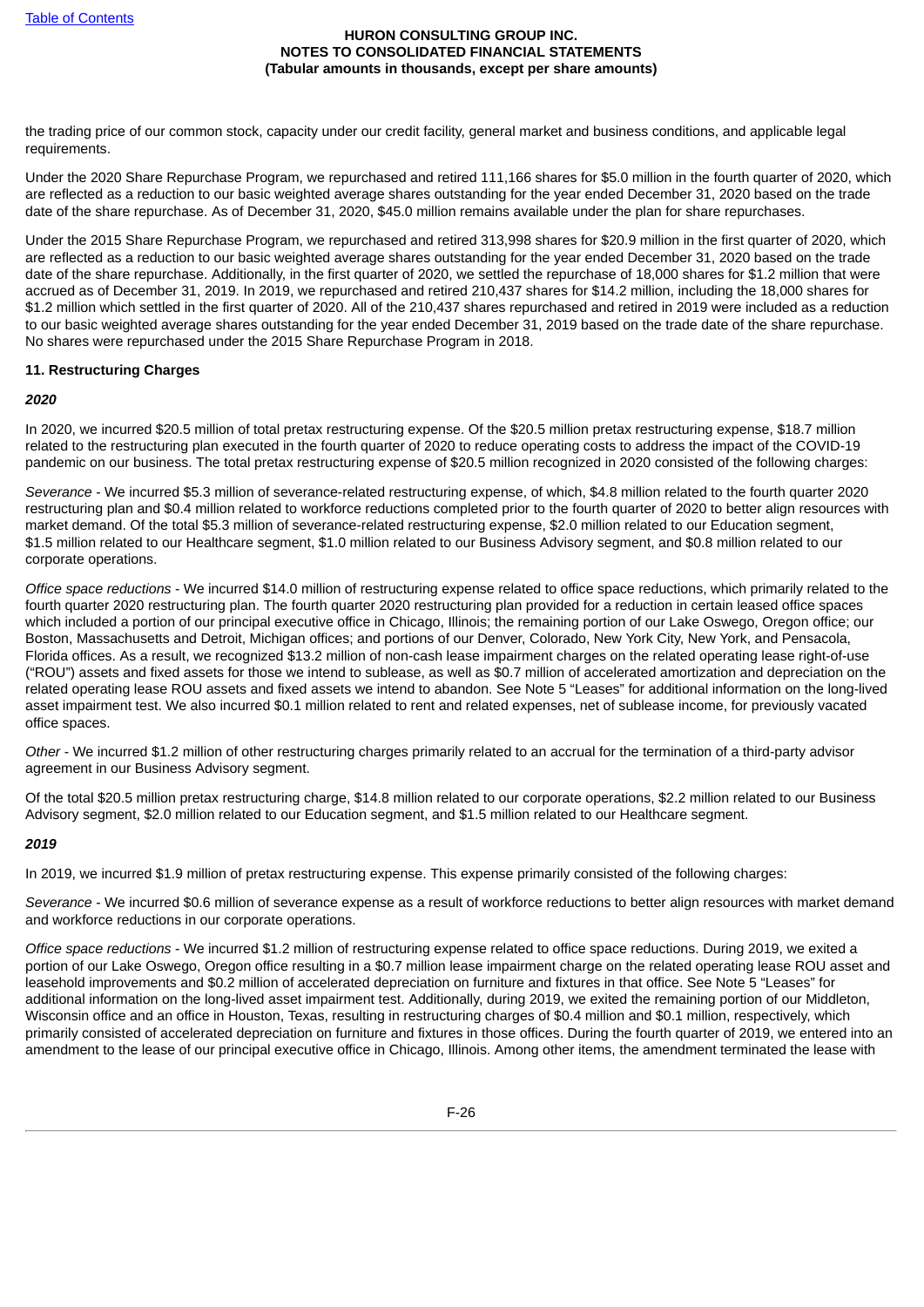respect to certain leased space which we previously vacated and currently sublease to a third-party. As a result of the amendment, we recognized a restructuring gain of \$0.4 million. See Note 5 "Leases" for additional information on the amendment.

Of the \$1.9 million pretax restructuring charge, \$1.5 million related to our corporate operations, \$0.3 million related to our Healthcare segment, and \$0.1 million related to our Business Advisory segment.

#### *2018*

In 2018, we incurred \$3.7 million of pretax restructuring expense. This expense primarily consisted of the following charges:

*Severance -* We incurred \$2.1 million of severance expense as a result of workforce reductions to better align resources with market demand.

*Office space reductions* - We incurred \$1.3 million of restructuring expense related to office space reductions. Of the \$1.3 million, \$0.8 million related to the accrual of remaining lease payments, net of estimated sublease income, accelerated depreciation on leasehold improvements, and moving expenses due to exiting a portion of our Middleton, Wisconsin office; \$0.4 million related to updated lease assumptions, commission costs, and moving expenses for our San Francisco office vacated in 2017; and \$0.1 million related to updated lease assumptions for our Chicago office consolidation. The restructuring expense related to office space reductions incurred in 2018 were accounted for in accordance with ASC 840, *Leases.* See Note 2 "Summary of Significant Accounting Policies" for additional information on our adoption of ASC 842 on a modified retrospective basis on January 1, 2019.

*Other* - We incurred \$0.3 million related to the divestiture of our Middle East practice within the Business Advisory segment in the second quarter of 2018. During the second quarter of 2018, we sold our Middle East practice to a former employee who was the practice leader of that business at the time, and we recorded a \$5.8 million loss which is included in other income (expense), net in our consolidated statements of operations.

Of the \$3.7 million pretax restructuring charge, \$1.1 million was related to our Healthcare segment, \$1.0 million was related to our Business Advisory segment, and \$1.6 million was related to our corporate operations.

The table below sets forth the changes in the carrying amount of our restructuring charge liability by restructuring type for the years ended December 31, 2020 and 2019.

|                                    | <b>Employee Costs</b> |     | <b>Office Space</b><br><b>Reductions</b> |      | <b>Other</b> |              | <b>Total</b> |
|------------------------------------|-----------------------|-----|------------------------------------------|------|--------------|--------------|--------------|
| Balance as of December 31, 2018    | \$<br>443             | \$  | 2,468                                    | - \$ |              | \$           | 2,911        |
| Adoption of ASC 842 <sup>(1)</sup> |                       |     | (1, 119)                                 |      |              |              | (1, 119)     |
| Balance as of January 1, 2019      | 443                   |     | 1,349                                    |      |              |              | 1,792        |
| Additions <sup>(2)(3)</sup>        | 636                   |     | 9                                        |      |              |              | 645          |
| <b>Payments</b>                    | (995)                 |     | (383)                                    |      |              |              | (1, 378)     |
| Adjustments <sup>(2)(3)</sup>      | (16)                  |     | (884)                                    |      |              |              | (900)        |
| Balance as of December 31, 2019    | 68                    |     | 91                                       |      |              |              | 159          |
| Additions <sup>(2)(3)</sup>        | 5,290                 |     |                                          |      | 1,256        |              | 6,546        |
| <b>Payments</b>                    | (2,907)               |     |                                          |      | (363)        |              | (3,270)      |
| Adjustments <sup>(2)(3)</sup>      | (4)                   |     |                                          |      |              |              | (11)         |
| Balance as of December 31, 2020    | 2,447                 | -\$ | 84                                       | \$   | 893          | $\mathbf{r}$ | 3,424        |

(1) Upon adoption of ASC 842 on January 1, 2019, we reclassified the restructuring charge liabilities, which represented the present value of remaining lease payments, net of estimated sublease income, for vacated office spaces from restructuring charge liabilities to operating lease right-of-use assets. See Note 2 "Summary of Significant Accounting Polices" for additional information on the impact of adoption.

- (2) Additions and adjustments for the years ended December 31, 2020 and 2019 include restructuring charges of \$0.2 million and \$0.1 million, respectively, related to office space reductions directly related to discontinued operations*.*
- (3) Additions and adjustments exclude non-cash items related to vacated office spaces, such as lease impairment charges and accelerated depreciation on abandoned operating lease ROU assets and fixed assets, which are recorded as restructuring charges on our consolidated statements of operations.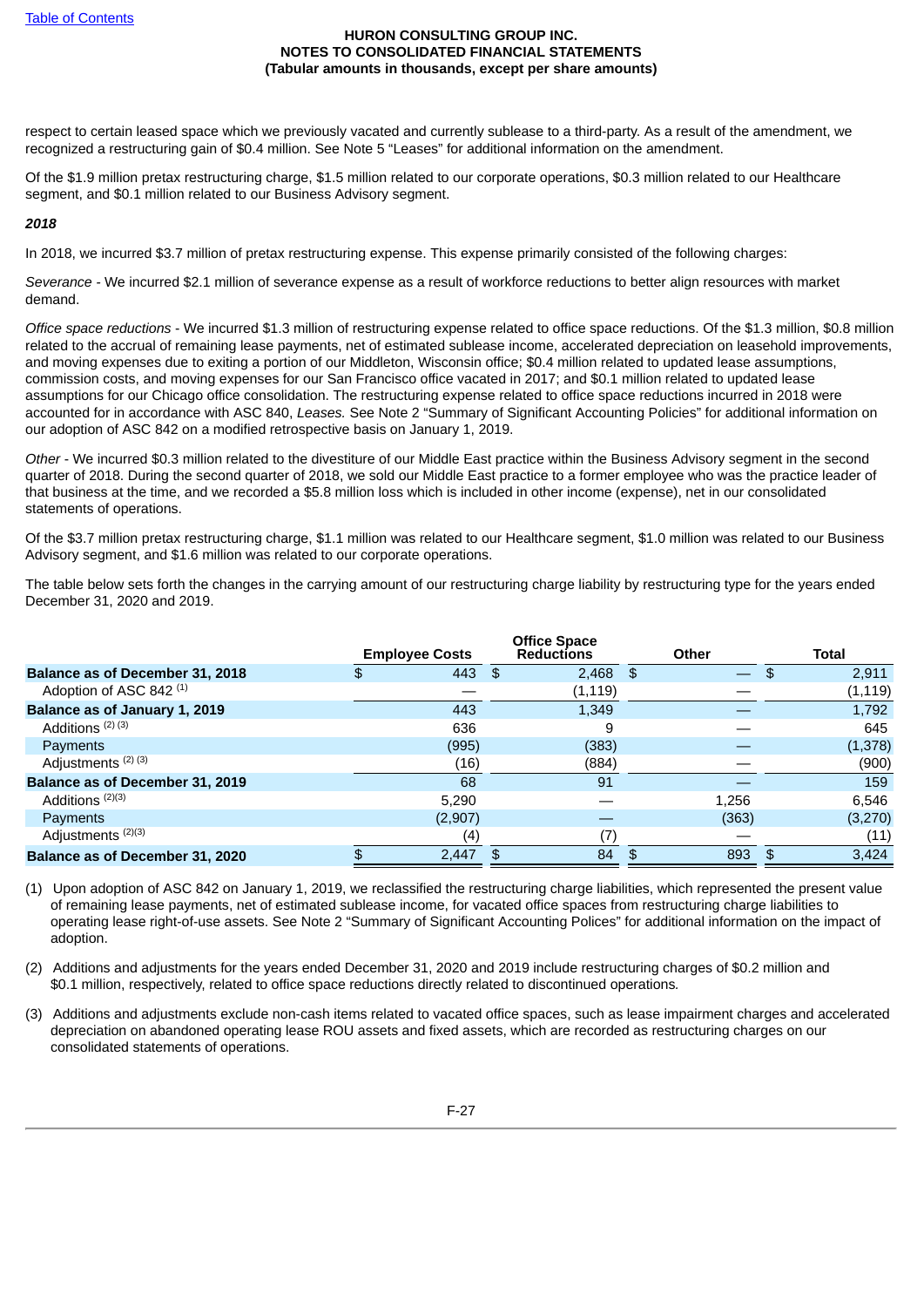All of the \$2.4 million restructuring charge liability related to employee costs at December 31, 2020 relates to the fourth quarter 2020 restructuring plan. This liability is included as a component of accrued payroll and related benefits and is expected to be paid in the first quarter of 2021. The \$0.1 million restructuring charge liability related to office space reductions at December 31, 2020 is included as a component of deferred compensation and other liabilities. The \$0.9 million other restructuring charge liability at December 31, 2020 is primarily related to the termination of a third-party advisory agreement and is expected to be paid over the next 25 months. This liability is included as a component of accrued expenses and other current liabilities and deferred compensation and other liabilities.

## **12. Derivative Instruments and Hedging Activity**

On June 22, 2017, we entered into a forward interest rate swap agreement effective August 31, 2017 and ending August 31, 2022, with a notional amount of \$50.0 million. We entered into this derivative instrument to hedge against the interest rate risks of our variable-rate borrowings. Under the terms of the interest rate swap agreement, we receive from the counterparty interest on the notional amount based on one month LIBOR and we pay to the counterparty a fixed rate of 1.900%.

On January 30, 2020, we entered into a forward interest rate swap agreement effective December 31, 2019 and ending December 31, 2024, with a notional amount of \$50.0 million. We entered into this derivative instrument to further hedge against the interest rate risks of our variable-rate borrowings. Under the terms of the interest rate swap agreement, we receive from the counterparty interest on the notional amount based on one month LIBOR and we pay to the counterparty a fixed rate of 1.500%.

On March 16, 2020, we entered into a forward interest rate swap agreement effective February 28, 2020 and ending February 28, 2025, with a notional amount of \$100.0 million. We entered into this derivative instrument to further hedge against the interest rate risks of our variablerate borrowings. Under the terms of the interest rate swap agreement, we receive from the counterparty interest on the notional amount based on one month LIBOR and we pay to the counterparty a fixed rate of 0.885%.

We recognize all derivative instruments as either assets or liabilities at fair value on the balance sheet. We have designated these derivative instruments as cash flow hedges. Therefore, changes in the fair value of the derivative instruments are recorded to other comprehensive income ("OCI") to the extent effective and reclassified into interest expense upon settlement. As of December 31, 2020, it was anticipated that \$1.8 million of the losses, net of tax, currently recorded in accumulated other comprehensive income will be reclassified into earnings within the next 12 months.

The table below sets forth additional information relating to our interest rate swaps designated as cash flow hedging instruments as of December 31, 2020 and 2019.

| <b>Balance Sheet Location</b>               | <b>Fair Value (Derivative Asset and Liability)</b><br>As of December 31. |            |  |      |  |  |  |  |  |
|---------------------------------------------|--------------------------------------------------------------------------|------------|--|------|--|--|--|--|--|
|                                             |                                                                          | 2020       |  | 2019 |  |  |  |  |  |
| Accrued expenses                            |                                                                          | $2,100$ \$ |  | 159. |  |  |  |  |  |
| Deferred compensation and other liabilities |                                                                          | 3.297      |  | 387  |  |  |  |  |  |

All of our derivative instruments are transacted under the International Swaps and Derivatives Association (ISDA) master agreements. These agreements permit the net settlement of amounts owed in the event of default and certain other termination events. Although netting is permitted, it is our policy to record all derivative assets and liabilities on a gross basis on our consolidated balance sheet.

We do not use derivative instruments for trading or other speculative purposes. Refer to Note 14 "Other Comprehensive Income (Loss)" for additional information on our derivative instrument.

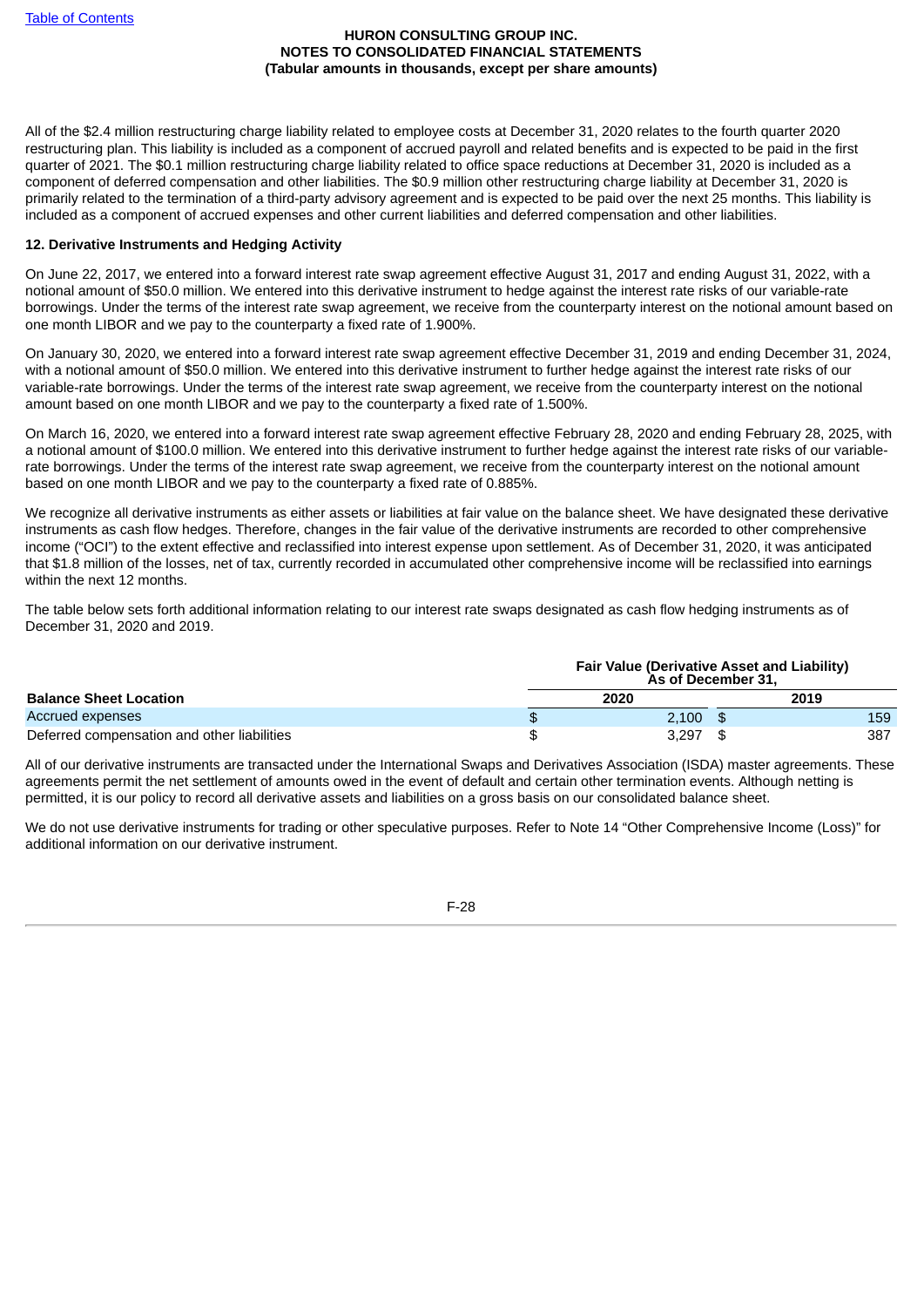## **13. Fair Value of Financial Instruments**

Certain of our assets and liabilities are measured at fair value. Fair value is defined as the price that would be received to sell an asset or the price that would be paid to transfer a liability in an orderly transaction between market participants at the measurement date. GAAP establishes a fair value hierarchy for inputs used in measuring fair value and requires companies to maximize the use of observable inputs and minimize the use of unobservable inputs. The fair value hierarchy consists of three levels based on the objectivity of the inputs as follows:

| Level 1 Inputs | Ouoted prices in active markets for identical assets or liabilities that the reporting entity has the ability to access at<br>the measurement date.                                                                                                                                                                                                                        |
|----------------|----------------------------------------------------------------------------------------------------------------------------------------------------------------------------------------------------------------------------------------------------------------------------------------------------------------------------------------------------------------------------|
| Level 2 Inputs | Quoted prices in active markets for similar assets or liabilities; quoted prices for identical or similar assets or<br>liabilities in markets that are not active; inputs other than quoted prices that are observable for the asset or liability;<br>or inputs that are derived principally from or corroborated by observable market data by correlation or other means. |
| Level 3 Inputs | Unobservable inputs for the asset or liability, and include situations in which there is little, if any, market activity for<br>the asset or liability.                                                                                                                                                                                                                    |

The tables below sets forth our fair value hierarchy for our financial assets and liabilities measured at fair value on a recurring basis as of December 31, 2020 and 2019.

|                                                   |                | Level 1 | Level <sub>2</sub> |                    | Level 3   |              | Total  |
|---------------------------------------------------|----------------|---------|--------------------|--------------------|-----------|--------------|--------|
| <b>December 31, 2020</b>                          |                |         |                    |                    |           |              |        |
| Assets:                                           |                |         |                    |                    |           |              |        |
| Convertible debt investment                       | $\mathfrak{P}$ |         | \$                 | \$                 | 64,364 \$ |              | 64,364 |
| Deferred compensation assets                      |                |         | 34,056             |                    |           |              | 34,056 |
| <b>Total assets</b>                               | \$             |         | \$<br>34,056       | \$                 | 64,364    | $\mathbf{r}$ | 98,420 |
| Liabilities:                                      |                |         |                    |                    |           |              |        |
| Interest rate swap                                | $\mathfrak{P}$ |         | \$<br>5,397        | \$                 |           | \$           | 5,397  |
| Contingent consideration for business acquisition |                |         |                    |                    | 1,770     |              | 1,770  |
| <b>Total liabilities</b>                          | \$             | —       | \$<br>5,397        | \$                 | 1,770     | \$           | 7,167  |
|                                                   |                | Level 1 | Level 2            |                    | Level 3   |              | Total  |
| <b>December 31, 2019</b>                          |                |         |                    |                    |           |              |        |
| Assets:                                           |                |         |                    |                    |           |              |        |
| Convertible debt investment                       | $\mathfrak{D}$ |         | \$                 | $\mathfrak{F}$     | 49,542 \$ |              | 49,542 |
| Deferred compensation assets                      |                |         | 27,445             |                    |           |              | 27,445 |
| <b>Total assets</b>                               | \$             |         | \$<br>27,445       | \$                 | 49,542    | $\mathbf{r}$ | 76,987 |
| Liabilities:                                      |                |         |                    |                    |           |              |        |
| Interest rate swaps                               | \$             |         | \$<br>546          | $\mathbf{\hat{f}}$ |           |              | 546    |
| <b>Total liabilities</b>                          | \$             |         | \$<br>546          | \$                 |           | \$           | 546    |

*Interest rate swaps:* The fair values of our interest rate swaps were derived using estimates to settle the interest rate swap agreements, which are based on the net present value of expected future cash flows on each leg of the swap utilizing market-based inputs and discount rates reflecting the risks involved.

*Convertible debt investment:* In 2014 and 2015, we invested \$27.9 million, in the form of zero coupon convertible debt (the "initial convertible notes"), in Shorelight Holdings, LLC ("Shorelight"), the parent company of Shorelight, a U.S.-based company that partners with leading nonprofit universities to increase access to and retention of international students, boost institutional growth, and enhance an institution's global footprint. In the first quarter of 2020, we invested an additional \$13.0 million, in the form of 1.69% convertible debt with a senior liquidation preference to the initial convertible notes (the "additional convertible note"); and amended our initial convertible notes to include a coupon rate of 1.69% and extend the maturity date to January 17, 2024, which coincides with the maturity date of the additional convertible note.

F-29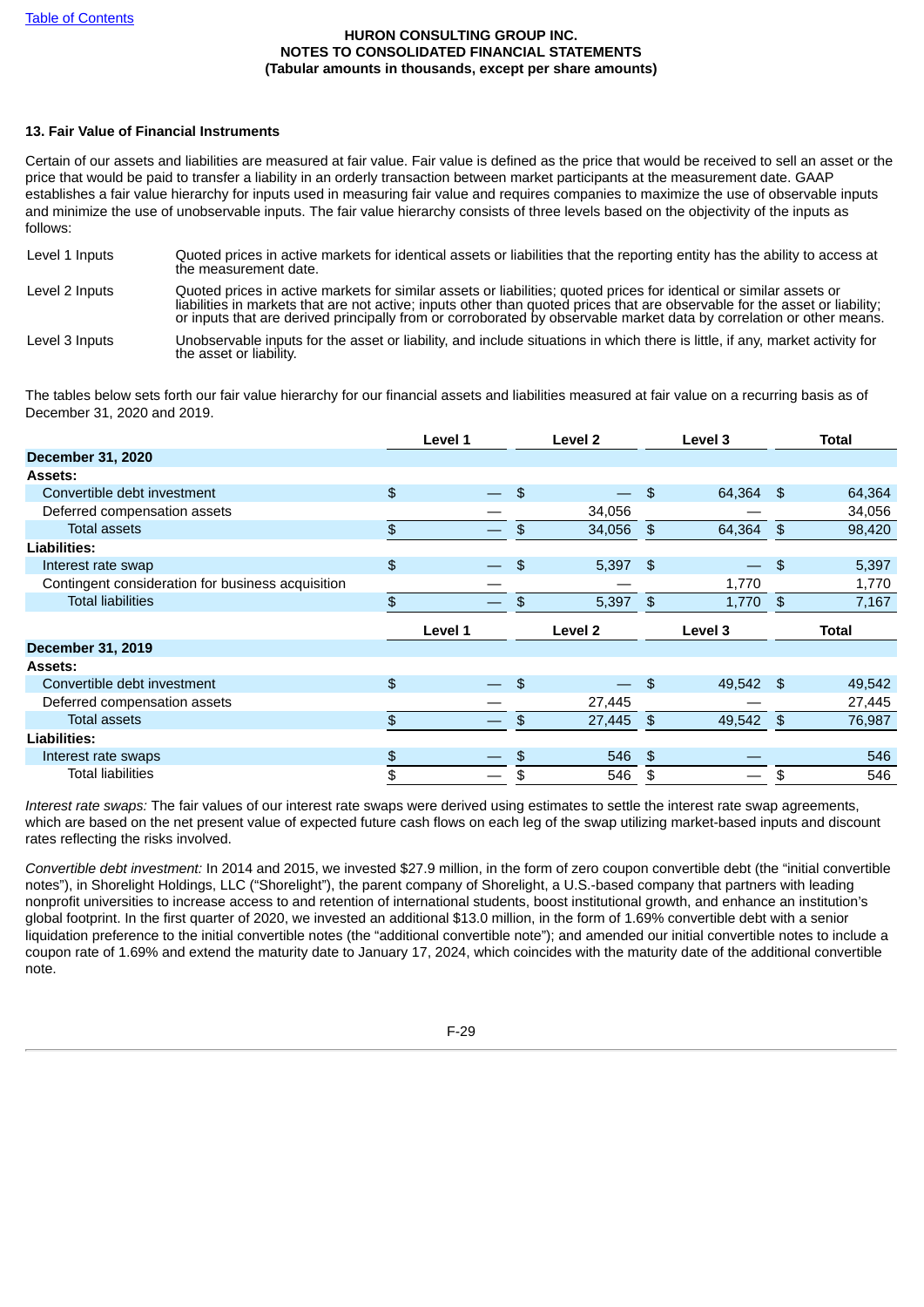To determine the appropriate accounting treatment for our investment, we performed a variable interest entity ("VIE") analysis and concluded that Shorelight does not meet the definition of a VIE. We also reviewed the characteristics of our investment to confirm that the convertible notes are not in-substance common stock that would warrant equity method accounting. After we reviewed all of the terms of the investment, we concluded the appropriate accounting treatment to be that of an available-for-sale debt security.

The investment is carried at fair value with unrealized holding gains and losses excluded from earnings and reported in other comprehensive income. We estimate the fair value of our investment using a scenario-based approach in the form of a hybrid analysis that consists of a Monte Carlo simulation model and an expected return analysis. The conclusion of value for our investment is based on the probabilityweighted assessment of both scenarios. The hybrid analysis utilizes certain assumptions including the assumed holding period through the maturity date of January 17, 2024, the applicable waterfall distribution at the end of the expected holding period based on the rights and privileges of the various instruments, cash flow projections discounted at the risk-adjusted rate of 24.0%, and the concluded equity volatility of 45.0%, all of which are Level 3 inputs. The valuation of our investment as of December 31, 2019 takes into consideration the equity value indication as well as the dilutive impact of the convertible debt issued by Shorelight in the first quarter of 2020, the terms of which were known or knowable as of December 31, 2019. The use of alternative estimates and assumptions could increase or decrease the estimated fair value of the investment, which would result in different impacts to our consolidated balance sheet and comprehensive income. Actual results may differ from our estimates. The fair value of the convertible debt investment is recorded in long-term investments on our consolidated balance sheets.

The table below sets forth the changes in the balance of the convertible debt investment for the years ended December 31, 2020 and 2019.

|                                                     | <b>Convertible Debt Investment</b> |
|-----------------------------------------------------|------------------------------------|
| Balance as of December 31, 2018                     | 50.429<br>Ъ                        |
| Change in fair value of convertible debt investment | (887)                              |
| Balance as of December 31, 2019                     | 49.542                             |
| Purchases                                           | 13,000                             |
| Change in fair value of convertible debt investment | 1,822                              |
| Balance as of December 31, 2020                     | 64.364                             |

*Deferred compensation assets:* We have a non-qualified deferred compensation plan (the "Plan") for the members of our board of directors and a select group of our employees. The deferred compensation liability is funded by the Plan assets, which consist of life insurance policies maintained within a trust. The cash surrender value of the life insurance policies approximates fair value and is based on third-party broker statements which provide the fair value of the life insurance policies' underlying investments, which are Level 2 inputs. The cash surrender value of the life insurance policies is invested primarily in mutual funds. The Plan assets are included in other non-current assets on our consolidated balance sheets. Realized and unrealized gains (losses) from the deferred compensation assets are recorded to other income (expense), net in our consolidated statements of operations.

*Contingent consideration for business acquisition:* We estimate the fair value of acquisition-related contingent consideration using either a probability-weighted assessment of the specific financial performance targets being measured or a Monte Carlo simulation model, as appropriate. These fair value measurements are based on significant inputs not observable in the market and thus represent Level 3 inputs. The significant unobservable inputs used in the fair value measurements of our contingent consideration are our measures of the estimated payouts based on internally generated financial projections on a probability-weighted basis and a discount rate which typically reflects a riskfree rate, and was 2.41% as of December 31, 2020. The fair value of the contingent consideration is reassessed quarterly based on assumptions used in our latest projections and input provided by practice leaders and management. Any change in the fair value estimate is recorded in our consolidated statement of operations for that period. The use of alternative estimates and assumptions could increase or decrease the estimated fair value of our contingent consideration liability, which would result in different impacts to our consolidated balance sheets and consolidated statements of operations. Actual results may differ from our estimates.

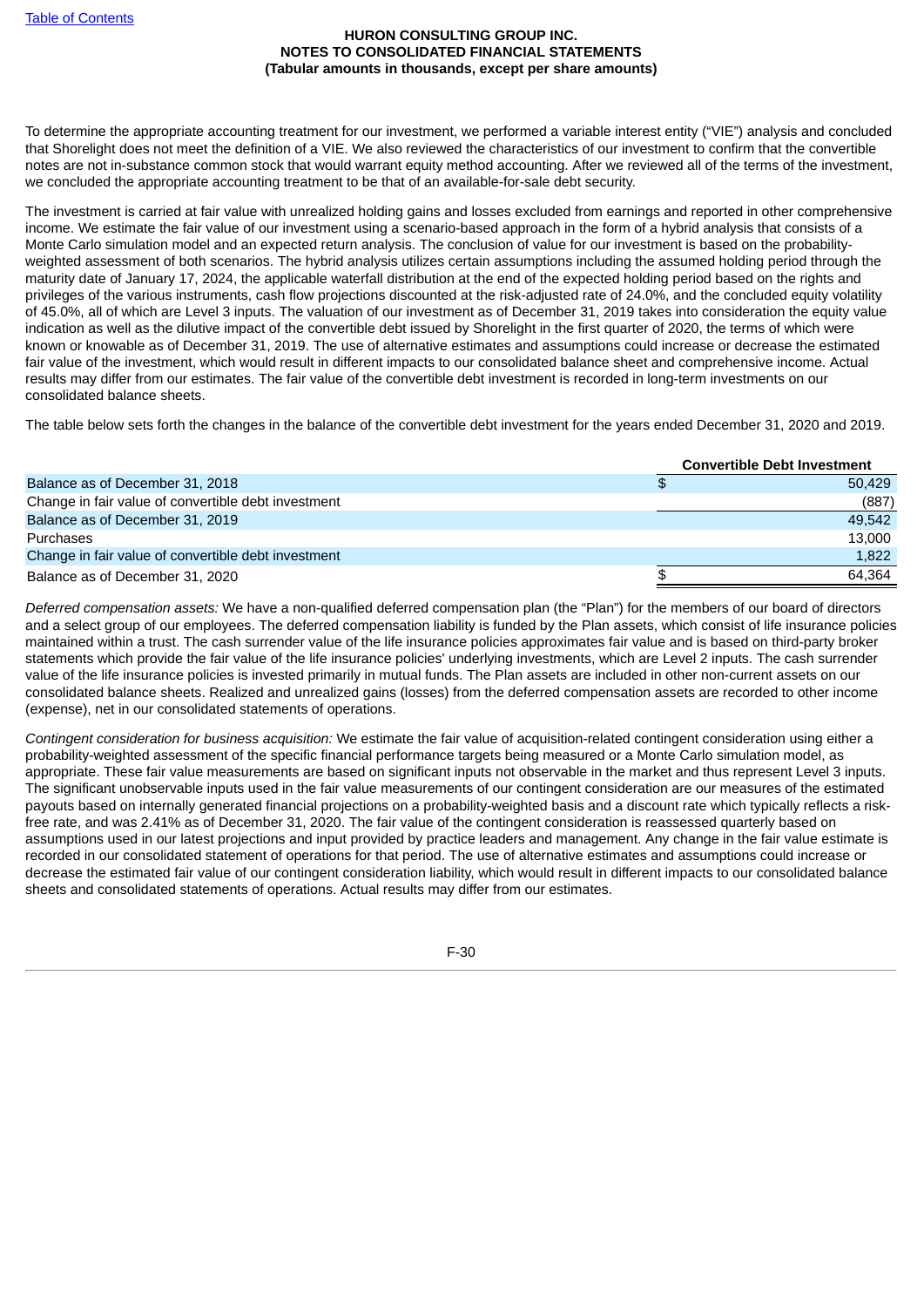The table below sets forth the changes in the balance of the contingent consideration for business acquisitions for the years ended December 31, 2020 and 2019.

|                                                                     | <b>Contingent Consideration for<br/>Business Acquisitions</b> |           |  |
|---------------------------------------------------------------------|---------------------------------------------------------------|-----------|--|
| Balance as of December 31, 2018                                     | \$                                                            | 11,441    |  |
| Payments                                                            |                                                               | (10, 041) |  |
| Remeasurement of contingent consideration for business acquisitions |                                                               | (1,506)   |  |
| Unrealized loss due to foreign currency translation                 |                                                               | 106       |  |
| Balance as of December 31, 2019                                     |                                                               |           |  |
| Acquisition                                                         |                                                               | 1,770     |  |
| Balance as of December 31, 2020                                     |                                                               | 1,770     |  |

Financial assets and liabilities not recorded at fair value on a recurring basis are as follows:

## *Preferred Stock Investment*

In the fourth quarter of 2019, we invested \$5.0 million, in the form of preferred stock, in Medically Home Group, Inc. ("Medically Home"), a healthcare technology-enabled services company. To determine the appropriate accounting treatment for our investment, we performed a VIE analysis and concluded that Medically Home does not meet the definition of a VIE. We also reviewed the characteristics of our investment to confirm that the preferred stock is not in-substance common stock that would warrant equity method accounting. After we reviewed all of the terms of the investment, we concluded the appropriate accounting treatment for our investment in Medically Home to be that of an equity security with no readily determinable fair value. We elected to apply the measurement alternative at the time of the purchase and will continue to do so until the investment does not qualify to be so measured. Under the measurement alternative, the investment is carried at cost minus impairment, if any, plus or minus changes resulting from observable price changes in orderly transactions for the identical or similar investment in Medically Home. On a quarterly basis, we review the information available to determine whether an orderly and observable transaction for the same or similar equity instrument occurred, and remeasure the fair value of the preferred stock using such identified transactions, with changes in the fair value recorded to other income (expense), net in our consolidated statement of operations.

In October 2020, we recognized an unrealized gain of \$1.7 million to increase the carrying amount of our preferred stock investment to \$6.7 million, based on an observable price change of preferred stock with similar rights and preferences to our preferred stock investment issued by Medically Home, a Level 2 input. The unrealized gain of \$1.7 million is recorded to other income (expense), net on our consolidated statement of operations. We have not identified any impairments or additional observable price changes in 2020.

#### *Senior Secured Credit Facility*

The carrying value of our borrowings outstanding under our senior secured credit facility is stated at cost. Our carrying value approximates fair value, using Level 2 inputs, as the senior secured credit facility bears interest at variable rates based on current market rates as set forth in the Amended Credit Agreement. Refer to Note 7 "Financing Arrangements" for additional information on our senior secured credit facility.

### *Promissory Note due 2024*

The carrying value of our promissory note due 2024 is stated at cost. Our carrying value approximates fair value, using Level 2 inputs, as the promissory note bears interest at rates based on current market rates as set forth in the terms of the promissory note. Refer to Note 7 "Financing Arrangements" for additional information on our promissory note due 2024.

## *Cash and Cash Equivalents and Other Financial Instruments*

Cash and cash equivalents are stated at cost, which approximates fair market value. The carrying values of all other financial instruments not described above reasonably approximate fair market value due to the nature of the financial instruments and the short-term maturity of these items.

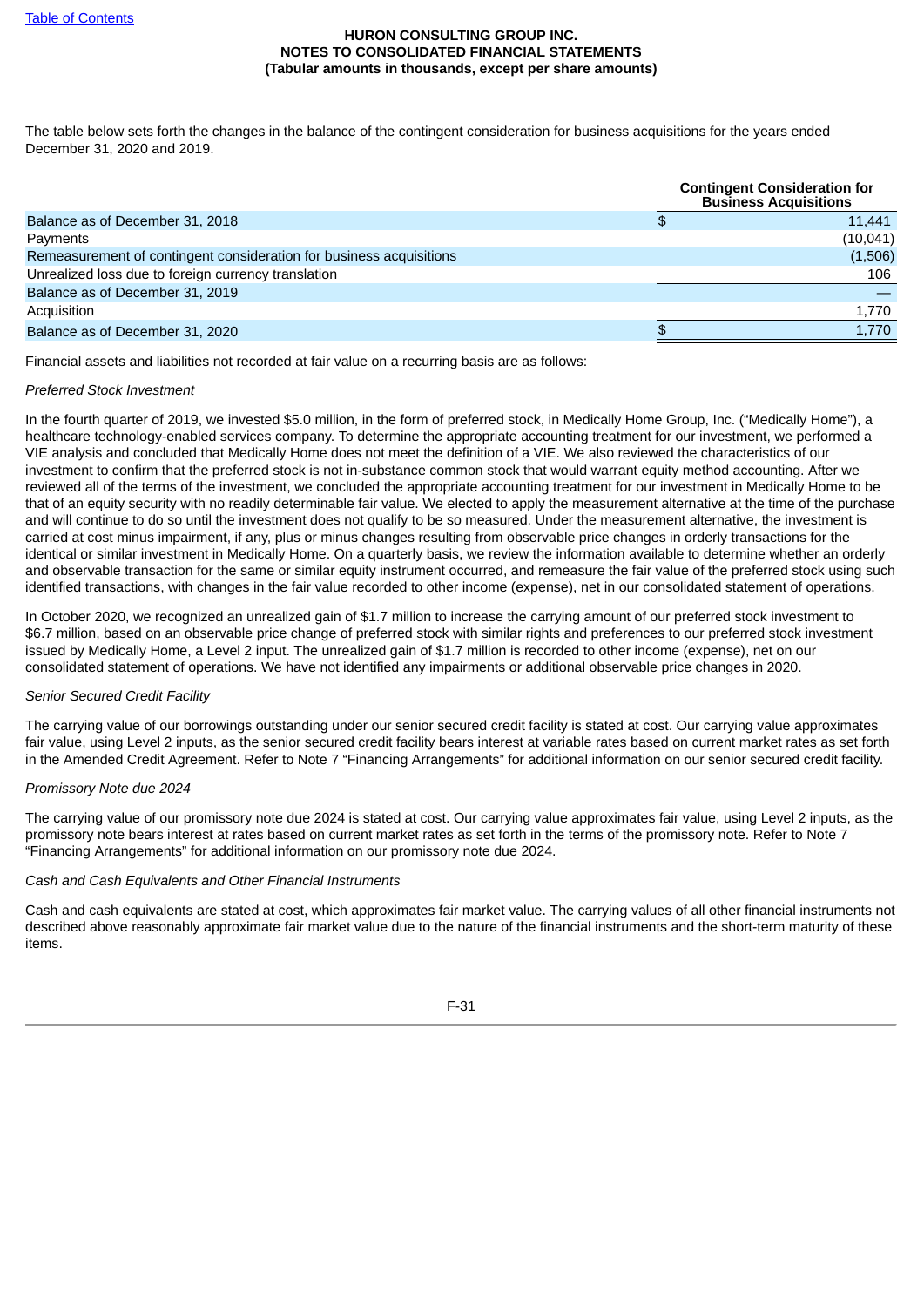# **14. Other Comprehensive Income (Loss)**

The table below sets forth the components of accumulated other comprehensive income (loss), net of tax for the years ended December 31, 2020, 2019, and 2018.

|                                                                  | Foreign<br>Currency<br><b>Translation</b> | Available-for-<br><b>Sale</b><br><b>Investments</b> |               | <b>Cash Flow</b><br>Hedges $(1)$ |     | <b>Total</b> |
|------------------------------------------------------------------|-------------------------------------------|-----------------------------------------------------|---------------|----------------------------------|-----|--------------|
| Balance as of December 31, 2017                                  | \$<br>1,149                               | \$<br>8,812                                         | $\frac{1}{2}$ | 409                              | \$  | 10,370       |
| Foreign currency translation adjustment, net of tax of \$0       | (1, 814)                                  |                                                     |               |                                  |     | (1,814)      |
| Unrealized gain on investments:                                  |                                           |                                                     |               |                                  |     |              |
| Change in fair value, net of tax of $$(2,753)$                   |                                           | 7,772                                               |               |                                  |     | 7,772        |
| Unrealized gain (loss) on cash flow hedges:                      |                                           |                                                     |               |                                  |     |              |
| Change in fair value, net of tax of \$(63)                       |                                           |                                                     |               | 197                              |     | 197          |
| Reclassification adjustment into earnings, net of tax of \$(10)  |                                           |                                                     |               | (30)                             |     | (30)         |
| Balance as of December 31, 2018                                  | (665)                                     | 16,584                                              |               | 576                              |     | 16,495       |
| Foreign currency translation adjustment, net of tax of \$0       | 99                                        |                                                     |               |                                  |     | 99           |
| Unrealized gain (loss) on investments:                           |                                           |                                                     |               |                                  |     |              |
| Change in fair value, net of tax of \$185                        |                                           | (702)                                               |               |                                  |     | (702)        |
| Unrealized gain (loss) on cash flow hedges:                      |                                           |                                                     |               |                                  |     |              |
| Change in fair value, net of tax of \$295                        |                                           |                                                     |               | (819)                            |     | (819)        |
| Reclassification adjustment into earnings, net of tax of \$48    |                                           |                                                     |               | (137)                            |     | (137)        |
| Balance as of December 31, 2019                                  | (566)                                     | 15,882                                              |               | (380)                            |     | 14,936       |
| Foreign currency translation adjustment, net of tax of \$0       | 348                                       |                                                     |               |                                  |     | 348          |
| Unrealized gain (loss) on investments:                           |                                           |                                                     |               |                                  |     |              |
| Change in fair value, net of tax of \$(499)                      |                                           | 1,323                                               |               |                                  |     | 1,323        |
| Unrealized gain (loss) on cash flow hedges:                      |                                           |                                                     |               |                                  |     |              |
| Change in fair value, net of tax of \$1,693                      |                                           |                                                     |               | (4,652)                          |     | (4,652)      |
| Reclassification adjustment into earnings, net of tax of \$(388) |                                           |                                                     |               | 1,106                            |     | 1,106        |
| Balance as of December 31, 2020                                  | \$<br>(218)                               | \$<br>17,205                                        | \$            | (3,926)                          | -\$ | 13,061       |

(1) The before tax amounts reclassified from accumulated other comprehensive income (loss) related to our cash flow hedges are recorded to interest expense, net of interest income.

# **15. Employee Benefit and Deferred Compensation Plans**

We sponsor a qualified defined contribution 401(k) plan covering substantially all of our employees. Under the plan, employees are entitled to make pretax, post-tax, and/or Roth post-tax contributions up to the annual maximums established by the Internal Revenue Service. We match an amount equal to the employees' contributions up to 6% of the employees' eligible earnings. Our matching contributions for the years ended December 31, 2020, 2019, and 2018 were \$25.1 million, \$22.8 million, and \$20.8 million, respectively.

We have a non-qualified deferred compensation plan (the "Plan") that is administered by our board of directors or a committee designated by the board of directors. Under the Plan, members of the board of directors and a select group of our employees may elect to defer the receipt of their director retainers and meeting fees or base salary and bonus, as applicable. Additionally, we may credit amounts to a participant's deferred compensation account in accordance with employment or other agreements entered into between us and the participant. At our sole discretion, we may, but are not required to, credit any additional amount we desire to any participant's deferred compensation account. Amounts credited are subject to vesting schedules set forth in the Plan, employment agreement, or any other agreement entered into between us and the participant. The deferred compensation liability at December 31, 2020 and 2019 was \$34.3 million and \$27.5 million, respectively. This deferred compensation liability is funded by the Plan assets.

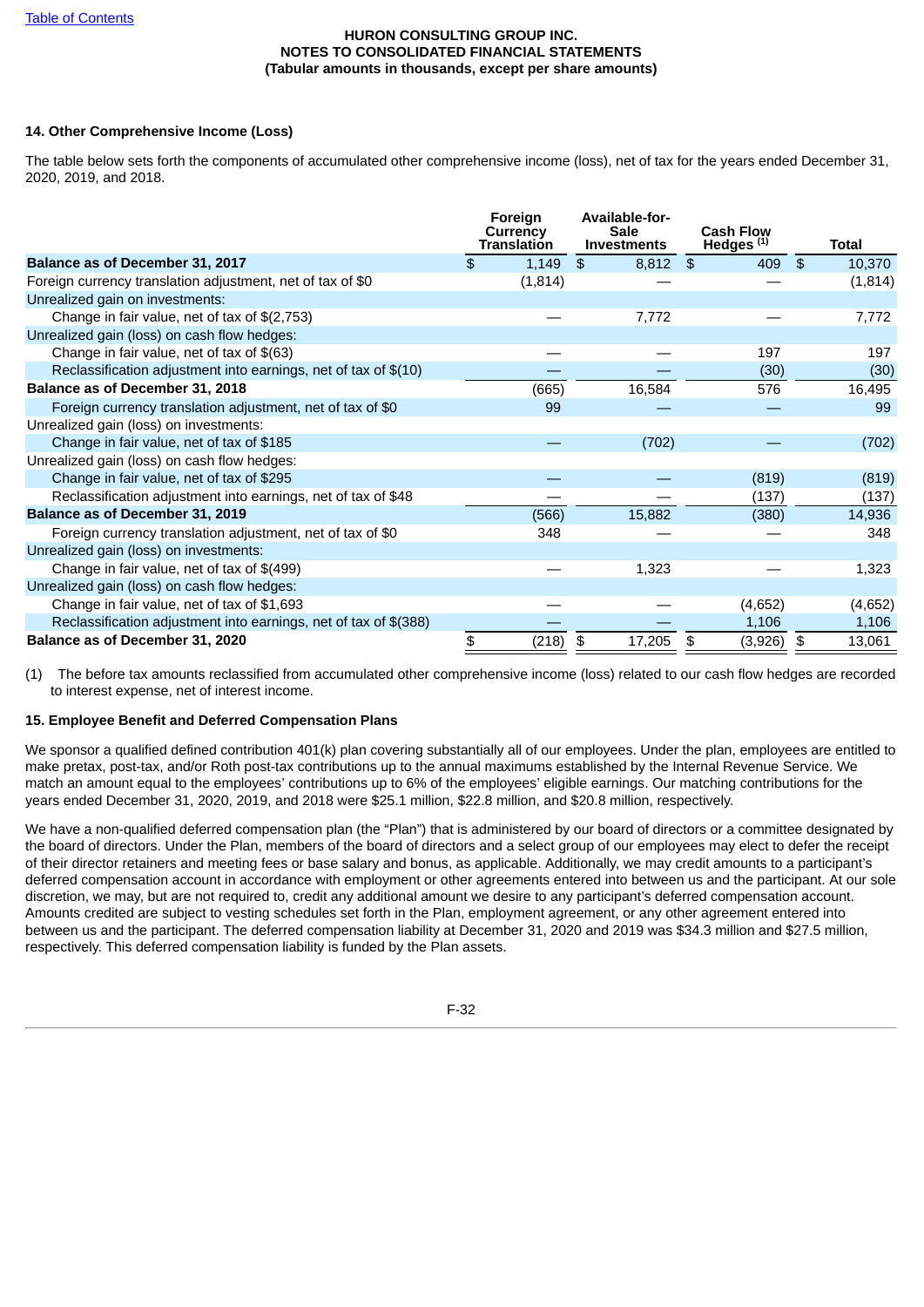## **16. Equity Incentive Plans**

In 2012, Huron adopted the 2012 Omnibus Incentive Plan (the "2012 Plan") which replaced, on a prospective basis, our 2004 Omnibus Stock Plan (the "2004 Plan") such that future grants will be granted under the 2012 Plan and any outstanding awards granted under the 2004 Plan that are cancelled, expired, forfeited, settled in cash, or otherwise terminated without a delivery of shares to the participant will not become available for grant under the 2012 Plan. The 2012 Plan permits the grant of stock options, stock appreciation rights, restricted stock, performance shares and other share-based or cash-based awards valued in whole or in part by reference to, or otherwise based on, our common stock. Subsequent to the initial approval of the 2012 Plan and through December 31, 2020, our shareholders approved amendments to the 2012 Plan to increase the number of shares authorized for issuance to 3.9 million, in the aggregate. As of December 31, 2020, 0.9 million shares remain available for issuance under the 2012 Plan.

On May 1, 2015, we adopted the Stock Ownership Participation Program (the "SOPP"), which is available to Huron employees below the managing director level who do not receive equity-based awards as part of their normal compensation plan. Under the SOPP, eligible employees may elect to use after-tax payroll deductions, or cash contributions, to purchase shares of the Company's common stock on certain designated purchase dates. Employees who purchase stock under the SOPP are granted restricted stock equal to 25% of their purchased shares. Vesting of the restricted stock is subject to both a time-based vesting schedule and a requirement that the purchased shares be held for a specified period. Subsequent to the initial approval of the SOPP and through December 31, 2020, our shareholders approved amendments to the SOPP to increase the total number of shares authorized for issuance to 0.7 million, in the aggregate. Prior to the adoption of the SOPP, the matching share grants and the employee purchased shares under the stock ownership participation program were governed by the 2012 Plan. As of December 31, 2020, 0.3 million shares remain available for issuance under the SOPP.

It has been our practice to issue shares of common stock upon exercise of stock options and granting of restricted stock from authorized but unissued shares, with the exception of the SOPP under which shares are issued from treasury stock. Certain grants of restricted stock under the 2012 Plan may be issued from treasury stock at the direction of the Compensation Committee.

Share-based awards outstanding under our 2012 Plan and our 2004 Plan provide for a retirement eligibility provision, under which eligible employees who have reached 62 years of age and have completed seven years of employment with Huron will continue vesting in their share-based awards after retirement, subject to certain conditions. This retirement eligibility provision also applies to future awards granted to eligible employees under the 2012 Plan. The Compensation Committee of the board of directors has the responsibility of interpreting the 2012 Plan and SOPP and determining all of the terms and conditions of awards made under the plans, including when the awards will become exercisable or otherwise vest.

Total share-based compensation cost recognized for the years ended December 31, 2020, 2019, and 2018 was \$23.9 million, \$24.2 million, and \$18.8 million, respectively, with related income tax benefits of \$5.4 million, \$5.3 million, and \$4.6 million, respectively. As of December 31, 2020, there was \$30.4 million of total unrecognized compensation cost related to nonvested share-based awards. This cost is expected to be recognized over a weighted average period of 2.3 years.

#### **Restricted Stock Awards**

The grant date fair values of our restricted stock awards are measured based on the fair value of our common stock at grant date and amortized into expense over the service period. Subject to acceleration under certain conditions, the majority of our restricted stock vests annually over four years.

The table below summarizes the restricted stock activity for the year ended December 31, 2020.

|                                                 |                                       |                                                           | Weighted |      |                                                                   |  |
|-------------------------------------------------|---------------------------------------|-----------------------------------------------------------|----------|------|-------------------------------------------------------------------|--|
|                                                 | 2012 Omnibus<br><b>Incentive Plan</b> | <b>Stock Ownership</b><br><b>Participation</b><br>Program | Total    |      | Average<br><b>Grant Date</b><br><b>Fair Value</b><br>(in dollars) |  |
| Nonvested restricted stock at December 31, 2019 | 774                                   | 12                                                        | 786      | S    | 44.27                                                             |  |
| Granted                                         | 460                                   | 19                                                        | 479      | - SS | 58.13                                                             |  |
| Vested                                          | (319)                                 | (10)                                                      | (329) \$ |      | 45.16                                                             |  |
| <b>Forfeited</b>                                | (34)                                  | (3)                                                       | (37)     | - \$ | 51.95                                                             |  |
| Nonvested restricted stock at December 31, 2020 | 881                                   | 18                                                        | 899      | \$   | 51.12                                                             |  |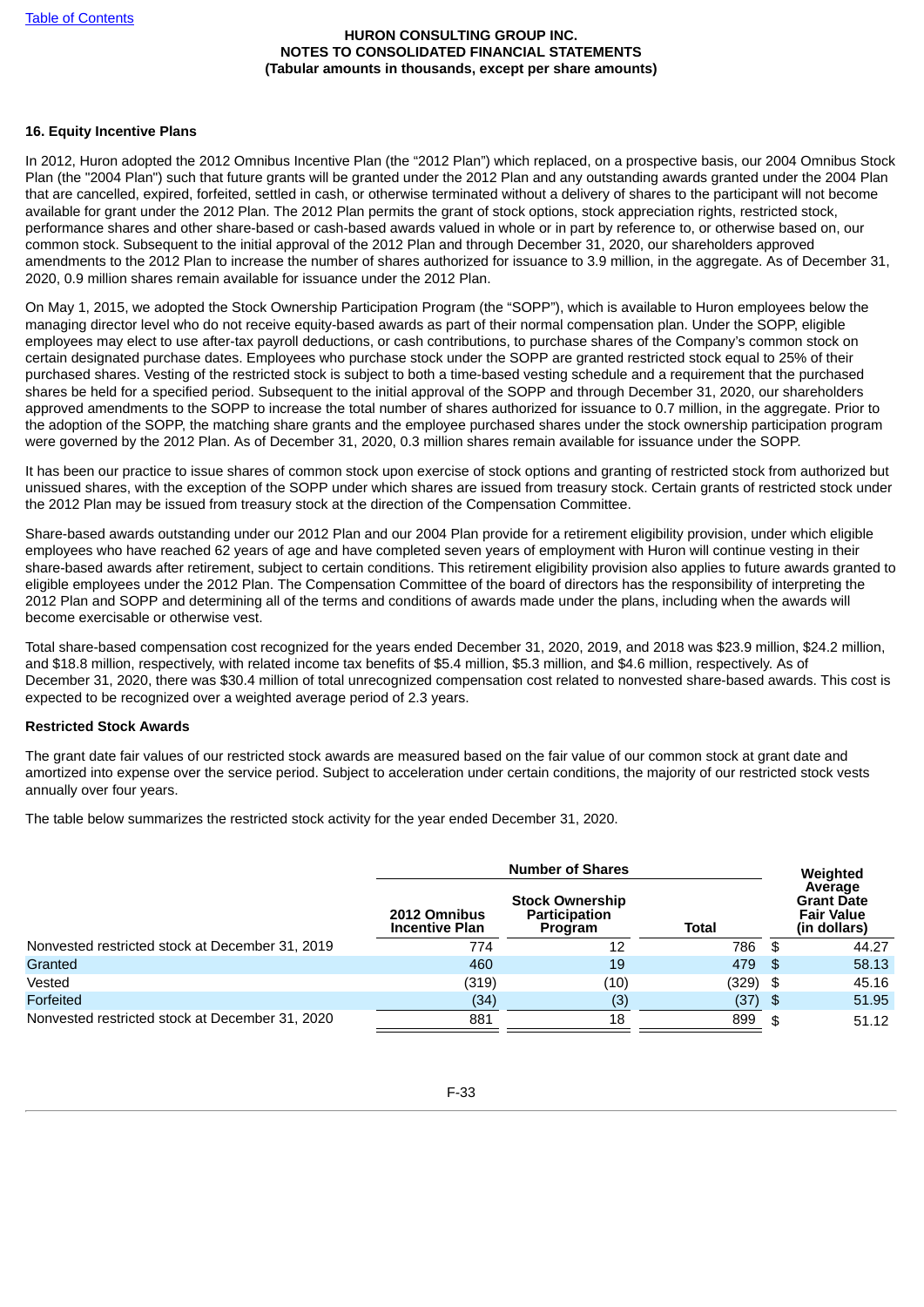The aggregate fair value of restricted stock that vested during the years ended December 31, 2020, 2019, and 2018 was \$18.6 million, \$14.5 million, and \$9.1 million, respectively. The weighted average grant date fair value per share of restricted stock granted during 2019 and 2018 was \$48.57 and \$38.45, respectively.

#### **Performance-based Share Awards**

During 2020, 2019, and 2018, the Company granted performance-based stock awards to our named executive officers and certain managing directors. The total number of shares earned by recipients of these awards is contingent upon meeting practice specific and company-wide performance goals. Following the performance period, certain awards are subject to the completion of a service period, which is generally an additional two years. These earned awards vest on a graded vesting schedule over the service period. For certain performance awards, the recipients may earn additional shares of stock for performance achieved above the stated target. The grant date fair values of our performance-based share awards are measured based on the fair value of our common stock at grant date. Compensation cost is amortized into expense over the service period, including the performance period.

The table below summarizes the performance-based stock activity for the year ended December 31, 2020. All nonvested performance-based stock outstanding at December 31, 2020 and 2019 was granted under the 2012 Omnibus Incentive Plan.

|                                                                       | Number of<br><b>Shares</b> |      | Weighted<br>Average<br><b>Grant Date</b><br><b>Fair Value</b><br>(in dollars) |
|-----------------------------------------------------------------------|----------------------------|------|-------------------------------------------------------------------------------|
| Nonvested performance-based stock at December 31, 2019                | $500$ \$                   |      | 42.72                                                                         |
| Granted <sup>(1)</sup>                                                | 236                        | - \$ | 58.84                                                                         |
| Vested                                                                | $(100)$ \$                 |      | 42.05                                                                         |
| Forfeited <sup>(2)</sup>                                              | $(117)$ \$                 |      | 46.12                                                                         |
| Nonvested performance-based stock at December 31, 2020 <sup>(3)</sup> | 519                        | \$.  | 49.42                                                                         |

- (1) Shares granted in 2020 are presented at the stated target, which represents the base number of shares that could be earned. Actual shares earned may be below or, for certain grants, above the target based on the achievement of specific financial goals.
- (2) Forfeited shares include shares forfeited as a result of not meeting the performance criteria of the award as well as shares forfeited upon termination.
- (3) Of the 519,000 nonvested performance-based shares outstanding as of December 31, 2020, 398,506 shares were unearned and subject to achievement of specific financial goals. Once earned, the awards will be subject to time-based vesting according to the terms of the award. Based on 2020 financial results, approximately 139,673 of the 398,506 unearned shares will be forfeited in the first quarter of 2021.

The aggregate fair value of performance-based stock that vested during the years ended December 31, 2020, 2019, and 2018 was \$5.9 million, \$3.4 million, and \$1.5 million, respectively. The weighted average grant date fair value per share of performance-based stock granted during 2019 and 2018 was \$47.93 and \$35.25, respectively.

#### **Stock Options**

Prior to 2014, the Company granted stock option awards to certain named executive officers. No stock option awards were granted in 2020, 2019, or 2018. The exercise prices of stock options are equal to the fair value of a share of common stock on the date of grant. Subject to acceleration under certain conditions, our stock options vest annually over four years. All stock options have a 10-year contractual term.

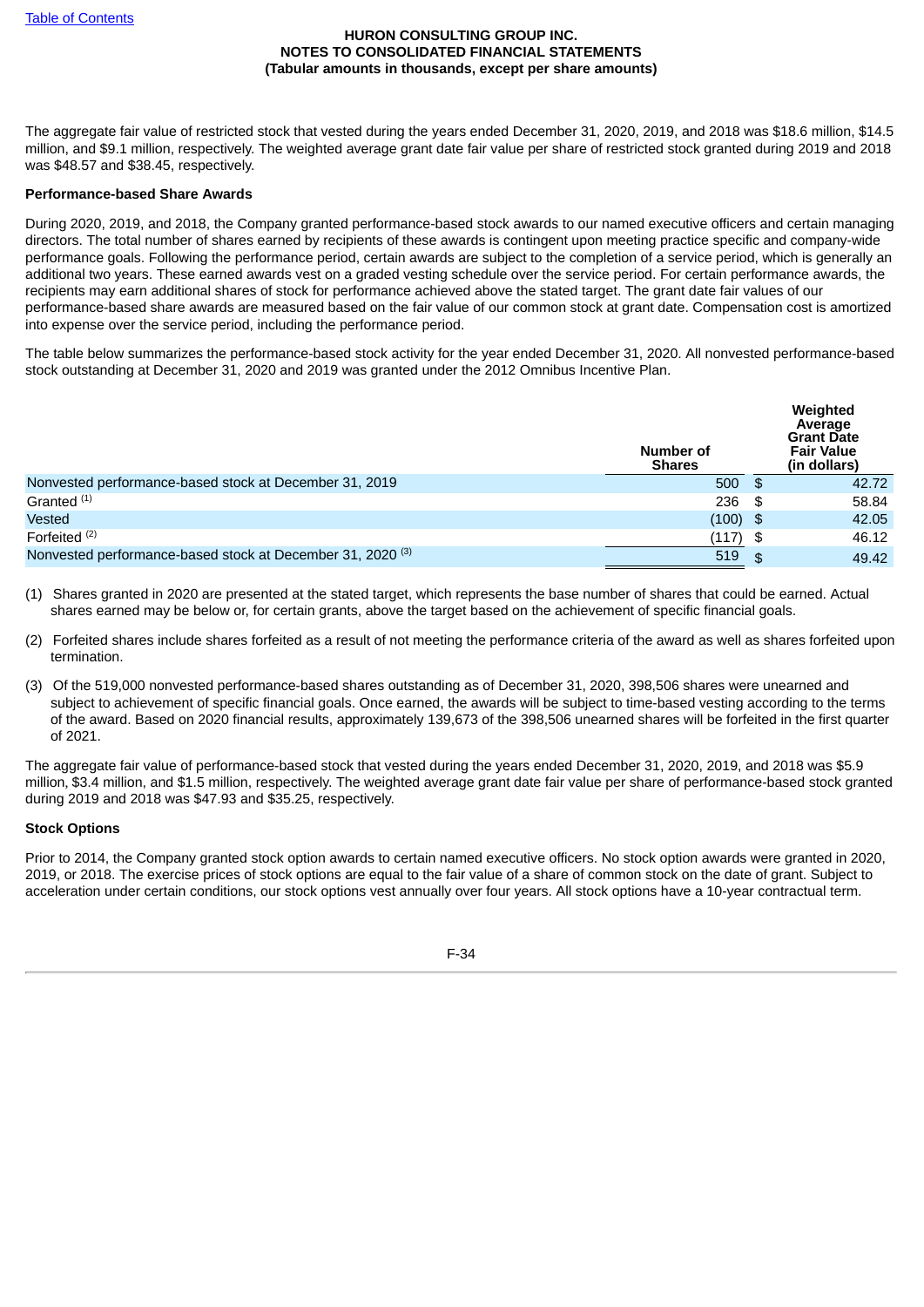Stock option activity for the year ended December 31, 2020 was as follows:

|                                                 | <b>Number</b><br>Οt<br><b>Options</b><br>(in thousands) |      | Weighted<br>Average<br><b>Exercise</b><br><b>Price</b><br>(in dollars) | Weighted<br>Average<br>Remaining<br><b>Contractual</b><br>Term<br>(in years) |     | Aggregate<br><b>Intrinsic</b><br><b>Value</b><br>(in millions) |
|-------------------------------------------------|---------------------------------------------------------|------|------------------------------------------------------------------------|------------------------------------------------------------------------------|-----|----------------------------------------------------------------|
| Outstanding at December 31, 2019                | 106                                                     | - \$ | 32.57                                                                  | 1.9                                                                          | -\$ | 3.8                                                            |
| Granted                                         |                                                         |      |                                                                        |                                                                              |     |                                                                |
| Exercised                                       | $(40)$ \$                                               |      | 24.82                                                                  |                                                                              | \$  | 1.1                                                            |
| Forfeited or expired                            |                                                         |      |                                                                        |                                                                              |     |                                                                |
| Outstanding at December 31, 2020 <sup>(1)</sup> | 66                                                      | - \$ | 37.31                                                                  | $1.5$ \$                                                                     |     | 1.4                                                            |
| Exercisable at December 31, 2020                | 66                                                      | - \$ | 37.31                                                                  | $1.5$ \$                                                                     |     | 1.4                                                            |

(1) Of the 66,000 outstanding options, approximately 34,000 were granted under the 2004 Omnibus Stock Plan, and the remaining 32,000 options were granted under the 2012 Omnibus Incentive Plan.

The aggregate intrinsic value of options exercised during 2019 and 2018 was \$1.6 million and \$0.8 million, respectively.

#### **17. Income Taxes**

On March 27, 2020, the President of the United States signed into law the Coronavirus Aid, Relief, and Economic Security Act ("CARES Act"). The CARES Act is an approximately \$2 trillion emergency economic stimulus package in response to the COVID-19 outbreak, which among other items, includes income tax provisions relating to a five-year net operating loss carryback period, options to defer payroll tax payments for a limited period and technical corrections to tax depreciation methods for qualified improvement property. During 2020, as a result of the CARES Act, we recognized a \$1.5 million tax benefit related to the remeasurement of a portion of our income tax receivable for the federal net operating loss incurred in 2018 and the expected federal net operating loss in 2020 that will be carried back to prior year income, both for a refund at the higher, prior year tax rate. Through December 31, 2020, we deferred \$12.2 million of payroll tax payments, of which \$6.1 million is expected to be paid in the fourth quarter of 2021 and \$6.1 million is expected to be paid in the fourth quarter of 2022. The deferred payroll tax payments are included as components of accrued payroll and related benefits and deferred compensation and other liabilities on our consolidated balance sheet.

On December 22, 2017, the President of the United States signed into law the Tax Cuts and Jobs Act ("2017 Tax Reform"), a tax reform bill which, among other items, reduced the corporate federal income tax rate from 35% to 21% and moved from a worldwide tax system to a territorial system. During 2018, we completed our accounting for all of the enactment-date income tax effects of 2017 Tax Reform. For the year ended December 31, 2018, we recorded tax expense of \$2.2 million related to establishing a valuation allowance for foreign tax credits, a tax benefit of \$0.6 million related to the U.S. federal return to provision adjustments for the remeasurement of our net deferred taxes based on the new lower rate and tax expense of \$0.2 million related to withholding tax on outside basis differences due to our change in assertion for permanent reinvestment. These amounts were recorded as a component of income tax expense from continuing operations.

F-35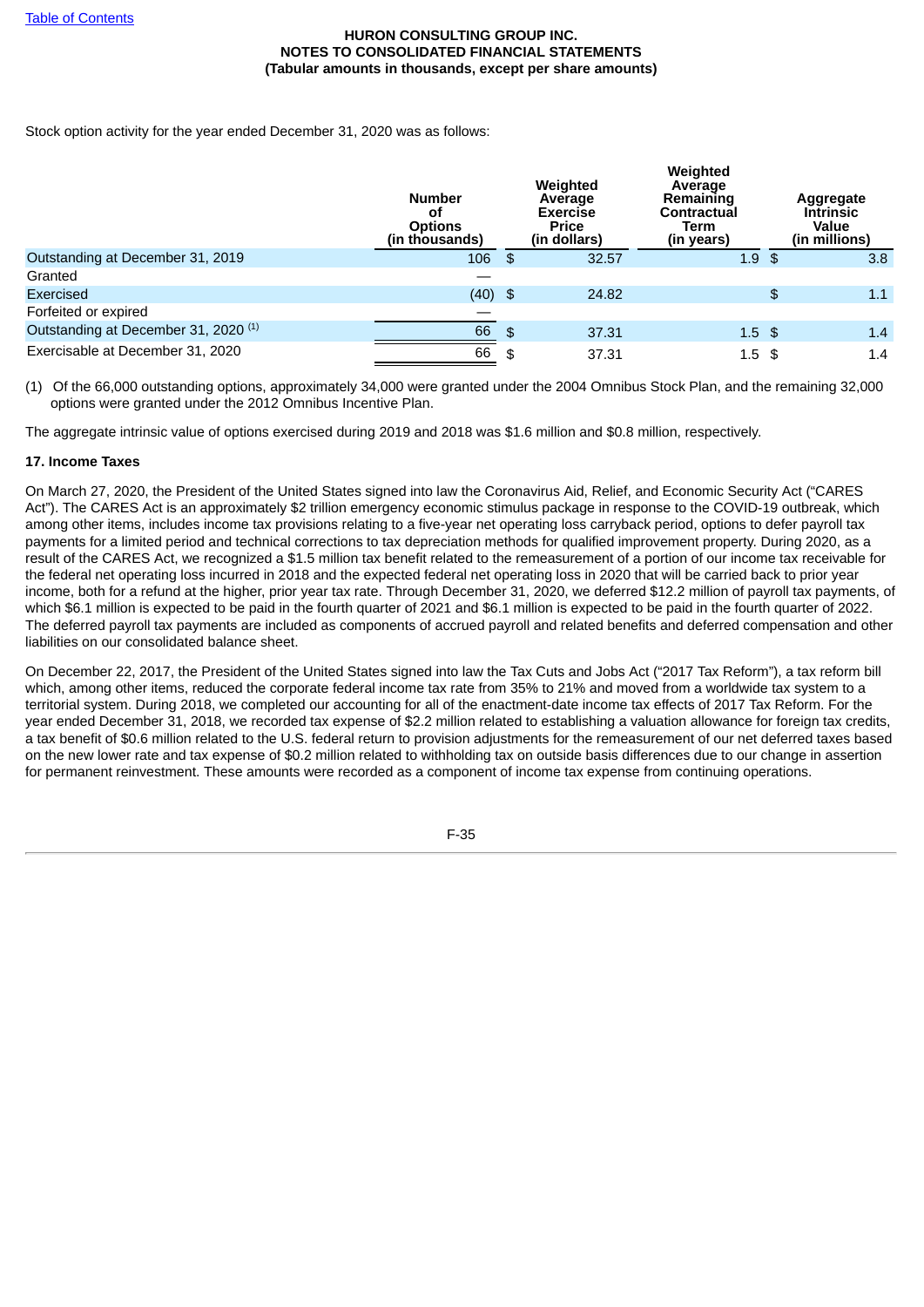The income tax expense for continuing operations for the years ended December 31, 2020, 2019, and 2018 consists of the following:

|                                              | Year Ended December 31, |              |            |        |      |         |  |  |  |  |
|----------------------------------------------|-------------------------|--------------|------------|--------|------|---------|--|--|--|--|
|                                              |                         | 2020         | 2019       |        | 2018 |         |  |  |  |  |
| <b>Current:</b>                              |                         |              |            |        |      |         |  |  |  |  |
| Federal                                      | \$                      | $(2,480)$ \$ |            | 125    | -\$  | (1,611) |  |  |  |  |
| <b>State</b>                                 |                         | 168          |            | 2,014  |      | 286     |  |  |  |  |
| Foreign                                      |                         | 2,016        |            | (422)  |      | 1,885   |  |  |  |  |
| <b>Total current</b>                         |                         | (296)        |            | 1,717  |      | 560     |  |  |  |  |
| Deferred:                                    |                         |              |            |        |      |         |  |  |  |  |
| Federal                                      |                         | (7, 414)     |            | 7,467  |      | 9,742   |  |  |  |  |
| <b>State</b>                                 |                         | (2,025)      |            | 1,610  |      | 2,008   |  |  |  |  |
| Foreign                                      |                         | (420)        |            | (282)  |      | (1,033) |  |  |  |  |
| <b>Total deferred</b>                        |                         | (9,859)      |            | 8,795  |      | 10,717  |  |  |  |  |
| Income tax expense for continuing operations |                         | (10, 155)    | $\sqrt{3}$ | 10,512 | \$   | 11,277  |  |  |  |  |

The components of income from continuing operations before taxes were as follows:

|              | Year Ended December 31, |               |         |    |        |  |  |  |  |
|--------------|-------------------------|---------------|---------|----|--------|--|--|--|--|
|              | 2020                    |               | 2019    |    | 2018   |  |  |  |  |
| <b>U.S.</b>  | (35,054)                | ᠊ᡮ            | 53,898  | \$ | 17,025 |  |  |  |  |
| Foreign      | 1,181                   |               | (1,407) |    | 8,196  |  |  |  |  |
| <b>Total</b> | (33, 873)               | $\rightarrow$ | 52,491  | \$ | 25,221 |  |  |  |  |

A reconciliation of the U.S. statutory income tax rate to our effective tax rate for continuing operations is as follows:

|                                                                | Year Ended December 31, |         |        |  |  |  |  |
|----------------------------------------------------------------|-------------------------|---------|--------|--|--|--|--|
|                                                                | 2020                    | 2019    | 2018   |  |  |  |  |
| Percent of pretax income from continuing operations:           |                         |         |        |  |  |  |  |
| At U.S. statutory tax rate                                     | 21.0 %                  | 21.0 %  | 21.0 % |  |  |  |  |
| State income taxes, net of federal benefit                     | 4.4                     | 6.1     | 7.2    |  |  |  |  |
| CARES Act net operating loss carryback                         | 4.4                     |         |        |  |  |  |  |
| Stock-based compensation                                       | 4.3                     | (1.1)   | 4.9    |  |  |  |  |
| Tax credits                                                    | 3.0                     | (3.1)   | (1.4)  |  |  |  |  |
| Realized investment gains/losses                               | 2.6                     | (1.8)   | 1.3    |  |  |  |  |
| Deferred tax adjustments                                       | 1.7                     | 0.6     | (1.7)  |  |  |  |  |
| Foreign source income                                          | 0.5                     | (0.5)   | (1.7)  |  |  |  |  |
| Valuation allowance                                            | (3.1)                   | (2.9)   | 6.9    |  |  |  |  |
| Disallowed executive compensation                              | (2.8)                   | 2.0     | 2.5    |  |  |  |  |
| Goodwill impairment charges                                    | (2.6)                   |         |        |  |  |  |  |
| Unrecognized tax benefits                                      | (2.0)                   | (0.4)   | 0.4    |  |  |  |  |
| Meals and entertainment                                        | (0.6)                   | $1.6\,$ | 2.0    |  |  |  |  |
| Net tax benefit related to "check-the-box" election            |                         | (1.4)   |        |  |  |  |  |
| Change in fair value of contingent consideration liabilities   |                         |         | 2.4    |  |  |  |  |
| Global intangible low-taxed income                             |                         |         | 2.1    |  |  |  |  |
| Transition tax on accumulated foreign earnings, net of credits |                         |         | 0.8    |  |  |  |  |
| US federal rate change                                         |                         |         | (2.3)  |  |  |  |  |
| Other                                                          | (0.8)                   | (0.1)   | 0.3    |  |  |  |  |
| Effective income tax rate for continuing operations            | 30.0 %                  | 20.0 %  | 44.7 % |  |  |  |  |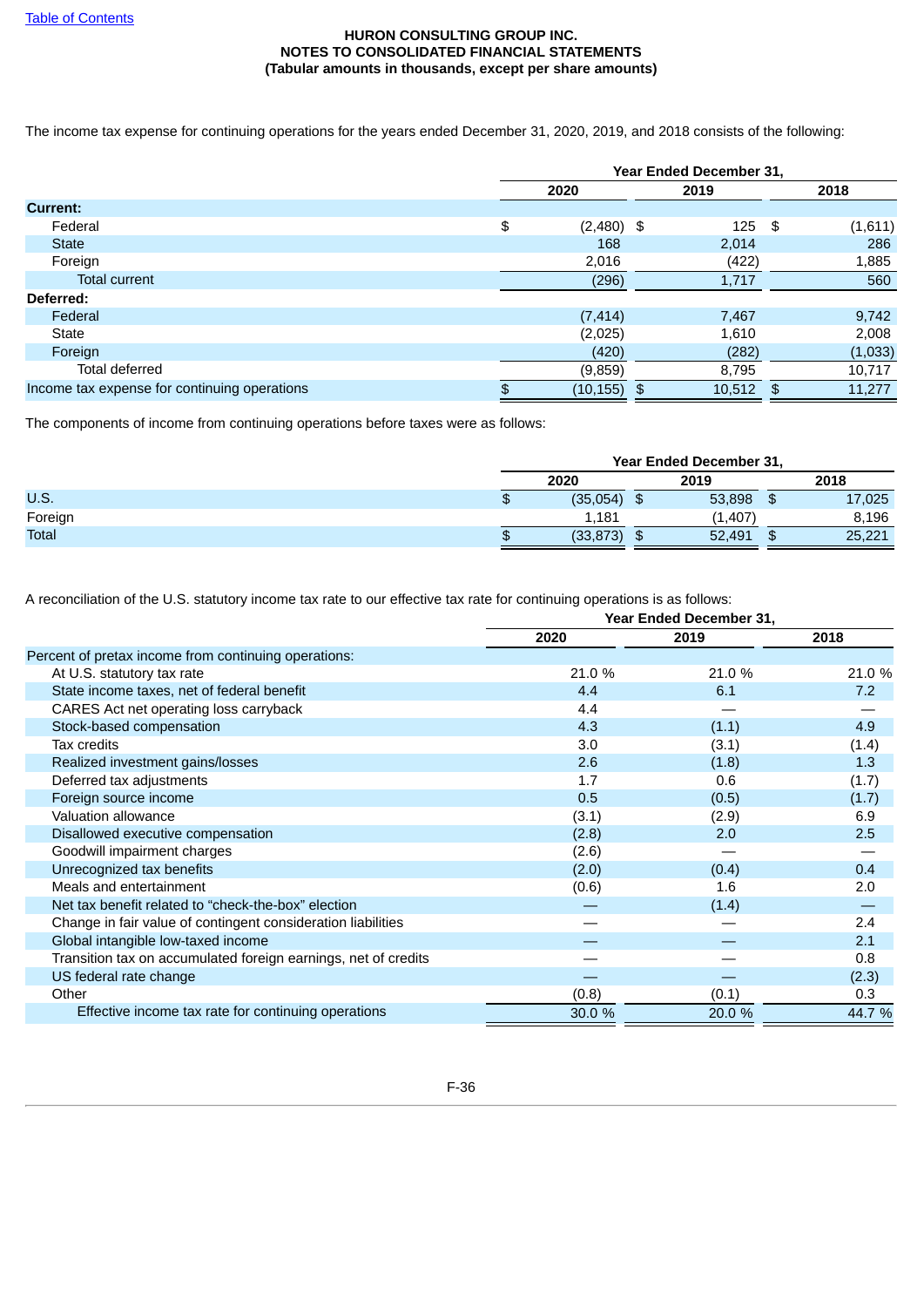The net deferred tax asset (liability) for continuing operations at December 31, 2020 and 2019 consisted of the following:

|                                                              | As of December 31, |    |           |  |  |  |
|--------------------------------------------------------------|--------------------|----|-----------|--|--|--|
|                                                              | 2020               |    | 2019      |  |  |  |
| Deferred tax assets:                                         |                    |    |           |  |  |  |
| Operating lease liabilities                                  | \$<br>19,617       | \$ | 20,541    |  |  |  |
| Deferred compensation liability                              | 9,002              |    | 7,084     |  |  |  |
| Share-based compensation                                     | 7,579              |    | 6,970     |  |  |  |
| Accrued payroll and payroll related liabilities              | 3,745              |    | 5,205     |  |  |  |
| Deferred payroll tax payments                                | 3,235              |    |           |  |  |  |
| Tax credits                                                  | 1,773              |    | 465       |  |  |  |
| Net operating loss carryforwards                             | 944                |    | 280       |  |  |  |
| Other                                                        | 3,278              |    | 1,451     |  |  |  |
| Total deferred tax assets                                    | 49,173             |    | 41,996    |  |  |  |
| <b>Valuation allowance</b>                                   | (2, 112)           |    | (1,016)   |  |  |  |
| Net deferred tax assets                                      | 47,061             |    | 40,980    |  |  |  |
| Deferred tax liabilities:                                    |                    |    |           |  |  |  |
| Intangibles and goodwill                                     | (12,956)           |    | (16, 421) |  |  |  |
| Operating lease right-of-use assets                          | (11,079)           |    | (14, 675) |  |  |  |
| Convertible debt investment                                  | (6, 219)           |    | (5,608)   |  |  |  |
| Software development costs                                   | (6,054)            |    | (4, 496)  |  |  |  |
| Property and equipment                                       | (3,007)            |    | (4,039)   |  |  |  |
| Prepaid expenses                                             | (2,708)            |    | (2, 183)  |  |  |  |
| Other                                                        | (1,275)            |    | (483)     |  |  |  |
| Total deferred tax liabilities                               | (43, 298)          |    | (47, 905) |  |  |  |
| Net deferred tax asset (liability) for continuing operations | \$<br>3,763        | \$ | (6, 925)  |  |  |  |

As of December 31, 2020 and 2019, we had valuation allowances of \$2.1 million and \$1.0 million, respectively, primarily due to uncertainties relating to the ability to realize deferred tax assets recorded for foreign losses and tax credits. The increase in valuation allowances in 2020 primarily related to an increase in the valuation allowance for foreign losses and tax credits.

The Company has foreign net operating losses of \$3.8 million which begin to expire in 2027 and state net operating loss carryforwards of \$5.1 million which will begin to expire in 2023, if not utilized. We have federal and state tax credit carryforwards of \$1.8 million which will begin to expire in 2021, if not utilized.

We recognize the tax benefit from an uncertain tax position only if it is more likely than not that the tax position will be sustained on examination by the taxing authorities, based on the technical merits of the position. The tax benefits recognized in the financial statements from such a position are measured based on the largest benefit that has a greater than fifty percent likelihood of being realized upon ultimate resolution.

A reconciliation of our beginning and ending amount of unrecognized tax benefits is as follows:

|                                                         | <b>Unrecognized Tax Benefits</b> |
|---------------------------------------------------------|----------------------------------|
| Balance at December 1, 2017                             | 813                              |
| Additions based on tax positions related to prior years | 115                              |
| Decrease due to lapse of statute of limitations         | (28)                             |
| Balance at December 31, 2018                            | 900                              |
| Decrease due to settlements of prior year tax positions | (115)                            |
| Decrease due to lapse of statute of limitations         | (735)                            |
| Balance at December 31, 2019                            | 50                               |
| Additions based on tax positions related to prior years | 694                              |
| Balance at December 31, 2020                            | 744                              |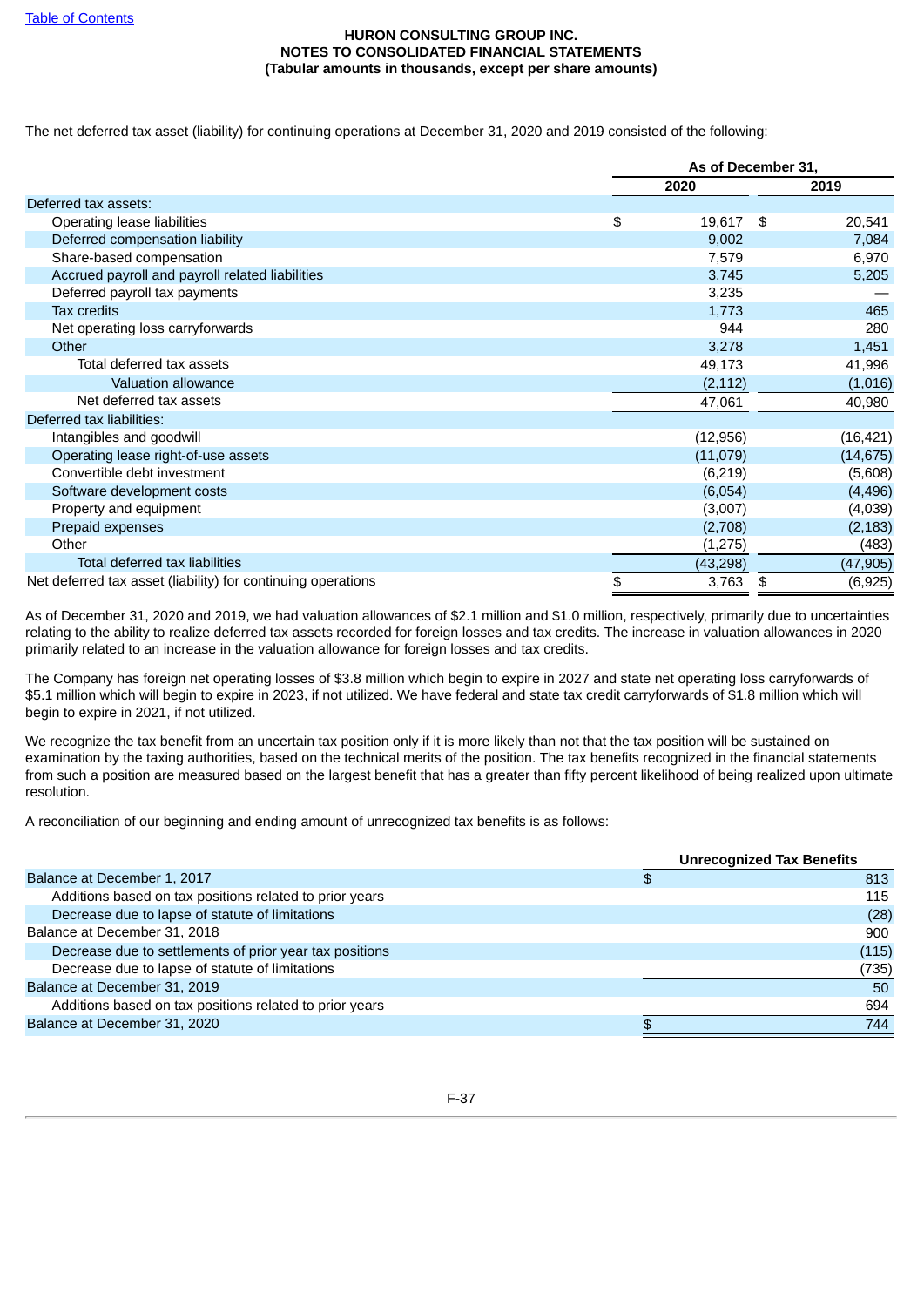As of December 31, 2020, we had \$0.7 million of unrecognized tax benefits which would affect the effective tax rate of continuing operations if recognized.

As of both December 31, 2020 and 2019, we had less than \$0.1 million accrued for the potential payment of interest and penalties. Accrued interest and penalties are recorded as a component of provision for income taxes on our consolidated statement of operations.

We file income tax returns with federal, state, local and foreign jurisdictions. Tax years 2017 through 2019 are subject to future examinations by federal tax authorities. Tax years 2014 through 2019 are subject to future examinations by state and local tax authorities. Our foreign income tax filings are subject to future examinations by the local foreign tax authorities for tax years 2015 through 2019. Currently, we are not under audit by any tax authority.

## **18. Commitments, Contingencies and Guarantees**

# **Lease Commitments**

We lease office space, data centers and certain equipment under non-cancelable operating lease arrangements expiring on various dates through 2029, with various renewal options. Office facilities under operating leases include fixed payments plus, in some cases, scheduled base rent increases over the term of the lease. Certain leases require variable payments of real estate taxes, insurance and operating expenses. See Note 5 "Leases" for additional information on our leases, including the remaining expected lease payments under our operating leases as of December 31, 2020.

## **Litigation**

During the year ended December 31, 2020, we recognized a \$0.2 million litigation settlement gain for the resolution of a claim that was settled in the first quarter of 2020. During the year ended December 31, 2019, we recorded a \$0.4 million litigation loss accrual related to the legal claim that was subsequently settled during the first quarter of 2020. During the year ended December 31, 2018, we reached a settlement agreement related to Huron's claim in a class action lawsuit, resulting in a gain of \$2.5 million. These items are recorded in litigation and other gains, net on our consolidated statement of operations.

From time to time, we are involved in legal proceedings and litigation arising in the ordinary course of business. As of the date of this Annual Report on Form 10-K, we are not a party to any litigation or legal proceeding that, in the current opinion of management, could have a material adverse effect on our financial position or results of operations. However, due to the risks and uncertainties inherent in legal proceedings, actual results could differ from current expected results.

#### **Guarantees**

Guarantees in the form of letters of credit totaling \$1.6 million and \$1.7 million were outstanding at December 31, 2020 and 2019, respectively, primarily to support certain office lease obligations.

In connection with certain business acquisitions, we may be required to pay post-closing consideration to the sellers if specific financial performance targets are met over a number of years as specified in the related purchase agreements. As of December 31, 2020, the estimated fair value of our outstanding contingent consideration liability was \$1.8 million. As of December 31, 2019, the total estimated fair value of our contingent consideration liabilities was zero.

To the extent permitted by law, our bylaws and articles of incorporation require that we indemnify our officers and directors against judgments, fines and amounts paid in settlement, including attorneys' fees, incurred in connection with civil or criminal action or proceedings, as it relates to their services to us if such person acted in good faith. Although there is no limit on the amount of indemnification, we may have recourse against our insurance carrier for certain payments made.

# **19. Segment Information**

Segments are defined as components of a company that engage in business activities from which they may earn revenues and incur expenses, and for which separate financial information is available and is evaluated regularly by the chief operating decision maker, or decision-making group, in deciding how to allocate resources and in assessing performance. Our chief operating decision maker, who is our chief executive officer, manages the business under three operating segments, which are our reportable segments: Healthcare, Business Advisory, and Education.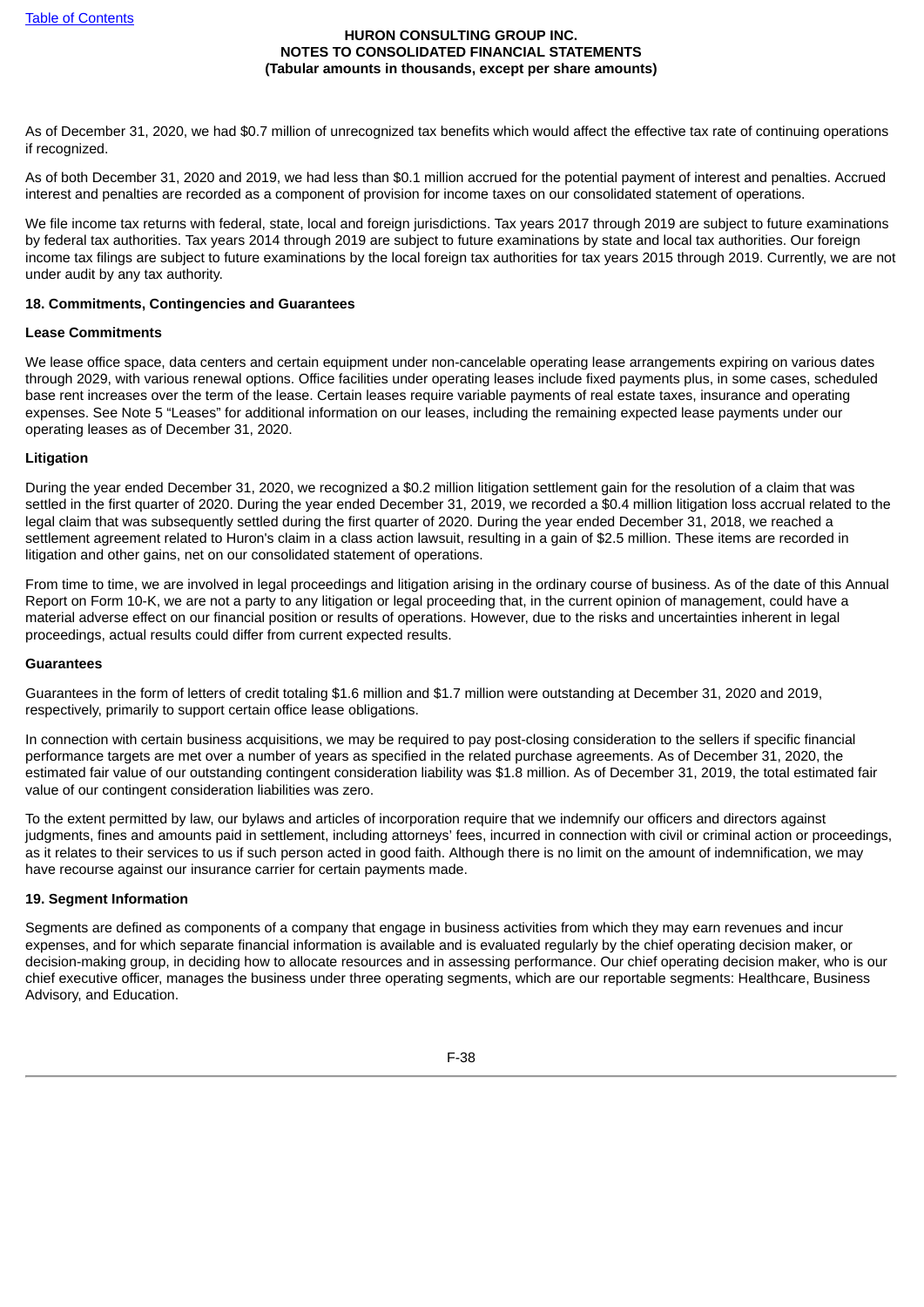## • **Healthcare**

Our Healthcare segment serves national and regional hospitals, integrated health systems, academic medical centers, community hospitals, and medical groups. Our Healthcare professionals have a depth of expertise in business operations, including financial and operational improvement, care transformation, and revenue cycle managed services; organizational transformation; and digital, technology and analytic solutions. Most healthcare organizations are focused on changing the way care is delivered; establishing a sustainable business model centered around optimal cost structures, reimbursement models and financial strategies; and evolving their digital, technology and analytic capabilities. Our solutions help clients adapt to this rapidly changing healthcare environment to become a more agile, efficient and consumer-centric organization. We use our deep industry expertise to help clients solve a diverse set of business issues, including, but not limited to, optimizing financial and operational performance, improving care delivery and clinical outcomes, increasing physician, patient and employee satisfaction, evolving organizational culture, and maximizing return on technology investments.

## • **Business Advisory**

Our Business Advisory segment works with C-suite executives, boards, and business unit and functional leadership across a diverse set of organizations, including healthy, well-capitalized companies to organizations in transition, and across a broad range of industries, including life sciences, financial services, healthcare, education, energy and utilities, industrials and manufacturing, and the public sector. Our Business Advisory professionals have deep industry, functional and technical expertise that they put forward when delivering our digital, technology and analytics, strategy and innovation and corporate finance and restructuring services. In today's disruptive environment, organizations must reimagine their historical strategies and financial and operating models to sustain and advance their competitive advantage. Organizations also recognize the need to adopt technologies, automation and analytics to improve their operations and compete in a rapidly changing environment. Our experts help organizations across industries with a variety of business challenges, including, but not limited to, embedding technology and analytics throughout their internal and customer-facing operations, developing insights into the needs of tomorrow's customers in order to evolve their enterprise and business unit strategies, bringing new products to market, and managing through stressed and distressed situations to create a viable path forward for stakeholders.

## **• Education**

Our Education segment serves public and private colleges and universities, academic medical centers, research institutes and other not-for-profit organizations. Our Education professionals have a depth of expertise in strategy and innovation; business operations, including the research enterprise and student lifecycle; digital, technology and analytic solutions; and organizational transformation. Our Education segment clients are increasingly faced with financial and/or demographic challenges as well as increased competition. To remain competitive, organizations must challenge traditional operating and financial models and reimagine strategic, operational and research-centered opportunities that advance their mission while strengthening their business models. We collaborate with clients to address these challenges and ensure they have a sustainable future. We combine our deep industry, functional and technical expertise to help clients solve their most pressing challenges, including, but not limited to, transforming business operations with technology; strengthening research strategies and support services; evolving their organizational strategy; optimizing financial and operational performance; and enhancing the student lifecycle.

Segment operating income consists of the revenues generated by a segment, less the direct costs of revenue and selling, general and administrative expenses that are incurred directly by the segment. Unallocated corporate costs include costs related to administrative functions that are performed in a centralized manner that are not attributable to a particular segment. These administrative function costs include costs for corporate office support, office facility costs, costs relating to accounting and finance, human resources, legal, marketing, information technology, and company-wide business development functions, as well as costs related to overall corporate management.

F-39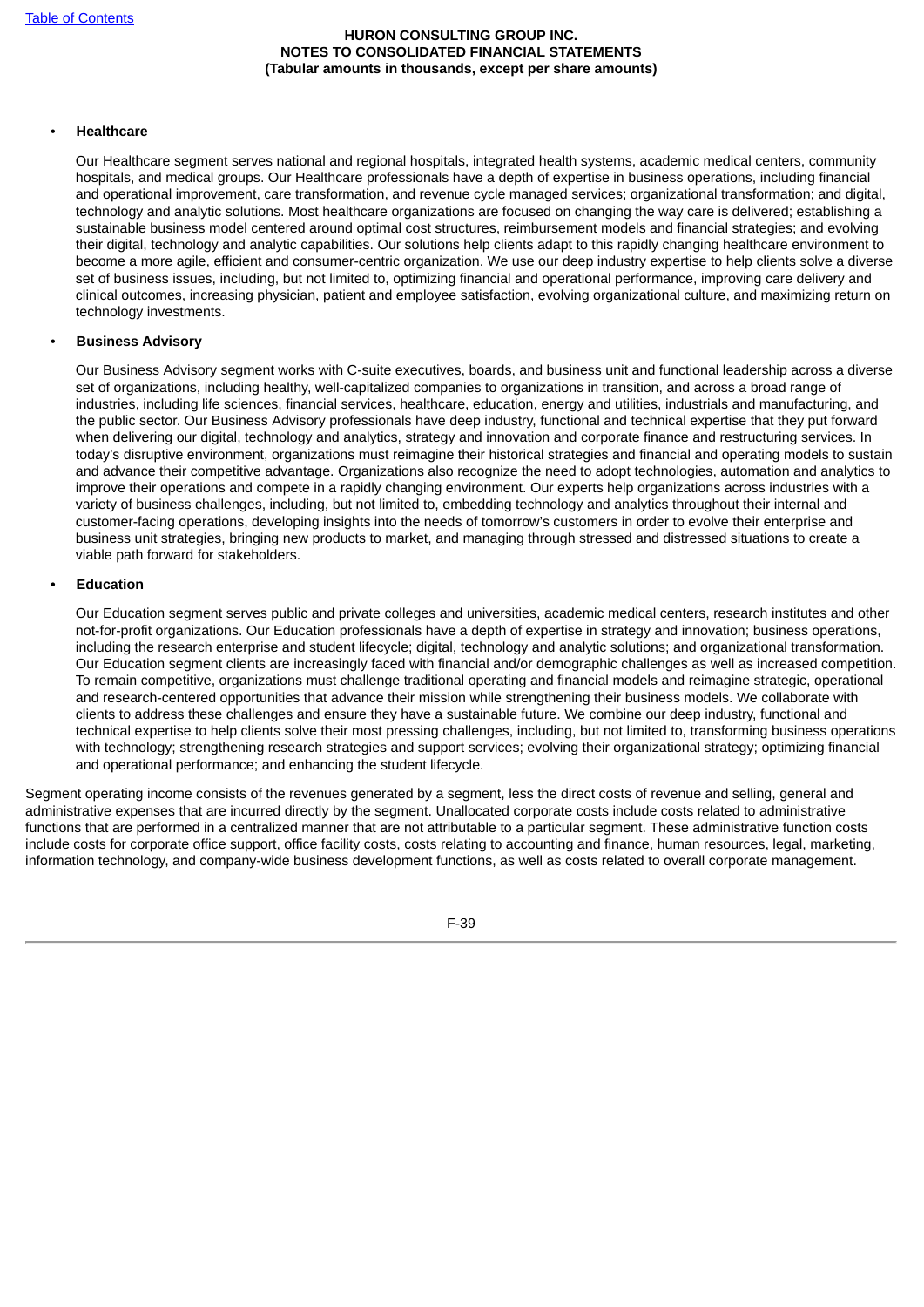The tables below set forth information about our operating segments for the years ended December 31, 2020, 2019, and 2018, along with the items necessary to reconcile the segment information to the totals reported in the accompanying consolidated financial statements. We do not present financial information by geographic area because the financial results of our international operations are not significant to our consolidated financial statements.

|                                                              | Year Ended December 31, |           |    |          |                |         |  |  |
|--------------------------------------------------------------|-------------------------|-----------|----|----------|----------------|---------|--|--|
|                                                              |                         | 2020      |    | 2019     |                | 2018    |  |  |
| <b>Healthcare:</b>                                           |                         |           |    |          |                |         |  |  |
| Revenues                                                     | \$                      | 353,437   | \$ | 399,221  | \$             | 364,763 |  |  |
| Operating income                                             | \$                      | 94.925    | \$ | 125,724  | $\frac{4}{5}$  | 108,060 |  |  |
| Segment operating income as a percentage of segment revenues |                         | 26.9 %    |    | 31.5 %   |                | 29.6 %  |  |  |
| <b>Business Advisory:</b>                                    |                         |           |    |          |                |         |  |  |
| Revenues                                                     | \$                      | 267,361   | \$ | 252,508  | \$             | 236,185 |  |  |
| Operating income                                             | \$                      | 48.046    | \$ | 49,695   | \$             | 50,625  |  |  |
| Segment operating income as a percentage of segment revenues |                         | 18.0 %    |    | 19.7 %   |                | 21.4 %  |  |  |
| <b>Education:</b>                                            |                         |           |    |          |                |         |  |  |
| Revenues                                                     | \$                      | 223,329   | \$ | 225,028  | \$             | 194,177 |  |  |
| Operating income                                             | \$                      | 47.503    | \$ | 55.741   | $\mathfrak{L}$ | 48,243  |  |  |
| Segment operating income as a percentage of segment revenues |                         | 21.3 %    |    | 24.8 %   |                | 24.8 %  |  |  |
| <b>Total Company:</b>                                        |                         |           |    |          |                |         |  |  |
| Revenues                                                     | \$                      | 844,127   | \$ | 876,757  | \$             | 795,125 |  |  |
| Reimbursable expenses                                        |                         | 26,887    |    | 88,717   |                | 82,874  |  |  |
| Total revenues and reimbursable expenses                     | \$                      | 871,014   | \$ | 965,474  | \$             | 877,999 |  |  |
|                                                              |                         |           |    |          |                |         |  |  |
| Segment operating income                                     | \$                      | 190,474   | \$ | 231,160  | \$             | 206,928 |  |  |
| Items not allocated at the segment level:                    |                         |           |    |          |                |         |  |  |
| Other operating expenses                                     |                         | 135,255   |    | 140,285  |                | 122,276 |  |  |
| Litigation and other gains, net                              |                         | (150)     |    | (1, 196) |                | (2,019) |  |  |
| Depreciation and amortization                                |                         | 24,405    |    | 28,365   |                | 34,575  |  |  |
| Goodwill impairment charges <sup>(1)</sup>                   |                         | 59,816    |    |          |                |         |  |  |
| Other expense, net                                           |                         | 5,021     |    | 11,215   |                | 26,875  |  |  |
| Income (loss) from continuing operations before taxes        | \$                      | (33, 873) | \$ | 52,491   | \$             | 25,221  |  |  |

(1) The goodwill impairment charges are not allocated at the segment level because the underlying goodwill asset is reflective of our corporate investment in the segments. We do not include the impact of goodwill impairment charges in our evaluation of segment performance.

|                          | As of December 31, |           |  |           |    |           |  |  |  |  |  |
|--------------------------|--------------------|-----------|--|-----------|----|-----------|--|--|--|--|--|
| <b>Segment Assets:</b>   |                    | 2020      |  | 2019      |    | 2018      |  |  |  |  |  |
| Healthcare               | \$                 | 40,217    |  | 73,019    | \$ | 65,133    |  |  |  |  |  |
| <b>Business Advisory</b> |                    | 38,402    |  | 59,315    |    | 59.017    |  |  |  |  |  |
| Education                |                    | 34.534    |  | 38,881    |    | 26,990    |  |  |  |  |  |
| Unallocated assets (1)   |                    | 944.323   |  | 933.056   |    | 898.392   |  |  |  |  |  |
| Total assets             |                    | 1,057,476 |  | 1,104,271 |    | 1,049,532 |  |  |  |  |  |

(1) Unallocated assets include goodwill and intangible assets and our long-term investments, as management does not evaluate these items at the segment level when assessing segment performance or allocating resources. Refer to Note 4 "Goodwill and Intangible Assets" and Note 13 "Fair Value of Financial Instruments" for further information on these assets.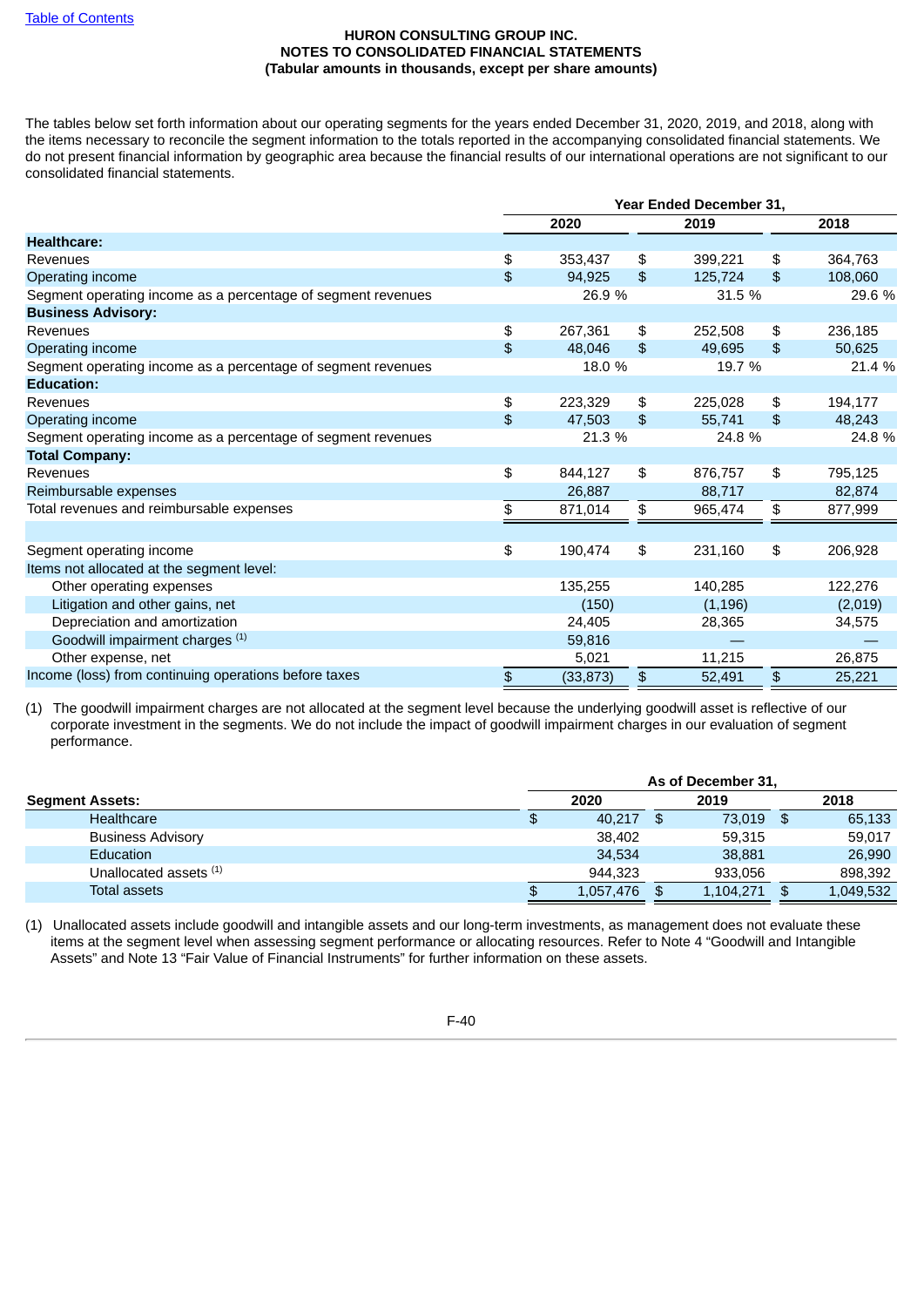The following table illustrates the disaggregation of revenues by billing arrangements, employee types, and timing of revenue recognition, including a reconciliation of the disaggregated revenues to revenues from our three operating segments for the year ended December 31, 2020, 2019 and 2018.

|                                                     | Year Ended December 31, 2020                            |         |    |         |     |                  |                |         |
|-----------------------------------------------------|---------------------------------------------------------|---------|----|---------|-----|------------------|----------------|---------|
|                                                     | <b>Business</b><br><b>Healthcare</b><br><b>Advisory</b> |         |    |         |     | <b>Education</b> |                | Total   |
| <b>Billing Arrangements</b>                         |                                                         |         |    |         |     |                  |                |         |
| Fixed-fee                                           | \$                                                      | 202,513 | \$ | 101,561 | \$  | 44,839           | \$             | 348,913 |
| Time and expense                                    |                                                         | 58,322  |    | 152,716 |     | 155,510          |                | 366,548 |
| Performance-based                                   |                                                         | 69,316  |    | 8,059   |     | 695              |                | 78,070  |
| Software support, maintenance and subscriptions     |                                                         | 23,286  |    | 5,025   |     | 22,285           |                | 50,596  |
| Total                                               | \$                                                      | 353,437 | \$ | 267,361 | \$  | 223,329          | \$             | 844,127 |
|                                                     |                                                         |         |    |         |     |                  |                |         |
| Employee Type $(1)$                                 |                                                         |         |    |         |     |                  |                |         |
| Revenue generated by full-time billable consultants | \$                                                      | 254,595 | \$ | 253,747 | \$. | 191,467          | \$             | 699,809 |
| Revenue generated by full-time equivalents          |                                                         | 98,842  |    | 13,614  |     | 31,862           |                | 144,318 |
| Total                                               | \$                                                      | 353,437 | \$ | 267,361 | \$  | 223,329          | $\mathfrak{L}$ | 844,127 |
|                                                     |                                                         |         |    |         |     |                  |                |         |
| <b>Timing of Revenue Recognition</b>                |                                                         |         |    |         |     |                  |                |         |
| Revenue recognized over time                        | \$                                                      | 349.676 | \$ | 267,361 | \$  | 223.007          | \$             | 840,044 |
| Revenue recognized at a point in time               |                                                         | 3,761   |    |         |     | 322              |                | 4,083   |
| Total                                               | \$                                                      | 353,437 | \$ | 267,361 | \$  | 223,329          | \$             | 844,127 |

|                                                     | Year Ended December 31, 2019                            |         |     |                  |    |         |       |         |
|-----------------------------------------------------|---------------------------------------------------------|---------|-----|------------------|----|---------|-------|---------|
|                                                     | <b>Business</b><br><b>Healthcare</b><br><b>Advisory</b> |         |     | <b>Education</b> |    |         | Total |         |
| <b>Billing Arrangements</b>                         |                                                         |         |     |                  |    |         |       |         |
| Fixed-fee                                           | \$                                                      | 249,479 | \$  | 100,635          | \$ | 51,826  | \$    | 401,940 |
| Time and expense                                    |                                                         | 55,204  |     | 139,610          |    | 154,893 |       | 349,707 |
| Performance-based                                   |                                                         | 71,051  |     | 6,856            |    |         |       | 77,907  |
| Software support, maintenance and subscriptions     |                                                         | 23,487  |     | 5,407            |    | 18,309  |       | 47,203  |
| <b>Total</b>                                        | \$                                                      | 399,221 | \$  | 252,508          | \$ | 225,028 | \$    | 876,757 |
|                                                     |                                                         |         |     |                  |    |         |       |         |
| Employee Type $(1)$                                 |                                                         |         |     |                  |    |         |       |         |
| Revenue generated by full-time billable consultants | \$                                                      | 280,915 | -\$ | 243,350          | \$ | 195,844 | -\$   | 720,109 |
| Revenue generated by full-time equivalents          |                                                         | 118,306 |     | 9,158            |    | 29,184  |       | 156,648 |
| <b>Total</b>                                        | \$                                                      | 399,221 | \$  | 252,508          | \$ | 225,028 | \$    | 876,757 |
|                                                     |                                                         |         |     |                  |    |         |       |         |
| <b>Timing of Revenue Recognition</b>                |                                                         |         |     |                  |    |         |       |         |
| Revenue recognized over time                        | \$                                                      | 390,884 | \$  | 252,508          | \$ | 223,673 | \$    | 867,065 |
| Revenue recognized at a point in time               |                                                         | 8,337   |     |                  |    | 1,355   |       | 9,692   |
| <b>Total</b>                                        | \$                                                      | 399.221 | \$  | 252,508          | \$ | 225.028 | \$    | 876.757 |

F-41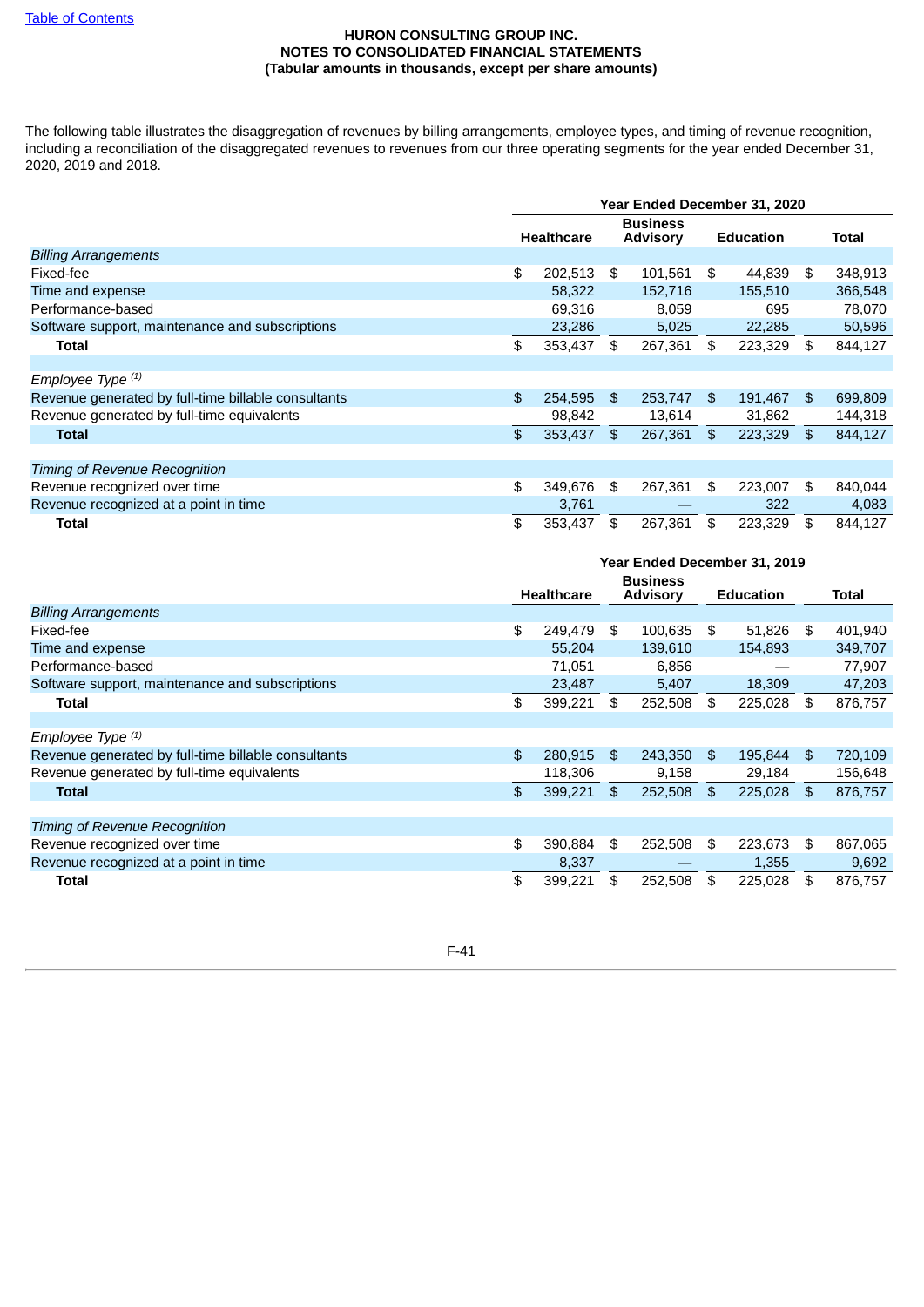|                                                     | Year Ended December 31, 2018 |                   |    |                                    |                  |         |    |              |
|-----------------------------------------------------|------------------------------|-------------------|----|------------------------------------|------------------|---------|----|--------------|
|                                                     |                              | <b>Healthcare</b> |    | <b>Business</b><br><b>Advisory</b> | <b>Education</b> |         |    | <b>Total</b> |
| <b>Billing Arrangements</b>                         |                              |                   |    |                                    |                  |         |    |              |
| Fixed-fee                                           | \$                           | 239,263           | \$ | 98,119                             | \$               | 39,586  | \$ | 376,968      |
| Time and expense                                    |                              | 58,377            |    | 128,583                            |                  | 140.824 |    | 327,784      |
| Performance-based                                   |                              | 42,684            |    | 5,405                              |                  |         |    | 48,089       |
| Software support, maintenance and subscriptions     |                              | 24,439            |    | 4,078                              |                  | 13,767  |    | 42,284       |
| Total                                               | \$                           | 364,763           | \$ | 236,185                            | \$               | 194,177 | \$ | 795,125      |
|                                                     |                              |                   |    |                                    |                  |         |    |              |
| Employee Type (1)                                   |                              |                   |    |                                    |                  |         |    |              |
| Revenue generated by full-time billable consultants | \$                           | 247,416           | \$ | 225,335                            | \$               | 170,496 | \$ | 643,247      |
| Revenue generated by full-time equivalents          |                              | 117,347           |    | 10,850                             |                  | 23,681  |    | 151,878      |
| Total                                               | \$                           | 364,763           | \$ | 236,185                            | $\mathfrak{L}$   | 194,177 | \$ | 795,125      |
|                                                     |                              |                   |    |                                    |                  |         |    |              |
| <b>Timing of Revenue Recognition</b>                |                              |                   |    |                                    |                  |         |    |              |
| Revenue recognized over time                        | \$                           | 356,826           | \$ | 236,185                            | \$               | 190,526 | \$ | 783,537      |
| Revenue recognized at a point in time               |                              | 7,937             |    |                                    |                  | 3,651   |    | 11,588       |
| Total                                               | \$                           | 364,763           | \$ | 236,185                            | \$               | 194,177 | \$ | 795,125      |

(1) Full-time billable consultants consist of our full-time professionals who provide consulting services to our clients and are billable to our clients based on the number of hours worked. Full-time equivalent professionals consist of our coaches and their support staff within our Culture and Organizational Excellence solution, consultants who work variable schedules as needed by our clients, employees who provide managed services in our Healthcare segment, and full-time employees who provide software support and maintenance services to our clients.

For the years ended December 31, 2020, 2019, and 2018, substantially all of our revenues and long-lived assets were attributed to or located in the United States.

At December 31, 2020 and 2019, no single client accounted for greater than 10% of our combined receivables and unbilled services balances. During the years ended December 31, 2020, 2019, and 2018, no single client generated greater than 10% of our consolidated revenues.

# **20. Valuation and Qualifying Accounts**

The table below sets forth the changes in the carrying amount of our allowances for doubtful accounts and unbilled services and valuation allowance for deferred tax assets for the years ended December 31, 2020, 2019, and 2018. Allowances for doubtful accounts and unbilled services includes allowances for fee adjustments and other discretionary pricing adjustments as well as allowances related to clients' inability to make required payments on accounts receivable.

|                                                        | <b>Beginning</b><br>balance | Additions <sup>(1)</sup> | <b>Deductions</b> |      | <b>Ending</b><br>balance |
|--------------------------------------------------------|-----------------------------|--------------------------|-------------------|------|--------------------------|
| Year ended December 31, 2018:                          |                             |                          |                   |      |                          |
| Allowances for doubtful accounts and unbilled services | \$<br>24.499                | 49,390                   | $51,648$ \$       |      | 22.241                   |
| Valuation allowance for deferred tax assets            | \$<br>1.247                 | 2.314                    | 418               | - \$ | 3.143                    |
| Year ended December 31, 2019:                          |                             |                          |                   |      |                          |
| Allowances for doubtful accounts and unbilled services | \$<br>22.241                | 69.979                   | 73.552 \$         |      | 18.668                   |
| Valuation allowance for deferred tax assets            | \$<br>3.143                 |                          | 2,128             | -\$  | 1,016                    |
| Year ended December 31, 2020:                          |                             |                          |                   |      |                          |
| Allowances for doubtful accounts and unbilled services | \$<br>18.668                | 63.268                   | 60.630            | \$   | 21,306                   |
| Valuation allowance for deferred tax assets            | \$<br>1.016                 | 1.160                    | 64                | \$   | 2.112                    |

F-42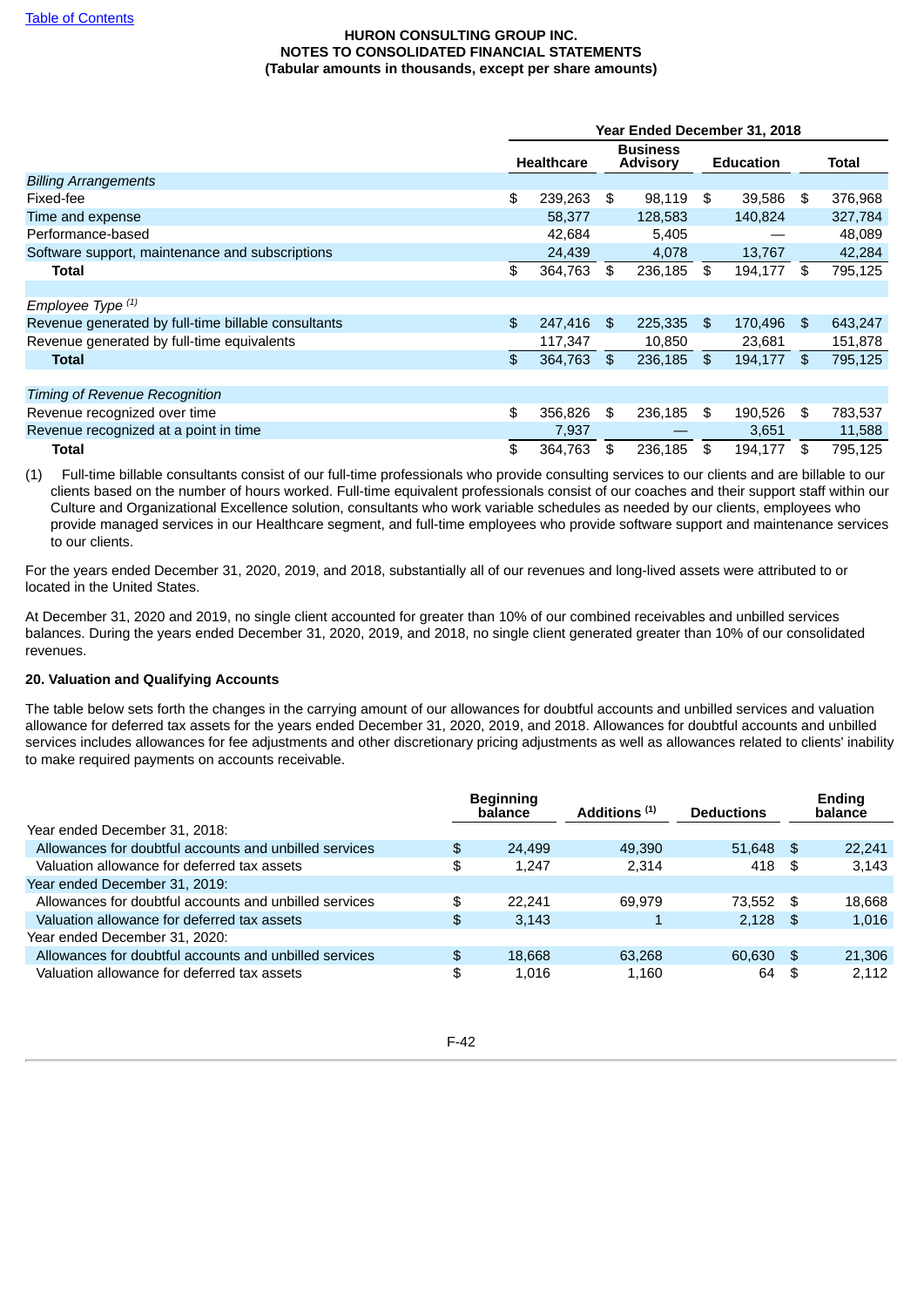(1) Additions to allowances for doubtful accounts and unbilled services are charged to revenues to the extent the provision relates to fee adjustments and other discretionary pricing adjustments. To the extent the provision relates to a client's inability to make required payments on accounts receivable, the provision is charged to operating expenses.

# **21. Selected Quarterly Financial Data (Unaudited)**

|                                                                 | <b>Ouarter Ended</b> |    |                |             |         |               |
|-----------------------------------------------------------------|----------------------|----|----------------|-------------|---------|---------------|
| 2020                                                            | <b>Mar. 31</b>       |    | <b>Jun. 30</b> |             | Sep. 30 | Dec. 31       |
| Revenues                                                        | \$<br>222,619        | \$ | 217,857        | $$^{\circ}$ | 205,304 | \$<br>198,347 |
| Reimbursable expenses                                           | 19,303               |    | 2,970          |             | 2,860   | 1,754         |
| Total revenues and reimbursable expenses                        | 241,922              |    | 220,827        |             | 208,164 | 200,101       |
| Gross profit                                                    | 64,984               |    | 67,113         |             | 58,495  | 55,710        |
| Operating income (loss)                                         | (45, 851)            |    | 15,954         |             | 13,699  | (12, 654)     |
| Net income (loss) from continuing operations                    | (42, 273)            |    | 13,572         |             | 11,087  | (6, 104)      |
| Loss from discontinued operations, net of tax                   | (35)                 |    | (25)           |             | (29)    | (33)          |
| Net income (loss)                                               | (42, 308)            |    | 13,547         |             | 11,058  | (6, 137)      |
| Net earnings per basic share:                                   |                      |    |                |             |         |               |
| Net income (loss) from continuing operations                    | \$<br>$(1.94)$ \$    |    | 0.62           | \$          | 0.50    | \$<br>(0.28)  |
| Loss from discontinued operations, net of tax                   |                      |    |                |             |         |               |
| Net income (loss)                                               | \$<br>(1.94)         | \$ | 0.62           | \$          | 0.50    | \$<br>(0.28)  |
| Net earnings per diluted share:                                 |                      |    |                |             |         |               |
| Net income (loss) from continuing operations                    | \$<br>$(1.94)$ \$    |    | 0.61           | \$          | 0.50    | \$<br>(0.28)  |
| Loss from discontinued operations, net of tax                   |                      |    |                |             |         |               |
| Net income (loss)                                               | \$<br>(1.94)         | \$ | 0.61           | \$          | 0.50    | \$<br>(0.28)  |
| Weighted average shares used in calculating earnings per share: |                      |    |                |             |         |               |
| Basic                                                           | 21,827               |    | 21,869         |             | 21,905  | 21,903        |
| <b>Diluted</b>                                                  | 21,827               |    | 22,116         |             | 22,175  | 21,903        |

|                                                                 | <b>Ouarter Ended</b> |         |    |                |               |               |
|-----------------------------------------------------------------|----------------------|---------|----|----------------|---------------|---------------|
| 2019                                                            |                      | Mar. 31 |    | <b>Jun. 30</b> | Sep. 30       | Dec. 31       |
| <b>Revenues</b>                                                 | \$                   | 204,445 | \$ | 220,754        | \$<br>219,289 | \$<br>232,269 |
| Reimbursable expenses                                           |                      | 18,617  |    | 23,534         | 23,636        | 22,930        |
| Total revenues and reimbursable expenses                        |                      | 223,062 |    | 244,288        | 242,925       | 255,199       |
| Gross profit                                                    |                      | 65,496  |    | 77,832         | 75,158        | 77,315        |
| Operating income                                                |                      | 6,756   |    | 17,875         | 20,576        | 18,499        |
| Net income from continuing operations                           |                      | 3,350   |    | 10,569         | 13,706        | 14,354        |
| Loss from discontinued operations, net of tax                   |                      | (46)    |    | (97)           | (52)          | (41)          |
| Net income                                                      |                      | 3,304   |    | 10,472         | 13,654        | 14,313        |
| Net earnings per basic share:                                   |                      |         |    |                |               |               |
| Net income from continuing operations                           | \$                   | 0.15    | \$ | 0.48           | \$<br>0.62    | \$<br>0.65    |
| Loss from discontinued operations, net of tax                   |                      |         |    |                |               |               |
| Net income                                                      | \$                   | 0.15    | \$ | 0.48           | \$<br>0.62    | \$<br>0.65    |
| Net earnings per diluted share:                                 |                      |         |    |                |               |               |
| Net income from continuing operations                           | \$                   | 0.15    | \$ | 0.47           | \$<br>0.61    | \$<br>0.63    |
| Loss from discontinued operations, net of tax                   |                      |         |    |                |               |               |
| Net income                                                      | \$                   | 0.15    | \$ | 0.47           | \$<br>0.61    | \$<br>0.63    |
| Weighted average shares used in calculating earnings per share: |                      |         |    |                |               |               |
| Basic                                                           |                      | 21,868  |    | 21,997         | 22,052        | 22,051        |
| <b>Diluted</b>                                                  |                      | 22,311  |    | 22,400         | 22,561        | 22,676        |

#### **22. Subsequent Event**

On January 7, 2021, we entered into an agreement to acquire Unico Solution, Inc. ("Unico Solutions"), a data strategy and technology consulting firm focused on helping clients enhance the use of their data to speed business transformation and accelerate cloud adoption. The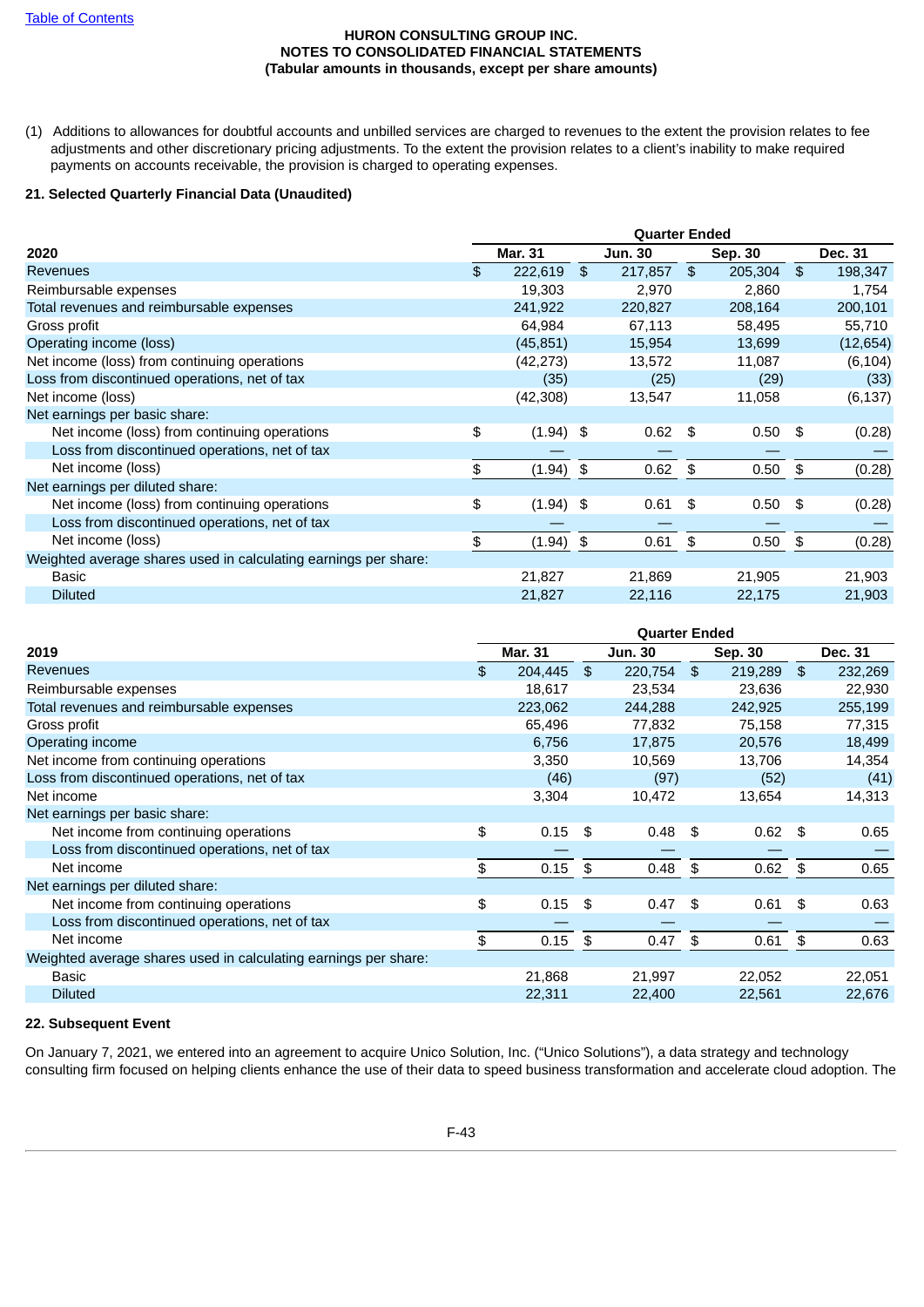acquisition expands our cloud-based technology offerings within the Business Advisory segment. The results of operations of Unico Solutions will be included within the Business Advisory segment from the close date, February 1, 2021. The acquisition of Unico Solutions is not significant to our consolidated financial statements.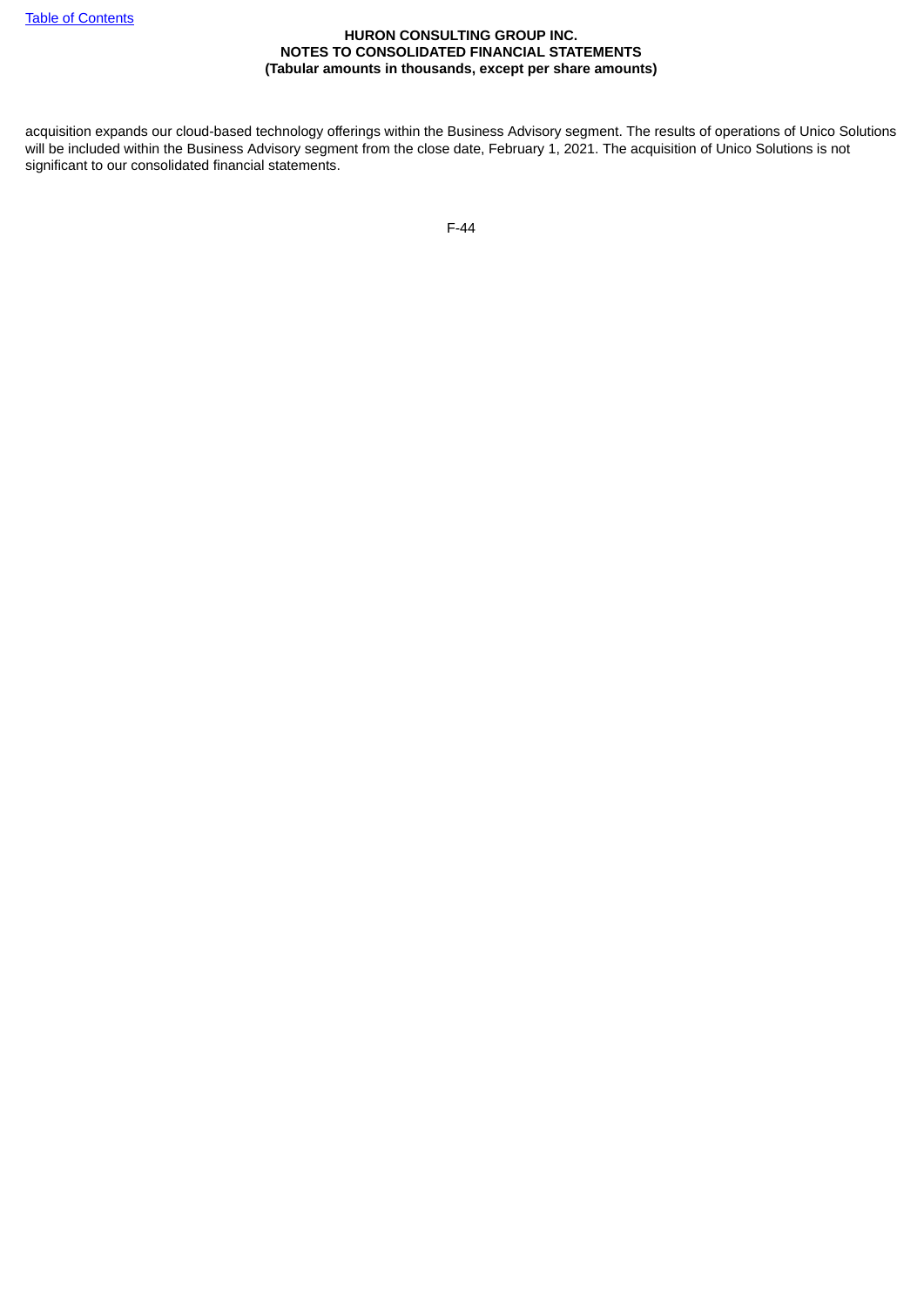**Exhibit 10.23**

# **HURON CONSULTING GROUP INC. STOCK OWNERSHIP PARTICIPATION PROGRAM**

Effective December 1, 2020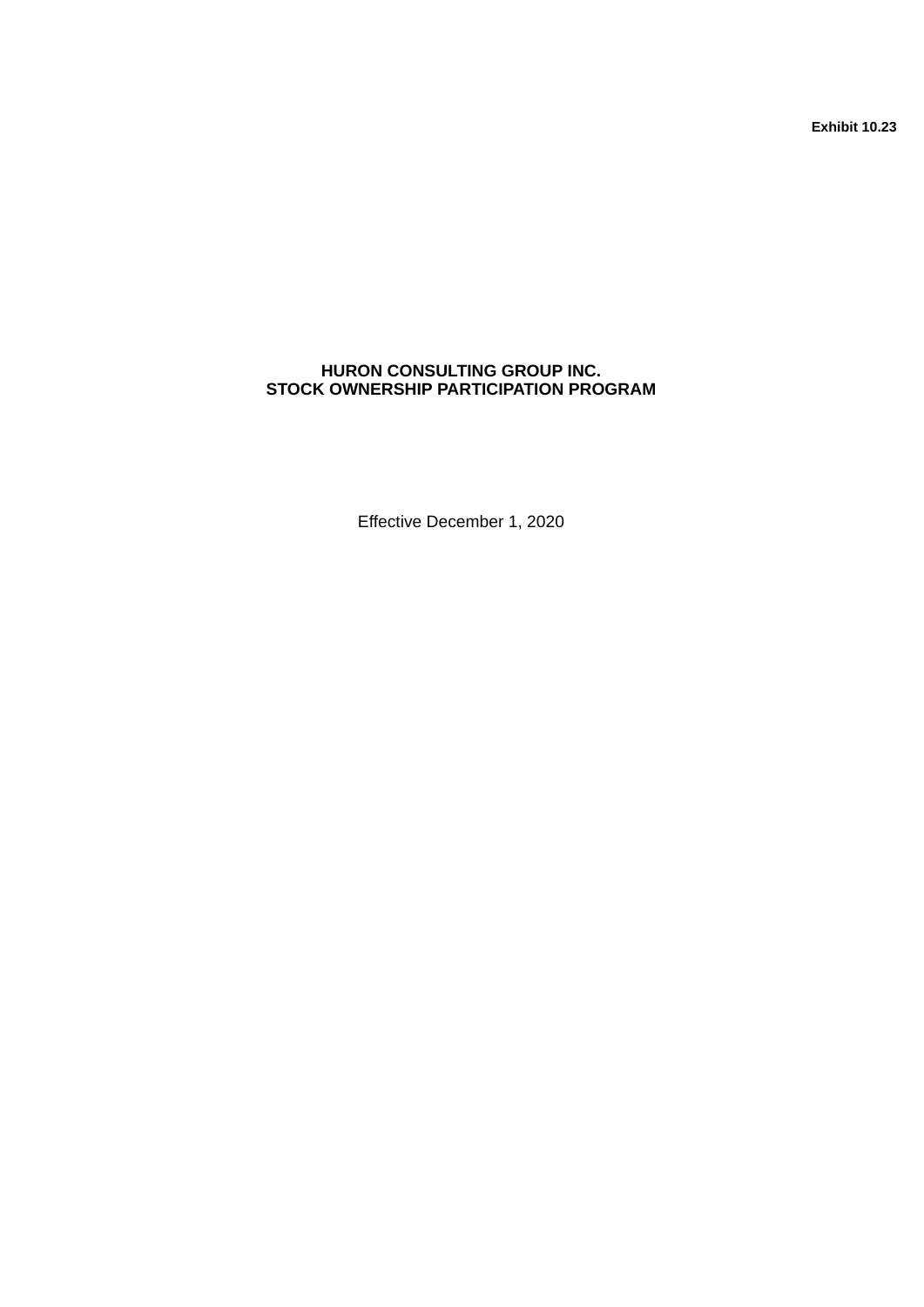# **HURON CONSULTING GROUP INC. STOCK OWNERSHIP PARTICIPATION PROGRAM**

## **Effective December 1, 2020**

1. **Purpose and History**. The purpose of the Huron Consulting Group Inc. Stock Ownership Participation Program (the "Plan") is to provide eligible Employees of the Company and Participating Subsidiaries with an opportunity to purchase common stock of the Company through payroll deductions and, through such ownership, to promote alignment with the interests of shareholders of the Company, to stimulate their commitment to the business objectives of the Company and to maintain their motivation through the opportunity to share in the growth of the Company. The Plan is not intended to qualify as an "Employee Stock Purchase Plan" under Section 423 of the Internal Revenue Code of 1986, as amended. This document memorializes the terms of the Plan on and after December 1, 2020. The Plan was originally adopted in 2005 to provide eligible Employees an annual opportunity to purchase common stock of the Company through deductions from Annual Incentive Bonuses. In 2011, the Plan was amended to provide eligible Employees additional quarterly opportunities to purchase common stock through regular payroll deductions and cash contributions. The Plan was further restated effective June 1, 2015. Common stock of the Company purchased or granted hereunder shall be subject to the terms and conditions of this Plan and, as applicable, the restricted share grant agreements issued hereunder.

2. **Definitions**. As used herein, the terms set forth below have the meanings assigned to them in this Section 2 and shall include the plural as well as the singular.

"1933 Act" means the Securities Act of 1933, as amended.

"1934 Act" means the Securities Exchange Act of 1934, as amended.

"Annual Incentive Bonus" means a Participant's annual incentive bonus.

"Base Salary" means regular earnings excluding payments for overtime, bonuses, and all other special payments, commissions, and incentive payments.

"Board of Directors" or "Board" means the board of directors of Huron Consulting Group Inc.

"Bonus Offering Period" means an annual offering of the Company's Shares beginning and terminating on the dates selected by the Company.

"Broker" means the brokerage firm or financial institution retained to perform administrative services described in Section 11(b).

"Business Day" shall mean a day on which the NASDAQ Stock Market ("NASDAQ") is open for trading.

"Brokerage Account" means the account in which the Purchased Shares and Matched Shares are held.

"Code" means the Internal Revenue Code of 1986, as amended from time to time.

"Committee" means the Compensation Committee of the Board, or, to the extent the Compensation Committee of the Board has delegated certain administrative authority over the Plan to the Internal Committee, then the Internal Committee.

"Company" means Huron Consulting Group Inc.

"Effective Date" means December 1, 2020.

"Employee" means any individual who is an employee of the Company or any other Participating Subsidiary for tax purposes and who is employed on a non-temporary basis; for the avoidance of doubt, employees who are deemed by the Company to be interns or temporary employees are not "Employees" for purposes of the Plan. For purposes of the Plan, the employment relationship shall be treated as continuing intact while the individual is on sick leave or other leave of absence approved by the Company or the Participating Subsidiary, as appropriate; provided, however, that payroll deductions pursuant to Section 5 shall cease during a Participant's unpaid leave.

"Enrollment Date" means the first Business Day of each Offering Period and Bonus Offering Period.

"Internal Committee" means a committee comprised of the Company's Chief Human Resources Officer and Chief Financial Officer.

"Matched Shares" means the restricted Shares issued pursuant to Section 8 of the Plan.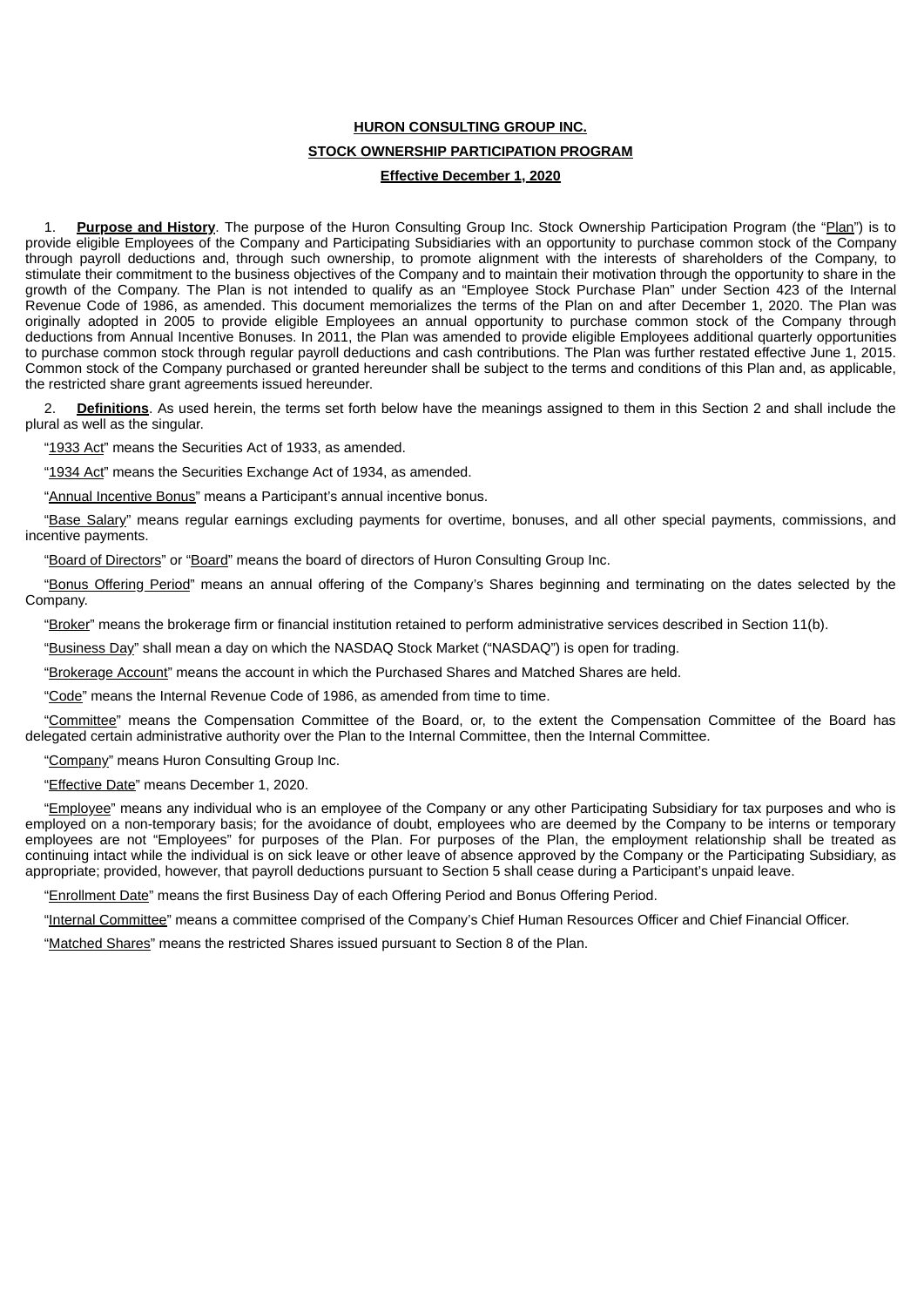"Offering Period" means the quarterly offerings of the Company's Shares beginning on the first day of January, the first day of April, the first day of July and the first day of October, and terminating, respectively, on the last day of March, the last day of June, the last day of September, and the last day of December.

"Participant" means an Employee who satisfies the requirements of Sections 3 and 4 of the Plan.

"Participating Subsidiary" means a Subsidiary that has been authorized by the Committee or the Board to extend the benefits of the Plan to its Employees. The Committee or the Board may extend the Plan to a Subsidiary in the future.

"Purchase Account" means the bookkeeping account used to track a Participant's payroll deductions to be applied to purchase Shares under the Plan.

"Purchase Date" generally means the next Business Day following the last payroll date in the Offering Period or Bonus Offering Period, or such other date as shall be established by the Internal Committee.

"Purchase Price" means the average price of the Shares purchased for this Plan by the Broker on a Purchase Date.

"Purchased Shares" means the full and fractional Shares added to a Participant's Brokerage Account on a Purchase Date.

"Shares" means the common stock of the Company.

"Subsidiary" means an entity, domestic or foreign, of which not less than 50% of the voting equity is held by the Company or a Subsidiary, whether or not such entity now exists or is hereafter organized or acquired by the Company or a Subsidiary.

3. **Eligibility**. Employees of the Company or a Participating Subsidiary who are: (i) below the Managing Director level, and (ii) employed in a position other than that of Project Consultant, shall be eligible to participate in the Plan.

4. **Participation**. An eligible Employee may become a Participant in the Plan as of an Enrollment Date by making an online election prior to the applicable Enrollment Date in accordance with the process established by the Internal Committee. The election shall set forth the amount of the Participant's Base Salary or Annual Incentive Bonus, as applicable, to be subject to after-tax payroll deductions pursuant to the Plan.

#### 5. **Payroll Deductions**.

a. Subject to the limits per Section 5(c) below, a Participant may elect to have after-tax payroll deductions from his or her Base Salary during an Offering Period subject to a minimum and a maximum as set by the Committee from time to time. All payroll deductions made by a Participant shall be credited to his or her Purchase Account. Payroll deductions for a Participant shall commence on the first full payroll period following the Enrollment Date and shall continue for each payroll period thereafter during the Offering Period and each subsequent Offering Period unless: (i) changed in connection with a subsequent Enrollment Date; or (ii) terminated as provided in Section 10 of the Plan. For the avoidance of doubt, once an election has been made with respect an Offering Period, the election will remain in place for the duration of such Offering Period and may not be canceled or otherwise changed during such Offering Period.

Subject to the limits per Section 5(c) below, a Participant may elect to have after-tax payroll deductions from his or her Annual Incentive Bonus made during the Bonus Offering Period subject to a minimum and a maximum as set by the Committee from time to time. Such after-tax payroll deduction shall be taken from the Participant's Annual Incentive Bonus and credited to his or her Purchase Account. Following the Enrollment Date for each Bonus Offering Period, a Participant may not change his or her payroll deduction with respect to the Bonus Offering Period (subject to changes needed due to the minimum and maximum limitations per Section 5(c) below). A new after-tax payroll deduction election must be submitted by the Participant for each Bonus Offering Period.

c. The aggregate minimum contribution amounts per Participant from payroll deductions under Sections 5(a) and 5(b) shall be as set by the Committee from time to time. The aggregate calendar year maximum contribution amount per Participant from payroll deductions under Sections 5(a) and 5(b) shall be as set by the Committee from time to time.

d. Any contribution elections made pursuant to Sections 5(a) and 5(b) will be deducted after all taxes, deductions pursuant to any Company-sponsored retirement and/or health and welfare plan, and any other legally required deductions have been made. If, after all other such deductions have been made, there are insufficient funds with which to effectuate contribution elections made pursuant to Section 5(a) or 5(b), as applicable, then the Internal Committee reserves the right to reduce such contribution elections to zero or take any other actions as the Internal Committee, in its sole discretion, deems appropriate.

6. **Purchase**. On each Purchase Date, in exchange for the applicable proceeds in the Participant's Purchase Account, a number of full and fractional Shares shall be added to the Participant's Brokerage Account, with such number determined by dividing (a) the applicable proceeds accumulated during the Offering Period or the Bonus Offering Period, as applicable, and in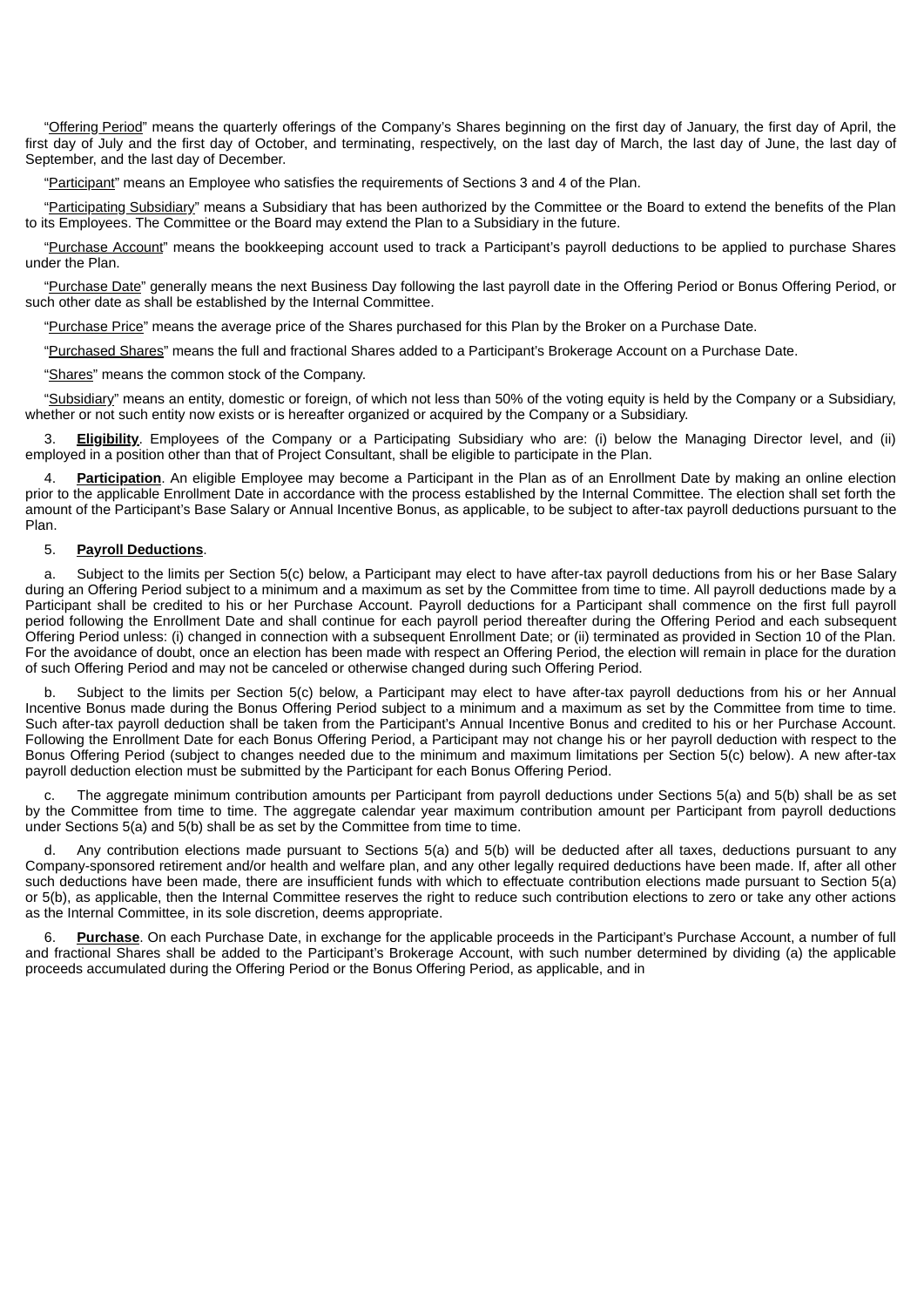the Participant's Purchase Account as of the Purchase Date, by (b) the applicable Purchase Price; provided, however, that such number of shares shall be subject to the limitations set forth in Section 13.

7. **Purchased Shares**. Upon each Purchase Date, the Participant shall be deemed to have consented to the deposit of all of his or her Purchased Shares in his or her Brokerage Account. A Participant (or if the Participant has died, his or her executor or personal representative) may instruct the Broker (either in writing or in accordance with such procedures as established by the Broker) to (i) sell the Participant's Purchased Shares through the Brokerage Account at any time, and (ii) pay over to such Participant (or executor or personal representative) the proceeds (less any expenses, fees and withholding taxes, including, without limitation, wage and employment withholding taxes) of such sale. Any such sale is subject to the applicable Company policies including, without limitation, the Company's Insider Trading Policy. In addition, a Participant (or executor or personal representative) may withdraw the Participant's Purchased Shares at any time at his or her own expense; any withdrawn fractional Shares will be paid in cash. Such withdrawal shall be contingent on the Participant satisfying all income tax obligations.

## 8. **Matched Shares**.

a. Promptly after the Purchase Date, the Participant shall be granted a number of restricted Shares equal to twenty-five percent (25%) of the Participant's Purchased Shares for the Offering Period or Bonus Offering Period (with such number rounded up to the nearest whole Share) (the "Matched Shares"). The terms of the Matched Shares, including the number of Shares granted and the vesting requirements, shall be set forth in a separate restricted Share grant agreement ("Grant Agreement") delivered to the Participant at the time of the Matched Shares grant. Notwithstanding anything contained in the Grant Agreement, in the event of a Participant's approved, unpaid leave of absence lasting more than thirty (30) days, the vesting date or dates for the Participant's Matched Shares shall be extended by a number of days equal to the total length of the Participant's approved, unpaid leave of absence.

b. The Participant shall be solely responsible for paying to the Company all required federal, state, city and local income and employment taxes which arise upon vesting of the Matched Shares. Unless the Participant makes advance arrangements to make such payment in cash, the Company shall satisfy any withholding tax obligation by retaining a number of Matched Shares equal to the amount of the minimum withholding tax to be satisfied. Any Matched Shares retained to satisfy a tax withholding obligation shall be available again under the Plan to be Purchased Shares or Matched Shares.

9. **Withdrawal**. A Participant may withdraw from the Plan by making an online withdrawal election prior to the applicable Enrollment Date in accordance with the process established by the Internal Committee. Once a withdrawal becomes effective, no further payroll deductions for the purchase of Shares will be made under the Plan unless the Participant properly completes and submits new enrollment documents by the deadline prescribed by the Internal Committee. A Participant's withdrawal will not have any effect upon his or her eligibility to participate in the Plan in subsequent Offering Periods or Bonus Offering Periods or in any similar plan that may be adopted by the Company.

#### 10. **Termination of Employment; Cessation of Eligibility**.

a. Upon termination of a Participant's employment for any reason prior to a Purchase Date, whether voluntary or involuntary, including retirement, death, or as a result of liquidation, dissolution, sale, merger or a similar event affecting the Company or a Participating Subsidiary, or (ii) cessation of a Participant's eligibility for the Plan, due to his or her promotion to the Managing Director level or above or transfer into the position of Project Consultant prior to a Purchase Date, the payroll deductions credited to the Participant's Purchase Account will be returned to him or her and no further payroll deductions shall be credited to the Participant's Purchase Account.

b. Upon termination of a Participant's employment due to (i) death or (ii) being Disabled, any then-unvested Matched Shares shall become fully vested on the date on which the Participant's employment terminates due to the Participant's death or as a result of the Participant's being Disabled. "**Disabled**" shall mean permanently and totally disabled within the meaning of Section 22(e)(3) of the Internal Revenue Code.

c. Upon termination of a Participant's employment due to any reason other than (i) death or (ii) being Disabled, any then-unvested Matched Shares shall be forfeited. Any forfeited Matched Shares shall be available again under the Plan to be Purchased Shares or Matched Shares.

#### 11. **Administration**.

a. The Committee shall have the discretionary authority to determine the time and frequency of Offering Periods and Bonus Offering Periods, the terms and conditions for the purchase of Shares and the receipt of Matched Shares, the percentage for Matched Shares, and any other term or feature of the Plan that affects the cost of the Plan to the Company.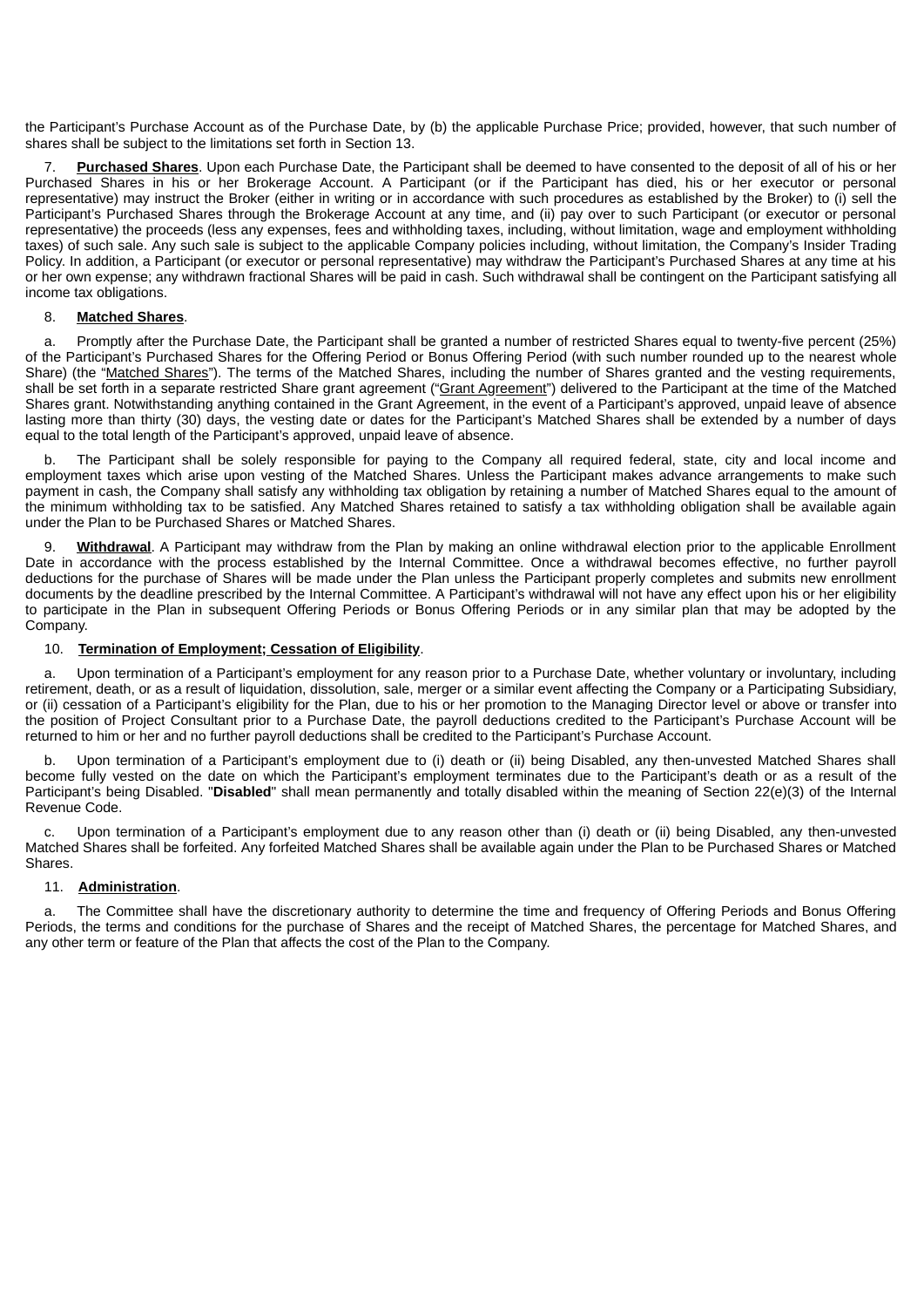b. The Internal Committee shall have the discretionary authority to do everything necessary and appropriate to administer the operations of the Plan, including, without limitation, interpreting the provisions of the Plan, and setting and revising operational procedures from time to time.

c. All actions, decisions and determinations of, and interpretations by, the Committee or the Internal Committee with respect to the Plan shall be final and binding upon all Participants and upon their executors, administrators, personal representatives, heirs and legatees. No member of the Board of Directors, the Compensation Committee of the Board of Directors, or the Internal Committee shall be liable for any action, decision, determination or interpretation made in good faith with respect to the Plan or any right granted hereunder.

d. **Broker**. The Company, the Board, the Committee, or the Internal Committee shall engage the Broker to perform certain ministerial and procedural duties under the Plan including, but not limited to, mailing and receiving notices contemplated under the Plan, determining the number of Purchased Shares for each Participant, maintaining or causing to be maintained the Purchase Account and the Brokerage Account, disbursing funds maintained in the Purchase Account or proceeds from the sale of Shares through the Brokerage Account, and filing with the appropriate tax authorities proper tax returns and forms (including information returns) and providing to each Participant statements as required by law or regulation.

e. **Claims Procedures**. Any person claiming a benefit, or requesting an interpretation or ruling under the Plan, or requesting information under the Plan, shall present his or her request in writing to the Internal Committee. Whenever a request for benefits under the Plan is wholly or partially denied, the Internal Committee shall notify the person claiming such benefits of its decision in writing. Such notification shall contain (1) specific reasons for the denial of the claim, (2) specific reference to pertinent Plan provisions, (3) a description of any additional material or information necessary for such person to perfect such claim and an explanation of why such material or information is necessary, and (4) information as to the steps to be taken if the person wishes to submit a request for review. Such notification shall be given within 90 days after the claim is received by the Internal Committee (or within 180 days, if special circumstances require an extension of time for processing the claim, and if written notice of such extension and circumstances is given to such person within the initial 90-day period). Within 60 days after the date on which a person receives a written notice of a denied claim, such person (or his or her duly authorized representative) may (1) file a written request with the Internal Committee for a review of his or her denied claim and of pertinent documents and (2) submit written issues and comments to the Internal Committee. The Internal Committee shall notify such person of its decision in writing. Such notification shall be written in a manner calculated to be understood by such person and shall contain specific reasons for the decision as well as specific references to pertinent Plan provisions. The decision on review shall be made within 60 days after the request for review is received by the Internal Committee (or within 120 days, if special circumstances require an extension of time for processing the request, such as an election by the Internal Committee to hold a hearing, and if written notice of such extension and circumstances is given to such person within the initial 60-day period). A Participant may not file a lawsuit until all administrative remedies under the Plan have been exhausted.

Indemnification. No member of the Board of Directors, the Committee, or the Internal Committee, nor any officer or other employee of the Company acting on behalf of the Board of Directors, the Committee, or the Internal Committee shall be personally liable for any action, determination, or interpretation taken or made in good faith with respect to the Plan, and all members of the Board of Directors, the Committee, and the Internal Committee, each officer of the Company and each employee of the Company acting on behalf of the Board of Directors, the Committee, of the Internal Committee shall, to the extent permitted by law, be fully indemnified and protected by the Company in respect of any such action, determination, or interpretation.

12. **Interest; Use of Funds**. No interest shall accrue on the payroll deductions of a Participant to the Plan. All Participant payroll deductions received or held by the Company under this Plan may be used by the Company for any corporate purpose and the Company shall not be obligated to segregate such Participant payroll deductions.

#### 13. **Stock**.

a. The Shares placed into the Brokerage Accounts via this Plan shall be: (i) common stock of the Company; (ii) registered securities as required under the 1933 Act and the 1934 Act; (iii) listed on the NASDAQ or on such other exchange as the Shares may be listed; and (iv) either authorized but unissued shares, treasury shares, or shares purchased by the Company on the open market.

Subject to adjustment upon changes in capitalization of the Company as provided in Section 15, the maximum number of Shares made available for sale or issuance under the Plan is: as of June 1, 2015, three hundred thousand (300,000) Shares; and, as of May 8, 2000, an additional four hundred thousand (400,000) Shares for a total of seven hundred thousand (700,000) Shares. If, on a given Purchase Date, the number of Shares to be allocated to Participants' Brokerage Accounts and the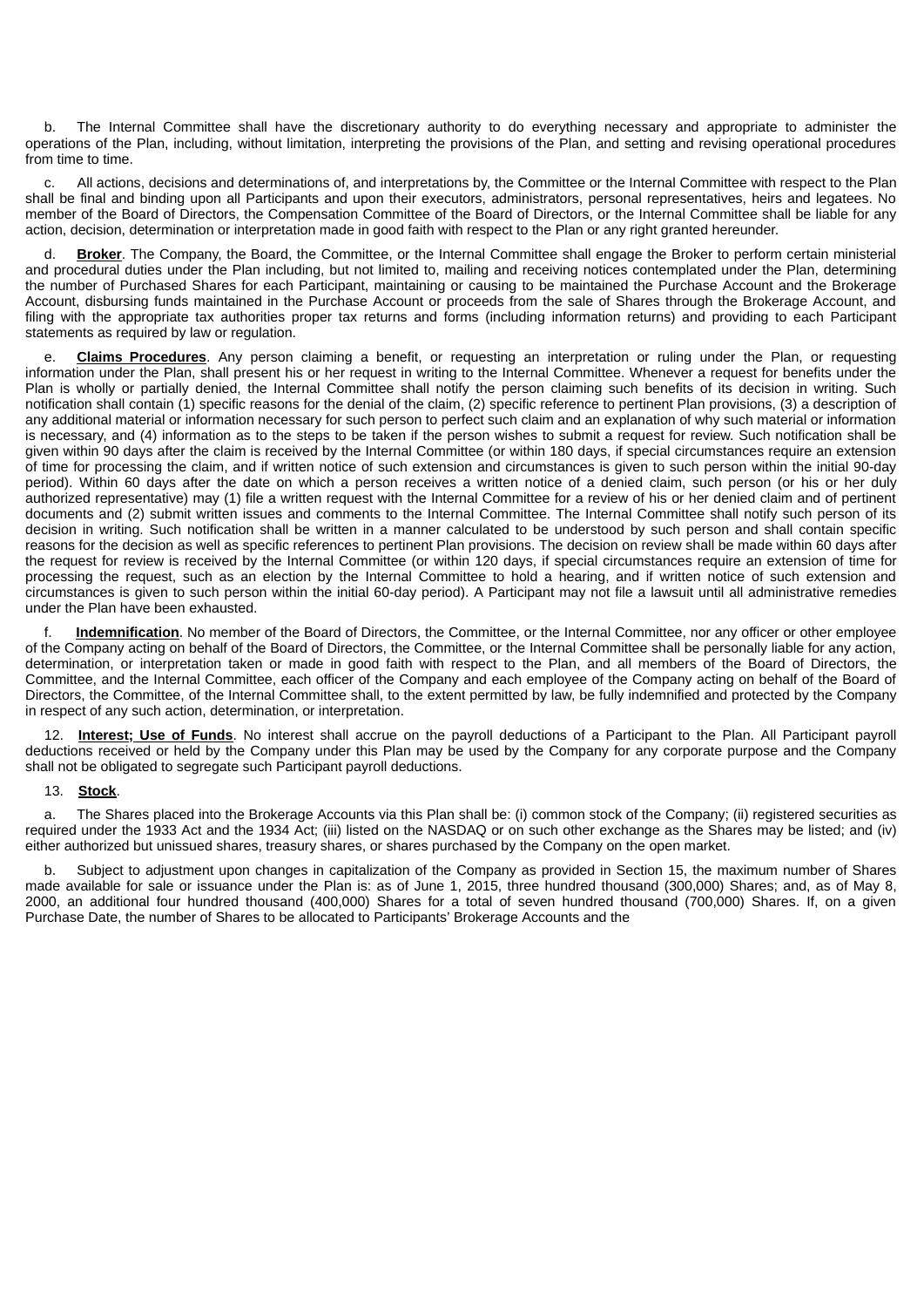corresponding Matched Shares exceed the number of Shares then available under the Plan, a pro rata allocation of the Shares remaining available shall be made in as uniform a manner as shall be practicable and as shall be determined to be equitable.

c. The Participant agrees that the right to vote any Matched Shares which have not vested will be held by the Company and the Participant shall be required to execute an irrevocable proxy in favor of the Company for the Matched Shares in the form supplied by the Company.

14. **Assignability**. Neither the payroll deductions credited to a Participant's Purchase Account, nor any rights to receive Shares under the Plan, may be assigned, transferred, pledged or otherwise disposed of in any way (other than by will and the laws of descent and distribution) by the Participant. Any such attempt at assignment, transfer, pledge or other disposition shall be without effect, except that the Internal Committee may treat such act as an election to withdraw in accordance with Section 9 hereof.

#### 15. **Adjustment to Number of Shares**.

a. **Adjustment.** Subject to any required action by the shareholders of the Company, the number of Shares each Participant may acquire per Offering Period or Bonus Offering Period, as well as the price per Share, shall be proportionately adjusted for any increase or decrease in the number of issued Shares resulting from a stock split, reverse stock split, stock dividend, combination or reclassification of the common stock of the Company, or any other increase or decrease in the number of Shares effected without receipt of consideration by the Company; provided, however, that conversion of any convertible securities of the Company shall not be deemed to have been "effected without receipt of consideration." Such adjustment shall be made by the Board or the Committee, whose determination in that respect shall be final, binding and conclusive. Except as expressly provided herein, no issuance by the Company of shares of stock of any class, or securities convertible into shares of stock of any class, shall affect, and no adjustment by reason thereof shall be made with respect to, the number or price of Shares to be credited to a Participant's Brokerage Account on a Purchase Date.

b. **Merger or Asset Sale.** In the event of a proposed sale of all or substantially all of the assets of the Company, or the merger of the Company with or into another corporation, the terms and conditions of the then-outstanding Offering Period and Bonus Offering Period shall be assumed or an equivalent option substituted by the successor corporation or a parent or subsidiary of the successor corporation. In the event that the successor corporation refuses to so assume or substitute, then either, in the discretion of the Committee:

The Offering Period and/or Bonus Offering Period then in progress shall be shortened by setting a new Purchase Date (the "New Purchase Date"). The New Purchase Date shall be before the date of the Company's proposed sale or merger. Each Participant shall be notified in writing, as soon as administratively practicable prior to the New Purchase Date, that the Purchase Date has been changed to the New Purchase Date and that the stock shall be allocated to the Participant's Brokerage Account on the New Purchase Date, except to the extent that, prior to such date, the Participant withdraws from the Offering Period as provided in Section 9 hereof; or

ii. The Offering Period and/or Bonus Offering Period then in progress shall be cancelled and any amounts accumulated in the Purchase Share Account shall be returned to the Participant.

#### 16. **Amendments or Termination of the Plan**.

a. Subject to Section 16(b) below: (i) the Board of Directors or the Committee may at any time and for any reason terminate or discontinue the Plan without notice, and (ii) the Committee may at any time and for any reason amend, modify, or suspend the Plan without notice. To the extent necessary to comply with any applicable law, regulation or stock exchange rule, the Company shall obtain shareholder approval in such a manner and to such a degree as required.

b. No Participant's existing rights in respect of a current Offering Period or Bonus Offering Period may be adversely affected by an action taken per Section 16(a) above, and, upon any such amendment or modification, all Participants shall continue to have the same rights and privileges in respect of a current Offering Period and a current Bonus Offering Period.

Without shareholder consent and without regard to whether any Participant rights may be considered to have been "adversely affected": (i) the Committee shall be entitled to change the Offering Periods or Bonus Offering Periods, alter the frequency and/or number of changes in the amount withheld during an Offering Period or Bonus Offering Period; and (ii) the Internal Committee shall be entitled to permit payroll withholding in excess of the amount designated by a Participant in order to adjust for delays or mistakes in the Company's processing of properly completed withholding elections, establish reasonable waiting and adjustment periods and/or accounting and crediting procedures to ensure that amounts applied toward the purchase of Shares for each Participant properly correspond with amounts withheld from each such Participant's compensation, and establish such other limitations or procedures as the Internal Committee determines in its sole discretion advisable which are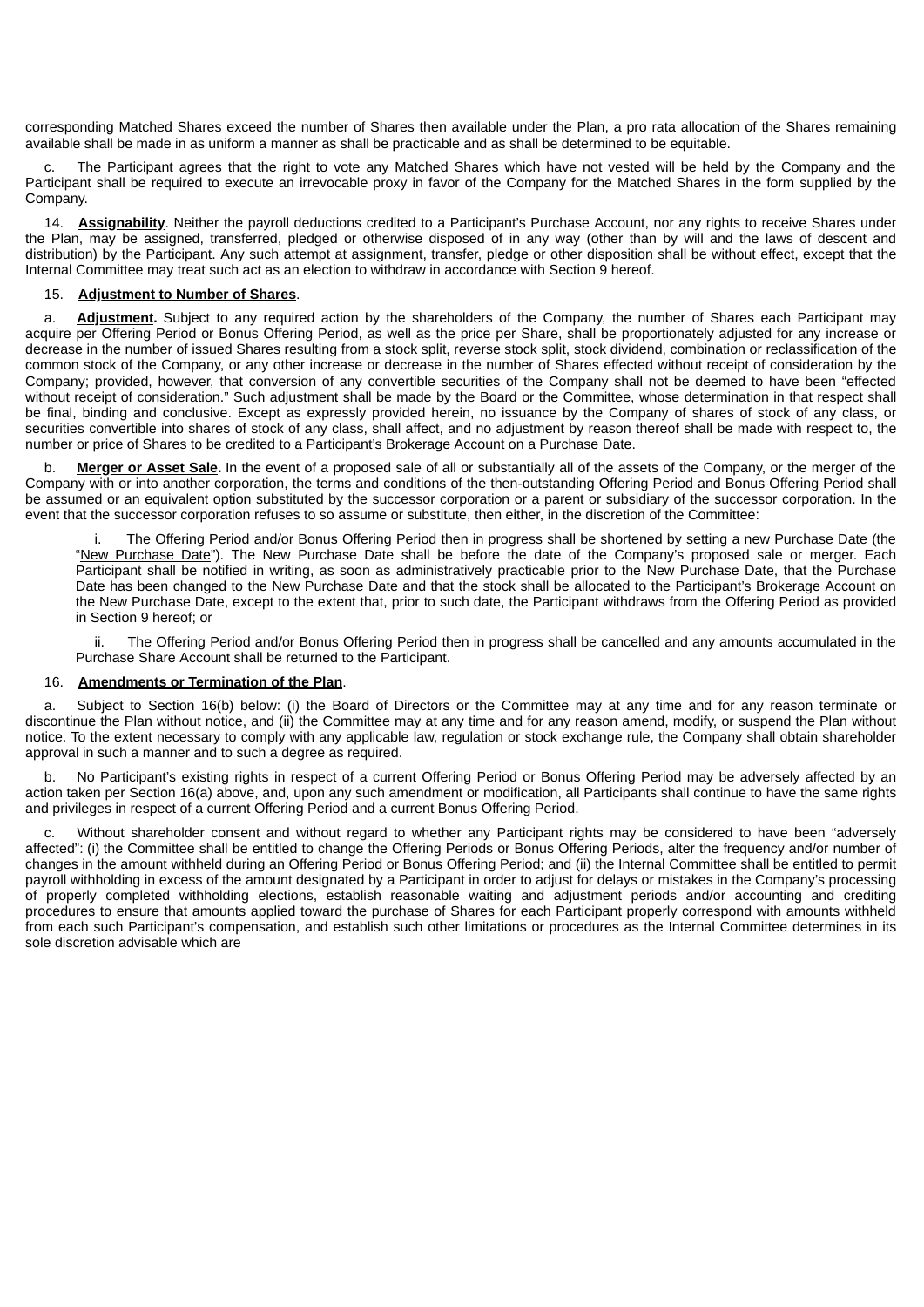consistent with the Plan. Notwithstanding the forgoing, changes to (x) the Offering Period or Bonus Offering Period, or (y) the maximum amount of Base Salary or Annual Incentive Bonus that may be deducted pursuant to Section 5(a) or 5(b) shall not be effective until communicated to Participants in a reasonable manner, with the determination of such reasonable manner in the discretion of the Internal Committee.

17. **No Other Obligations**. Participation in the Plan does not constitute an agreement or an understanding, express or implied, on the part of the Company to employ the Participant for any specified period.

18. **Notices**. Any notice which the Company or any Participant may be required or permitted to give to the other shall be in writing and may be delivered personally or by mail, postage prepaid, addressed: if to the Company, to such address as the Internal Committee, by notice to such Participant, may designate in writing from time to time; and, if to the Participant, at his or her address as shown on the payroll records of the Company.

#### 19. **Conditions Upon Issuance of Shares**.

a. Shares shall not be placed in a Brokerage Account unless the purchase of such Shares and the issuance and delivery of such Shares pursuant thereto shall comply with all applicable provisions of law, domestic or foreign, including, without limitation, the 1933 Act, the 1934 Act and the rules and regulations promulgated under such Acts, and the requirements of any stock exchange upon which the Shares may then be listed, and shall be further subject to the approval of counsel for the Company with respect to such compliance.

b. As a condition to receive Shares, the Internal Committee may require the person receiving such Shares to represent and warrant at the time of any such receipt that the Shares are being acquired only for investment and without any present intention to sell or distribute such Shares if, in the opinion of counsel for the Company, such a representation is required by any of the aforementioned applicable provisions of law.

c. With respect to Employees who are citizens or residents of a foreign jurisdiction ("International Employees"), the Internal Committee may amend the terms of the Plan for such Participants in order to conform such terms with the provisions of local law, and the Internal Committee may, where appropriate, establish one or more sub-plans to reflect such amended or varied provisions, not otherwise inconsistent with the purposes of the Plan (each a "Sub-Plan").

20. **General Compliance.** The Plan will be administered in compliance with the 1933 Act, 1934 Act and all other applicable securities laws and Company policies, including without limitation, the Company's Insider Trading Policy.

21. **Term of the Plan**. The Plan shall continue in effect for a period of ten (10) years, unless sooner terminated under Section 16.

22. **Governing Law**. The Plan and all rights granted hereunder shall be construed in accordance with and governed by the laws of the State of Illinois without reference to choice of law principles.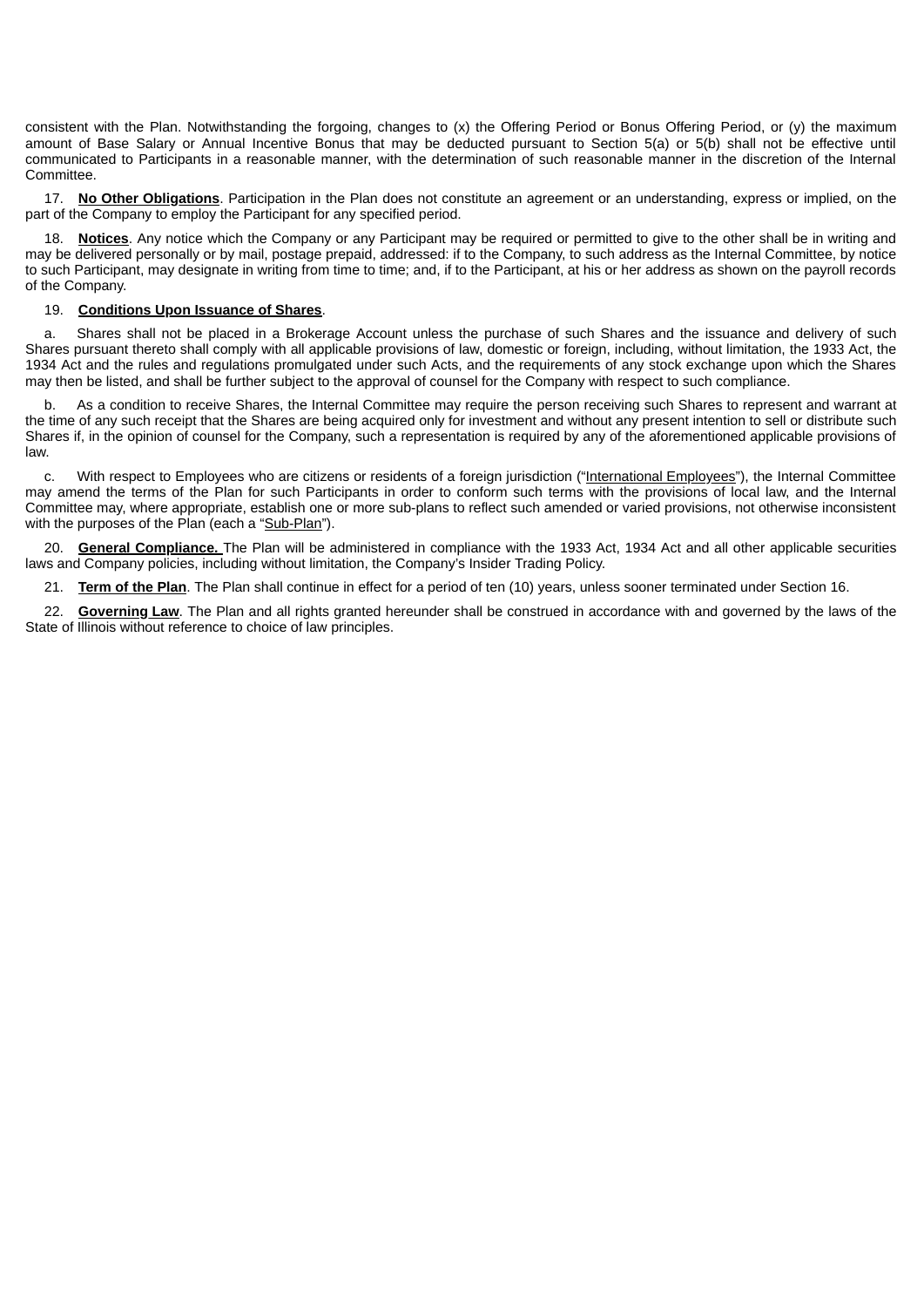# Schedule A Subsidiaries Participating in the Plan

Huron Consulting Services LLC,

Huron Advisors Canada Limited / Conseillers Huron Canada Limitée,

and, of the below-listed companies, each effective as of the applicable acquisition date:

Innosight Consulting, LLC

The Studer Group LLC

Huron Managed Services LLC

Pope Woodhead and Associates LTD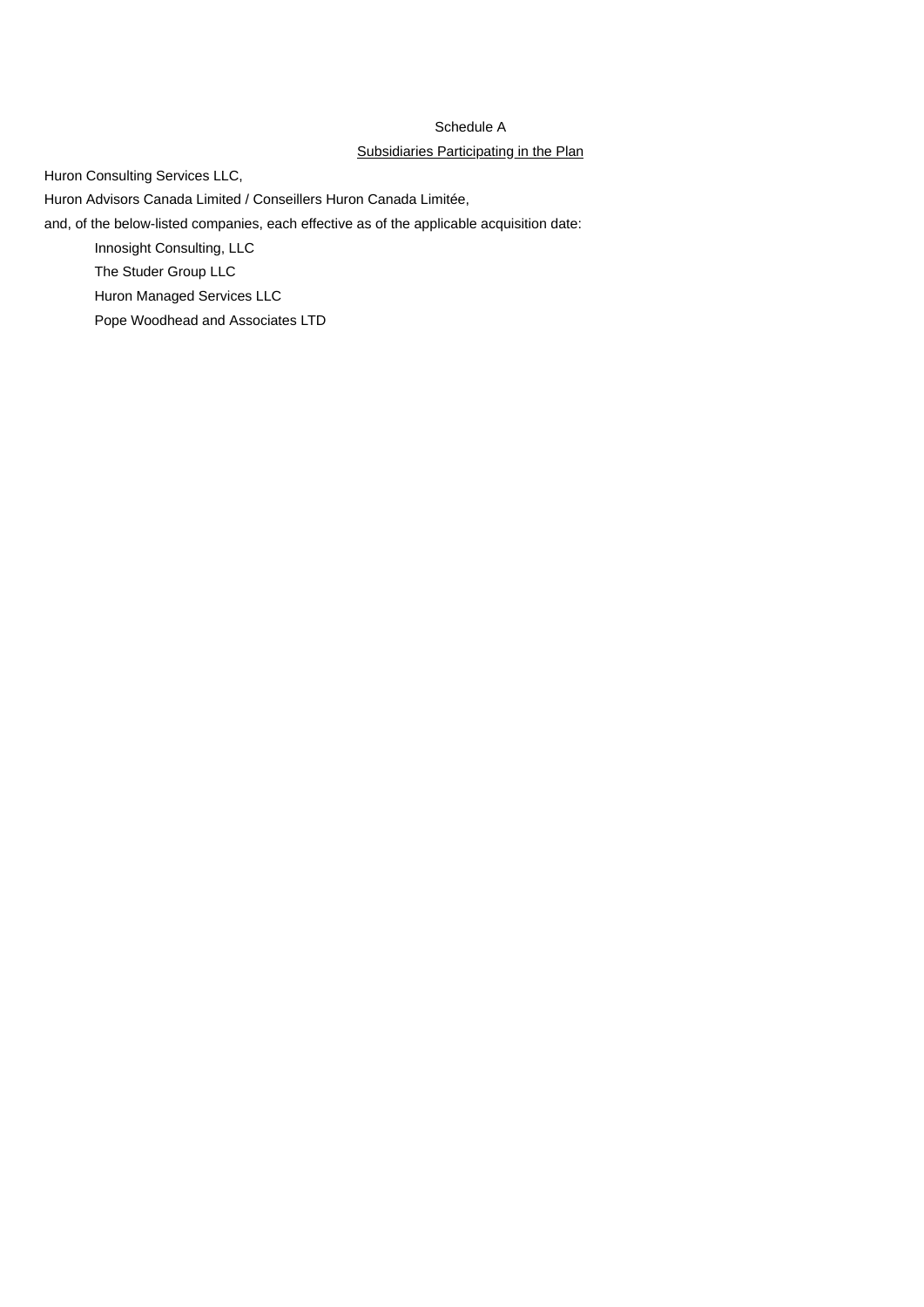## **LIST OF SUBSIDIARIES OF HURON CONSULTING GROUP INC. (as of December 31, 2020)**

| <b>Name</b>                                 | Jurisdiction of Organization |
|---------------------------------------------|------------------------------|
| Huron Consulting Group Holdings LLC         | Delaware                     |
| Huron Consulting Services LLC               | <b>Delaware</b>              |
| Huron Consulting Saudi Limited              | Saudi Arabia                 |
| Huron Saudi Limited                         | Saudi Arabia                 |
| Huron Advisors Canada Limited               | Canada                       |
| Huron Transaction Advisory LLC              | Delaware                     |
| Huron Furasia India Private Limited         | India                        |
| Pope Woodhead and Associates Limited        | England                      |
| Innosight Holdings, LLC                     | Delaware                     |
| Innosight International, LLC                | Delaware                     |
| Innosight Consulting Asia Pacific PTE. LTD. | Singapore                    |
| Innosight Consulting SARL                   | Switzerland                  |
| Innosight Consulting, LLC                   | Delaware                     |
| Huron Aviation One LLC                      | Delaware                     |
| Huron Aviation Two LLC                      | Delaware                     |
| Huron Managed Services LLC                  | Delaware                     |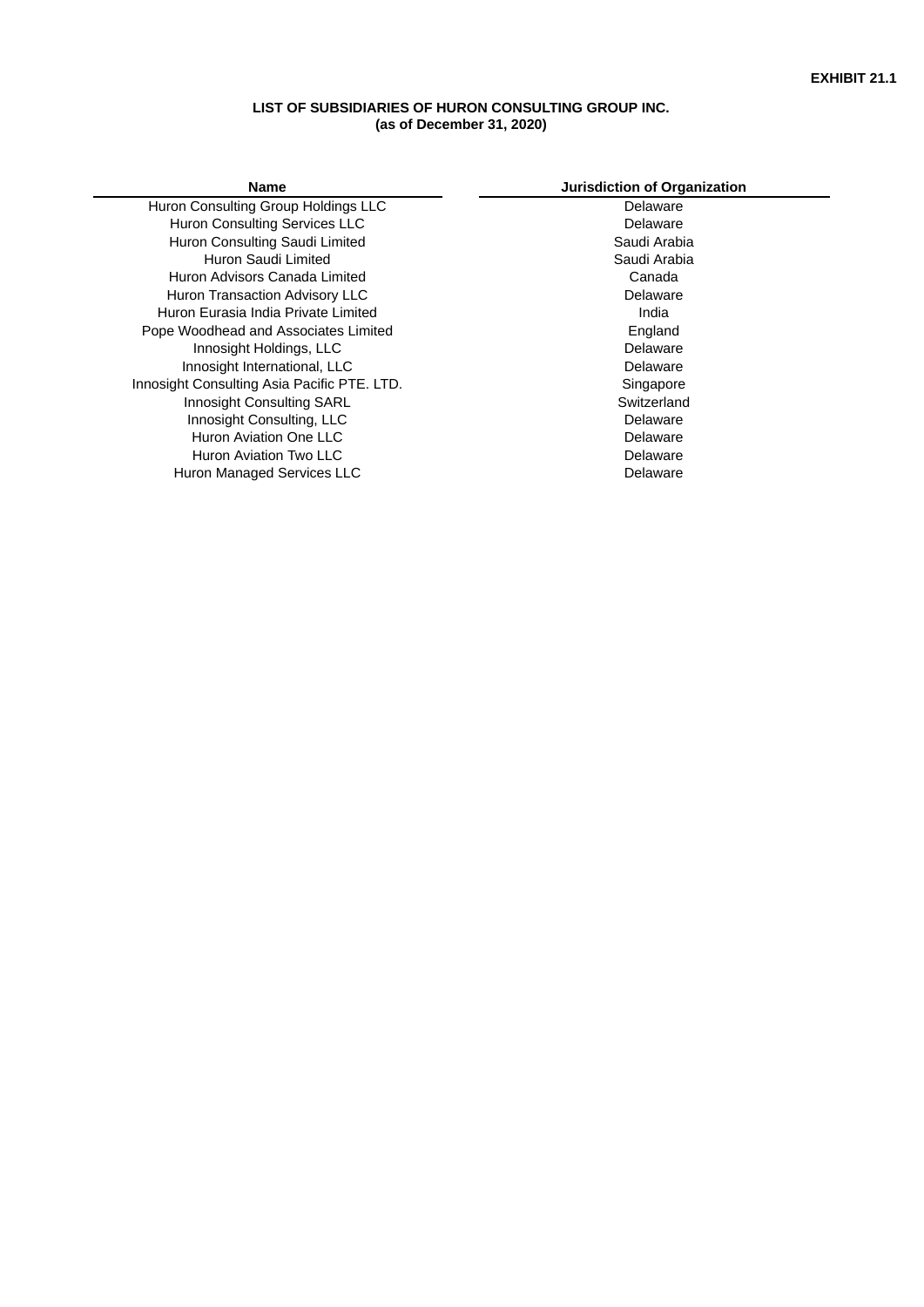## **CONSENT OF INDEPENDENT REGISTERED PUBLIC ACCOUNTING FIRM**

We hereby consent to the incorporation by reference in the Registration Statements on Form S-8 (Nos. 333-166542, 333-181445, 333- 196397, 333-204353, 333-218108, 333-231566, 333-238605, and 333-238606) of Huron Consulting Group Inc. of our report dated February 23, 2021 relating to the financial statements and the effectiveness of internal control over financial reporting, which appears in this Form 10-K.

/s/ PricewaterhouseCoopers LLP

Chicago, Illinois February 23, 2021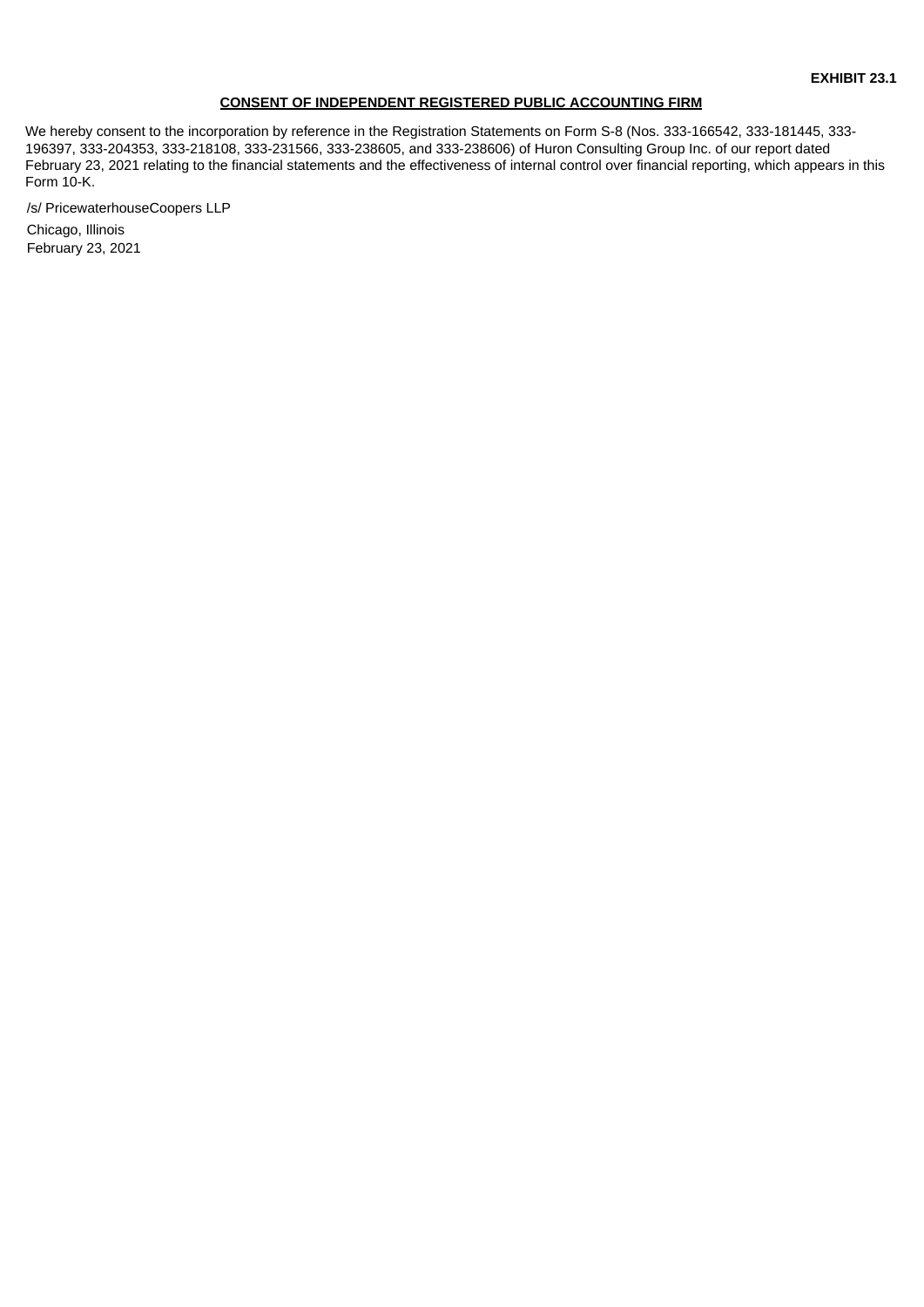#### **CERTIFICATION OF THE CHIEF EXECUTIVE OFFICER, PURSUANT TO RULE 13a-14(a)/15d-14(a), AS ADOPTED PURSUANT TO SECTION 302 OF THE SARBANES-OXLEY ACT OF 2002**

I, James H. Roth, certify that:

- 1. I have reviewed this Annual Report on Form 10-K of Huron Consulting Group Inc.;
- 2. Based on my knowledge, this report does not contain any untrue statement of a material fact or omit to state a material fact necessary to make the statements made, in light of the circumstances under which such statements were made, not misleading with respect to the period covered by this report;
- 3. Based on my knowledge, the financial statements, and other financial information included in this report, fairly present in all material respects the financial condition, results of operations and cash flows of the registrant as of, and for, the periods presented in this report;
- 4. The registrant's other certifying officer and I are responsible for establishing and maintaining disclosure controls and procedures (as defined in Exchange Act Rules 13a-15(e) and 15d-15(e)) and internal control over financial reporting (as defined in Exchange Act Rules 13a-15(f) and 15d-15(f)) for the registrant and have:
	- a) Designed such disclosure controls and procedures, or caused such disclosure controls and procedures to be designed under our supervision, to ensure that material information relating to the registrant, including its consolidated subsidiaries, is made known to us by others within those entities, particularly during the period in which this report is being prepared;
	- b) Designed such internal control over financial reporting, or caused such internal control over financial reporting to be designed under our supervision, to provide reasonable assurance regarding the reliability of financial reporting and the preparation of financial statements for external purposes in accordance with generally accepted accounting principles;
	- c) Evaluated the effectiveness of the registrant's disclosure controls and procedures and presented in this report our conclusions about the effectiveness of the disclosure controls and procedures, as of the end of the period covered by this report based on such evaluation; and
	- d) Disclosed in this report any change in the registrant's internal control over financial reporting that occurred during the registrant's most recent fiscal quarter (the registrant's fourth fiscal quarter in the case of an annual report) that has materially affected, or is reasonably likely to materially affect, the registrant's internal control over financial reporting; and
- 5. The registrant's other certifying officer and I have disclosed, based on our most recent evaluation of internal control over financial reporting, to the registrant's auditors and the audit committee of the registrant's Board of Directors (or persons performing the equivalent functions):
	- a) All significant deficiencies and material weaknesses in the design or operation of internal control over financial reporting which are reasonably likely to adversely affect the registrant's ability to record, process, summarize and report financial information; and
	- b) Any fraud, whether or not material, that involves management or other employees who have a significant role in the registrant's internal control over financial reporting.

Date: February 23, 2021 **By:** By: *Islamic September 15* By: *Islamic September 15* By: *Islamic September 15* By:

James H. Roth Chief Executive Officer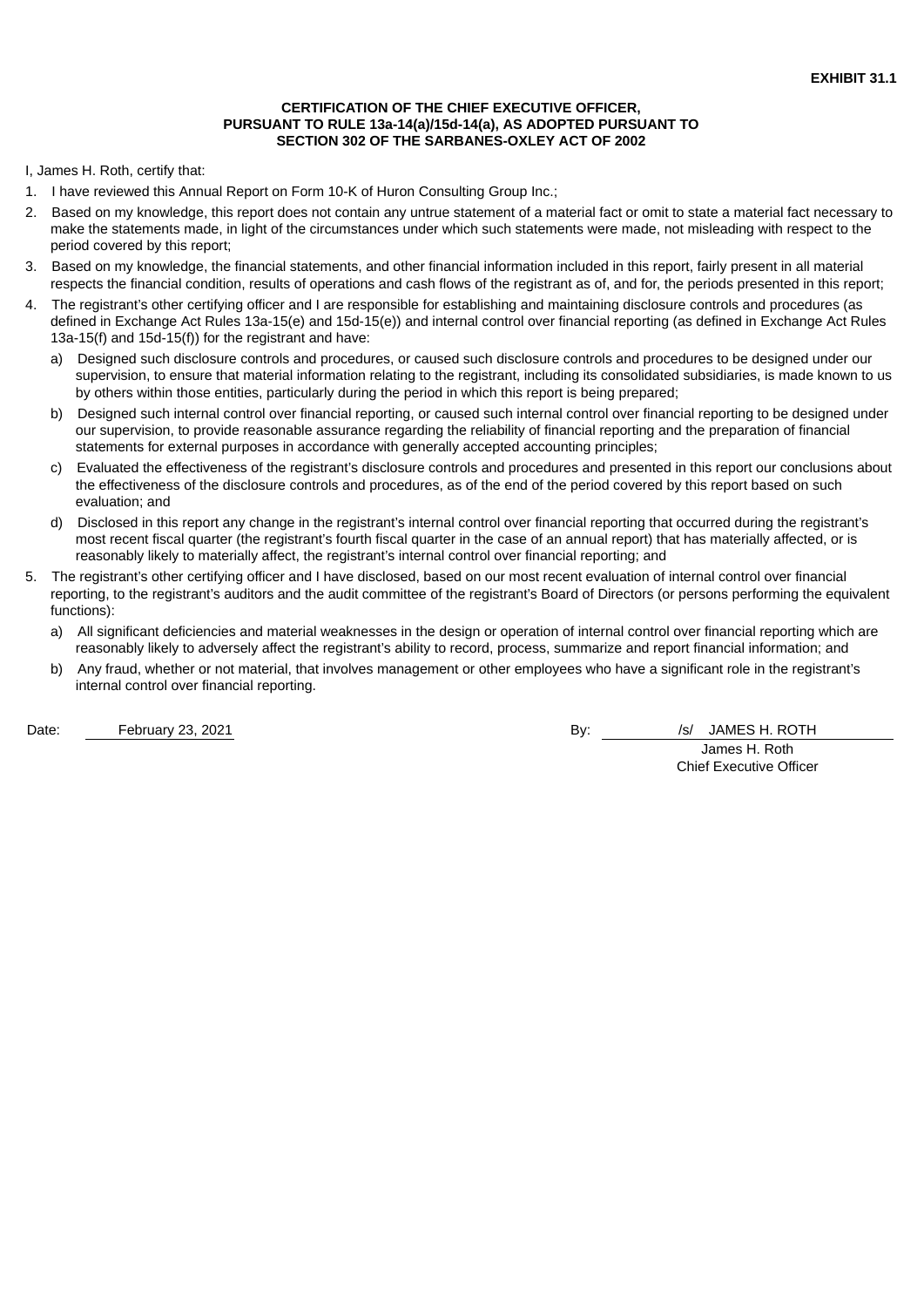#### **CERTIFICATION OF THE CHIEF FINANCIAL OFFICER, PURSUANT TO RULE 13a-14(a)/15d-14(a), AS ADOPTED PURSUANT TO SECTION 302 OF THE SARBANES-OXLEY ACT OF 2002**

I, John D. Kelly, certify that:

- 1. I have reviewed this Annual Report on Form 10-K of Huron Consulting Group Inc.;
- 2. Based on my knowledge, this report does not contain any untrue statement of a material fact or omit to state a material fact necessary to make the statements made, in light of the circumstances under which such statements were made, not misleading with respect to the period covered by this report;
- 3. Based on my knowledge, the financial statements, and other financial information included in this report, fairly present in all material respects the financial condition, results of operations and cash flows of the registrant as of, and for, the periods presented in this report;
- 4. The registrant's other certifying officer and I are responsible for establishing and maintaining disclosure controls and procedures (as defined in Exchange Act Rules 13a-15(e) and 15d-15(e)) and internal control over financial reporting (as defined in Exchange Act Rules 13a-15(f) and 15d-15(f)) for the registrant and have:
	- a) Designed such disclosure controls and procedures, or caused such disclosure controls and procedures to be designed under our supervision, to ensure that material information relating to the registrant, including its consolidated subsidiaries, is made known to us by others within those entities, particularly during the period in which this report is being prepared;
	- b) Designed such internal control over financial reporting, or caused such internal control over financial reporting to be designed under our supervision, to provide reasonable assurance regarding the reliability of financial reporting and the preparation of financial statements for external purposes in accordance with generally accepted accounting principles;
	- c) Evaluated the effectiveness of the registrant's disclosure controls and procedures and presented in this report our conclusions about the effectiveness of the disclosure controls and procedures, as of the end of the period covered by this report based on such evaluation; and
	- d) Disclosed in this report any change in the registrant's internal control over financial reporting that occurred during the registrant's most recent fiscal quarter (the registrant's fourth fiscal quarter in the case of an annual report) that has materially affected, or is reasonably likely to materially affect, the registrant's internal control over financial reporting; and
- 5. The registrant's other certifying officer and I have disclosed, based on our most recent evaluation of internal control over financial reporting, to the registrant's auditors and the audit committee of the registrant's Board of Directors (or persons performing the equivalent functions):
	- a) All significant deficiencies and material weaknesses in the design or operation of internal control over financial reporting which are reasonably likely to adversely affect the registrant's ability to record, process, summarize and report financial information; and
	- b) Any fraud, whether or not material, that involves management or other employees who have a significant role in the registrant's internal control over financial reporting.

Date: February 23, 2021 **By:** By: *ISI* JOHN D. KELLY

John D. Kelly Executive Vice President, Chief Financial Officer and Treasurer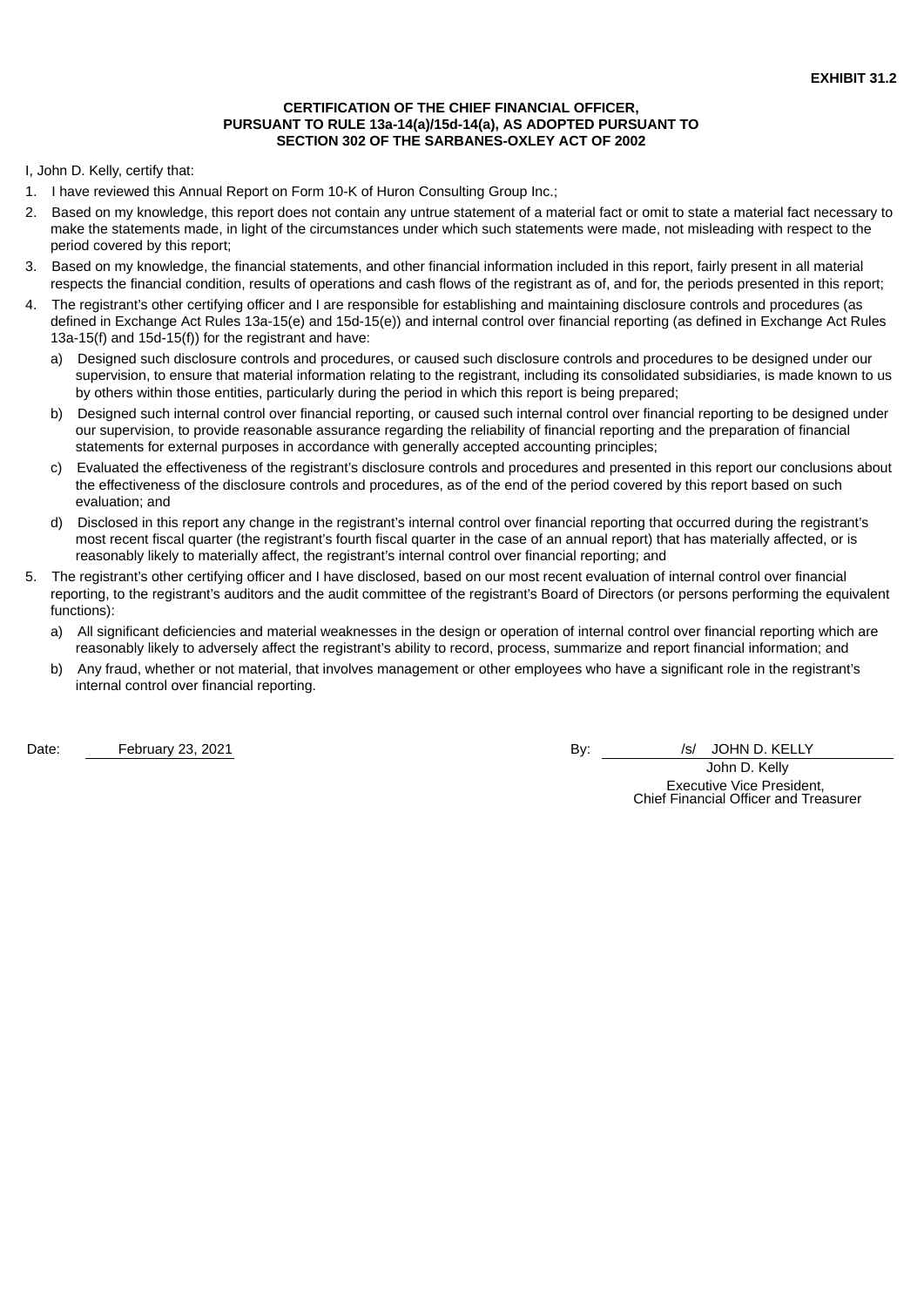#### **CERTIFICATION OF THE CHIEF EXECUTIVE OFFICER, PURSUANT TO 18 U.S.C. SECTION 1350, AS ADOPTED PURSUANT TO SECTION 906 OF THE SARBANES-OXLEY ACT OF 2002**

In connection with the Annual Report of Huron Consulting Group Inc. (the "Company") on Form 10-K for the year ended December 31, 2020 as filed with the Securities and Exchange Commission on the date hereof (the "Report"), I, James H. Roth, Chief Executive Officer of the Company, hereby certify, pursuant to 18 U.S.C. Section 1350, as adopted pursuant to Section 906 of the Sarbanes-Oxley Act of 2002, that:

- 1. The Report fully complies with the requirements of Section 13(a) or 15(d) of the Securities Exchange Act of 1934; and
- 2. The information contained in the Report fairly presents, in all material respects, the financial condition and results of operations of the Company for the periods presented therein.

Date: February 23, 2021 **By:** By: By: *ISI* JAMES H. ROTH James H. Roth Chief Executive Officer

A signed original of this written statement required by Section 906, or other document authenticating, acknowledging, or otherwise adopting the signature that appears in typed form within the electronic version of this written statement required by Section 906, has been provided to the Company and will be retained by the Company and furnished to the Securities and Exchange Commission or its staff upon request.

The foregoing certification is being furnished to the Securities and Exchange Commission as an exhibit to the Form 10-K and shall not be considered filed as part of the Form 10-K.